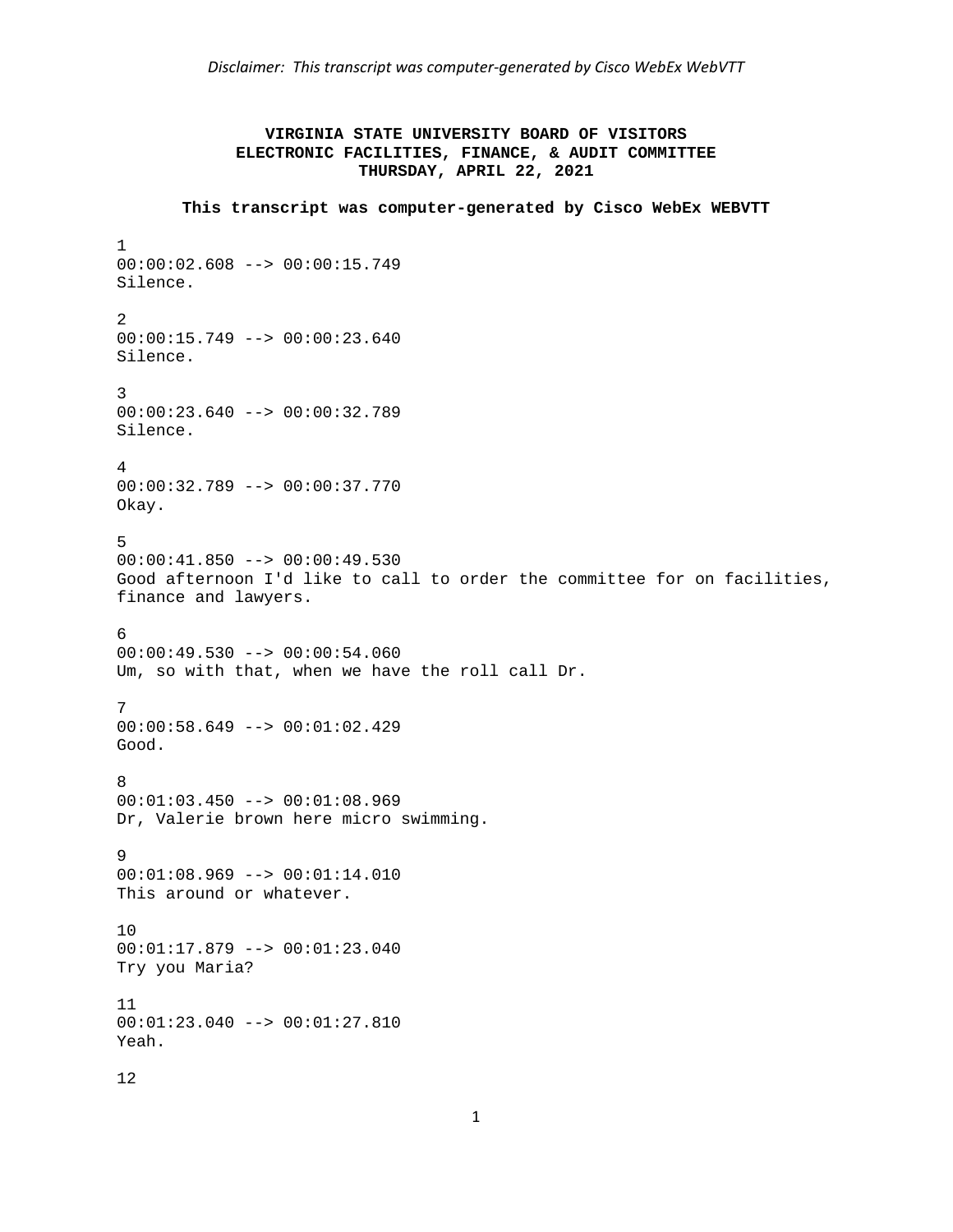```
00:01:29.879 --> 00:01:35.370 
Who anytime Gregory worldly. 
13 
00:01:35.370 --> 00:01:38.969 
Here. 
14 
00:01:41.340 --> 00:01:46.439 
Knowledge of the board members who may be perfect. 
15 
00:01:46.439 --> 00:01:49.920 
Here. 
16 
00:01:49.920 --> 00:01:53.790 
And I record. 
17 
00:01:53.790 --> 00:01:57.000 
On Wednesday. 
18 
00:01:57.000 --> 00:02:00.030 
Any other. 
19 
00:02:00.030 --> 00:02:03.480 
Yeah. 
20 
00:02:03.480 --> 00:02:07.530Are they any of the board members.
21 
00:02:11.340 --> 00:02:16.319Manager that if you will call, thank you talk to. 
22 
00:02:16.319 --> 00:02:21.870 
We will have the implication that back to Jackson, Graham director campus 
ministry. 
23 
00:02:21.870 --> 00:02:27.689 
Can you guys hear me? Yes, ma'am. Yes. Okay. I just wanted to make sure. 
24 
00:02:27.689 --> 00:02:31.469 
Gracious God, we, thank you for this day. We, thank you.
```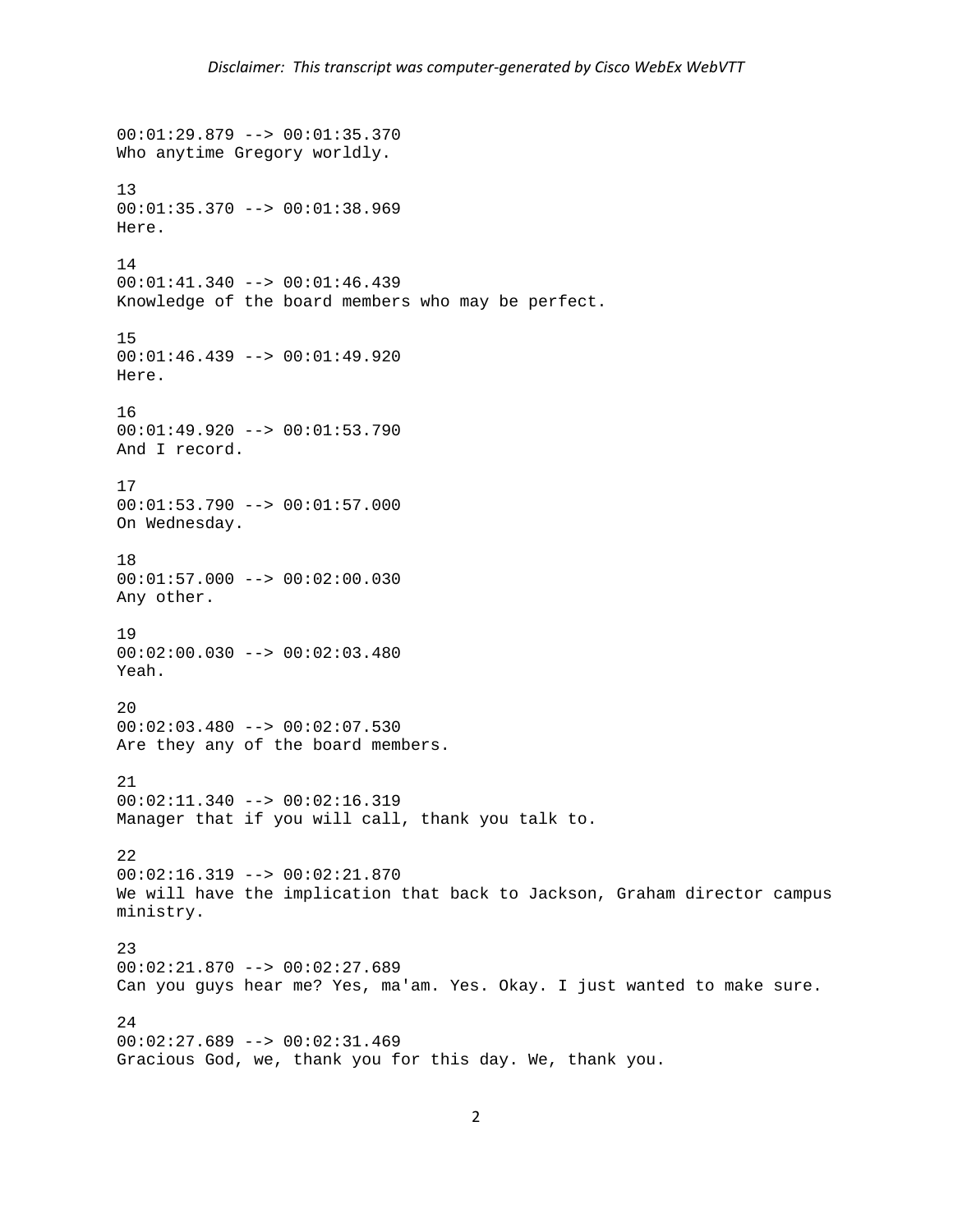25 00:02:31.469 --> 00:02:39.210 For this time that should allow us to see the beginning of a brand new day and got I ask that you blessed this meeting that. 26  $00:02:39.210$  -->  $00:02:43.560$ As they worked for the betterment of the whole institution that you. 27  $00:02:43.560$  -->  $00:02:47.340$ We'll give them wisdom and understanding that respect to 1 another. 28 00:02:47.340 --> 00:02:51.270 In the name of our collective faith. Amen. 29 00:02:51.270 --> 00:02:56.849 I need a motion for the approval of the agenda. 30  $00:02:59.460$  -->  $00:03:05.789$ Not sure I move that the agenda will be approved as presented. This is Charlie hill. 31 00:03:05.789 --> 00:03:10.710 This 2nd, this is Greg world. 32 00:03:10.710 --> 00:03:14.789 Thank you roll call. 33 00:03:20.580 --> 00:03:26.580 Brown? Yes, it's the swimming. 34 00:03:28.710 --> 00:03:32.069 Right, yes. 35 00:03:32.069 --> 00:03:35.610 Yes. 36 00:03:37.110 --> 00:03:42.990 What's the word Thank you. 37 00:03:46.020 --> 00:03:55.110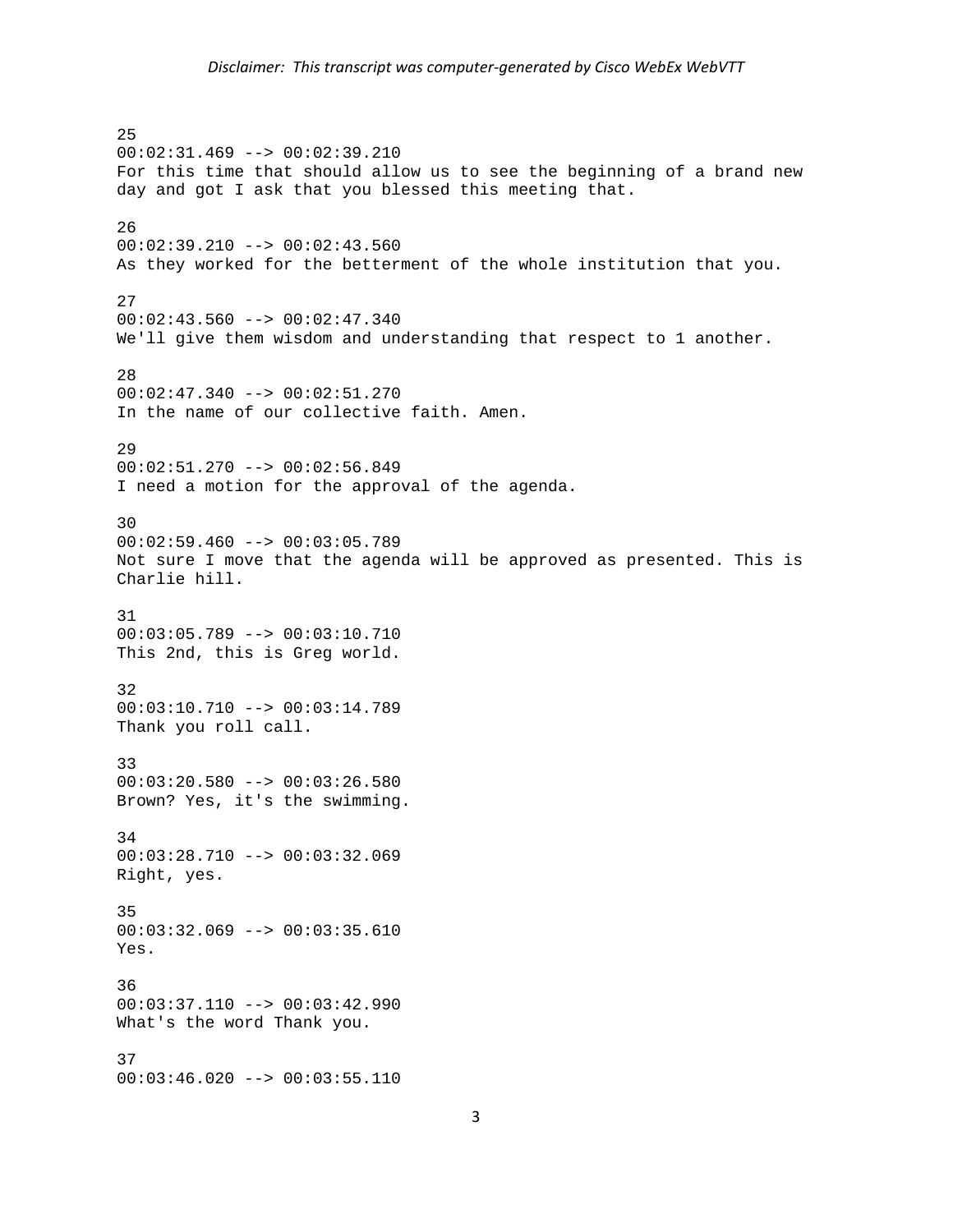Thank you doctor is we, you had in 1 diligence the previous minutes are there any corrections of questions? 38  $00:03:55.110$  -->  $00:03:59.729$ 1 of those minutes is not I was going to take a motion to approve those minutes. 39 00:04:03.449 --> 00:04:07.289 This is Omar analysis. 40 00:04:08.370 --> 00:04:16.139 This is 2nd, a motion to accept the minute along with the 2nd. 41 00:04:16.139 --> 00:04:20.910 Maybe have the roll call police after it. 42 00:04:20.910 --> 00:04:26.639 Dr. brown? Yes. The video. 43  $00:04:26.639$  -->  $00:04:30.838$ Yes. 44 00:04:30.838 --> 00:04:34.559 Yes. 45  $00:04:34.559$  -->  $00:04:38.249$ Yes. 46 00:04:38.249 --> 00:04:42.088 Thank you. Thank you. Dr red. 47 00:04:42.088 --> 00:04:51.449 Dr it also I apologize. I know y'all see me texting. This is a role he said, can you send him to the link difficulty? 48 00:04:52.559 --> 00:04:56.848 You Thank you. 49 00:04:56.848 --> 00:05:02.009 And with that, and Mr President, do you have this for every month?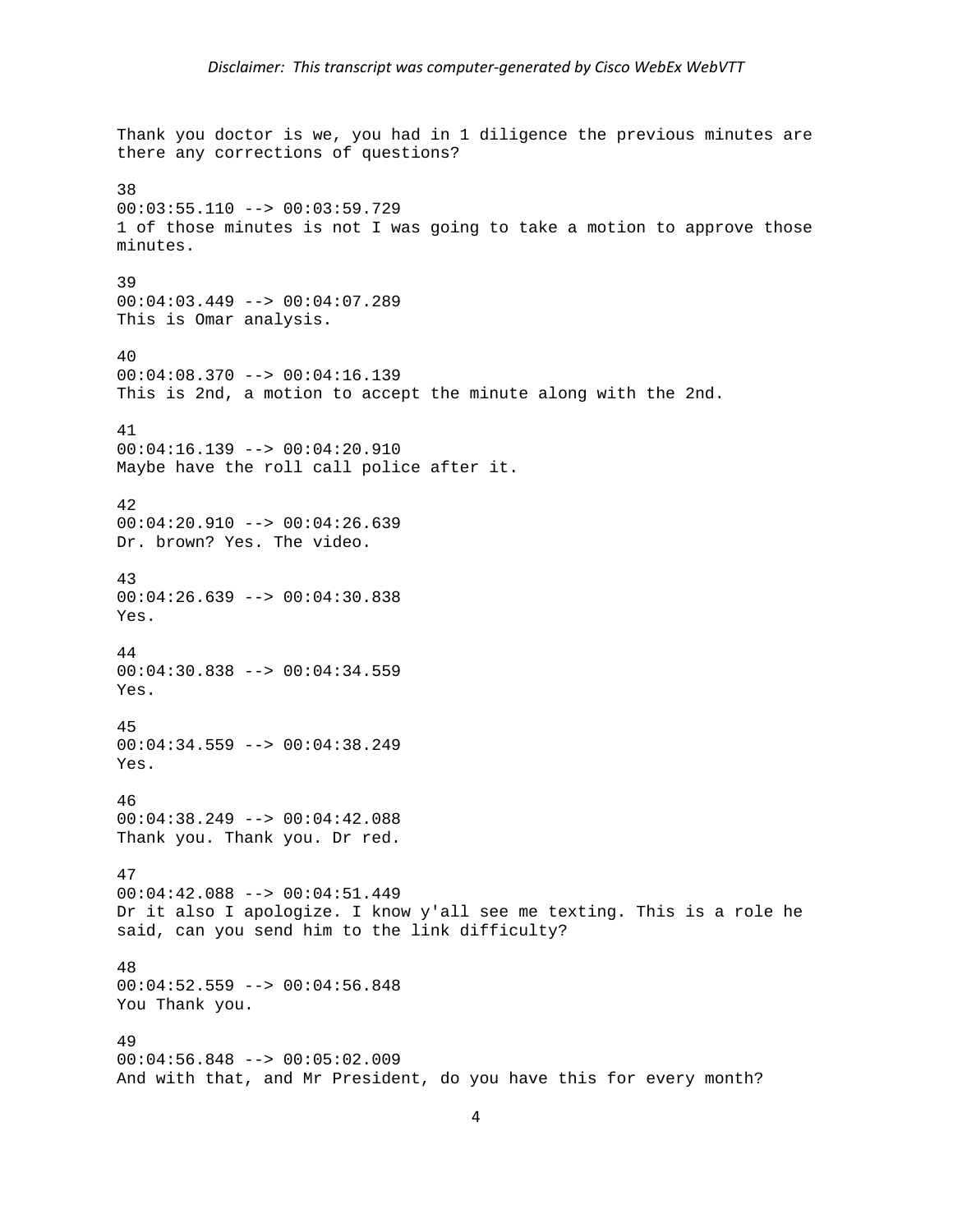## *Disclaimer: This transcript was computer‐generated by Cisco WebEx WebVTT*

50 00:05:02.009 --> 00:05:13.858 Thank you have a brief. I know we have a very full agenda. I wanted to get an opportunity to introduce a new person here on the leadership at Virginia State University. 51 00:05:13.858 --> 00:05:18.838 Michelle in Casey, who comes to us as the senior advisor, institutional ethics. 52 00:05:18.838 --> 00:05:21.959 Equity and compliance. 53 00:05:21.959 --> 00:05:32.488 She comes to us from the office where she was the general counsel for the attorney general's office. She's very well credentialed and well versed on Virginia rules and regulations. 54 00:05:32.488 --> 00:05:44.459 Though I have to point out that she is a lawyer, or she is not our lawyer but of course, our lawyer still, the attorney general on debug isn't a fantastic job and we're excited. 55 00:05:44.459 --> 00:05:52.798 To have our own or to ultimately help us move forward in areas of compliance. So I just wanted to do that. 56 00:05:52.798 --> 00:05:59.548 Thanks president of deal with that we will move right into our division and finance. 57 00:05:59.548 --> 00:06:11.608 Meeting we will make a slight adjustment to the agenda. We will move up our closed session from the end to the beginning. So that's the red. If you will read us into closed session please. 58 00:06:11.608 --> 00:06:25.678 On behalf of the chair I know that the committee conveying a close medium pursuant to 2 question. There's 3, 7, 1, 1 page 7. 59 00:06:25.678 --> 00:06:40.283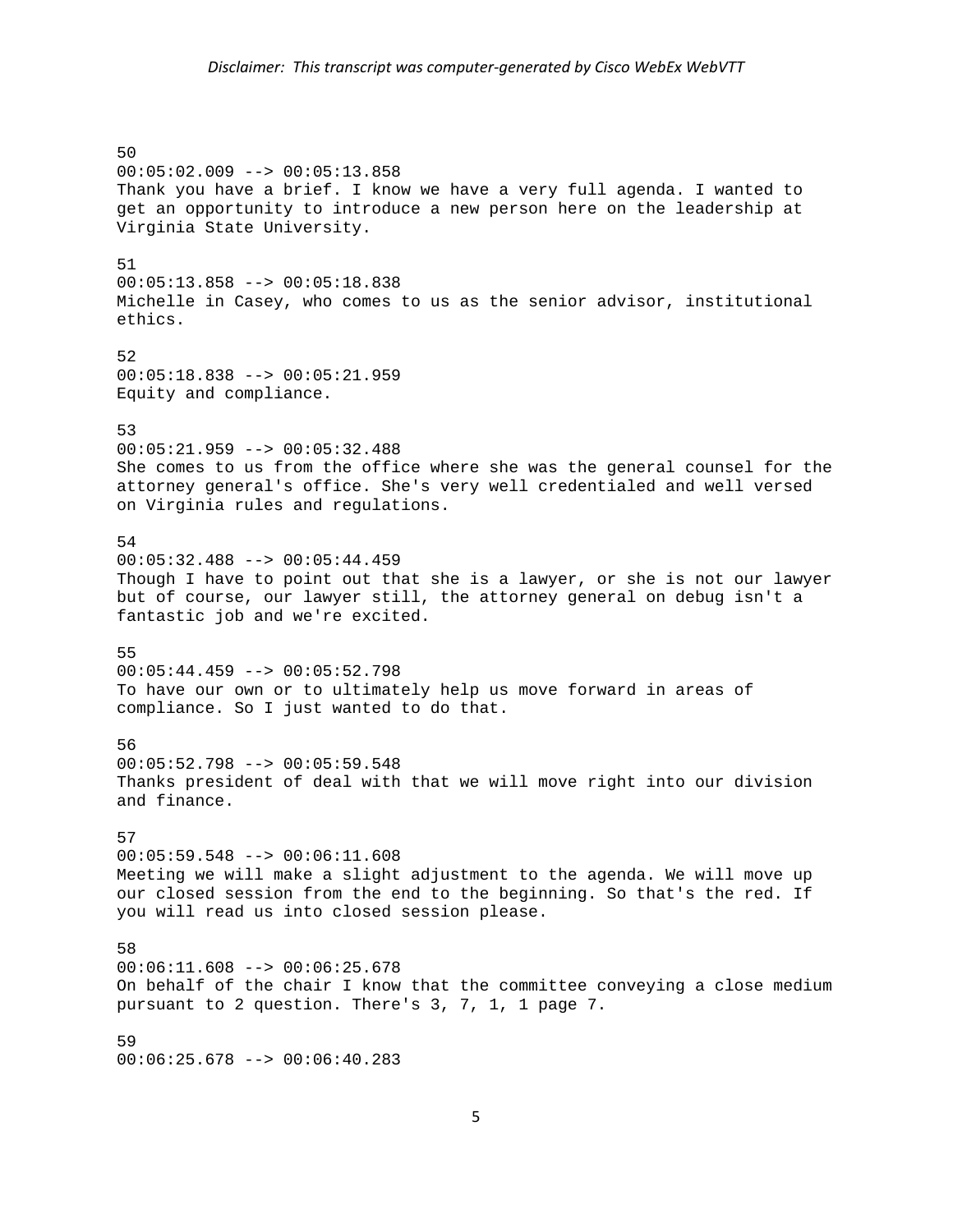Of the code of Virginia consultation with legal counsel and Britain staff members or consultants pertaining to actual or profitable medication where such computation or briefings and open meeting would 60 00:06:40.283 --> 00:06:45.324 adversely affect and negotiating while mitigating posture of the public body. 61 00:06:45.749 --> 00:06:49.798 More specifically discussion and update on the. 62 00:06:49.798 --> 00:06:55.408 National Institute agriculture, culture nissa, magic. 63 00:06:55.408 --> 00:07:01.499 And the audit, Additionally, I moved that President recall Abdullah. 64  $00:07:01.499$  -->  $00:07:08.608$ They're the senior assistant time channel, Kevin general for a V. P. for finance administration. 65 00:07:08.608 --> 00:07:12.059 That downtown I've seen a vpm promos. 66 00:07:12.059 --> 00:07:15.838 Sherry king Casey are senior vice president. 67 00:07:15.838 --> 00:07:19.588 My my manager or to a public account. 68 00:07:19.588 --> 00:07:23.999 Sure, and she mentioned on talk. 69 00:07:23.999 --> 00:07:34.079 Special system to the for finance Stephen husband, our controllers and Dr Andrey for liaison, attend close meeting because. 70  $00:07:34.079$  -->  $00:07:42.449$ Their presence in the closed meeting is being necessary, and for their

presence will gain the board. Whose consideration of this manager.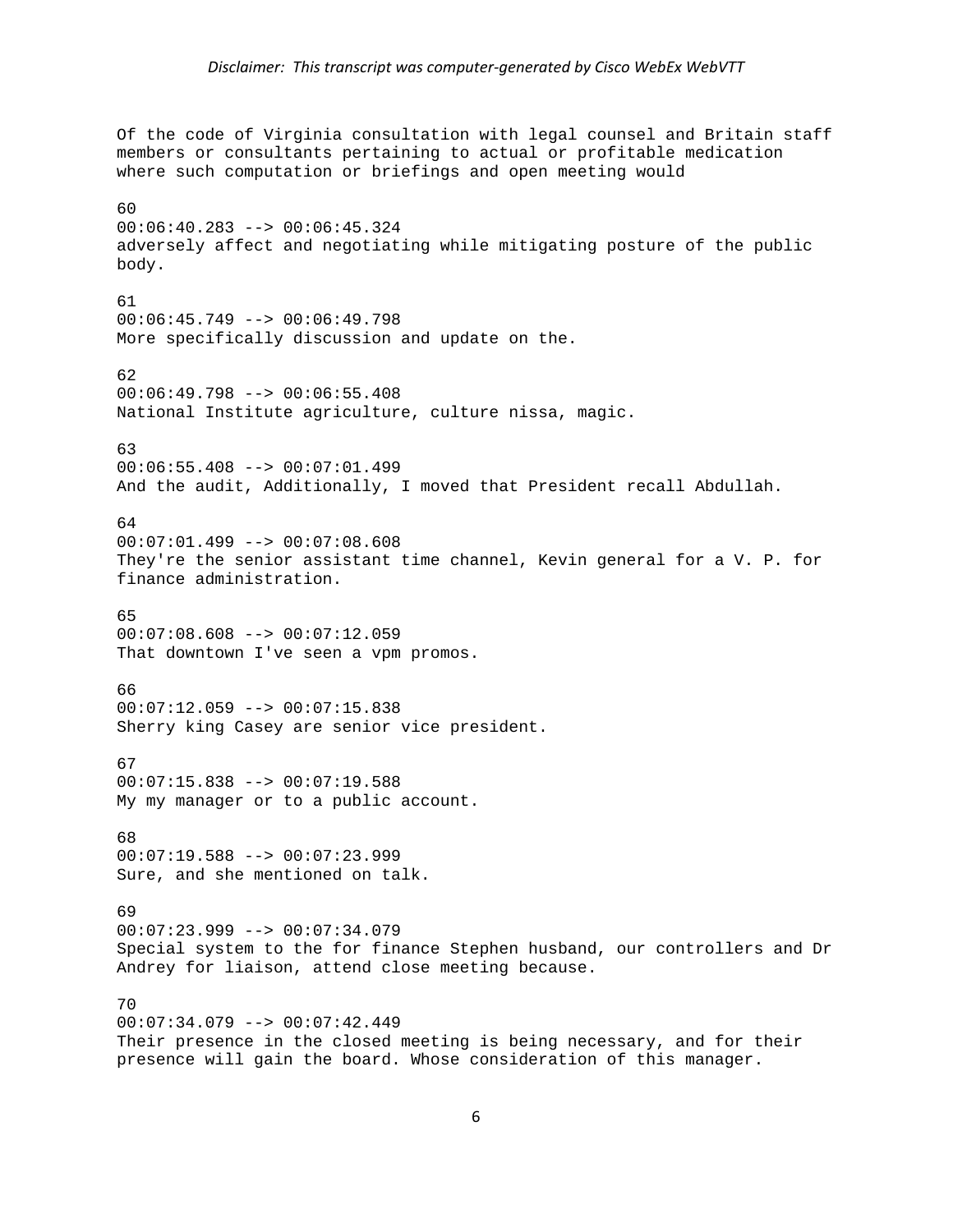71 00:07:43.798 --> 00:07:52.559 Thank you after it, we will have a quick 10 minute reset as they. 72  $00:07:52.559$  -->  $00:07:59.369$ Assess the online to make it confidential for the closest. So. 73 00:08:29.668 --> 00:08:40.769 Silence. 74 00:08:41.999 --> 00:08:50.729 Silence. 75 00:08:50.729 --> 00:08:58.109 Okay, so we're back on the. 76 00:08:58.109 --> 00:09:05.369 Right yes. Okay. So we're ready for that to read as such. 77 00:09:08.969 --> 00:09:17.999 On behalf of the chair, I wrote that committee both on and record the certification that to the best of each members of knowledge. 78 00:09:17.999 --> 00:09:23.609 Only perfect business matter locally exempt from open me. 79 00:09:23.609 --> 00:09:26.818 And which were identified in the motion. 80 00:09:26.818 --> 00:09:29.849 Nicole session. 81 00:09:29.849 --> 00:09:34.979 For her guidance for considered in closed session. 82 00:09:34.979 --> 00:09:43.139 If you remember to that, there has been a deviation from 4. you closed meeting limitations. 83 00:09:43.139 --> 00:09:49.469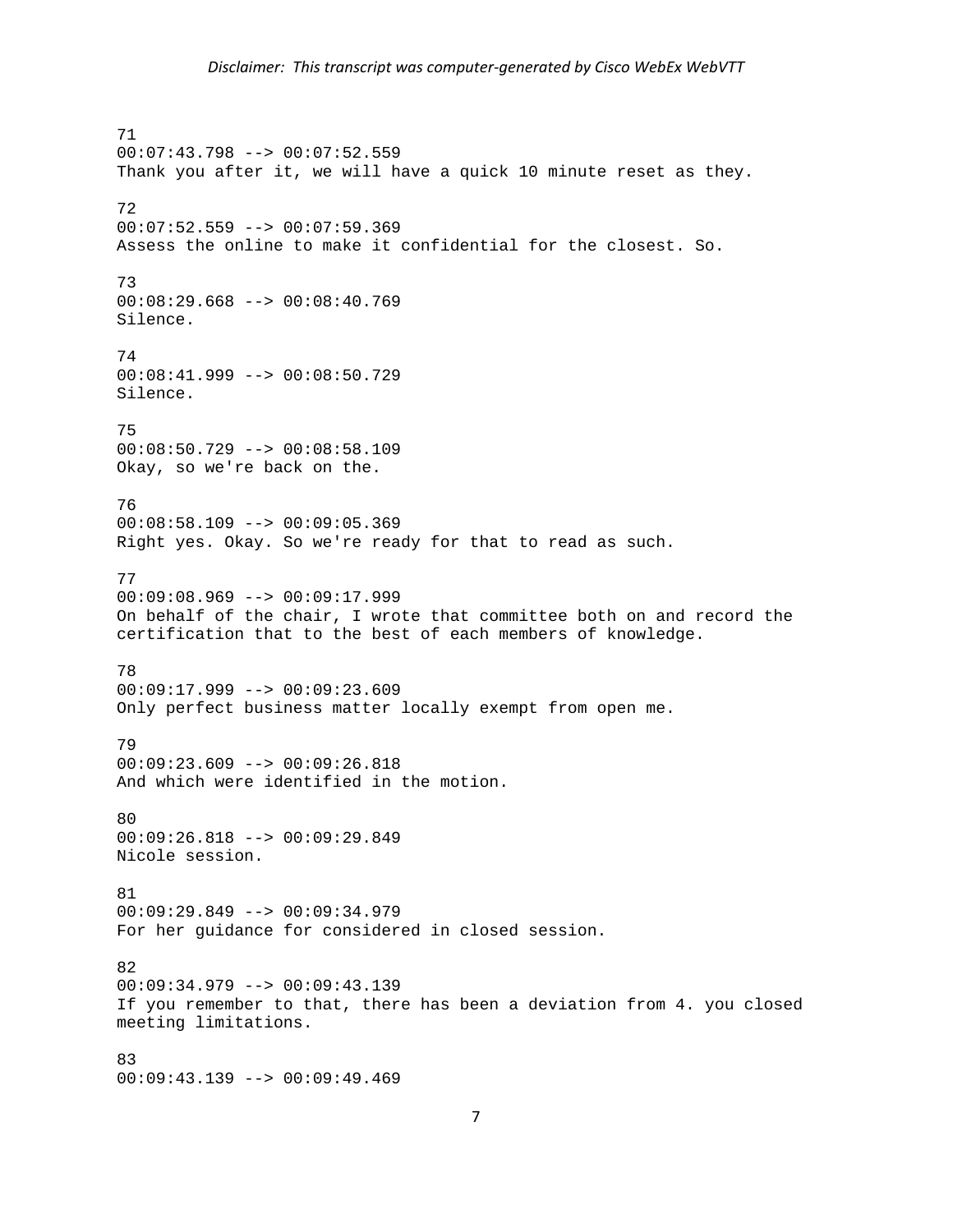That member has this opportunity to make a statement prior to this certification. So. 84 00:09:52.048 --> 00:09:56.759 With no statement being made. 85 00:09:56.759 --> 00:10:00.509 All of those who try to the video knowledge. 86 00:10:00.509 --> 00:10:05.938 The committee discussed or considered, always those public business matters. 87 00:10:05.938 --> 00:10:12.028 Will also be exempted from open medium requirements under the Virginia freedom of information and. 88 00:10:12.028 --> 00:10:22.259 And only in such a public business matters, as were identified in the motion, which the closed meeting was coming, say, I. 89 00:10:22.259 --> 00:10:30.298 All right also who do not certified, say no. 90 00:10:30.298 --> 00:10:33.989 At the time I will take a note. 91 00:10:33.989 --> 00:10:39.418 Dr. brown? Yes. 92 00:10:40.528 --> 00:10:44.999 This is the hill. 93 00:10:44.999 --> 00:10:48.928 Yes. 94 00:10:48.928 --> 00:10:52.438 Yes. 95 00:10:52.438 --> 00:10:57.899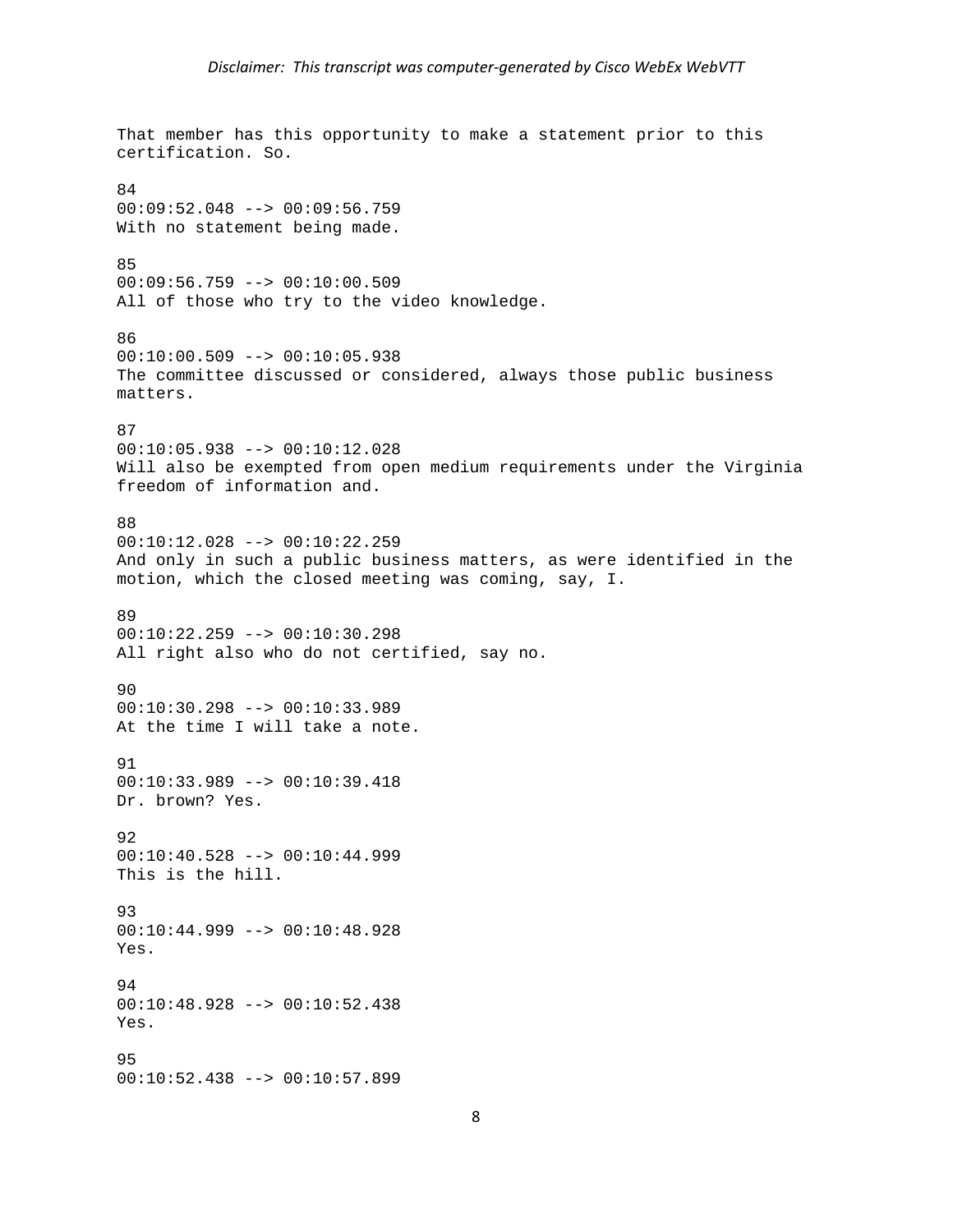Yes. 96 00:10:59.428 --> 00:11:06.629 It's the same time like, yes. 97 00:11:07.828 --> 00:11:11.489 Thank you. Thank you. Dr. 98 00:11:11.489 --> 00:11:16.139 Is that point? 99 00:11:16.139 --> 00:11:19.259 Okay. 100 00:11:19.259 --> 00:11:23.788 Can, of course. 101 00:11:23.788 --> 00:11:27.688 Silence. 102 00:11:30.568 --> 00:11:42.629 Okay, we're going to make a slight adjustment in the agenda and we'll things around we will move down to the internal audit report with this element. 103 00:11:42.629 --> 00:11:47.219 Be there? Yes, I am. 104 00:11:47.219 --> 00:11:54.089 Can we are going to really push the floor to you at this time? Are you ready? 105 00:11:54.089 --> 00:11:57.328 Ah, yes, I'm ready when you are. 106 00:11:57.328 --> 00:12:01.798 And thank you for whoever is helping with me with the slides. 107 00:12:01.798 --> 00:12:13.798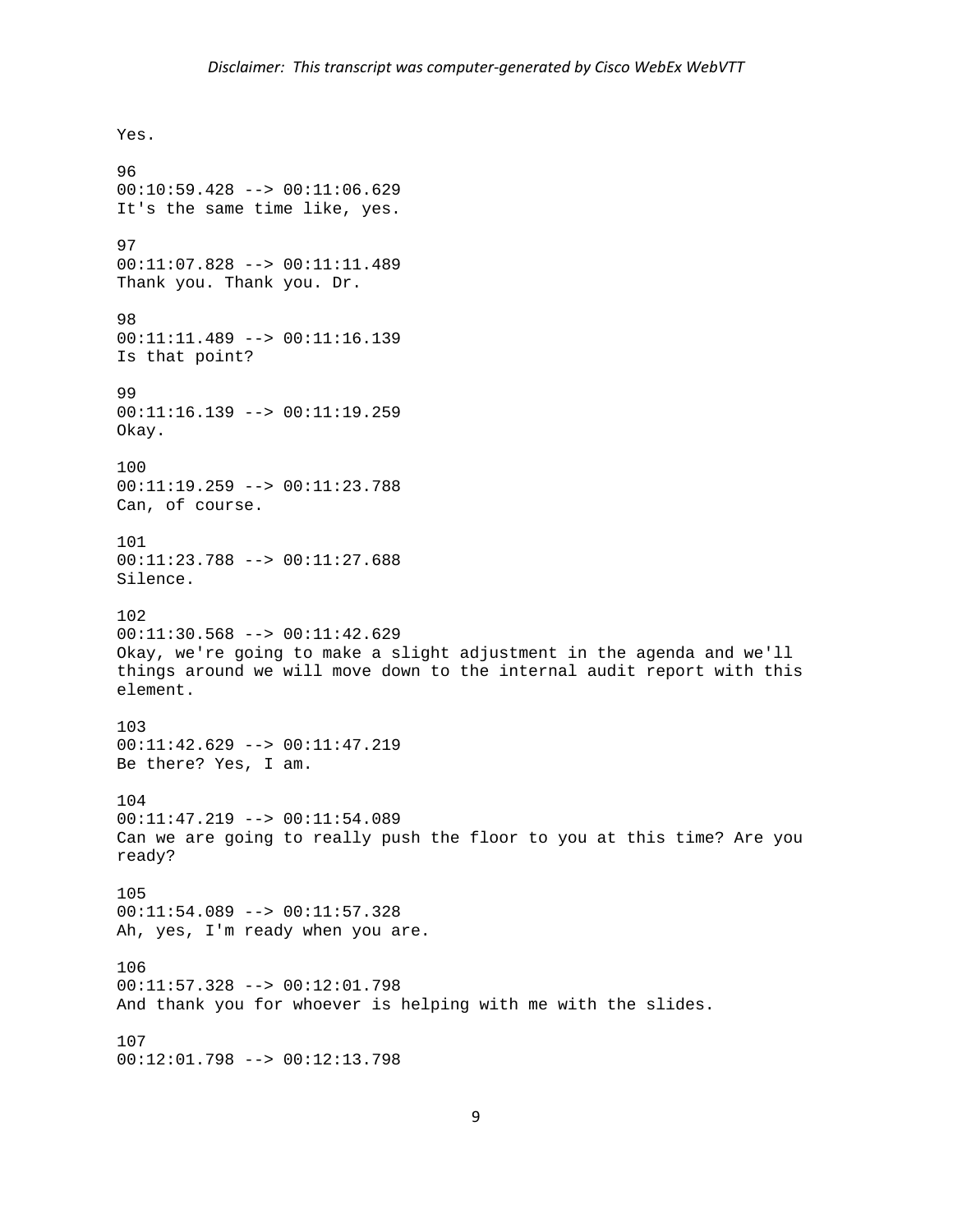Good afternoon everyone. So, today we're going to today. We're going to actually go over a lot of things that you normally see and then a couple of new ones. 108 00:12:13.798 --> 00:12:16.889 So, we're going to have the corrective action plan status. 109 00:12:16.889 --> 00:12:22.889 The case workload, the audit plan, the audit client survey. 110 00:12:22.889 --> 00:12:26.278 Our proposed plan for 2222. 111 00:12:26.278 --> 00:12:33.658 Our audit charter, our staffing plan, updates, commonwealth, updates and consulting services. 112  $00:12:33.658$  -->  $00:12:40.499$ Okay, so our corrective action plan. 113 00:12:40.499 --> 00:12:45.869 They're currently 57 items on the plan. 114 00:12:45.869 --> 00:12:54.568 It's increased 14 new ones cause we've included the chef evaluation and then report. 115 00:12:54.568 --> 00:13:00.448 Increased it since it increased from last time we have 2 items that. 116 00:13:00.448 --> 00:13:04.918 I have moved off and we'll be moving off of the audit plan. 117 00:13:04.918 --> 00:13:09.833 Um, and considered closed and I just want to say going forward. 118 00:13:10.014 --> 00:13:24.173 There was discussion about if we had repeats from a perspective that internal audit would then start reviewing them and they wouldn't come off of the corrective action plan until we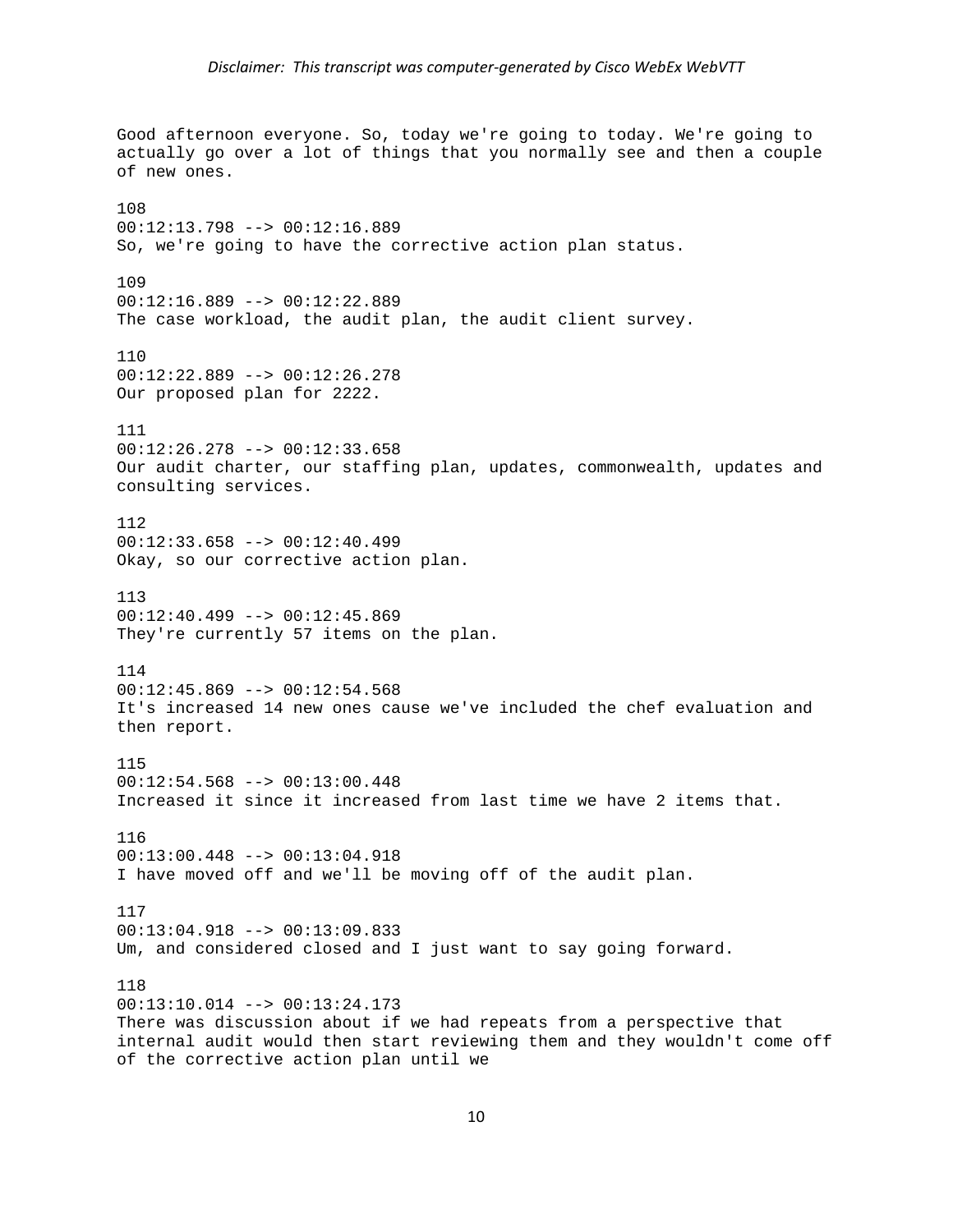119 00:13:24.173 --> 00:13:25.163 evaluated it. 120 00:13:25.163 --> 00:13:37.014 So, going forward that section on the slide set, where it says weren't verified by internal audit going forward, they will be verified with us before they're actually removed from the report. 121 00:13:37.318 --> 00:13:41.578 So, there's a total of 55. 122 00:13:41.578 --> 00:13:45.538 Items and this is good. Oh, you're fine. You're fine with going to the next slide. 123 00:13:45.538 --> 00:14:00.178 And this is their breakdown, it gives an in category of source of where the findings came from either internal audit and the different actual audit items. 124 00:14:00.178 --> 00:14:03.928 Next please. 125 00:14:04.703 --> 00:14:13.854 And I want to stay here for a minute. This is our corrective action plan, aging report. So, as you can see, everything's on there. 126 00:14:13.854 --> 00:14:28.553 Now, I did want to point out that the APA 1 has shot up to a 4 year, and that's due to the on it. It says that we had some items that were repeat repeat from 2017. 127 00:14:28.553 --> 00:14:34.224 so, in that case, I had that reflected as such. So, it's showing. 128 00:14:37.494 --> 00:14:39.384 Things differently due to that. 129 00:14:39.653 --> 00:14:41.783 So I didn't know if anyone had any questions,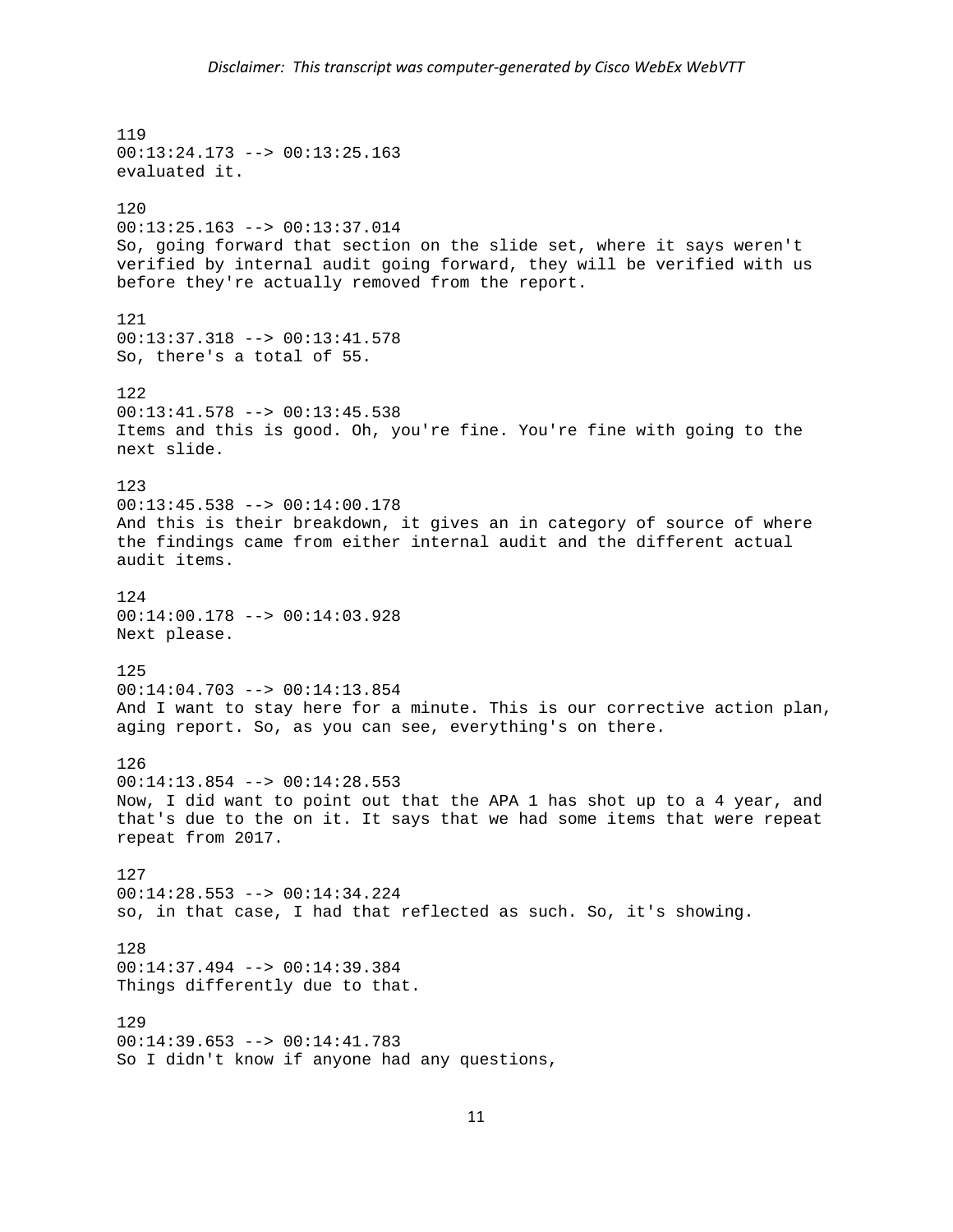## *Disclaimer: This transcript was computer‐generated by Cisco WebEx WebVTT*

130 00:14:41.783 --> 00:14:54.714 but I did want to point that out because we have some items that we haven't quite controlled from a control weakness perspective but that's the breakdown on years. 131 00:14:55.019 --> 00:14:59.668 Next please. 132  $00:14:59.668$  -->  $00:15:10.798$ So, right before I go on, I did want to say from a corrective action perspective I'm concerned with we only have 2. that will be. 133  $00:15:10.798$  -->  $00:15:22.168$ Close this time, so I'm hopeful that we can pick the pace up because it does mean that we have an environment that that has some gaps. 134 00:15:22.168 --> 00:15:36.443 So, we want to make sure that we do that. I do want to have it to make a statement of 2 updates. There was 1 item that we discussed last time from commission's perspective. That came very close to being close this time. 135 00:15:37.163 --> 00:15:48.323 I just needed to see another item with which the area wasn't able to provide me before documents were due and then as it relates to our capital outlay audit, 136 00:15:48.803 --> 00:15:56.124 we did later and get more detail of what were they were putting in place. 137 00:15:56.364 --> 00:16:08.663 So, if you look at the corrective action plan, images have a couple of words in those spaces. But I did want to point out that. I believe that Jane Harris has been spending some time. 138 00:16:08.938 --> 00:16:14.399 On getting some of those things resolved. So I went to make sure that was reflected in this discussion. 139  $00:16:14.399$  -->  $00:16:24.058$ Okay, so currently, as far as our case, workload for investigations and hotline, 00 hotlines.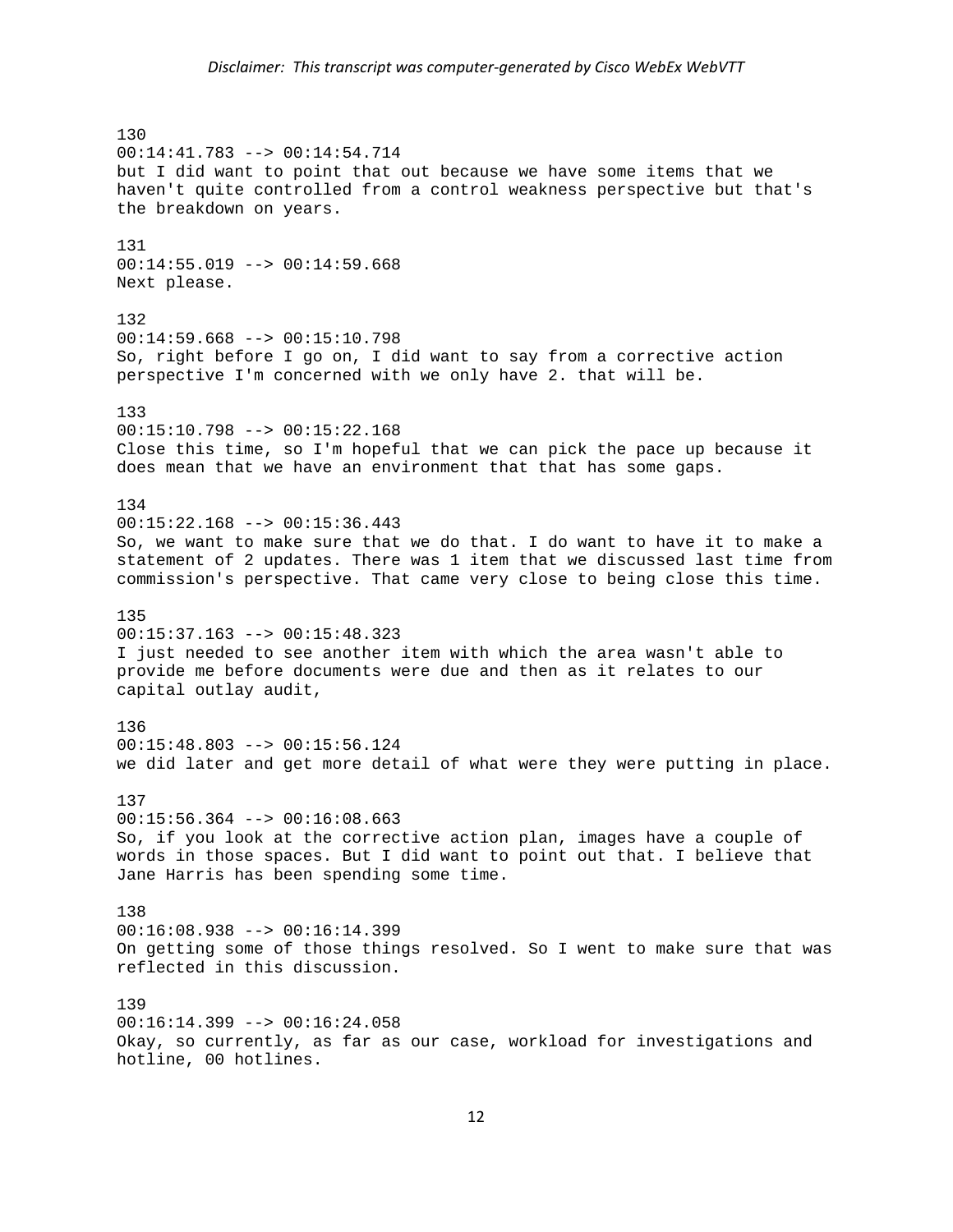140 00:16:24.058 --> 00:16:32.548 Thank you knock on wood so this is 2 meetings straight that we haven't had any and then we have 13 Special investigations. 141 00:16:32.548 --> 00:16:36.089 Which doesn't necessarily mean that. 142 00:16:36.089 --> 00:16:47.188 They're open, but we're working on them and then this is just the breakdown of the closed items and where they stood as far as hotlines and investigations. 143 00:16:47.188 --> 00:16:56.519 On next, and this just reflects hotline status. 0. we have no cases coming. 144  $00:16:56.519$  -->  $00:17:04.558$ And then this gives a breakdown of how they have been historically. 145 00:17:10.288 --> 00:17:16.019 And you can pass on this slide because it just means that these are still open and we're working on. 146 00:17:16.019 --> 00:17:22.828 And this 1 as well. Okay, so right here is our. 147  $00:17:23.034$  -->  $00:17:37.673$ Audit plan status, so, as I mentioned, before we're we completed with the commissions report, and they are close to closing those items Dale Mason has spent some time making sure she's controlling those items. 148 00:17:37.673 --> 00:17:50.183 So we can be happy about that that progressing accordingly. Our University audits, review grants reviews. Excuse me is. 149 00:17:50.459 --> 00:18:04.314 Actually finished and it's the draft report is with management. So we'll probably be presenting that next time. We, we gather we want to give them an opportunity to come up with their corrective action plan. 150 00:18:04.493 --> 00:18:13.433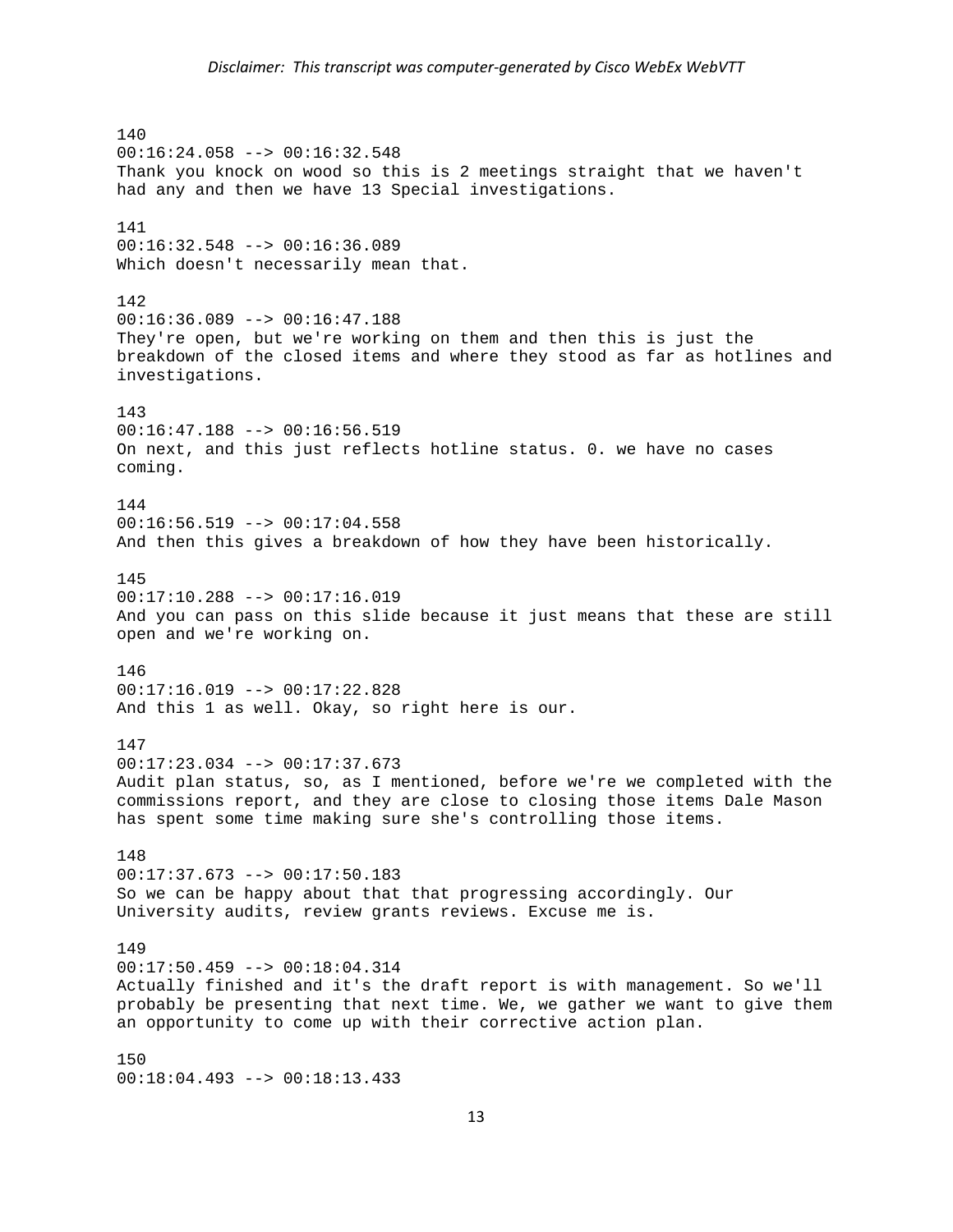And we have 1 other meeting with senior management to go over our, our report. And then we're still working on that enrollment on. 151 00:18:13.739 --> 00:18:27.239 Next so, at this point, I want to also part of what we're planning to do in this meeting is hopefully proposing the audit plan. 152 00:18:27.239 --> 00:18:37.193 And so what we do each year, we have a risk assessment that we complete. It's, it's pretty much mathematical. There's 10 different categories. 153 00:18:37.193 --> 00:18:46.854 We'll look at the number transactions that go through an area how easy it is to convert to cash any shape their operations to cash. We'll look at. 154 00:18:47.999 --> 00:18:57.088 Just the risk have there been any changes in that area? Are we working in outsourced? 155 00:18:57.088 --> 00:19:04.463 Perspective or all the operations in source. when's the last time they had an audit? So there's quite a bit of information. 156  $00:19:04.733$  -->  $00:19:12.743$ We normally get some feedback from management that this year we didn't go into a lot of detail, 157 00:19:12.743 --> 00:19:13.913 but on our plan, 158 00:19:14.153 --> 00:19:19.884 there's always an area for management to if there's an audit that they want perform, 159 00:19:20.124 --> 00:19:24.503 we leave enough hours in there to be able to do that. 160 00:19:24.503 --> 00:19:25.733 And that's in the special. 161 00:19:27.269 --> 00:19:35.278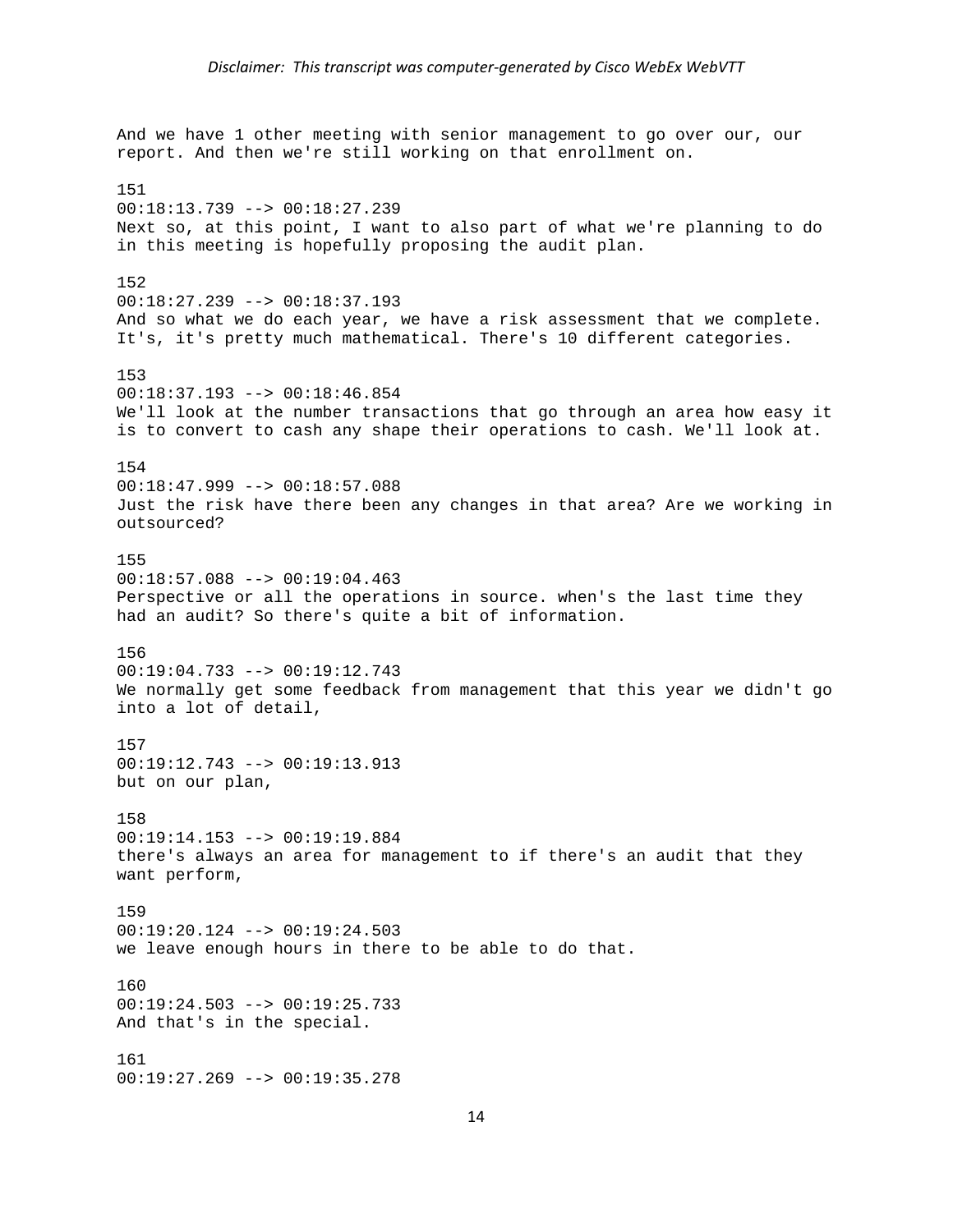Special investigation category, so I, I don't know if we want to actually go over to. 162 00:19:35.278 --> 00:19:41.098 The slide that has the plan, which I believe is 170. 163 00:19:42.568 --> 00:19:47.009 In case, anyone has any questions as it relates to the. 164 00:19:47.009 --> 00:19:53.909 This is an item that we would like the board to approve so we can. 165  $00:19:53.909$  -->  $00:19:58.588$ Actually, yeah, 170, I believe. Yeah, so. 166 00:19:58.588 --> 00:20:07.259 Number okay and so I just wanted to make sure everyone had an opportunity to to view it. Okay maybe it's 170. 167 00:20:07.259 --> 00:20:11.939 6,970, OK, then it must be 71. 168 00:20:11.939 --> 00:20:19.469 So, I just wanted to make sure everyone had an opportunity to look at it. And if they had any questions. 169  $00:20:19.469$  -->  $00:20:22.679$ They could let us know. 170 00:20:22.679 --> 00:20:27.209 Okay, must've seems right. 171  $00:20:27.209$  -->  $00:20:32.009$ As I will. 172 00:20:35.759 --> 00:20:41.068 I think it's 1 page 17,373 Thank you. 173 00:20:45.479 --> 00:21:00.023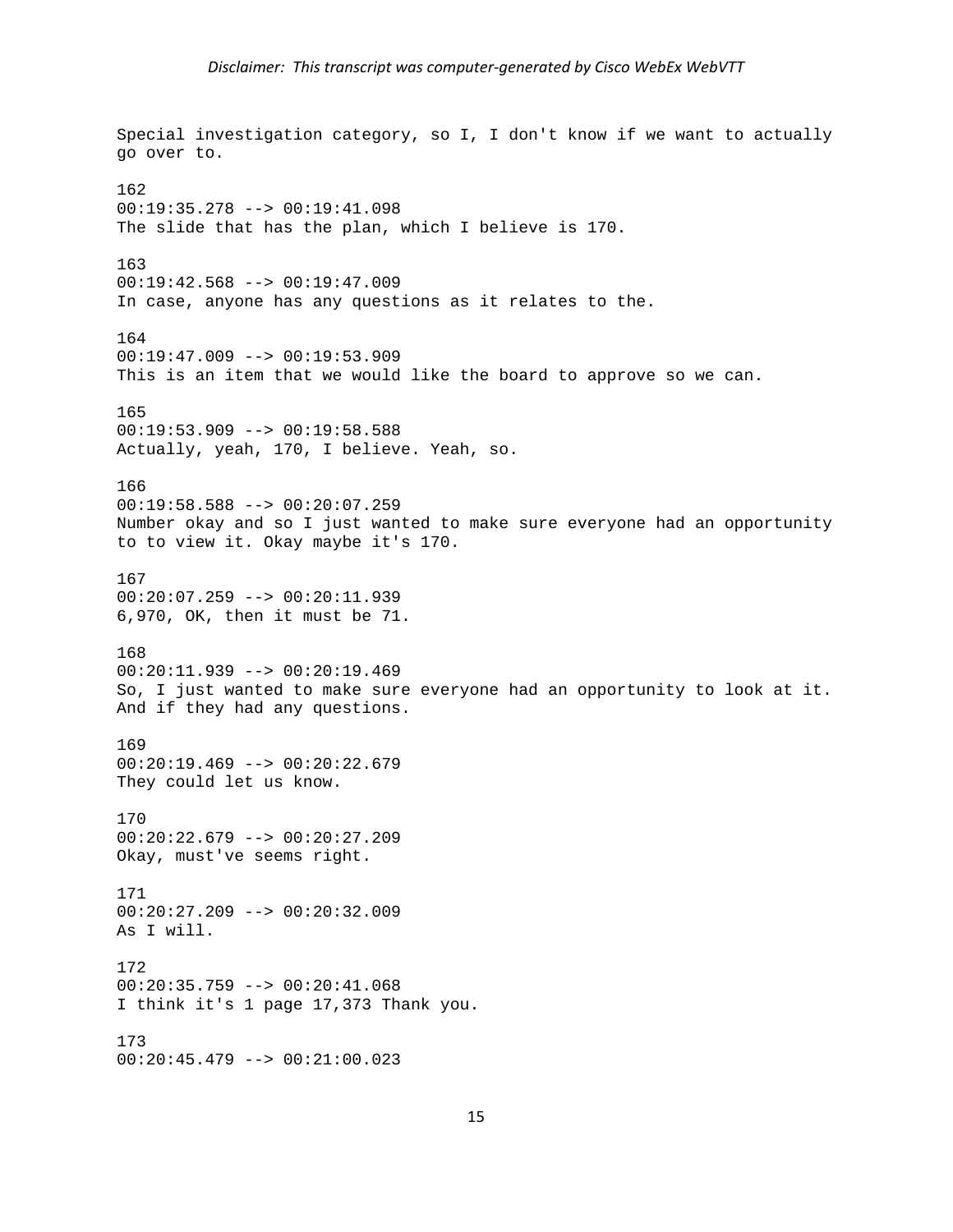Okay, so I didn't know if anyone had any questions about how things are broken down. It's based on the audit staff. We currently have, we've made some room just in case we get a new 1 fairly soon. So. 174 00:21:01.288 --> 00:21:06.749 That's where we stand currently. Does anyone have any questions or concerned about the plan? 175 00:21:08.278 --> 00:21:15.868 Someone asked. 176 00:21:19.769 --> 00:21:29.759 No, it's okay. I'm sorry. I'm still having problems with this microphone. Ma'am chairman. Can you hear me? 177 00:21:29.759 --> 00:21:33.689 Yes, we can now. Yes. Okay. Um. 178 00:21:33.689 --> 00:21:38.429 On in the risk based audit, I, you know. 179 00:21:38.429 --> 00:21:43.858 And I think the plan is okay with me, but I'm wondering if there is any room. 180 00:21:43.858 --> 00:21:50.159 To monitor the situation, which we had a. 181  $00:21:50.159$  -->  $00:21:55.199$ A risk alert on on that, like, a couple of meetings ago. 182 00:21:55.199 --> 00:22:02.759 Yes, we're currently working on that. 183 00:22:02.759 --> 00:22:07.858 Part of the, we're working on that currently. 184  $00:22:07.858$  -->  $00:22:16.469$ From the standpoint of we want to make sure we understand how we got to where we were. So we're looking at.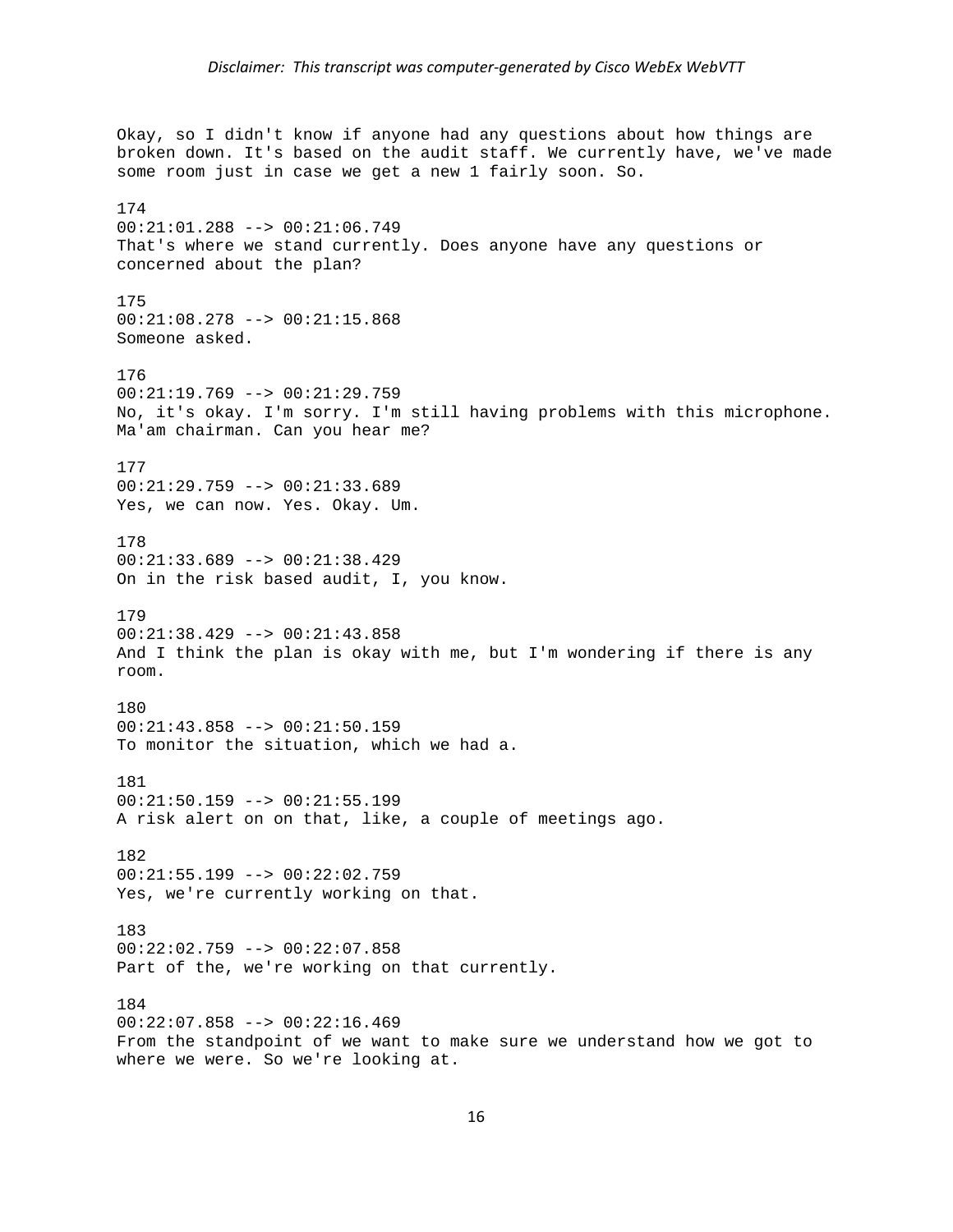185 00:22:16.469 --> 00:22:27.148 How can I say at the root cause? And in that we have discovered that there are some things that we actually need to improve upon. 186 00:22:27.148 --> 00:22:32.128 So, I'm not sure so there will be room. We're working on that now. 187 00:22:32.128 --> 00:22:36.898 Um, and there's always room on the schedule for special projects. 188 00:22:38.098 --> 00:22:51.148 Okay, thank you. My, my, my next issue was and I didn't I know you're doing a university grant review, but, uh, I'm I'm very concerned about the. 189 00:22:51.148 --> 00:23:00.449 The application of indirect costs, we've university has built to grants. 190 00:23:00.449 --> 00:23:04.709 About 2.3Million dollars so. 191  $00:23:04.709$  -->  $00:23:10.618$ During this fiscal year to to grants and contracts. 192 00:23:10.618 --> 00:23:14.909 And we have experienced some significant issues. 193  $00:23:14.909$  -->  $00:23:19.108$ Around application of overhead on this, right? 194 00:23:19.108 --> 00:23:22.229 And and I'm trying to get some comfort. 195 00:23:22.229 --> 00:23:26.189 That we are applying the overhead. 196  $00:23:26.189$  -->  $00:23:31.469$ Percentages to the other grants appropriately. 197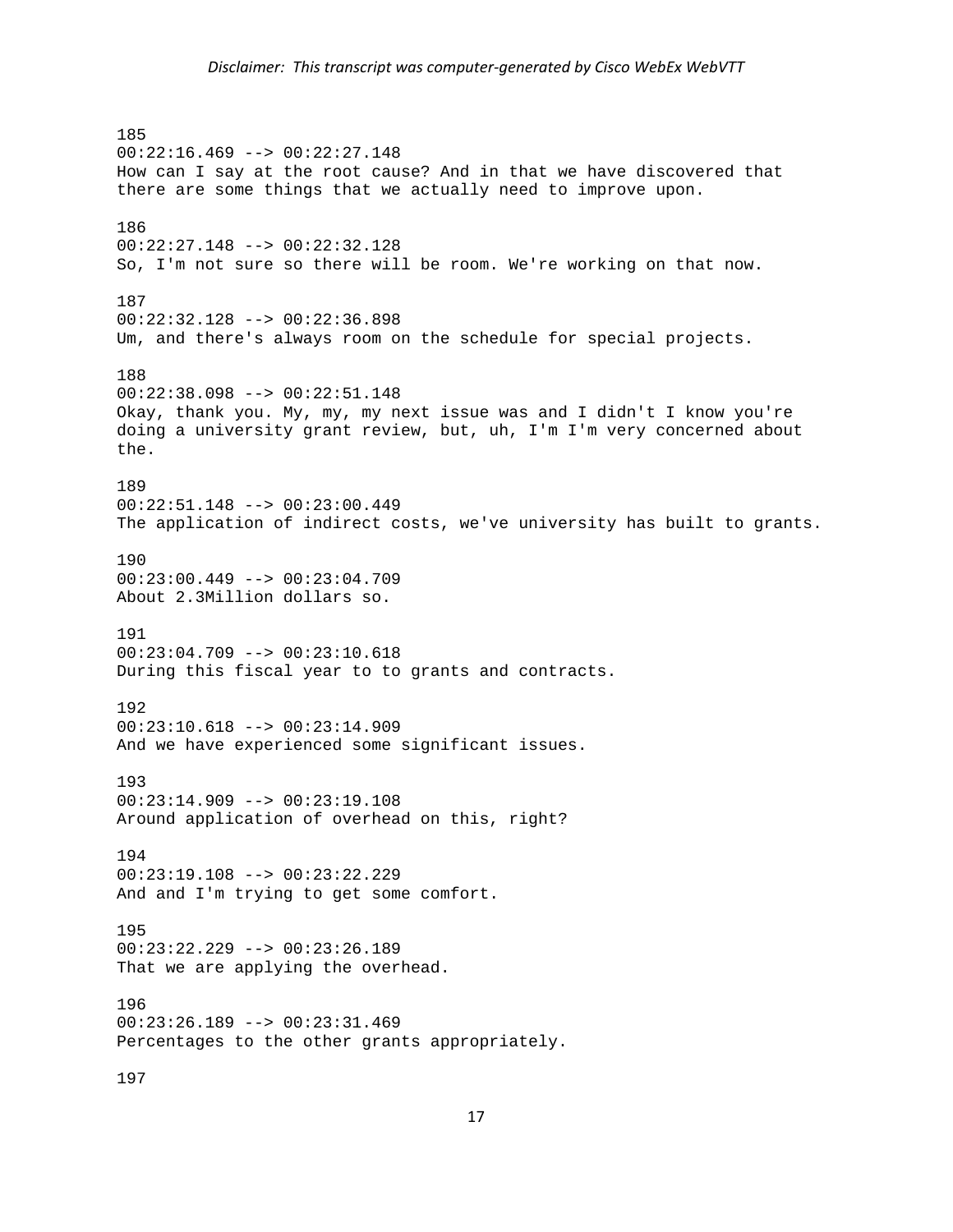00:23:34.108 --> 00:23:38.489 Okay, um, from. 198 00:23:38.489 --> 00:23:41.939 That perspective, as far as overhead, we have. 199 00:23:41.939 --> 00:23:46.469 Quite a few, I think there's about 5 items on that. 200  $00:23:46.469$  -->  $00:23:59.243$ Report, but from an overhead perspective, what we did initially, when we started the, the grant audit or Grant's audit, we were trying not to duplicate with was reviewing. 201  $00:23:59.483$  -->  $00:24:03.953$ So when we looked at things, it really was from the standpoint of. 202 00:24:04.259 --> 00:24:07.979 How we are actually. 203 00:24:07.979 --> 00:24:12.598 When we have a grant, are we carrying out. 204 00:24:12.598 --> 00:24:16.499 The grant according to what was specified in the grant. 205 00:24:16.499 --> 00:24:22.409 So, in those cases, we do have some findings where we were missing the mark. 206 00:24:22.409 --> 00:24:31.499 So, we do have places that we need to improve upon as it relates to those. 207 00:24:31.499 --> 00:24:45.179 In that space, the grant space, but if you'd like to have us add something particular based on that 2.3Million, we could add that as a special project. 208 00:24:45.179 --> 00:24:51.538 Ma'am chair. I think that would be good. Even if we have to.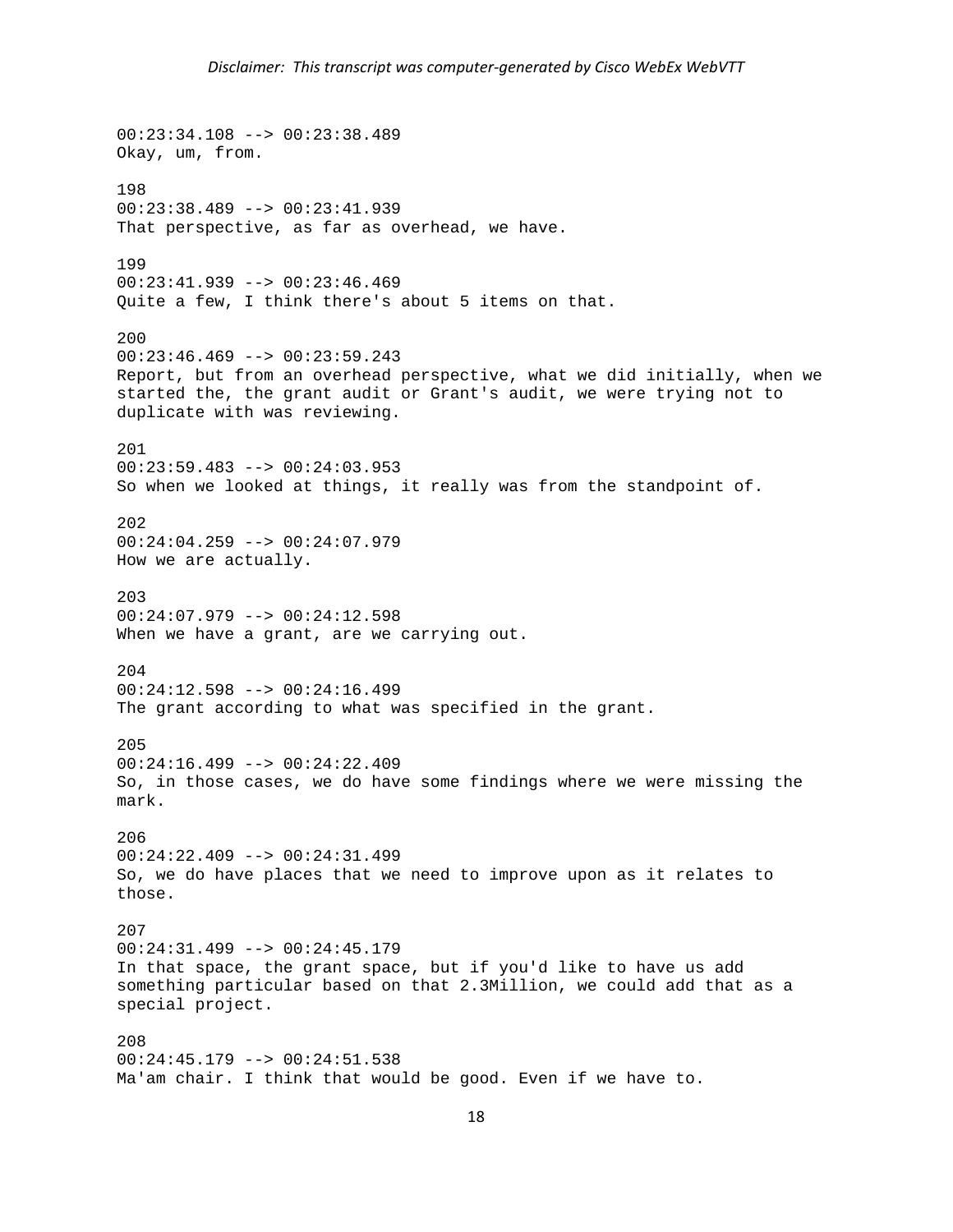209 00:24:51.538 --> 00:24:57.538 Get some, some resources to help internal audit to review that. 210 00:24:57.538 --> 00:25:01.108 Uh, that's 2.3Million as I understand it through. 211 00:25:01.108 --> 00:25:05.278 Through March 31st, I guess. 212 00:25:05.278 --> 00:25:09.239 And so that's not a complete amount for the entire year. 213 00:25:09.239 --> 00:25:13.769 And that I got that number from the institutional advancement. 214  $00:25:13.769$  -->  $00:25:21.538$ Agenda where that indirect cost had been applied and reported as being in charge of the grant. 215 00:25:21.538 --> 00:25:26.278 Again, given the problems that we've had challenges that we've had. 216 00:25:26.278 --> 00:25:31.888 With the, and you're all centered around overhead and the application of over it. 217 00:25:31.888 --> 00:25:37.078 I think it would be wise on our part to have a review of. 218 00:25:37.078 --> 00:25:43.769 The indirect cost process. 219 00:25:47.338 --> 00:25:54.929 Yes, yes, I have a question or Madam chair. You sound very far away. So can you hear me. 220 00:25:54.929 --> 00:25:59.429 Yes, okay. I'd like to to to.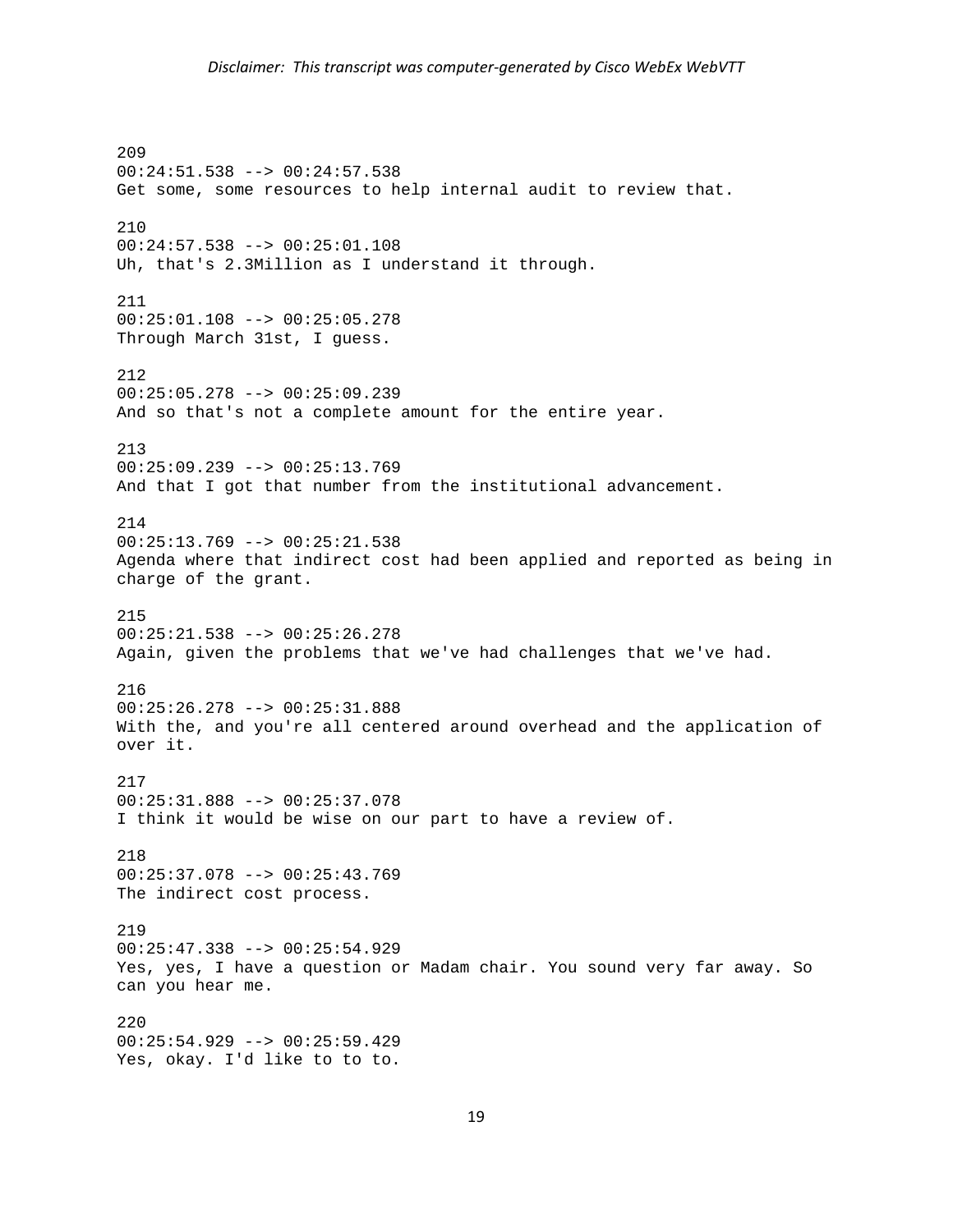221 00:25:59.429 --> 00:26:03.719 Direct these questions through you to our. 222  $00:26:03.719$  -->  $00:26:09.959$ Our chief executives for audit and and and the question is. 223 00:26:09.959 --> 00:26:16.528 Based on my looking at these audit reports now, 7 years. 224 00:26:16.528 --> 00:26:23.308 And I know a few of you in the room have been looking at them for 7 years, but. 225 00:26:23.308 --> 00:26:28.679 1 of the questions that runs through my head all the time. 226  $00:26:28.679$  -->  $00:26:34.378$ Is the audit by design has has. 227 00:26:34.378 --> 00:26:38.398 Been put in place to to ensure. 228 00:26:38.398 --> 00:26:43.138 That appropriate attention is given to problem areas. 229  $00:26:43.138$  -->  $00:26:50.638$ So that that they can be addressed. So I'm asking the question of our chief audit executives. 230 00:26:50.638 --> 00:26:54.058 From the time that you arrive to the present. 231 00:26:54.058 --> 00:27:00.449 I have you seen any, any clear direction, or any clear indication. 232 00:27:00.449 --> 00:27:05.909 That robot the same or better than we used to be or worse than we used to be.

233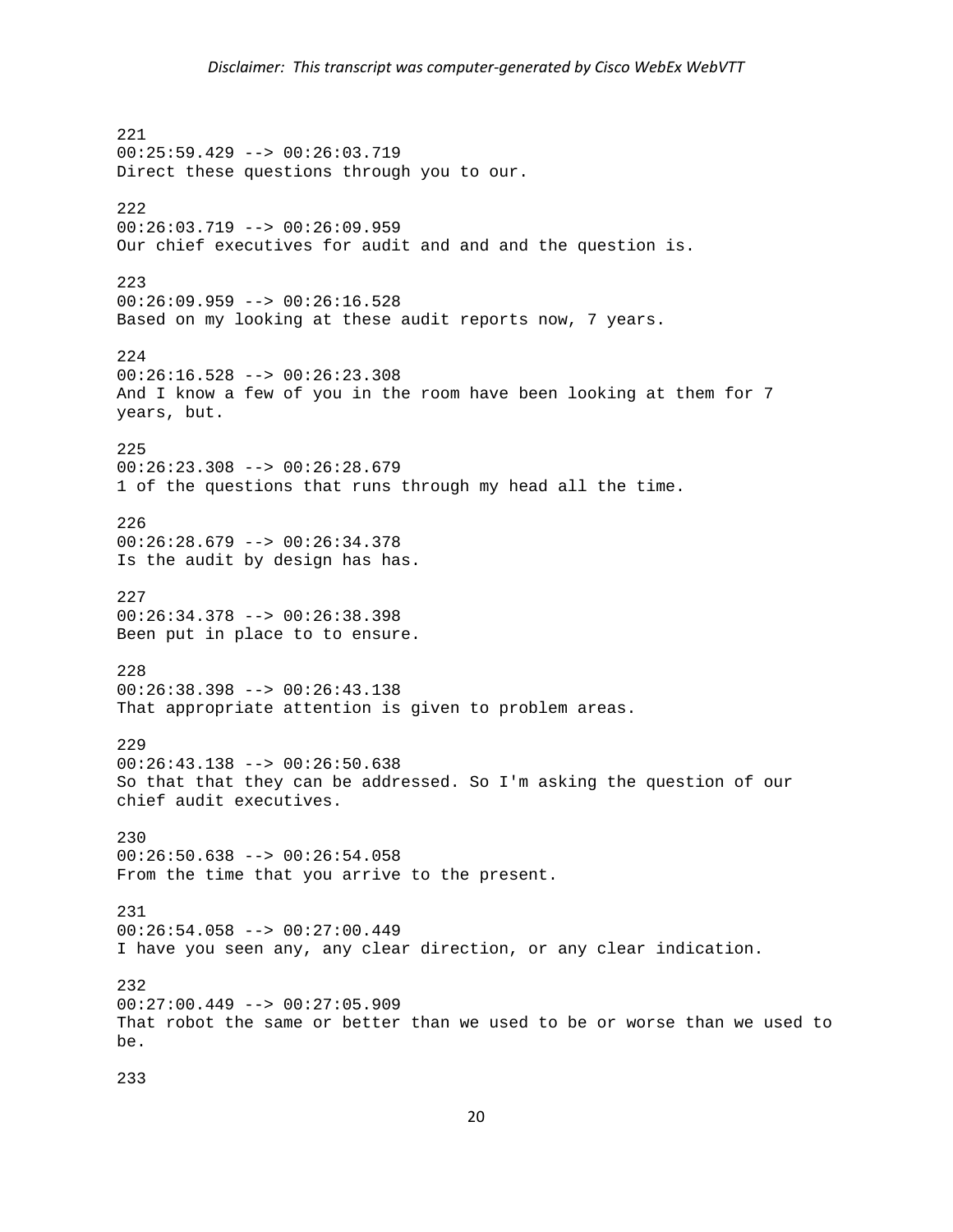00:27:05.909 --> 00:27:09.298 And addressing important issues. 234  $00:27:10.469$  -->  $00:27:13.798$ I actually see a decline in that. 235 00:27:13.798 --> 00:27:20.459 And I think it's reflective if you just go back to the corrective action items. 236 00:27:20.459 --> 00:27:26.219 We're not moving them as fast as. 237 00:27:26.219 --> 00:27:30.598 We really like, or as far as relieving some things that are. 238 00:27:30.598 --> 00:27:36.358 Are open, and the reason we, if we're trying to get to that level to status. 239  $00:27:36.358$  -->  $00:27:47.638$ We're going to be evaluated by that, and it, we're actually declining and I say that, I guess, because if you just look at the responses. 240 00:27:47.638 --> 00:27:51.449 They seem to get thinner. 241 00:27:51.449 --> 00:27:56.159 Versus giving us a status of is movement has happened. 242 00:27:56.159 --> 00:28:01.499 Verses if it hasn't so from that perspective. 243 00:28:01.499 --> 00:28:10.769 I think we do have room for improvement there, but it feels like it's from a decline from when i1st arrived. 244  $00:28:10.769$  -->  $00:28:14.398$ Bribed because in certain areas, it seems like. 245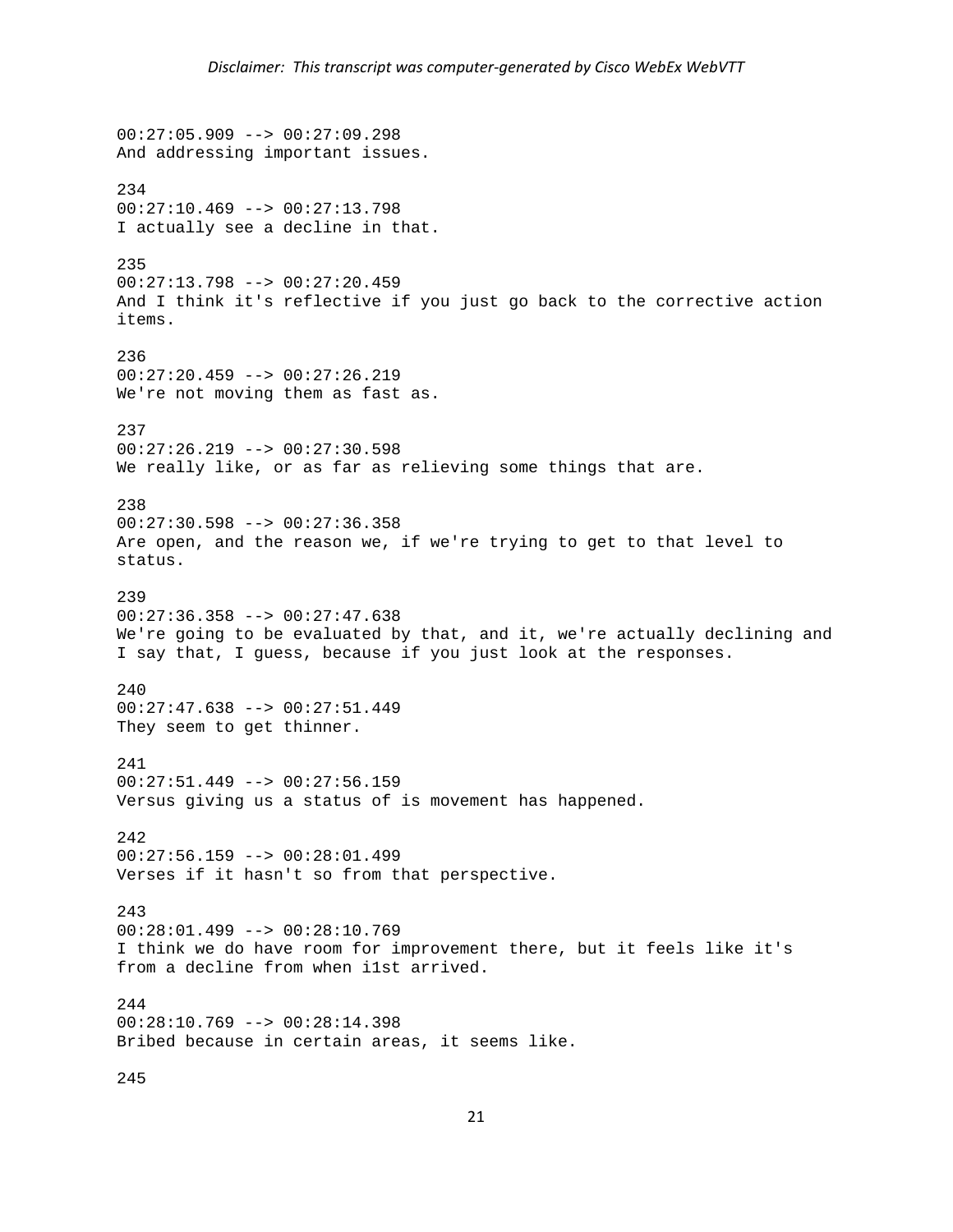00:28:14.398 --> 00:28:23.249 They once they're on, barely even see that they come on and then they move off like our commissions. 1 will probably move all fairly quickly. 246 00:28:23.249 --> 00:28:26.969 I know there's been some in the area that. 247 00:28:26.969 --> 00:28:36.628 Are placed on and they remove off quickly, but these, we, we can't seem to move and they're kind of critical to try to get to level 2. 248 00:28:36.628 --> 00:28:40.288 Thank you Madam chair. 249 00:28:40.288 --> 00:28:46.469 7 years of being concerned about my role as the fiduciary. 250  $00:28:46.469$  -->  $00:28:52.019$ It's troubling for me to just think about. 251  $00:28:52.019$  -->  $00:28:56.699$ The person who is closest to this on an area that anyone on this call. 252 00:28:56.699 --> 00:29:03.719 Is is is seeing and believing and thinking that the situation is getting worse. 253 00:29:03.719 --> 00:29:11.308 And as a board member, considering my fiduciary responsibility. 254 00:29:11.308 --> 00:29:16.739 That is troubling and I, I hope my fellow board members. 255 00:29:16.739 --> 00:29:23.939 Also trouble trouble to the point that we take a look at. What else do we need to do? 256  $00:29:23.939$  -->  $00:29:27.959$ To reversed what what the audit team is seeing. 257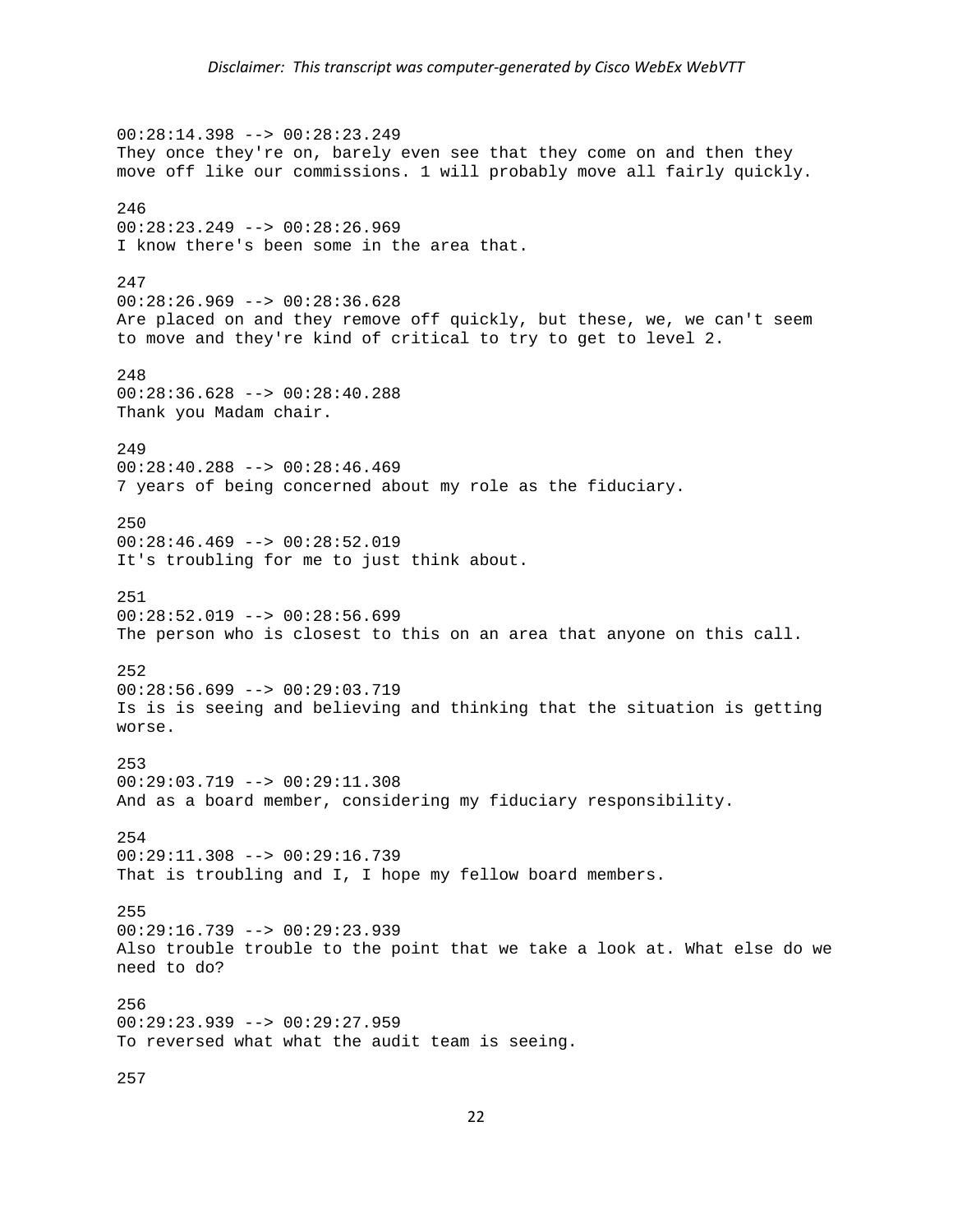00:29:27.959 --> 00:29:34.409 No, it's that's unacceptable. And I remain trouble. 258  $00:29:34.409$  -->  $00:29:40.919$ About that, for me, the word fiduciary is not just something you throw around when it's convenient. 259 00:29:40.919 --> 00:29:48.028 And I run a couple of businesses, and if I had some of the issues that are continuing to come up. 260 00:29:48.028 --> 00:29:54.148 I'd be out of business and even though they're nonprofits, I'd be out of business. I couldn't function. 261 00:29:54.148 --> 00:29:58.108 So, I, I think we need to put a brighter light. 262 00:29:58.108 --> 00:30:03.868 On on that reality that things appear to be getting worse. 263 00:30:03.868 --> 00:30:11.548 Rather than getting better, not leveling up, but just getting worse. And that's that's is troubling to me. 264 00:30:11.548 --> 00:30:15.269 And I hope it's troubling to my, to my fellow board members. 265 00:30:19.854 --> 00:30:31.104 We definitely take all of your comments on the serious advisement. This is a conversation that has been taken place among several of board members. So it is not falling going here. 266  $00:30:32.124$  -->  $00:30:38.604$ There are areas that will be addressed as we continue to join our finance reporting. That will address. 267 00:30:38.699 --> 00:30:44.159 Some way that a management is already beginning to. 268 00:30:44.159 --> 00:30:46.794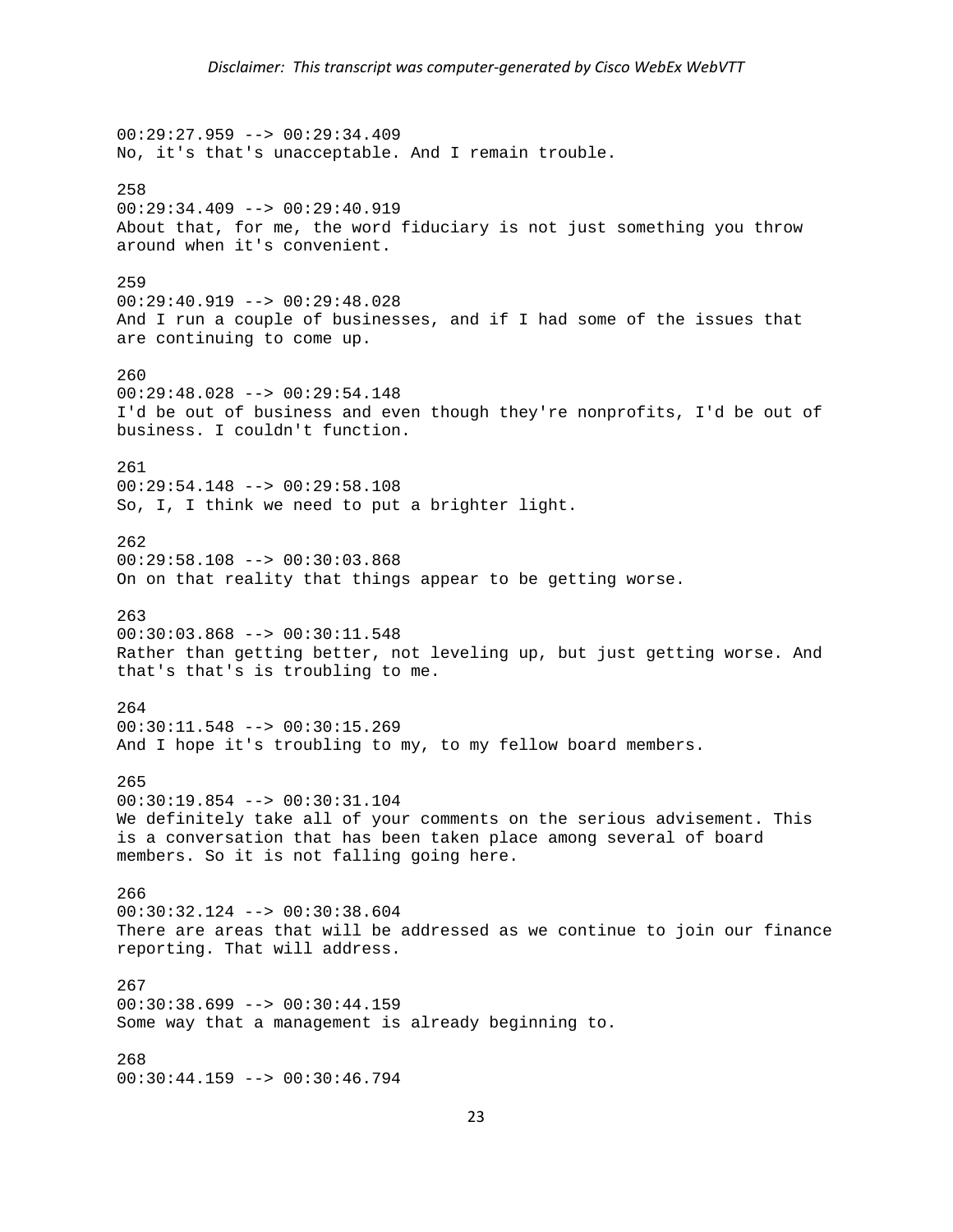Get more attention to these areas, 269 00:30:46.794 --> 00:30:53.814 and some of that is with additional staff that it's coming on board as well as conversations 1 on 1, 270 00:30:53.844 --> 00:31:02.273 the seriousness of it with our goal of being able to move to level 2 and just to be better managers all the way around, 271 00:31:02.273 --> 00:31:04.044 so does not falling on deaf ears. 272 00:31:04.074 --> 00:31:10.584 We are taking all of that under advisement and not just being heard going through money right out. The other. It is the interest. 273 00:31:11.128 --> 00:31:17.818 Well, I appreciate that, and I will just won't have anything else to say about this. 274 00:31:17.818 --> 00:31:22.499 At least for the short term, please understand. 275 00:31:22.499 --> 00:31:27.628 That many of these issues were raised in 2015. 276 00:31:27.628 --> 00:31:31.048 And so so that I picked that date. 277 00:31:31.048 --> 00:31:34.919 Because Dr Abdullah and his team were not even in price. 278 00:31:34.919 --> 00:31:41.818 And 1 of the things we want to be reminded of is the role of the board. 279 00:31:41.818 --> 00:31:47.308 Had had we addressed the different boards over this period of time. 280 00:31:47.308 --> 00:31:51.028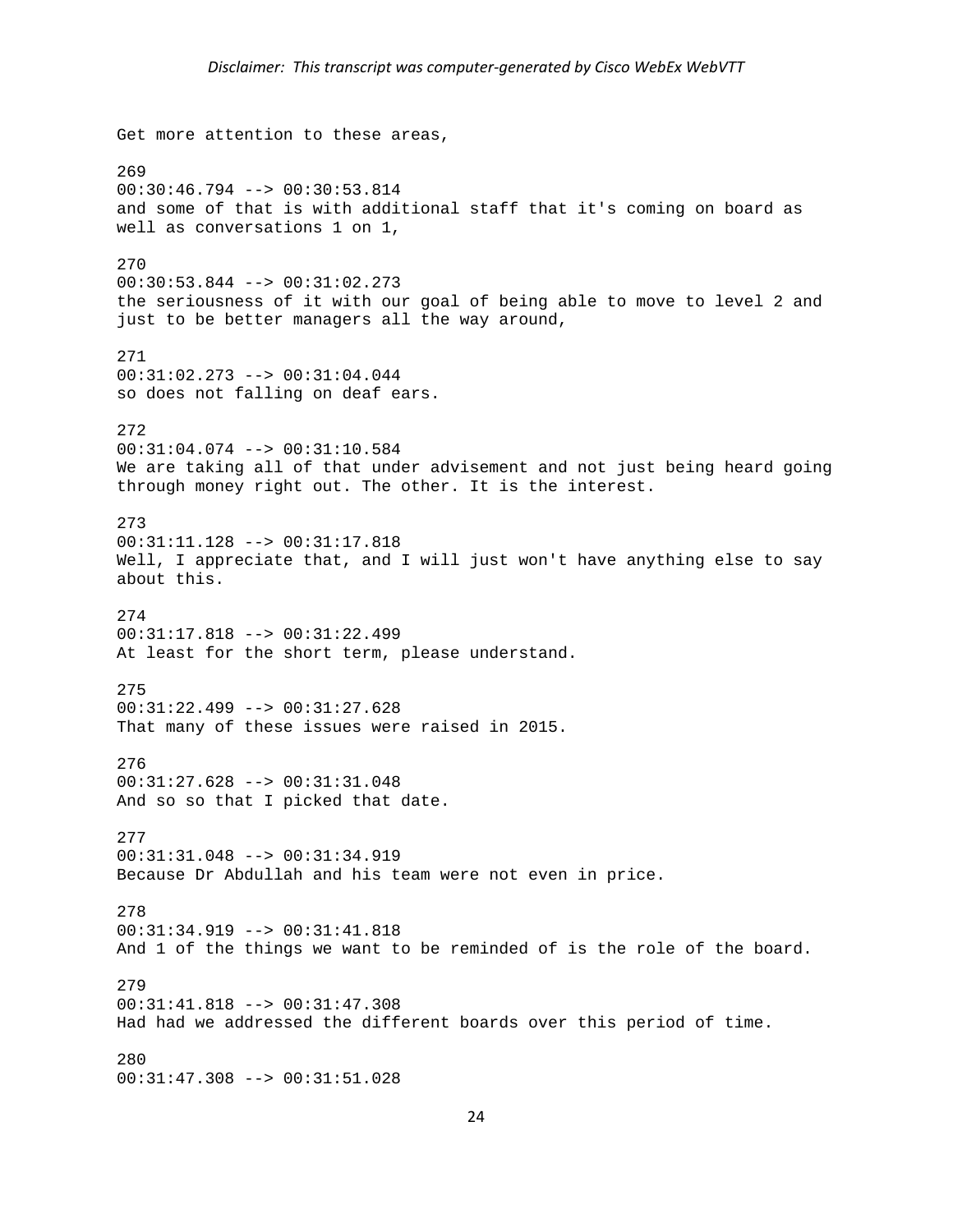```
Had we addressed in 2015? 
281 
00:31:51.028 --> 00:31:55.378 
When some of us 1st saw what was going on.
282 
00:31:55.378 --> 00:32:00.538 
Then we wouldn't even be talking about the way we talk about it. Now. 
283 
00:32:01.253 --> 00:32:15.953And that's on the board. I agree with you. I was sitting here. We're not 
in the, you're doing that time. So honestly, I can't address why it was 
not addressed. 
284 
00:32:16.409 --> 00:32:28.078 
Or simply at that time, but be assured that I do sincerely everyone who 
is on the board right? Nail clearly understand. 
285 
00:32:28.078 --> 00:32:40.409 
The risk that is associated with Nicholas, both financially, and just 
from the reputation of the universities, we take serious the implications 
that are real and potential. 
286 
00:32:40.644 --> 00:32:50.213And this board is doing all of that it can, at this point to ensure that 
it's not 5 years down the road and we still have in his compensation. 
287 
00:32:50.213 --> 00:32:57.443 
I definitely think this board is ready to ensure that we're closing this 
door as soon as we can. 
288 
00:32:57.749 --> 00:33:01.169 
Thank you thank you. 
289 
00:33:01.169 --> 00:33:04.919 
Mount this is great worldly. 
290 
00:33:04.919 --> 00:33:09.659 
I, I, I share the concerns that kill that. 
291 
00:33:09.659 --> 00:33:17.999
```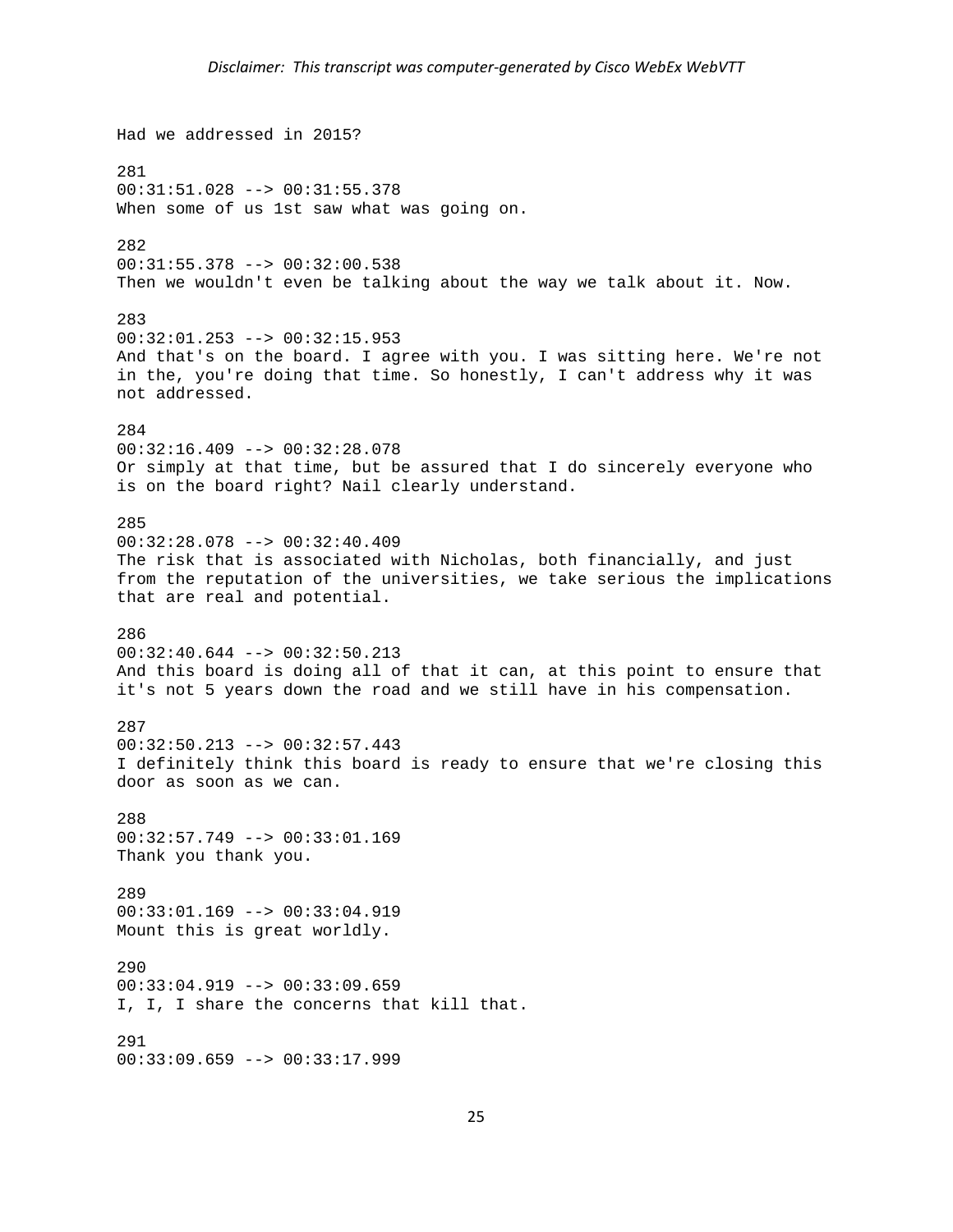It brought up about how long it's taking us to address these issues and I was wondering if we could. 292  $00:33:17.999$  -->  $00:33:23.159$ Have some type of expectation on how many of these. 293 00:33:23.159 --> 00:33:27.808 Findings will be resolved by our next meeting. 294 00:33:27.808 --> 00:33:32.189 And I know you can't do that just on the spot right now. 295 00:33:32.189 --> 00:33:36.689 But I think we need some type of quantification of. 296 00:33:36.689 --> 00:33:48.689 What we expect to happen by the time of the next meeting as it relates to these audit findings, because just having to done to completed. That's that's not that's not making progress. So. 297 00:33:48.689 --> 00:33:56.068 That is my request that you may be working with. 298 00:33:56.068 --> 00:34:10.018 The president, or the CFO, or someone come up with an expectation for the next meeting, in terms of how much of these items, how many of these items should be addressed for our next meeting. 299 00:34:11.338 --> 00:34:19.588 So, okay, so I'm sorry. 300 00:34:19.588 --> 00:34:30.719 Okay, thank you. So I guess I've made note of the 2.3. we'll add that as a special project, unless I hear otherwise. 301 00:34:30.719 --> 00:34:35.309 Does anyone else have any questions as far as the proposed plan? 302 00:34:35.309 --> 00:34:39.539 Okay.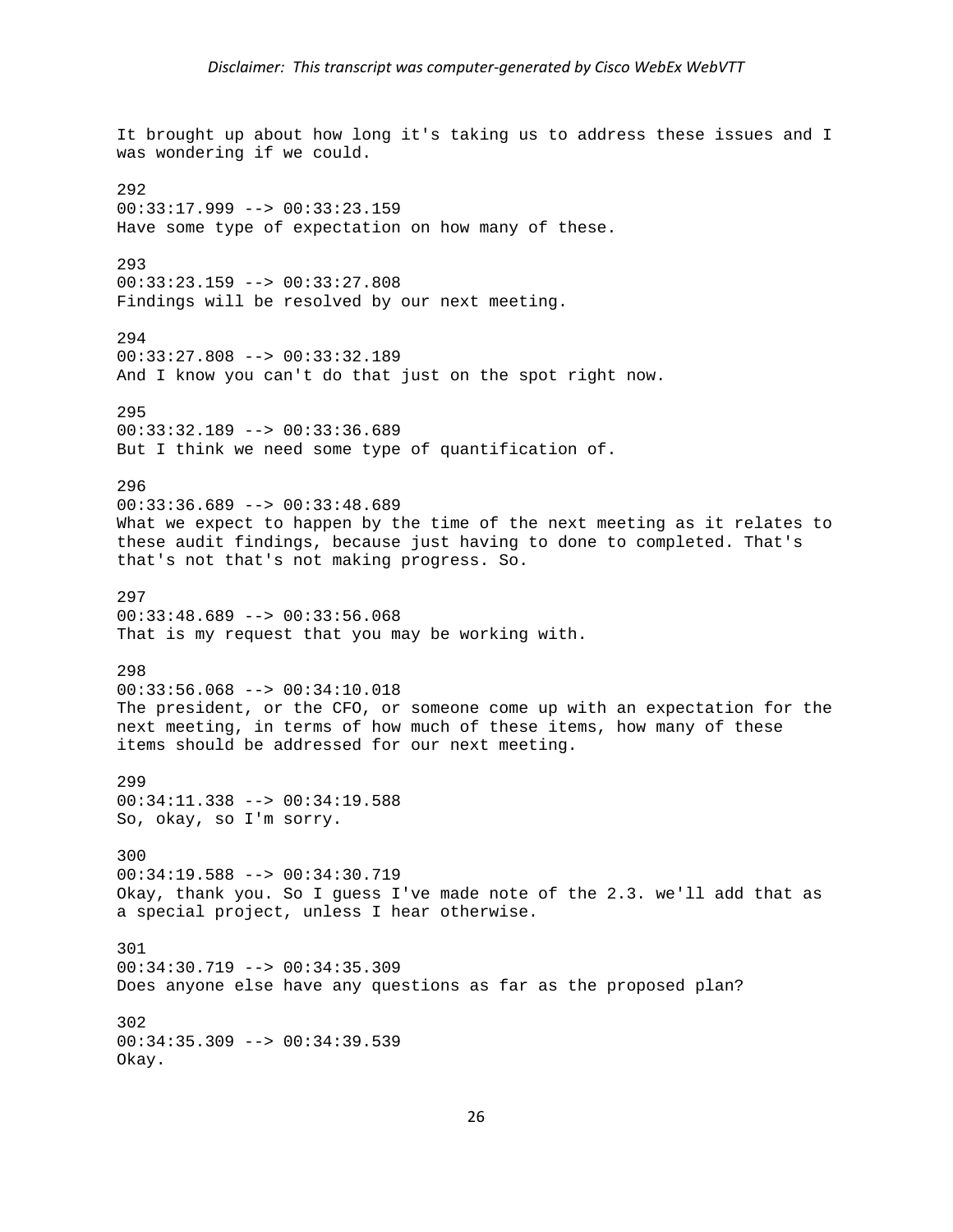303 00:34:39.539 --> 00:34:44.938 We'll move on to the next. 3rd. Sure. 304 00:34:44.938 --> 00:34:57.688 Silence. 305 00:35:02.789 --> 00:35:06.389 And to. 306 00:35:06.389 --> 00:35:10.858 All right I was just. 307 00:35:10.858 --> 00:35:24.298 Speaking with the president, it appeared that there's going to be a presentation on tomorrow on the indirect cost, Greg, that we will have an opportunity to be able to ask questions on that computation doing that presentation. 308 00:35:24.298 --> 00:35:38.034 So, if we can wait until, after that presentation on tomorrow, to see if all of your questions are addressed and answered appropriately for us to decide whether to add, 2.3 is a special project for the internal auditor is that okay? 309 00:35:39.509 --> 00:35:47.849 Matt, I'm sure I'm not certain that I understand all the details of the indirect cost process. 310 00:35:47.849 --> 00:35:51.329 mine's is my, my issue is. 311 00:35:51.329 --> 00:35:56.338 We've had a policy relative to and we did not follow that policy. 312 00:35:56.338 --> 00:36:03.778 We, we have a policy regarding, I assume, applying indirect costs to these other grants. 313 00:36:03.778 --> 00:36:08.429 And I just want to make certain that it's being applied properly.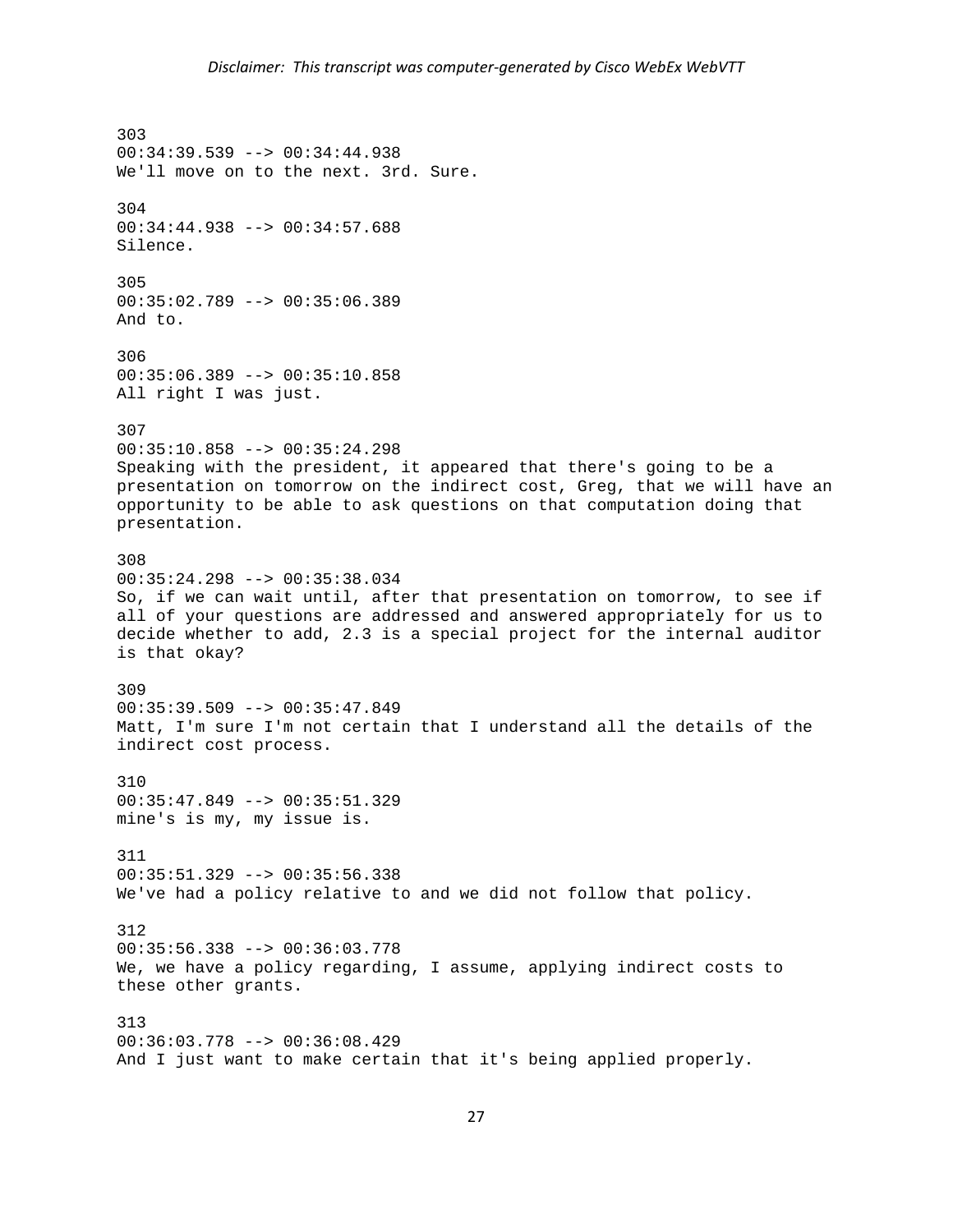## *Disclaimer: This transcript was computer‐generated by Cisco WebEx WebVTT*

314 00:36:08.429 --> 00:36:11.668 And the only way you can do that is is to do a review. 315 00:36:13.498 --> 00:36:18.898 Okay, so another. 316 00:36:18.898 --> 00:36:24.719 You make a thank you and the other item that we have. 317 00:36:24.719 --> 00:36:35.333 For review, by for the board is our audit charter. This is something we do annually. We haven't made any modifications to it. 318  $00:36:35.333$  -->  $00:36:47.603$ The only thing that has changed is the date, because it's 1 of the things we have to make sure we get approved in. So that's also a proposed request for approval. 319 00:36:47.938 --> 00:36:51.088 Does anyone have any questions regarding. 320 00:36:51.088 --> 00:36:56.818 Our charter. 321 00:36:59.849 --> 00:37:04.228 Right here, is that the conclusion of your report with that. 322  $00:37:04.228$  -->  $00:37:08.639$ Just about I did want to go over. We have a couple more slides. 323 00:37:09.023 --> 00:37:23.123 Part of our quality assurance review. It was a recommendation as we have stated before we had green through our whole report. But there were a couple of things that they said would enhance our process. 324 00:37:23.123 --> 00:37:27.474 Most of which we completed before the gentleman who evaluate us. 325 00:37:27.748 --> 00:37:37.498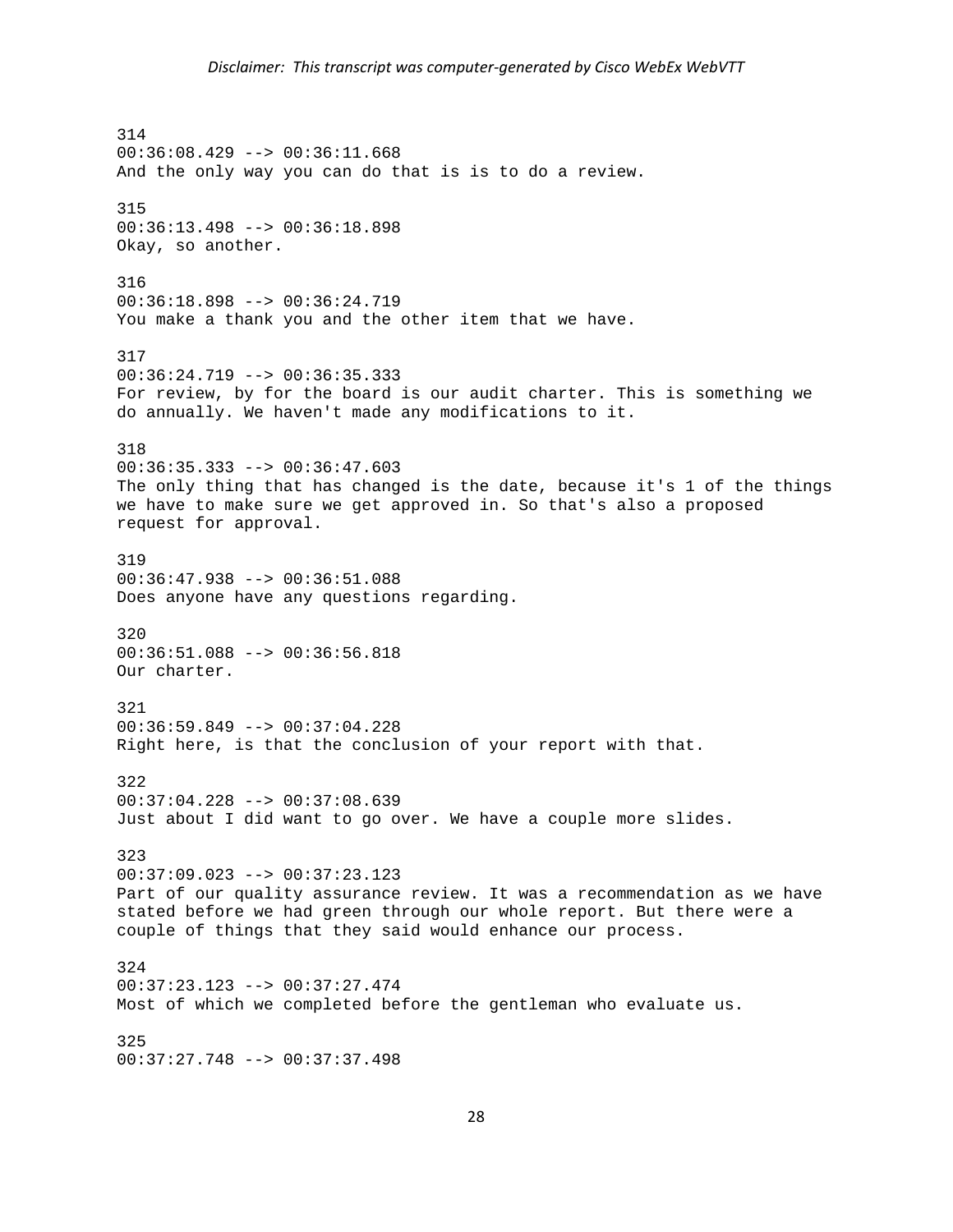Left, which was a part of our questionnaire from a quality assurance review perspective. So we actually had the last group we performed audit. 326 00:37:37.498 --> 00:37:41.728 On perform a survey for us so if you can go to the next slide. 327 00:37:41.728 --> 00:37:44.878 Based on that. 328 00:37:44.878 --> 00:37:50.009 We had categories of poor, fair. 329 00:37:50.009 --> 00:37:57.809 3 is good and for is excellent based on the feedback, which we collectively thought was fair. 330 00:37:57.809 --> 00:38:06.054 The categories that we received good on were courteous and professionalism the review, 331 00:38:06.054 --> 00:38:06.744 the report, 332 00:38:06.773 --> 00:38:18.653 or the report itself was useful and relevant report clarity and logically it organized and the audits knowledge of the area and the general feedback. 333  $00:38:18.653$  -->  $00:38:29.844$ And I think the reason why a lot of those twos twos was due to the length of the audit and I think those were fair assessments. So we'll be doing that going forward. 334 00:38:29.844 --> 00:38:39.353 So that everyone understands that from an internal audit perspective, we are always trying to improve our process and that feedback we take seriously. 335 00:38:39.563 --> 00:38:46.914 So we took time and had the discussion about how we can improve this going forward next slide. Please.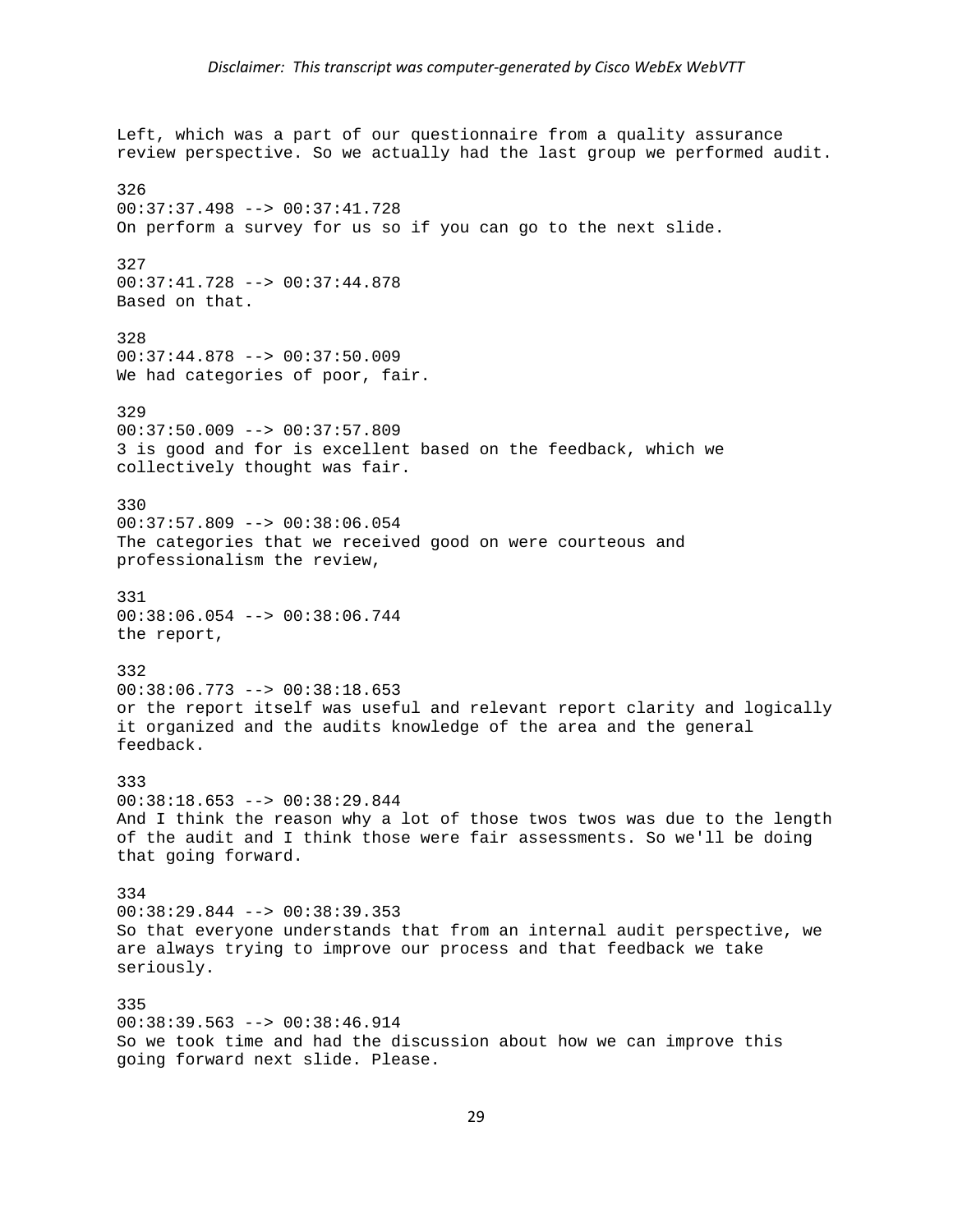## *Disclaimer: This transcript was computer‐generated by Cisco WebEx WebVTT*

336 00:38:47.190 --> 00:38:54.179 Oh, did anyone have any questions I should ask? Did anyone have any questions about our survey? 337 00:38:55.320 --> 00:38:59.670 Okay. 338 00:39:01.139 --> 00:39:12.329 Okay, and then so part of when we looked at that evaluation, we thought of how we can be more efficient and effective I think, throughout the. 339 00:39:12.329 --> 00:39:17.940 The University, a lot of us are either we have a thin staff. 340 00:39:18.505 --> 00:39:29.784 And we're working with potentially old technology, so, from an internal audit perspective, we are really looking at our processes and seeing how we can bring them up to speed. 341 00:39:30.025 --> 00:39:43.824 And part of that is, we're thinking about how we can streamline some of our audit processes and doing that from an automated perspective. So we're kind of trying to balance that staffing need with making sure that we're closer to. 342 00:39:44.219 --> 00:39:50.429 Current, not necessarily state of art, but close to the current way. Most people are auditing. 343 00:39:50.429 --> 00:39:55.019 So, moving forward, we'll be looking at how to be more efficient with. 344  $00:39:55.019$  -->  $00:39:59.010$ Uh, tools that will help us do that next slide. Please. 345 00:40:00.239 --> 00:40:06.809 And I believe in this proposed budget that's coming up there is a staff positions that correct for. 346 00:40:07.889 --> 00:40:11.250 That is correct. All right. Great.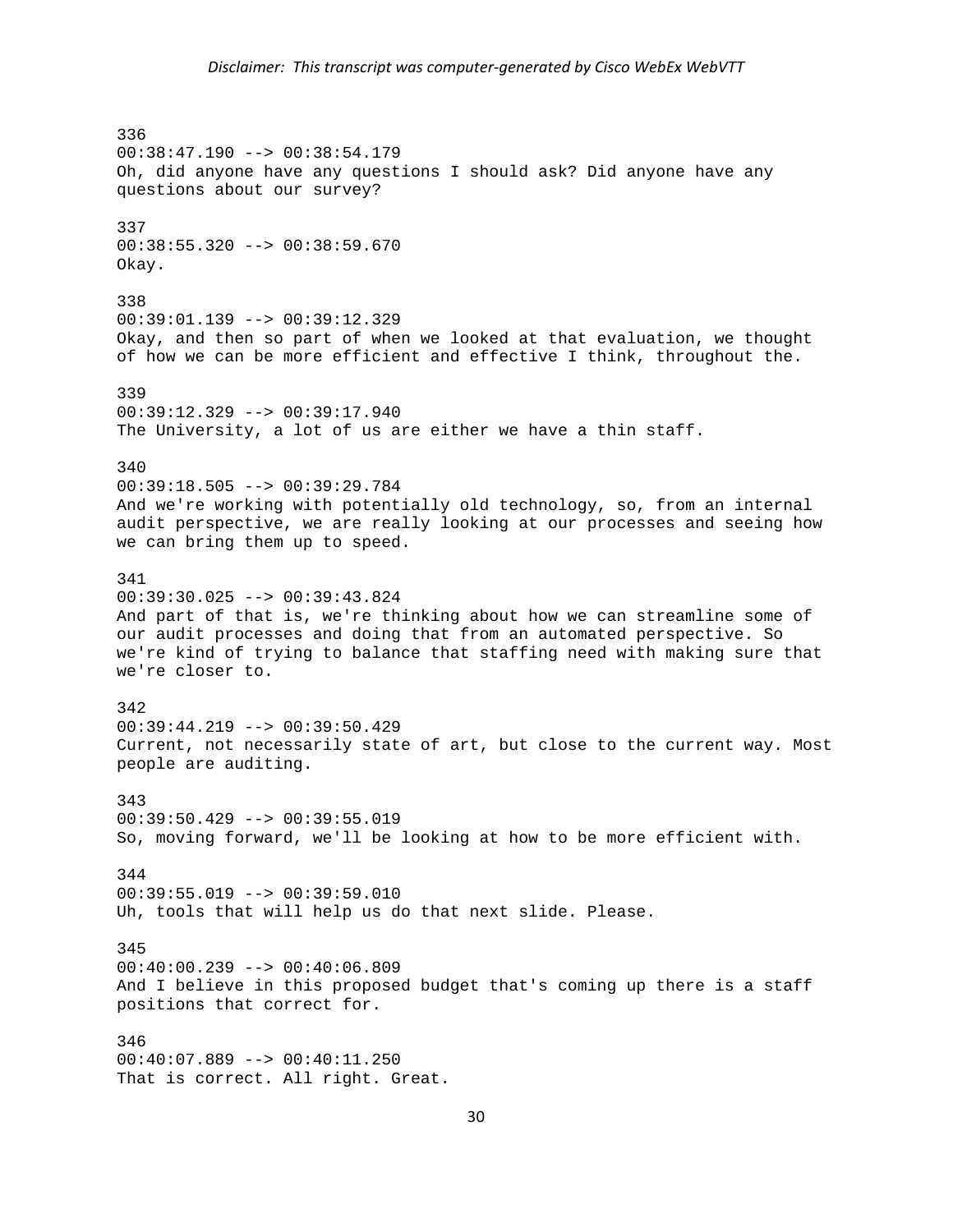347 00:40:11.250 --> 00:40:17.099 Yeah, and thank you. So then they were just a couple of quick items. 348  $00:40:17.099$  -->  $00:40:25.079$ The every year the inspector general has a a state update, so they have state update. 349  $00:40:25.079$  -->  $00:40:39.599$ And so we participate in that every year. So we participated in that this year as well, which also helps us with our, our assessment. We're, we're deciding what audits we should do next. 350 00:40:39.599 --> 00:40:42.900 Because they do a great job of 3 P. A. and. 351 00:40:42.900 --> 00:40:55.375 Ideal way and human resources so we get a feel for what the state of the commonwealth is. So that helps us understand if is going to come in and look at a certain area. 352 00:40:55.585 --> 00:40:59.545 And then we actually put that in our risk assessment and our audit plan. 353 00:41:00.085 --> 00:41:12.144 And then coming up next month, we have a meeting with the colleges and university auditors and that is actually next month, some time. 354 00:41:12.144 --> 00:41:15.324 And that's our annual conference. 355 00:41:15.449 --> 00:41:25.170 And then this slide is pretty much how it's always been. We're in those areas trying to provide consulting services when appropriate. 356 00:41:25.170 --> 00:41:33.780 And then I believe there's only 1 other item besides a closed session. We also had a memo. 357 00:41:33.780 --> 00:41:41.489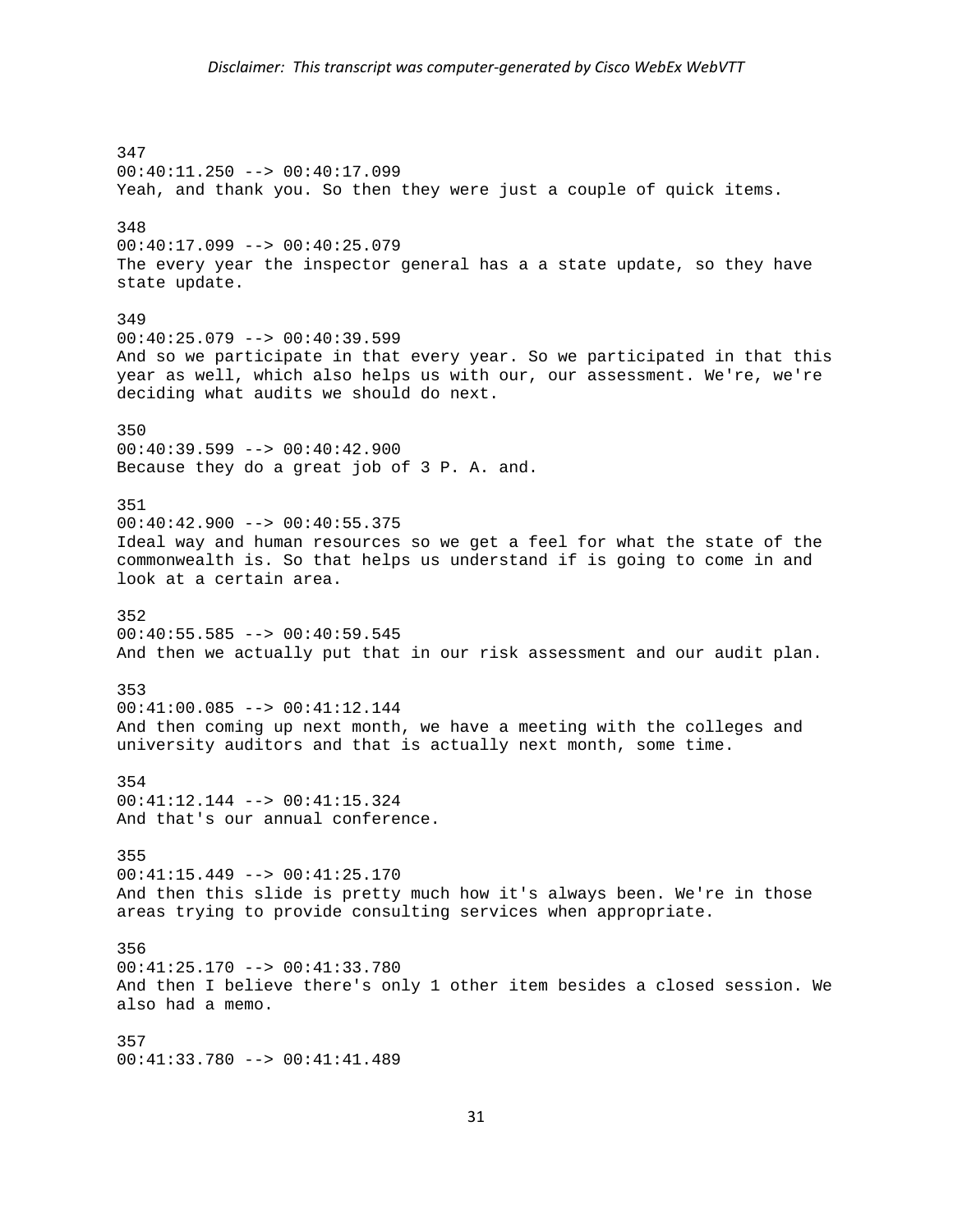That was provided, I didn't know if anyone had any questions as it related to that item. 358 00:41:41.489 --> 00:41:51.780 We are waiting to actually get feedback from management on how we perceive proceed forward. So, unless anyone has any other questions. 359 00:41:51.780 --> 00:41:56.760 Uh, that concludes my update. 360 00:41:56.760 --> 00:42:01.230 Yeah, go ahead that you Greg. 361 00:42:01.230 --> 00:42:04.710 Yes. Okay well, I'm just following you. Go ahead. 362 00:42:04.710 --> 00:42:09.360 Miss Alvarez, I'm not certain. 363  $00:42:09.360$  -->  $00:42:14.519$ What memo you referring to but I see a memorandum of April 6. 364 00:42:14.519 --> 00:42:17.670 That deals with household. 365 00:42:17.670 --> 00:42:20.760 The Wrestler yes. 366 00:42:20.760 --> 00:42:23.789 That's an actual repeat. 367 00:42:23.789 --> 00:42:30.420 Finding so, yes, so if there are any questions as it relates to that April 6. 368 00:42:30.420 --> 00:42:35.670 Madam chair that this is. 369 00:42:35.670 --> 00:42:39.239 Troubling in terms of the household.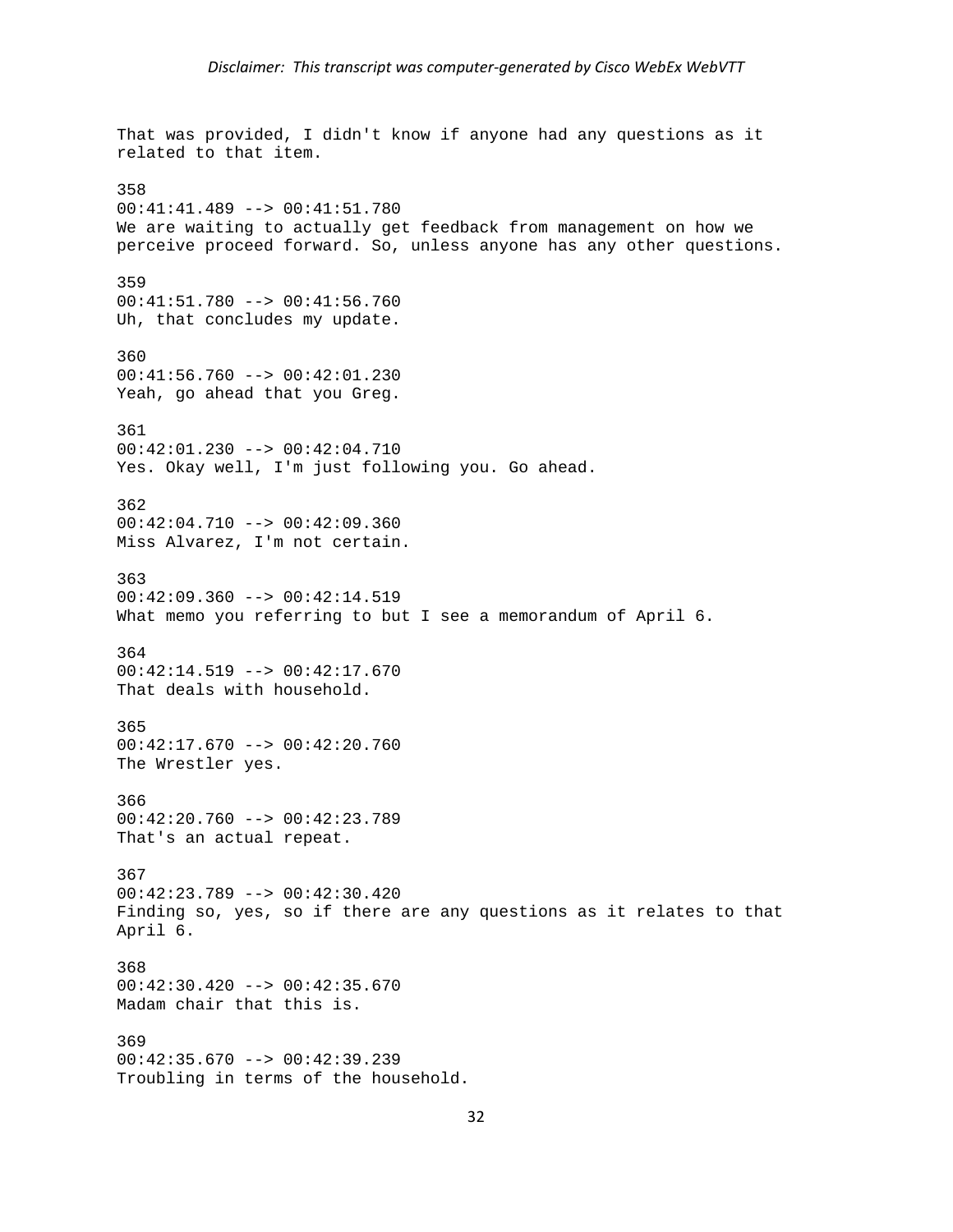370 00:42:39.239 --> 00:42:42.989 I remember of participating in the Finance Committee meeting. 371 00:42:42.989 --> 00:42:47.550 Some time ago, I don't know if it was 2 years ago or. 372 00:42:47.550 --> 00:42:53.820 How long ago it was, but we had the same issue that came up regarding health. Hold. 373 00:42:53.820 --> 00:42:57.809 And it was a serious issue then, and we. 374 00:42:57.809 --> 00:43:03.210 I thought it was stated by management that we would not do this again. 375 00:43:03.210 --> 00:43:09.480 And so I was very, very surprised to see this. 376 00:43:09.480 --> 00:43:15.090 It is happening again in, I guess it was in the fall of 2020. 377 00:43:15.090 --> 00:43:19.260 So, I'd like to have some discussion on this because. 378 00:43:19.260 --> 00:43:23.340 Particularly now doing this pandemic. 379 00:43:23.340 --> 00:43:28.619 And I guess this means we're letting students get validated. 380 00:43:28.619 --> 00:43:33.420 Without having the households as required by by the code. 381 00:43:33.420 --> 00:43:38.400 So, if we could have some discussion on that, I would appreciate it. 382 00:43:43.619 --> 00:43:47.400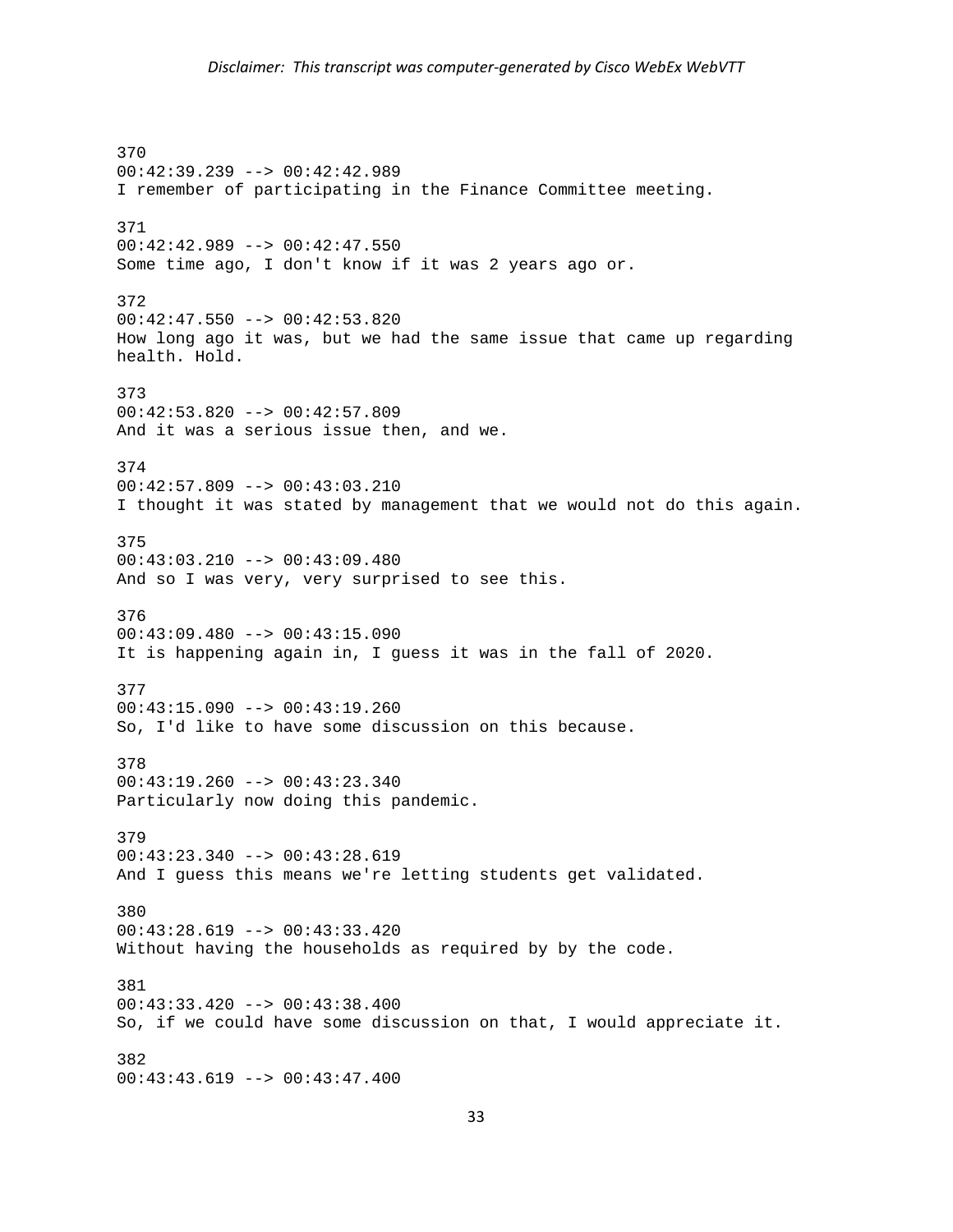```
Yeah, that was during the event. 
383 
00:43:47.400 --> 00:43:50.400 
If. 
384 
00:43:50.400 --> 00:43:59.849 
Good afternoon so yes, so this is 1 of the particular areas in which took 
over came. 
385 
00:43:59.849 --> 00:44:04.679 
Yeah, senior student affairs. 
386 
00:44:04.679 --> 00:44:08.760So this is a true the issue that we are addressing and on. 
387 
00:44:08.760 --> 00:44:14.489 
The, there's a number of different things that we deal with with regard 
to the household. 
388 
00:44:14.489 --> 00:44:18.030 
What I'm going to tell you, is that the.
389 
00:44:18.030 --> 00:44:23.159 
The the health center and put helpful for different reasons. 
390 
00:44:23.159 --> 00:44:26.880 
1 reason households were put on the was because. 
391 
00:44:26.880 --> 00:44:30.360 
Physicals are not needed. 
392 
00:44:30.360 --> 00:44:39.119 
Uh, to answer it to the University, there are other reasons why I helpful 
also put on 1 with also because of. 
393 
00:44:39.119 --> 00:44:42.630 
The, the immunization records, we did not have. 
394 
00:44:42.630 --> 00:44:48.300
```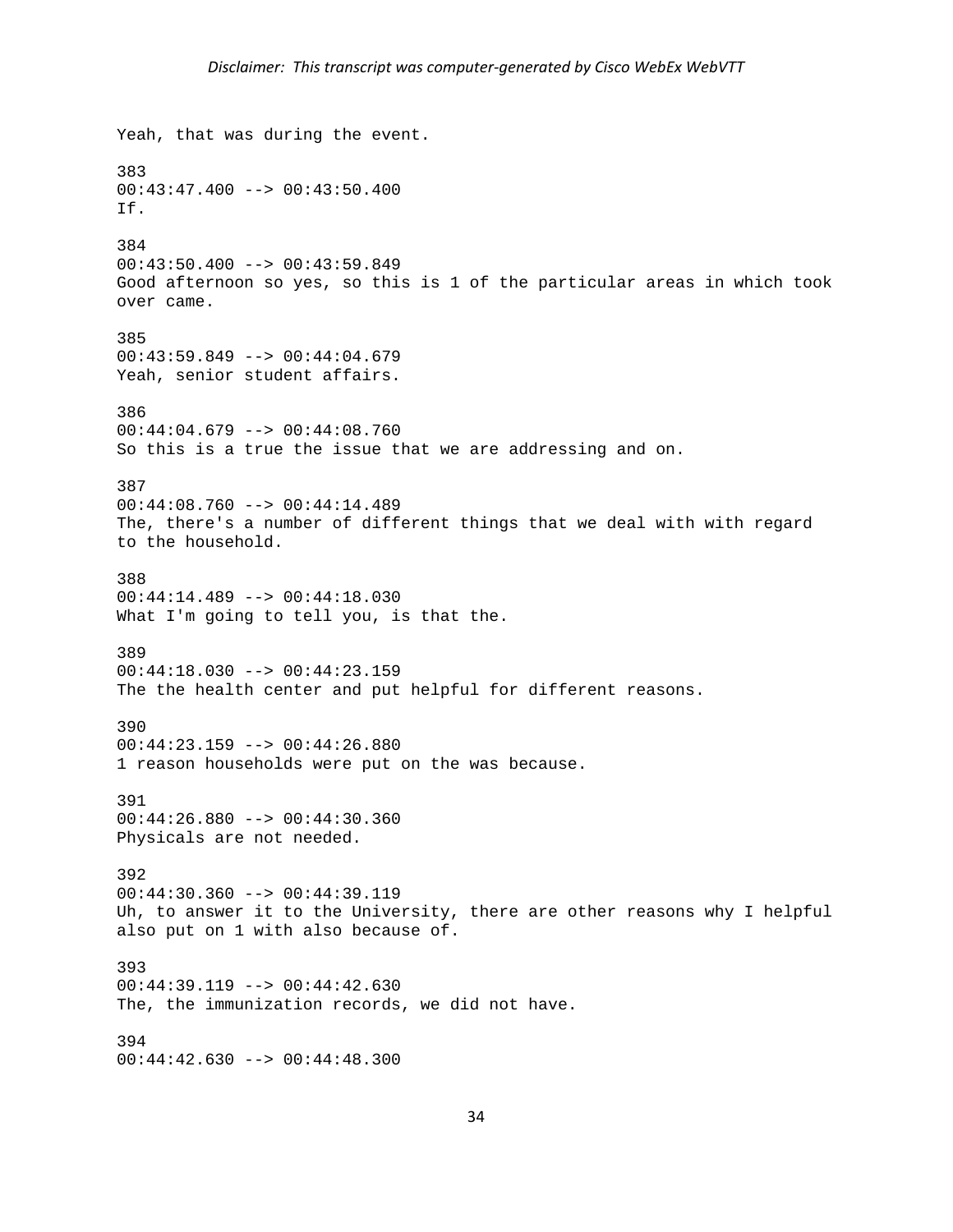We reached out to the Virginia Department of health to give us some assistance on how we can. 395  $00:44:48.300$  -->  $00:44:59.429$ Address some of these issues, and then the fall 2020, because students, we're also not here on campus. It was also difficult to get some of their health records. 396 00:44:59.429 --> 00:45:07.199 So, what we were looking at number different things that we're putting in place, there is a Virginia immunization information system. 397 00:45:07.199 --> 00:45:14.820 In which now our new director of the health health center has the opportunity to at least the students who are in. 398 00:45:14.820 --> 00:45:18.869 For change and to access their immunization records. 399 00:45:18.869 --> 00:45:22.260 That was not being done before. 400  $00:45:22.260$  -->  $00:45:28.320$ Are we are now moving rapidly in trying to address all those students that we do not have their health records. 401 00:45:28.320 --> 00:45:38.130 Very, very difficult with the population of our students that we have is giving some of their health records doesn't mean that they're not even that it's just getting their health records. 402 00:45:38.130 --> 00:45:47.400 A couple of different things that we are looking to put in place in doing that is actually giving that the students 1 taken on campus with regard to the. 403 00:45:47.400 --> 00:45:51.090 Those ones that are required to test a check in with her. 404 00:45:51.090 --> 00:45:55.800 The other option is also to do a plenty of with regard to.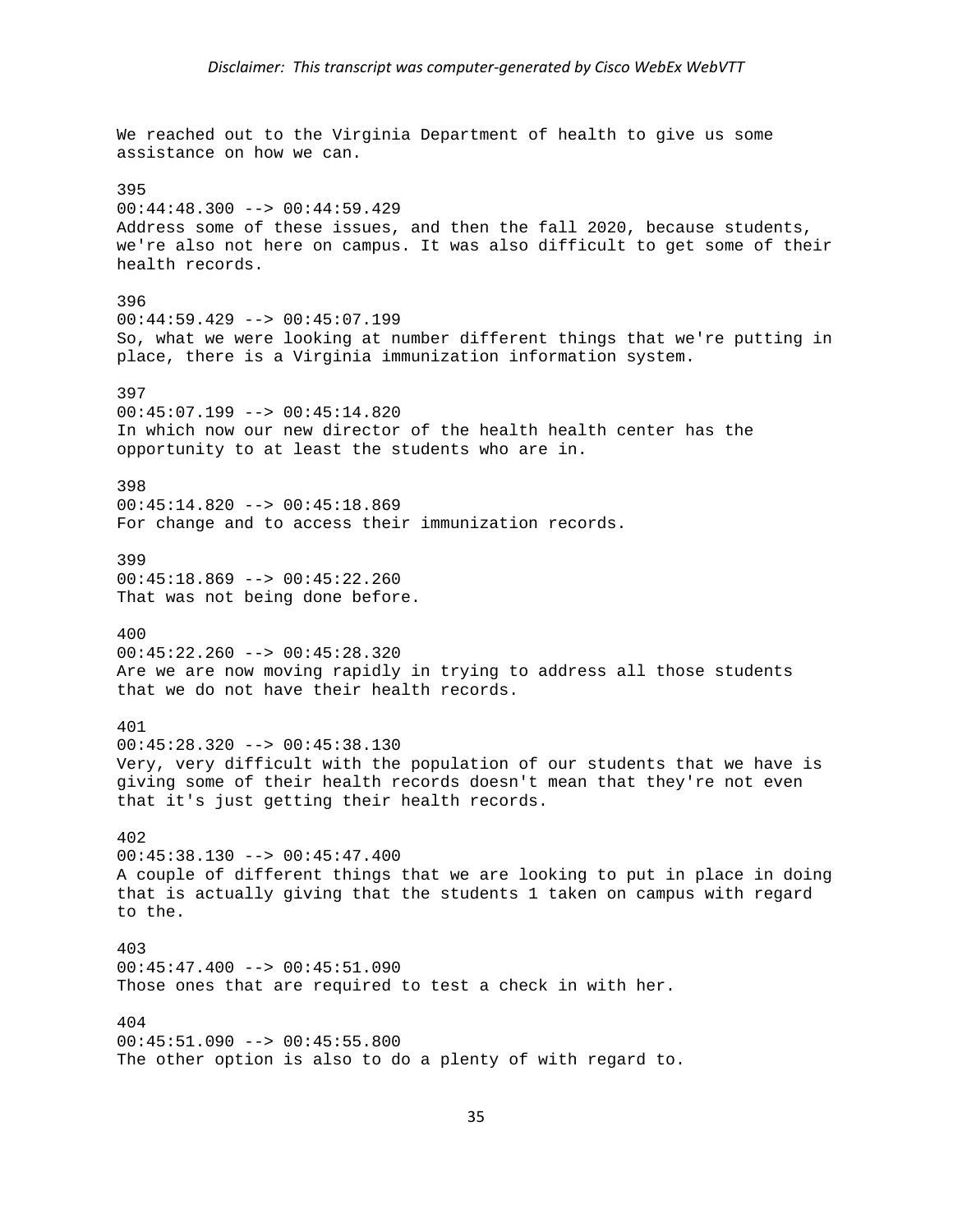405  $00:45:55.800$  -->  $00:46:00.869$ They're antibodies just to demonstrate we can't get their record to demonstrate that they are immunized. 406  $00:46:00.869$  -->  $00:46:09.150$ So, we are having some issues and trying to address that moving forward. We do have a plan that we are we have in place. 407  $00:46:09.150$  -->  $00:46:15.630$ To make that happen and again, this director Dr claimant is actually experience those efforts. 408  $00:46:17.550$  -->  $00:46:21.119$ I'd like to make some clarification because I'm not sure. 409 00:46:21.119 --> 00:46:25.949 I actually talked to the business area and those items. 410 00:46:25.949 --> 00:46:30.989 Did not include physicals so those items were strictly. 411  $00:46:30.989$  -->  $00:46:39.900$ Um, based on what the, the issue at hand is the other thing that I wanted to say, the area had improved. 412  $00:46:39.900$  -->  $00:46:44.280$ Internal audit went over and checked. We looked at the files. 413 00:46:44.280 --> 00:46:57.269 We looked at the process of how things were being handled and it was, that's why we had taken it off the corrective action plan. It had been improved this, this decision. 414 00:46:57.269 --> 00:47:11.340 Was made outside of that, so I just wanted that to be clear that when we went into to evaluate, we cleared the item based on the fact that that files had been straightened out. 415 00:47:11.340 --> 00:47:18.989 We could show there was evidence. We took a sample there was evidence to support that. We had address the issue.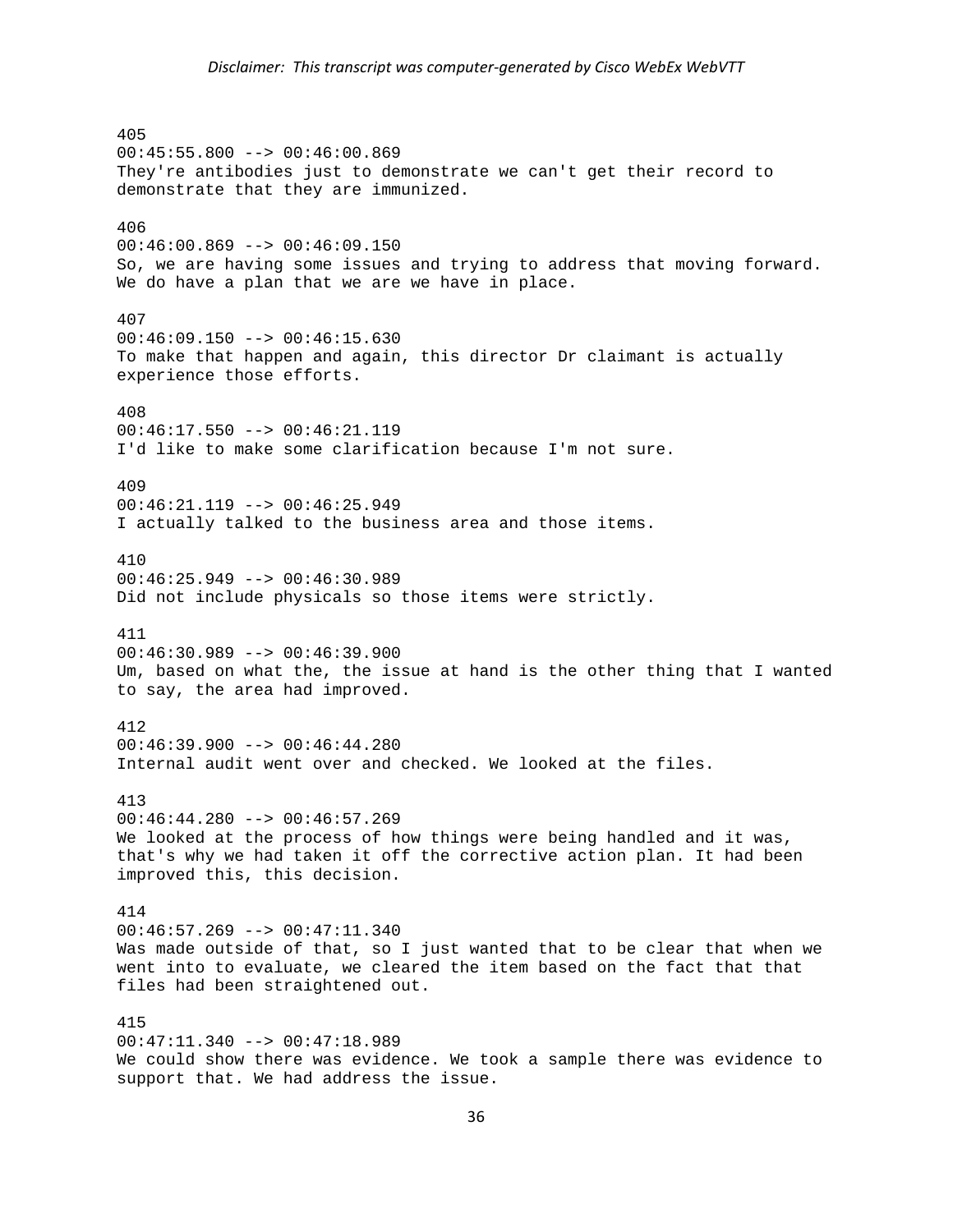416 00:47:18.989 --> 00:47:23.219 These are strictly items that. 417 00:47:23.219 --> 00:47:30.150 Or relating to the immunization records and not physical. So I just wanted to to be clear on that. 418 00:47:30.864 --> 00:47:43.735 Thank you very much again. This is truly the immunization records. The holes were actually some of them were put on because of the typicals as well. But, yeah, we made a lot of progress with the actual records themselves. 419 00:47:45.144 --> 00:47:46.735 We also had the. 420  $00:47:48.300$  -->  $00:47:57.179$ The person over immunization records has just recently stepped down and again, as we are moving forward, the new director had picked that up. 421 00:47:57.179 --> 00:48:10.500 To really move in a different direction to immediately try to address some of those other issues that we have just again reaching out to the team and Department of health has also given us guidance on how to address those as well. 422 00:48:14.130 --> 00:48:23.309 Is that a question? Maybe maybe I missed it. Why did since we had made the improvements and we were. 423 00:48:23.309 --> 00:48:30.030 Fix this thing from a couple of years ago why did we implement health holes again? 424  $00:48:32.400$  -->  $00:48:35.969$ I I understand the business reason. 425  $00:48:35.969$  -->  $00:48:40.440$ As to why we implemented this particular since we had fixed the process. 426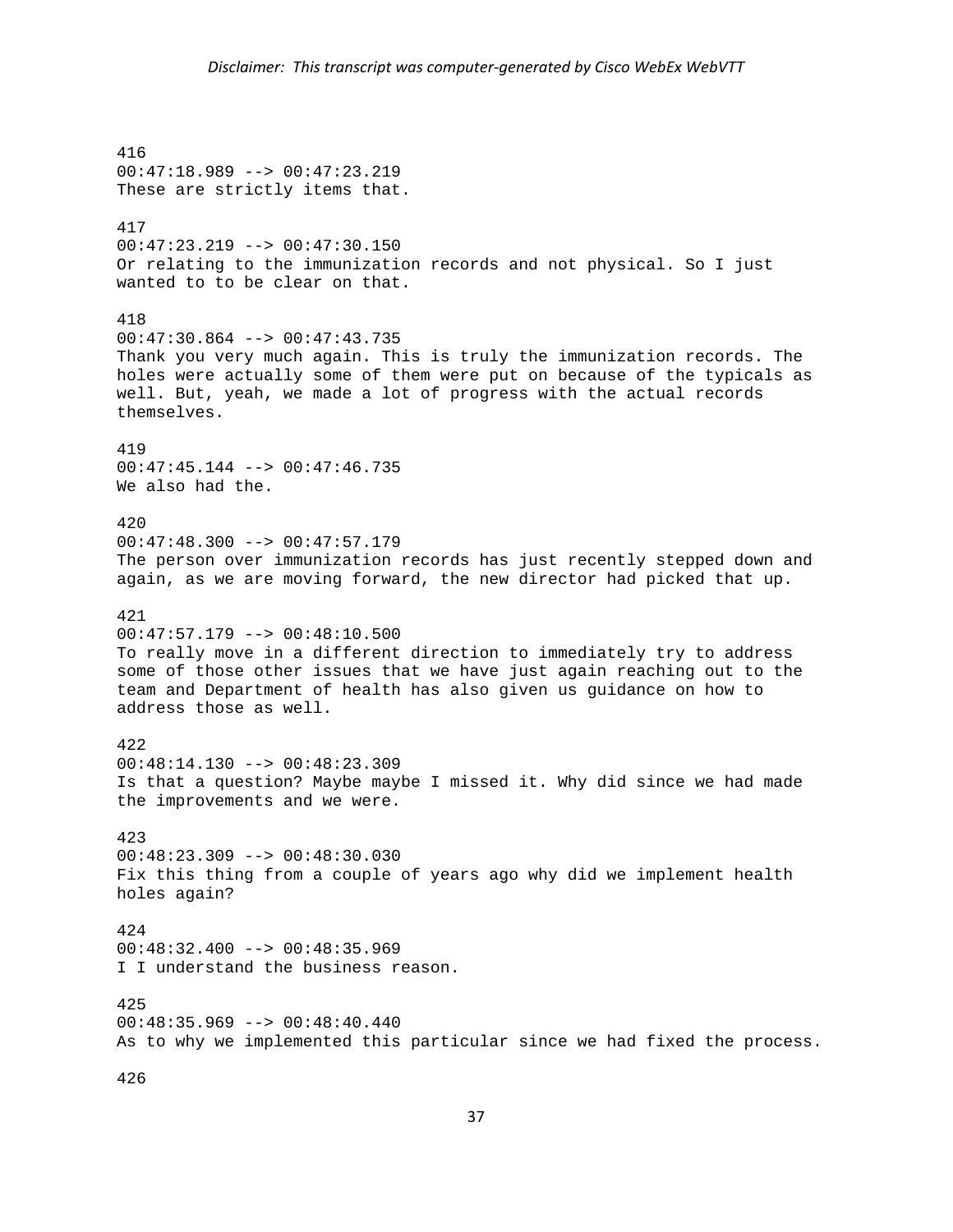$00:48:41.639$  -->  $00:48:45.840$ And let me be clear there were a number of different parts to this. 427 00:48:45.840 --> 00:48:49.739 Corrective action plan 1 was dealing with the records. 428 00:48:49.739 --> 00:48:53.369 Just in general with with regards to. 429 00:48:53.369 --> 00:48:56.909 Organization of the records. 430  $00:48:56.909$  -->  $00:49:04.590$ Selling up the records, all those things actually have been corrected and which outlets indicated. 431 00:49:04.590 --> 00:49:08.760 There's also the issue with regards to. 432 00:49:08.760 --> 00:49:13.829 The invitations themselves, and for students being enrolled into university. 433 00:49:13.829 --> 00:49:19.920 Many of the issues are occurring because students do not have the records that the immunization. 434 00:49:19.920 --> 00:49:29.099 So, the corrective measures that we are putting in place, 1 is leveraging in Virginia, immunization information system. 435 00:49:29.099 --> 00:49:34.349 If they do not bring their records of immunization to us, we are able to go into the system. 436 00:49:34.349 --> 00:49:38.940 And identify with the organizations are, and that are up to date. 437 00:49:38.940 --> 00:49:44.369 The other thing is that for those students who cannot find that information.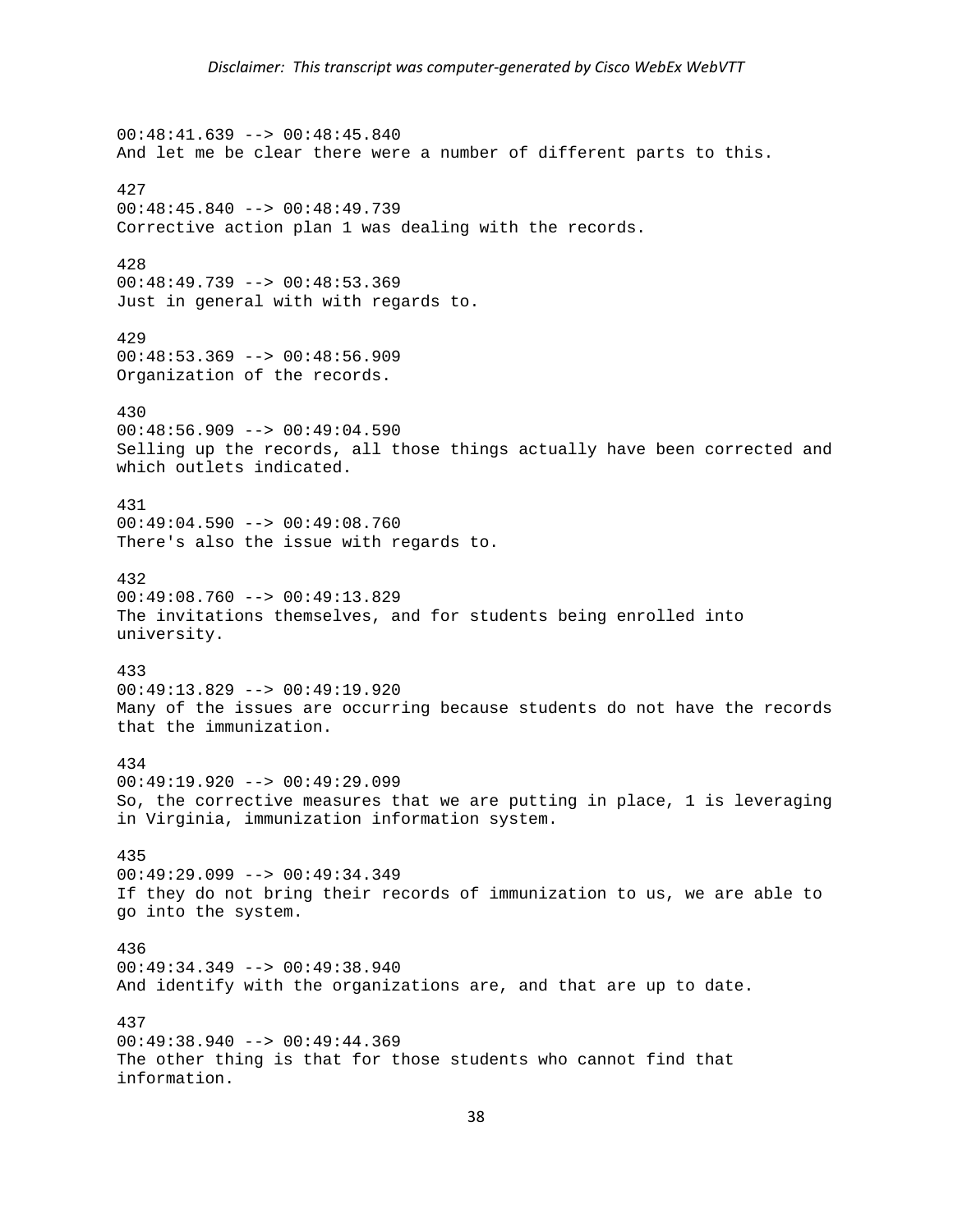438 00:49:44.369 --> 00:49:49.289 We will be able to go ahead and give those students immunization here on campus. 439 00:49:50.034 --> 00:50:04.135 The other thing is for students to think the next thing that we're sort of Virginia Department of health is looking at doing the blood Teeter to actually see the antibodies that students may have in the blood. Just also to demonstrate that those students are in that. 440 00:50:04.405 --> 00:50:13.735 So really just coming up with a plan to move forward. Understand, it's a very complicated issue and trying to really get that information from our students. 441 00:50:14.304 --> 00:50:20.875 Some students who haven't been into adopters are had their health records and allowing attachment. 442 00:50:20.875 --> 00:50:35.304 So it's very difficult and pulling that came even more difficult as coban 19, in regards to students being off campus, and not being on campus, but still needing to have their record so immunization in order for them to be enrolled at the University. 443 00:50:35.844 --> 00:50:39.985 So, it's an ongoing process and trying to continue to improve it. 444  $00:50:40.260$  -->  $00:50:48.840$ Um, but I think with regards to the new director information, she has been working with the team department, help that we're moving in the right direction. 445  $00:50:49.494$  -->  $00:51:03.474$ For clarity this is 2 hours for clarity. We actually look in many cat so we did more than just look at the files. We looked to make sure that those immunization records had been taken care of and they had at that point, I just wanted to be clear. 446

00:51:03.474 --> 00:51:12.835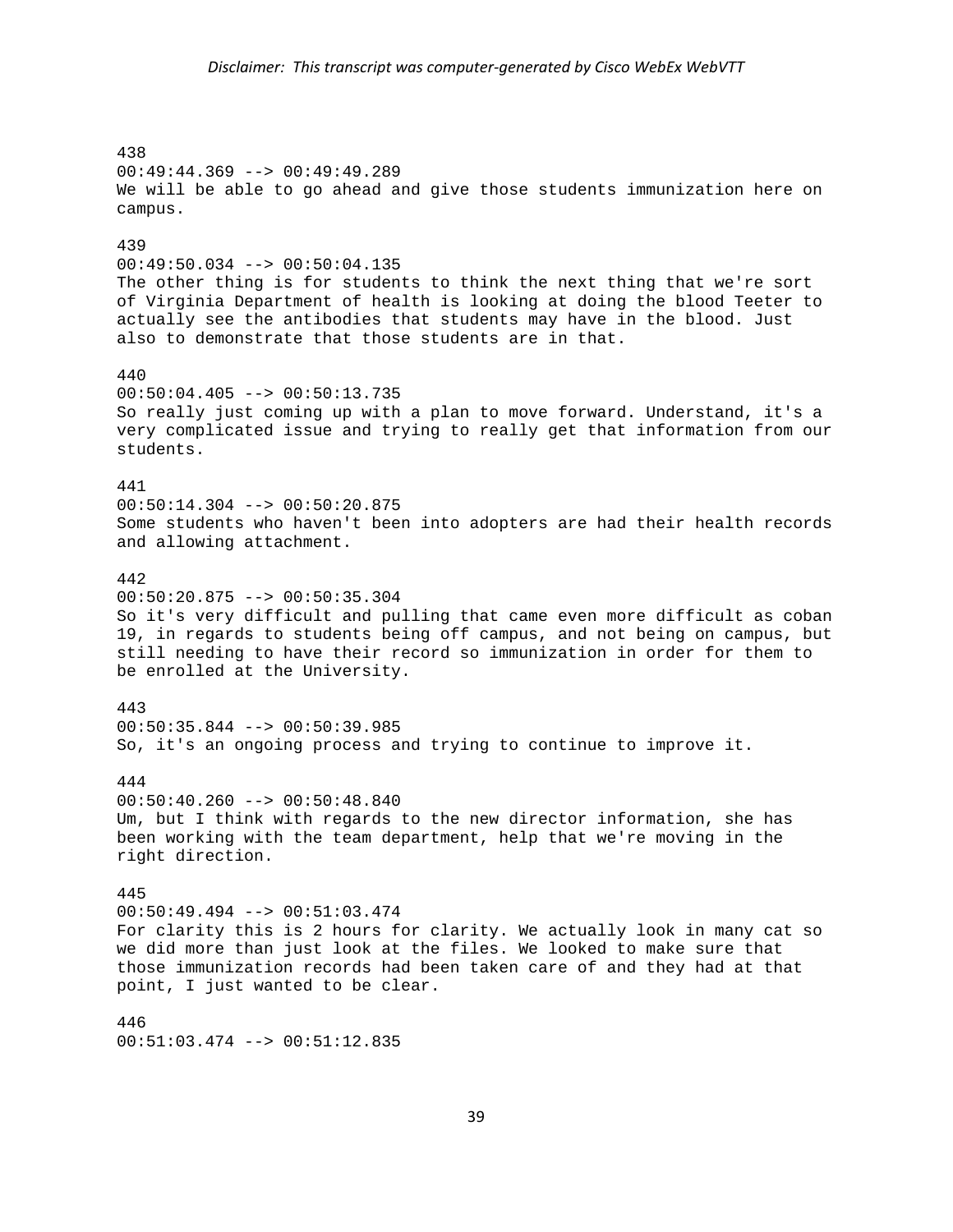Our review was just not looking at files. It was a comprehensive review. And that's why those items hadn't been removed from the corrective action plan. Thanks. 447 00:51:13.199 --> 00:51:21.570 So, Madam chair, this is a great world. It's probably my last question on this question slash comment. 448 00:51:21.570 --> 00:51:24.840 Um, so. 449 00:51:24.840 --> 00:51:30.750 When we talked about this a couple of years ago, and I can't remember when. 450 00:51:30.750 --> 00:51:35.639 We were discussing the legal implication to. 451 00:51:35.639 --> 00:51:41.369 To vs U. for not complying with the code. 452 00:51:41.369 --> 00:51:47.460 And not, you know, not having these health holes implemented. 453 00:51:47.460 --> 00:51:54.239 What what is our, what has has our attorney to been consulted to determine. 454  $00:51:54.239$  -->  $00:51:57.659$ What legal exposure do we have for. 455  $00:51:57.659$  -->  $00:52:04.920$ Or making assume a business decision not to comply with the code as it relates to these household. 456 00:52:04.920 --> 00:52:10.860 Is our attorney there and can see comment. 457 00:52:10.860 --> 00:52:16.500 This the 1 before I'm assuming deadline is I'd like to commit the question. Does.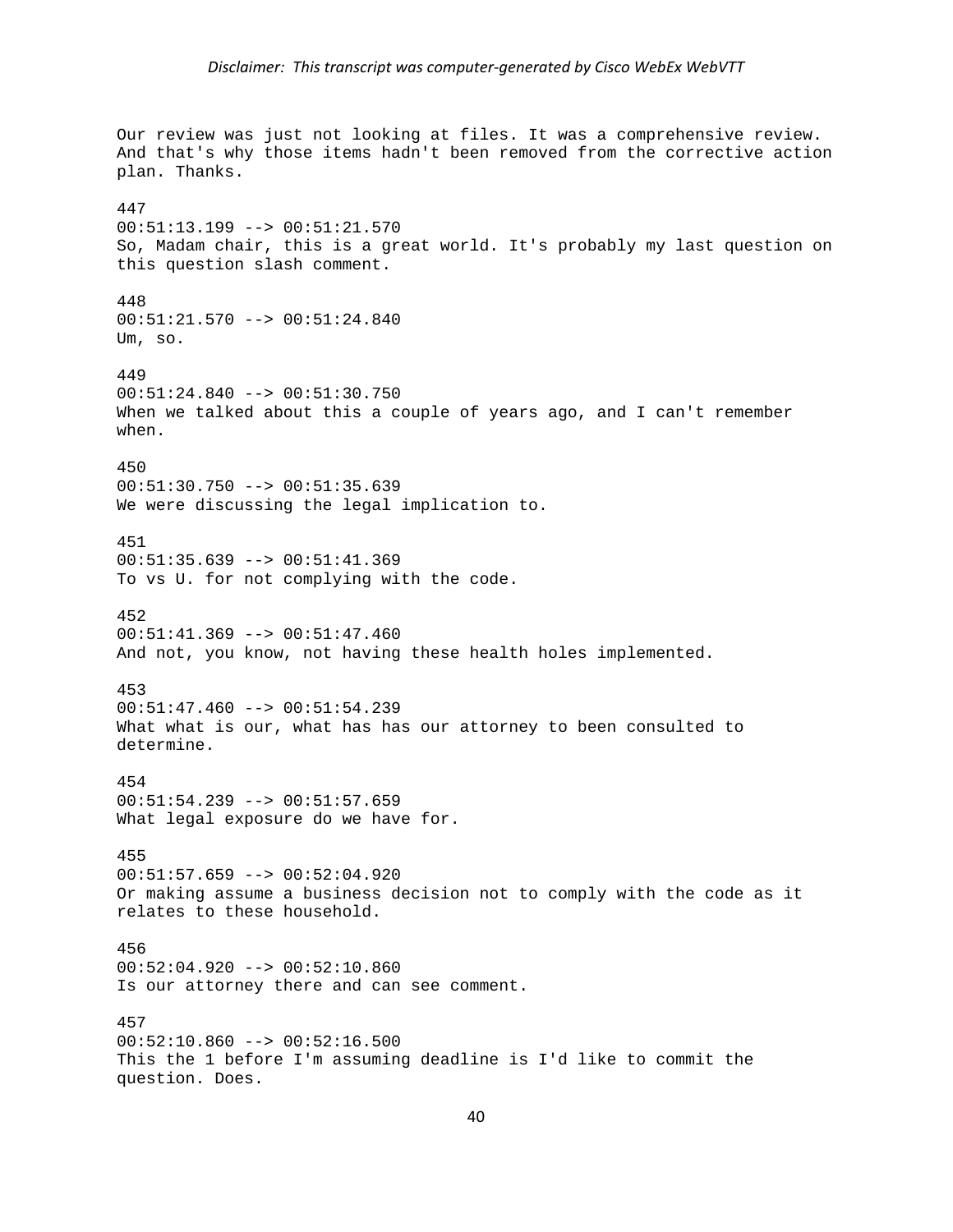458 00:52:18.144 --> 00:52:32.335 And it's 1 of the challenges that we have at Virginia state. And, to be honest, we don't have a great solution to this is the challenge, emphasizing that until the students register. It becomes very difficult for us to provide assistance to them. 459 00:52:32.394 --> 00:52:41.394 Whether that be financial assistance, or in this case medical assistance. So we made a decision in the spring semester to actually have a doctor on Southern. 460  $00:52:41.760$  -->  $00:52:45.059$ And to release the household for students. 461 00:52:45.059 --> 00:52:51.719 So the students could want registered, they could accept their financial aid. They could decide they were coming back to Virginia state. 462 00:52:51.719 --> 00:52:56.730 And then, at that point through the check in process, that if they did not have the health records. 463 00:52:56.730 --> 00:53:03.300 And we can immunized them on the spot that was something that we could not have done. If we kept a home. 464 00:53:03.300 --> 00:53:11.429 We would not have been able to help them because we couldn't campus to be able to help that process. Was not, did not work perfectly. 465  $00:53:11.934$  -->  $00:53:25.255$ There were some students, that handheld roles, and we were able to immunize on the spot and kind of corrected. But there was some students. Some came after moving some kind of skin again. It's a control from. We have to do better with it. 466 00:53:25.525 --> 00:53:32.215 But there's some students who kind of missed the things that was part of what happened. We released the helpful part on purpose. 467 00:53:32.489 --> 00:53:45.539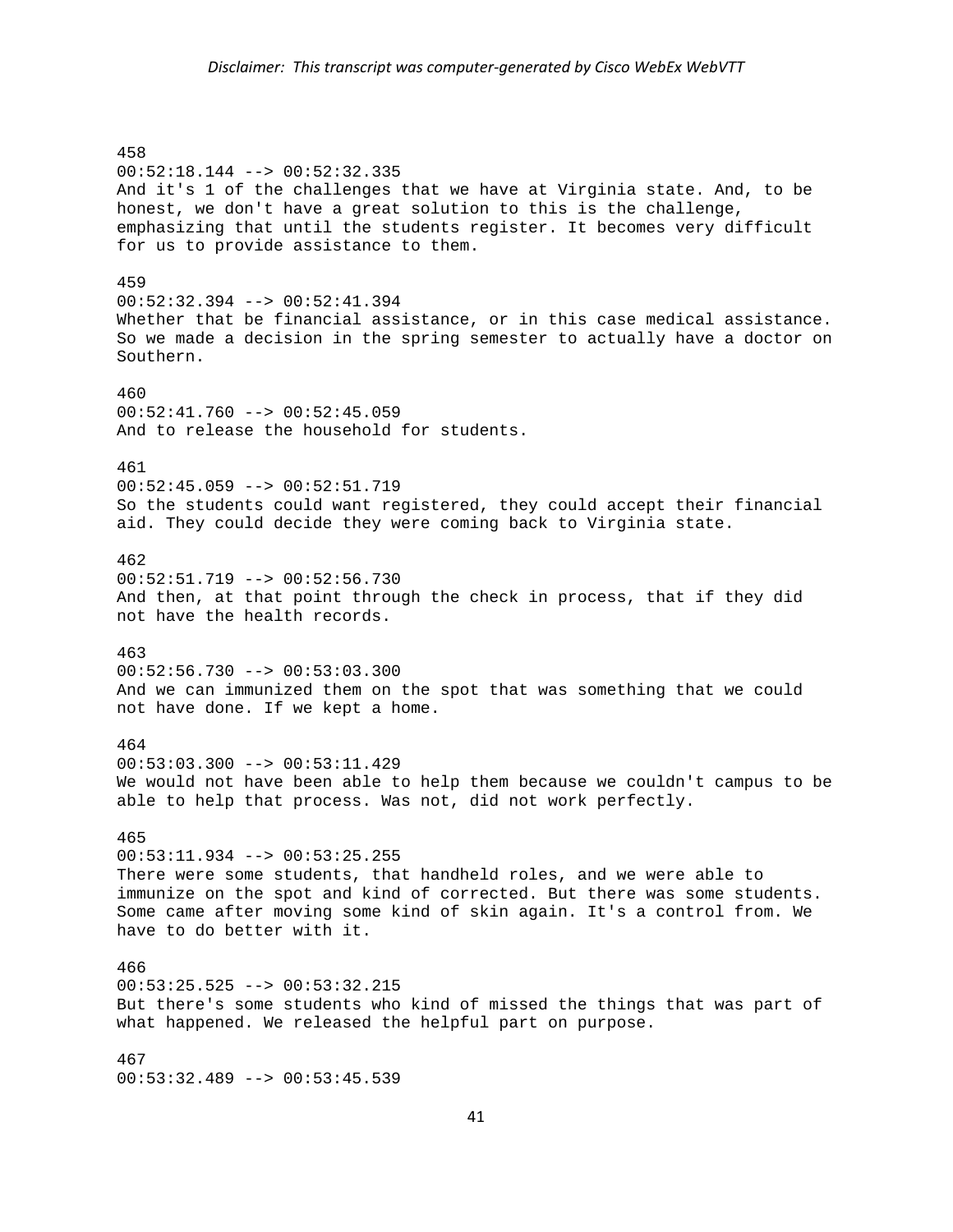So that we could assist students and getting any anonymous if we didn't have the records, that process was not perfect. We definitely need to improve it. It was not the intent to release it because we did not want to comply. 468 00:53:45.539 --> 00:53:52.019 Instead they release it because we felt that we could comply in a humane way and still keep kids in school. 469  $00:53:52.019$  -->  $00:53:58.469$ And so I just want you to know that media kit was not to kind of run away. We do have a problem. I'm not to. 470  $00:53:58.469$  -->  $00:54:02.969$ I'm not saying that we don't I think this is really pointing out the risk that we have. 471 00:54:02.969 --> 00:54:16.019 But the point of releasing a helpful was to actually get the kids who needed I'm sorry young people who need to get immunized from. We need to have breakfast for. So we can get them immunized. So, I just wanted to. 472 00:54:19.199 --> 00:54:22.650 Adam said is. 473 00:54:22.650 --> 00:54:29.340 Mr. corroding is done. I have a statement that I'd like to make. Is this still. 474  $00:54:29.340$  -->  $00:54:33.210$ This time is available to me, is it. 475  $00:54:34.800$  -->  $00:54:40.949$ Yes, please. All right and this is really I want to direct you to. 476  $00:54:40.949$  -->  $00:54:45.119$ And solve as and miss Alvin is I can't speak for the entire board. 477  $00:54:45.119$  -->  $00:54:48.179$ But I can speak for this 1 visit. 478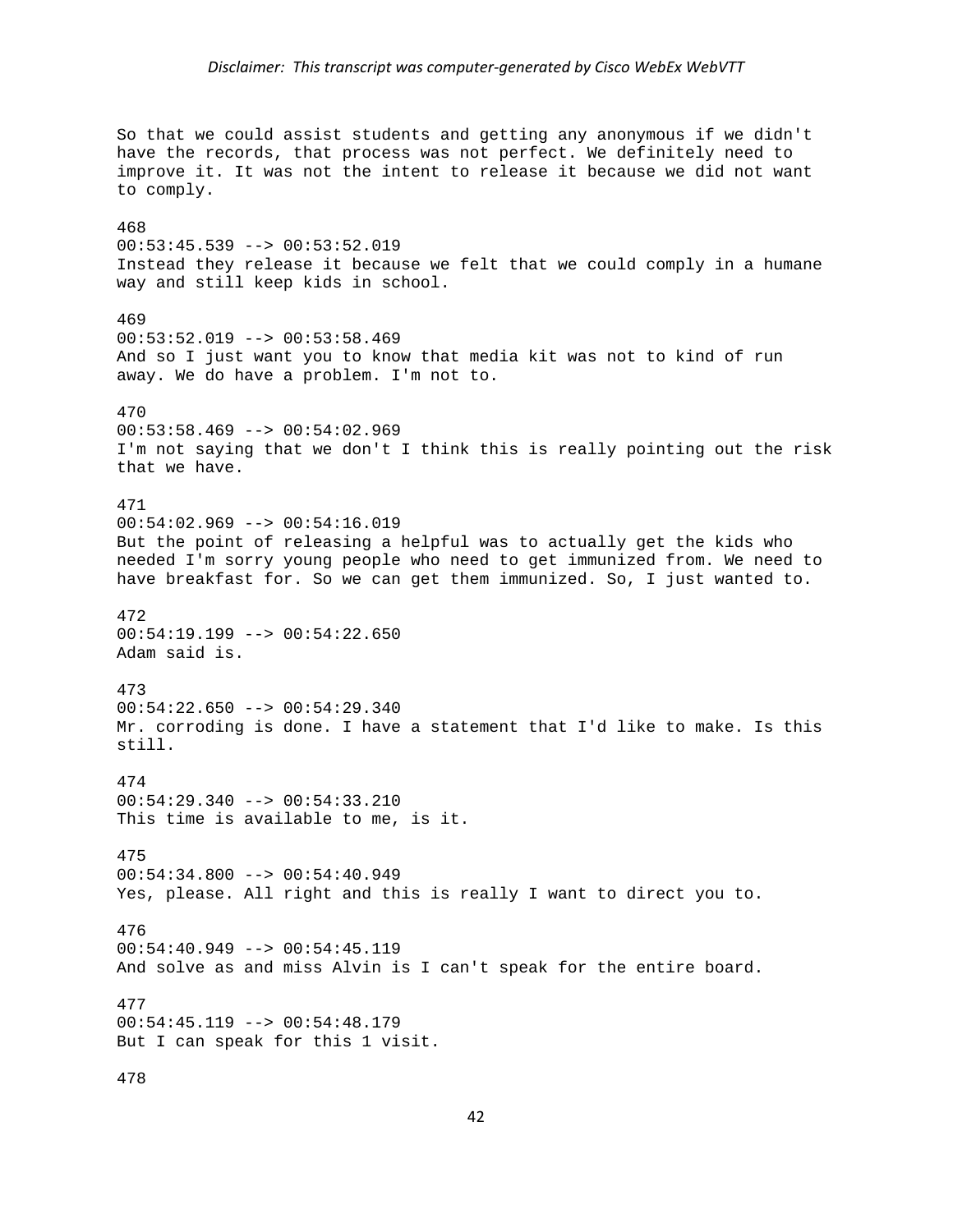00:54:48.179 --> 00:54:54.389 I appreciate you your team and the work you're doing. 479  $00:54:54.389$  -->  $00:55:00.659$ To try and protect straight and it's leadership, and even the board. 480 00:55:00.659 --> 00:55:06.059 In a timely fashion and that's 1 visitors message. 481 00:55:06.059 --> 00:55:11.610 And I want you to know that and I, I hope all of my colleagues. 482  $00:55:11.610$  -->  $00:55:17.519$ I can say the same thing, but I'm not going to ask them to do that. I just want you to be clear. 483 00:55:17.519 --> 00:55:22.530 That that's where I am. Thank you. Thank you. 484 00:55:22.530 --> 00:55:31.260 Thank you, sir Thank you. Miss video and I will echo everyone concurs with that comment. I have. 485 00:55:31.260 --> 00:55:44.364 Had conversations, obviously with Miss Elvis and the president, and we all agree that we recognize we're all on the same things with the benefit of the University, and unfortunately with audit in my background. I understand. 486 00:55:44.364 --> 00:55:52.164 Sometimes the perspective that people have in order to show up is uncovered weaknesses and nobody ever see that. 487  $00:55:52.164$  -->  $00:56:03.355$ I mean, so we understand that does not mean that we are adversary at all, but that we're there so that we can show what those weaknesses are shining a light to make the corrective actions. 488 00:56:03.355 --> 00:56:17.784 So, while there may be some tension, sometimes it should never be taken negatively. I know it's al, then that we've had those conversations, the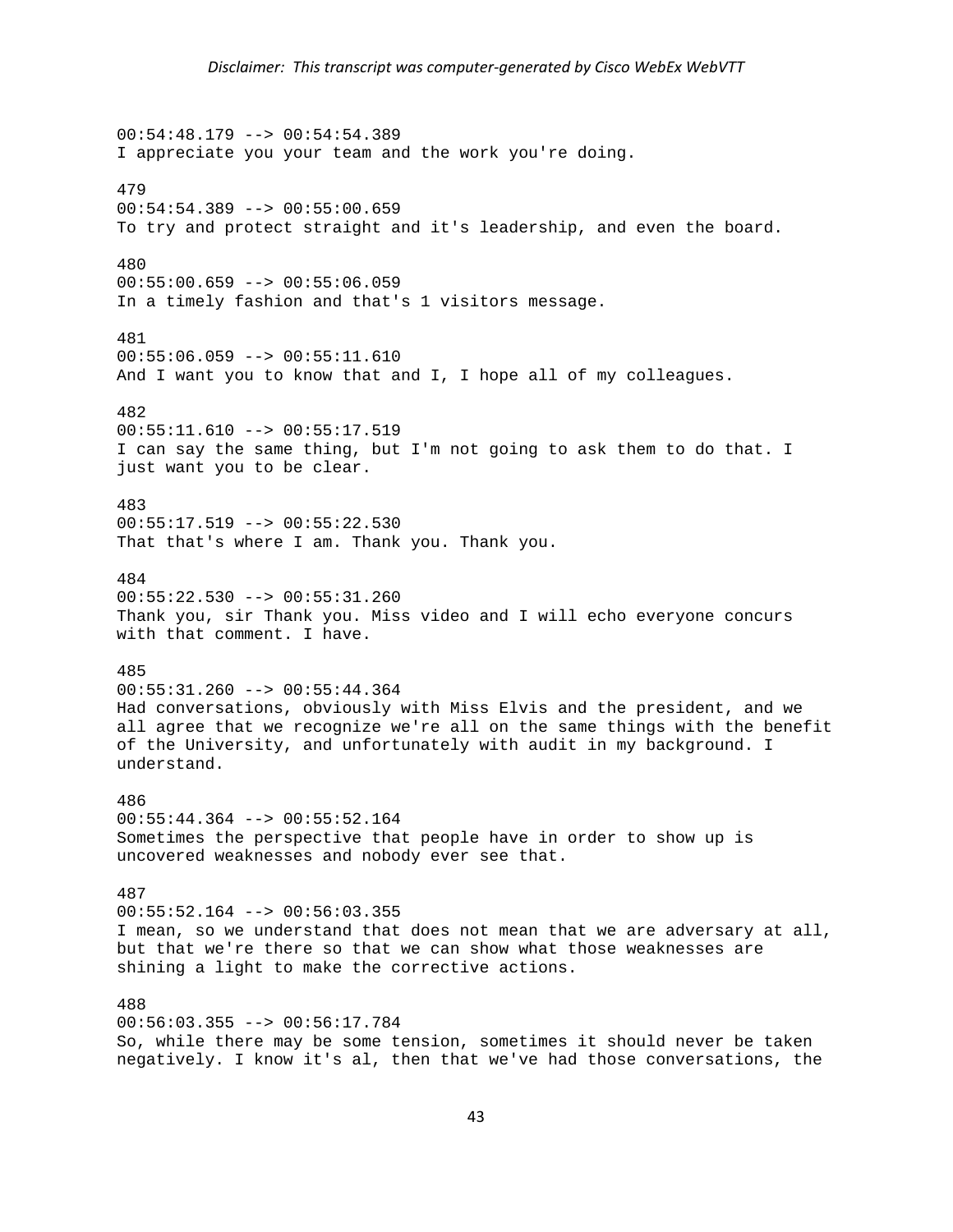president that nobody good, corrective, constructive criticism, but we're all on the team. 489  $00:56:17.815$  -->  $00:56:27.925$ We all appreciate the work that was Alvin doing, because we all recognize the benefit of the University of the board. So I concurrent Thank you. And your team so they'll work. 490 00:56:28.289 --> 00:56:31.829 Okay. 491 00:56:32.880 --> 00:56:36.659 Ma'am chair I thought you, I had actually. 492 00:56:36.659 --> 00:56:39.869 Mis, love to comment on this situation. 493  $00:56:39.869$  -->  $00:56:50.340$ And this is dev, I, I've not been consultant on this matter, but I'm certainly happy to work with, um, staff on exploring the. 494  $00:56:50.340$  -->  $00:56:54.150$ The consequences. 495 00:56:55.559 --> 00:57:00.059 Okay, thank you. 496 00:57:00.059 --> 00:57:03.480 Is that. 497 00:57:03.480 --> 00:57:08.309 The end of your presentation? Yes, it is. Thank you so much. 498 00:57:08.934 --> 00:57:15.594 Thank you so much. All right I apologize for the delay. I believe we're going to. Is that correct? 499  $00:57:16.644$  -->  $00:57:26.965$ Mike, if you will come up and do the internal or the internal controls report on the, and I apologize. We were supposed to have the performance alpha, but.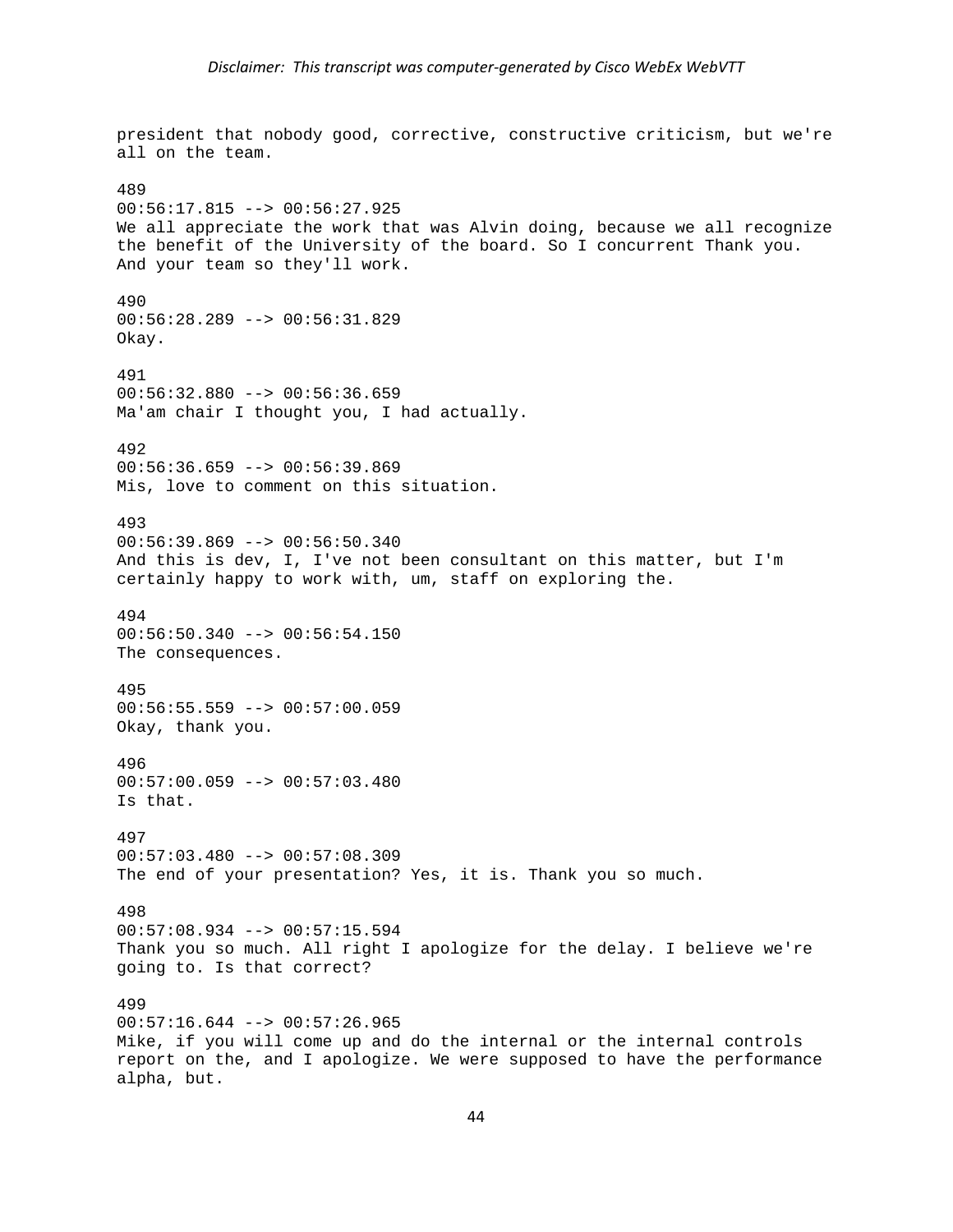500 00:57:27.269 --> 00:57:37.050 I apologize. 501  $00:57:37.050$  -->  $00:57:38.844$ Hey, can everybody hear me, right? 502 00:57:39.085 --> 00:57:53.184 Yes, thank you for discussing the fiscal year 2019 internal control report, but as far as the financial statement opinion, we did provide an unmodified opinion to the University last Friday. 503  $00:57:53.184$  -->  $00:57:57.925$ They will add that to their 2019 financial report and distribute that. 504 00:58:01.199 --> 00:58:07.860 For the internal control report, we had 8 total findings or recommendations. 505  $00:58:07.860$  -->  $00:58:17.460$ On the 1st, 1, he wants the material weakness related to that, a title and match federal grant for qualifying state expenses. And that has already been discussed with the board. 506 00:58:17.460 --> 00:58:29.730 The next few recommendations were repeat recommendations for prior years. The 1st, 1 is improved documentation of sole source to confirm. 507  $00:58:29.730$  -->  $00:58:38.485$ So that relates to sole source contract the universities is entered into and their specific documentation requirements related to sole source contract. 508  $00:58:39.025$  -->  $00:58:49.974$ We looked at 23 sole source contract and for 16 of them, there was either no support provided or the documentation that provided was not adequate to meet their requirements. 509  $00:58:52.795$  -->  $00:59:05.875$ The next recommendation is improved internal controls over financial reporting for capital asset. This is another repeat recommendation for this 1 and relates to kind of 2 separate areas.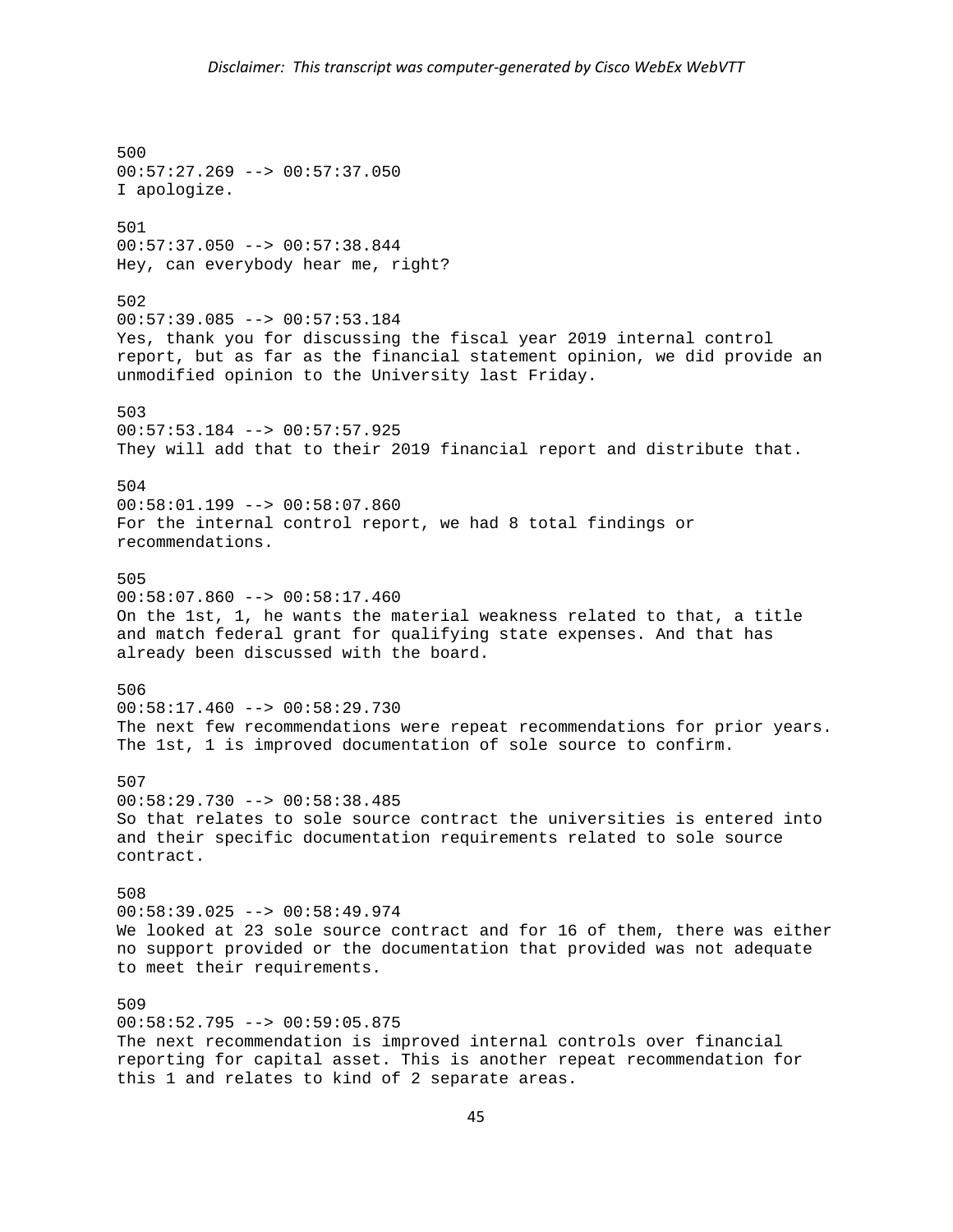510 00:59:06.329 --> 00:59:16.260 The 1st, 1 or 2 capital projects, but then more buildings that were completed before 32,019. 511 00:59:16.260 --> 00:59:23.489 But for the financial statements, they were still being included at construction, the progress. So it's a non operational capital asset. 512  $00:59:23.489$  -->  $00:59:33.690$ Buildings should have been moved to a asset category buildings and appreciation should have started to figure 2019. 513  $00:59:33.690$  -->  $00:59:39.269$ Um, the next issue under the cap, last that area was related to another project. 514  $00:59:39.269 --> 00:59:44.969$ That was not considered a capital project by the University so it was expense. 515 00:59:44.969 --> 00:59:51.179 Based on our review of it, it potentially could have been a capital project. However. 516 00:59:51.179 --> 01:00:02.400 The decision was made early on that, it wasn't can be treated count for projects. The documentation wasn't there for us to make that determination. Should it have been so, the recommendation for that would. 517  $01:00:02.400$  -->  $01:00:08.670$ To fully document and evaluate all projects that potentially could be capital projects. 518 01:00:10.824 --> 01:00:24.954 The next recommendation is improve processes for employment eligibility. This is another review recommendation. This relates to the federal 9 employment, eligibility forms. Darren are 2018 audit. 519 01:00:24.954 --> 01:00:31.914 We found exceptions with some of the forms being completed planning for the proper documentation. Not being retain.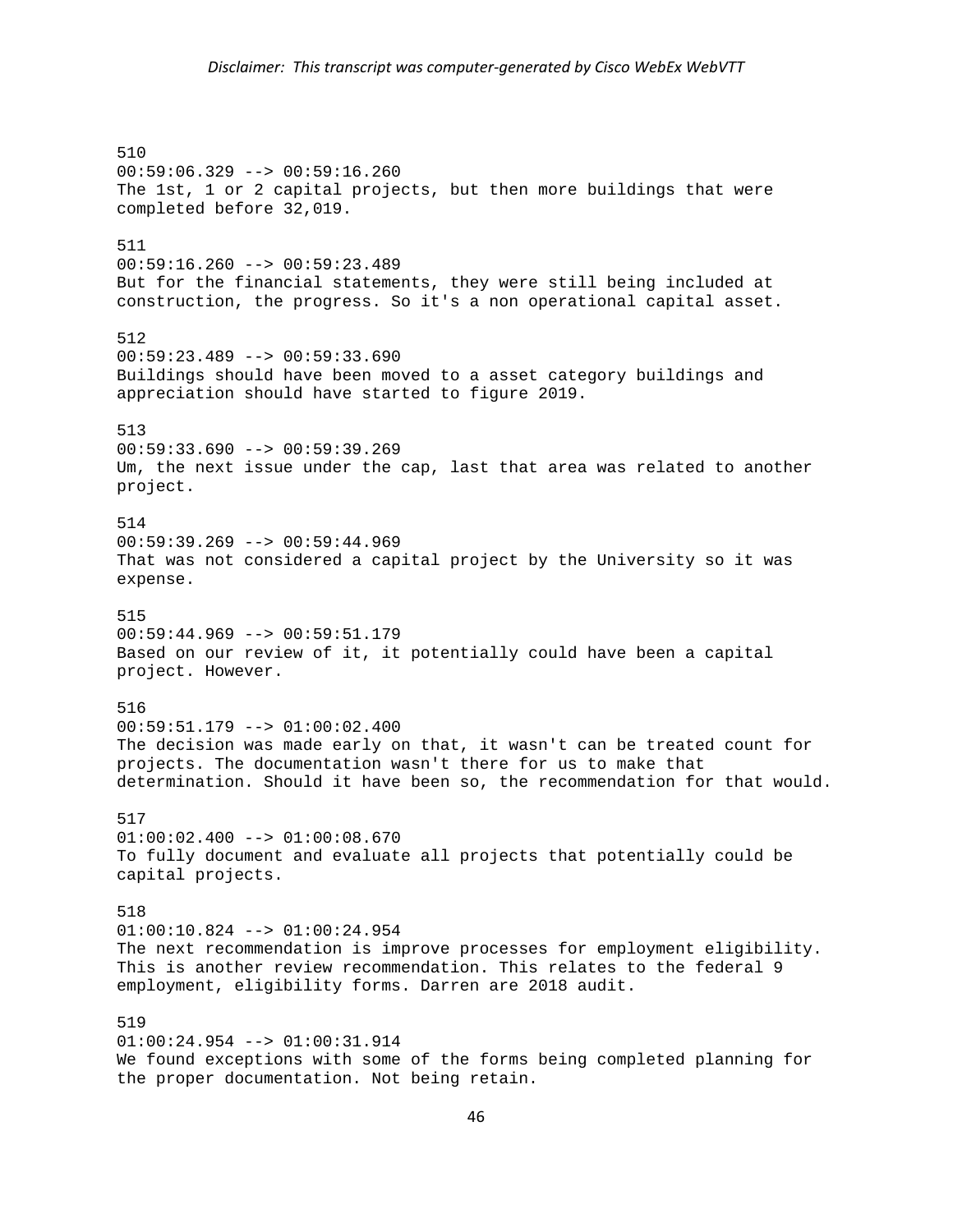520 01:00:33.360 --> 01:00:42.000 The corrective action by the university for that was not implemented until December of 2019. which request for your 20. 521 01:00:42.000 --> 01:00:46.590 So, as for the fiscal year, 2019 on it, we did not. 522  $01:00:46.590$  -->  $01:00:53.070$ Follow up on that, so the corrective action will be followed up on getting our fiscal year, 20 audit, which we are currently working on that. 523 01:00:54.449 --> 01:01:01.230 The next recommendation is improved processes over payroll and human resource reconciliation. 524  $01:01:01.230$  -->  $01:01:05.699$ The 2 separate reconciliations in the. 525  $01:01:05.699$  -->  $01:01:10.170$ Payroll or human resource the area the 1st reconciliation was. 526 01:01:10.170 --> 01:01:21.150 Being done quarterly where the requirements were for that reconciliation to be done what place? So we have no issues with the reconciliation itself and we just need to be done more frequently. 527  $01:01:21.150$  -->  $01:01:29.909$ The reconciliation that is mentioned, that recommendation is related to the credible compensation because that's the reconciliation between. 528 01:01:29.909 --> 01:01:33.449 The human resource system, and the Virginia retirement system. 529 01:01:33.449 --> 01:01:38.760 To make sure that the credible compensation numbers for all the employees is matching. 530  $01:01:38.760$  -->  $01:01:46.469$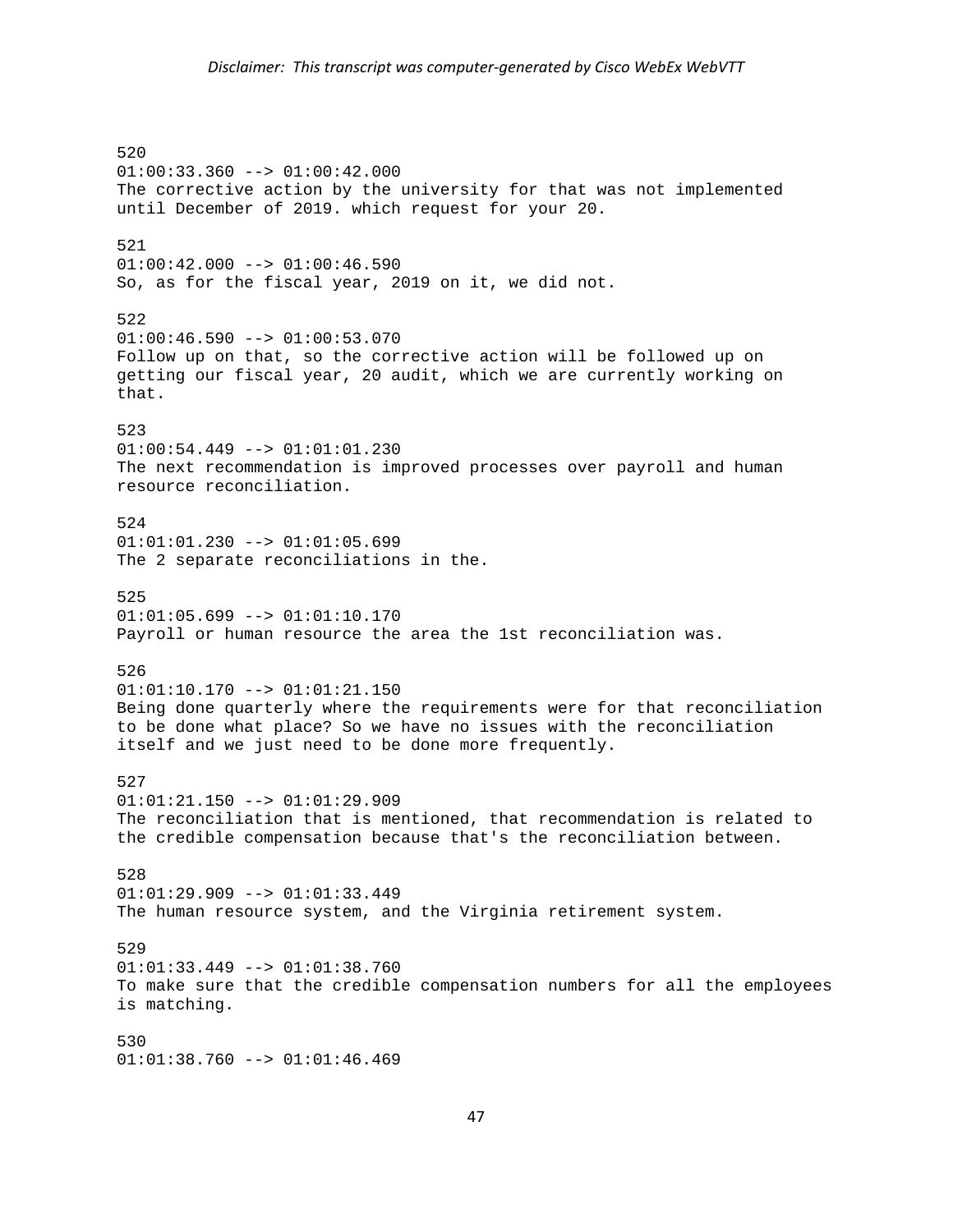That regulation is wasn't being fully completed to the level of detail required by the Virginia retirement system. 531  $01:01:47.519$  -->  $01:01:58.050$ Next recommendation is establish a process for periodically reviewing stagnant grants and contributions this again has a review recommendation. 532 01:01:58.050 --> 01:02:09.929 Currently on the university financial statements, there is a liability line for kind of unearned revenue deferred revenue. And part of that is. 533 01:02:09.929 --> 01:02:22.860 Private grants, or contributions to the university received the assumption is those have restrictions on them and until their jurisdictions are met and the funds are expense, it's a liability on the university's financial statements. 534  $01:02:22.860$  -->  $01:02:25.860$ We looked at. 535  $01:02:25.860$  -->  $01:02:35.789$ Ran for contribution the separate funds that have not been touched for 6 years and there was over 50 of them. That's total of 691,000 dollars. 536 01:02:35.789 --> 01:02:43.860 Again, we just use a picture period. If you shorten that to 5 years, 3 years, that number would probably increase. 537  $01:02:44.940$  -->  $01:02:49.650$ So, the recommendation is to properly evaluate all those funds. 538  $01:02:49.650$  -->  $01:02:52.860$ And determine if the plus confused or return. 539  $01:02:52.860$  -->  $01:02:59.699$ To whoever contributed, though, or can the restrictions be lifted or modified that? They can be by the university the resident. 540  $01:02:59.699$  -->  $01:03:10.440$ Now, is that the order of the funds are going to be identifying what the funds came from what the restrictions are and track on that documentation.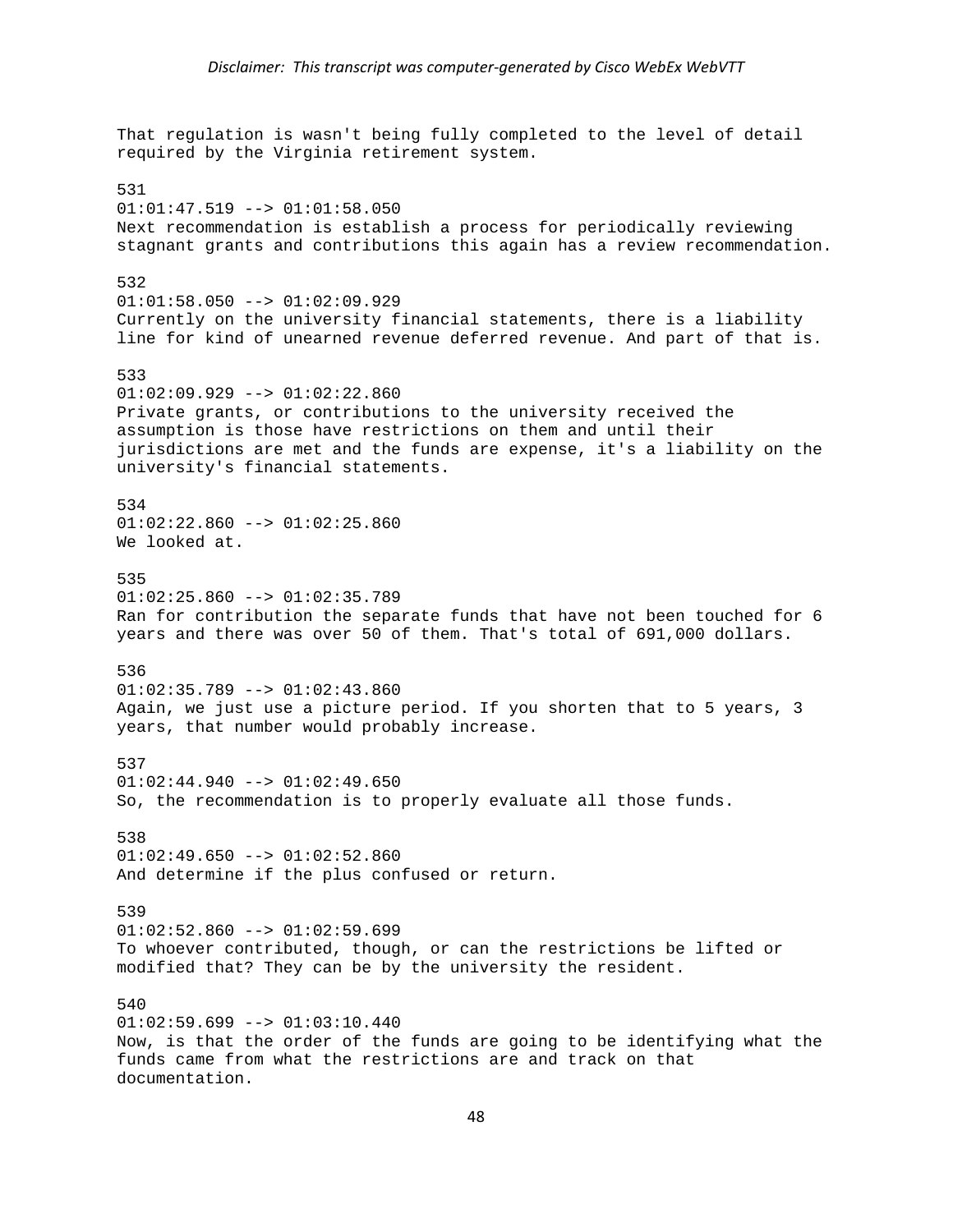541 01:03:11.489 --> 01:03:15.059 The next 2 recommendations. 542 01:03:15.059 --> 01:03:20.969 We're new for fiscal year. 19. 1 is establish a maintain a complete contract listing. 543  $01:03:20.969$  -->  $01:03:33.059$ It is part of the procurement manual universities required to maintain a complete contract listing. The listing that was provided through the audits did not contain all the necessary elements and what they're complete. 544  $01:03:33.059$  -->  $01:03:37.349$ The recommendation is just to establish and maintain a complete listing. 545  $01:03:37.349$  -->  $01:03:45.809$ And the last recommendation is titled retained documentation that support transactions, respond in and response to audit inquiry. 546  $01:03:45.809$  -->  $01:03:50.909$ There are several items throughout the audit. They either just weren't provided. 547  $01:03:50.909$  -->  $01:03:54.480$ Or were extremely blank, be provided. 548  $01:03:54.480$  -->  $01:04:07.170$ Or questions that were ashes, we never received answers to so we can't determine if the documentation doesn't exist or the documentation wasn't sufficient if it was just never provided. So, it's just to. 549  $01:04:07.170$  -->  $01:04:14.849$ Retain the proper documentation and to respond to our audit questions or inquiries, and provide us the support when requested. 550  $01:04:16.110$  -->  $01:04:23.429$ Those are all the recommendations that were included and the fiscal year 19 report. Are there any questions related to any of those.

551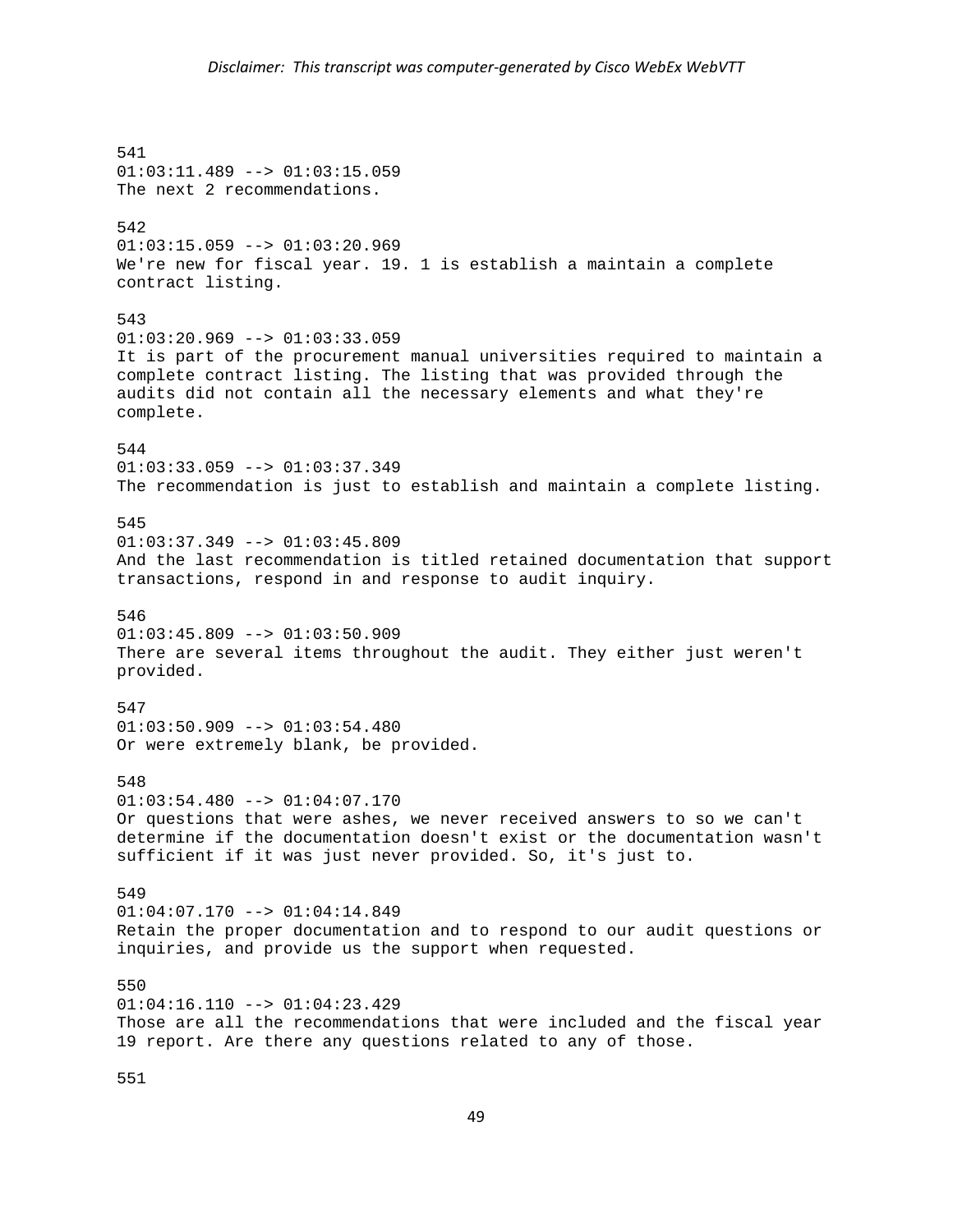$01:04:26.250$  -->  $01:04:31.679$ Hey, Matt this is Greg worldly. I do have a. 552  $01:04:31.679$  -->  $01:04:37.500$ Comment related might related to the grants not used. 553  $01:04:37.500$  -->  $01:04:43.889$ You mean, you know, the ones that you said, made up to 6 years old, and we haven't really used grants and. 554 01:04:43.889 --> 01:04:49.289 It may be hard to figure out how to get those back into circulation. 555  $01:04:49.289$  -->  $01:04:58.500$ Maybe it was because the audit is, is so late in coming. This is for June 32,019 audit. 556  $01:04:58.500$  -->  $01:05:04.769$ But I thought we had gotten the report from Kevin probably last year that he had cleaned up this area. 557  $01:05:04.769$  -->  $01:05:08.250$ So, I was surprised not seeing any subsequent. 558 01:05:08.250 --> 01:05:14.190 Comments and your internal reports that we clean up these, these items, like, in. 559  $01:05:14.815$  -->  $01:05:28.764$ F, y20 or something I'll have to respond to that, but I think that's a separate area. No, but that's a great question. And thank you for asking that question that is something we cleaned up is we cleaned up the auxillary account if you recall when the president. 560  $01:05:28.764$  -->  $01:05:32.605$ 1st, got here, we spent a lot of time on government accounts. 561  $01:05:33.329$  -->  $01:05:47.335$ And we play those up, and we went through the local funds quite a bit. And if you recall, I bought a resolution to the board to use some of those local funds. I think it was about 600,000 dollars that we found the local funds.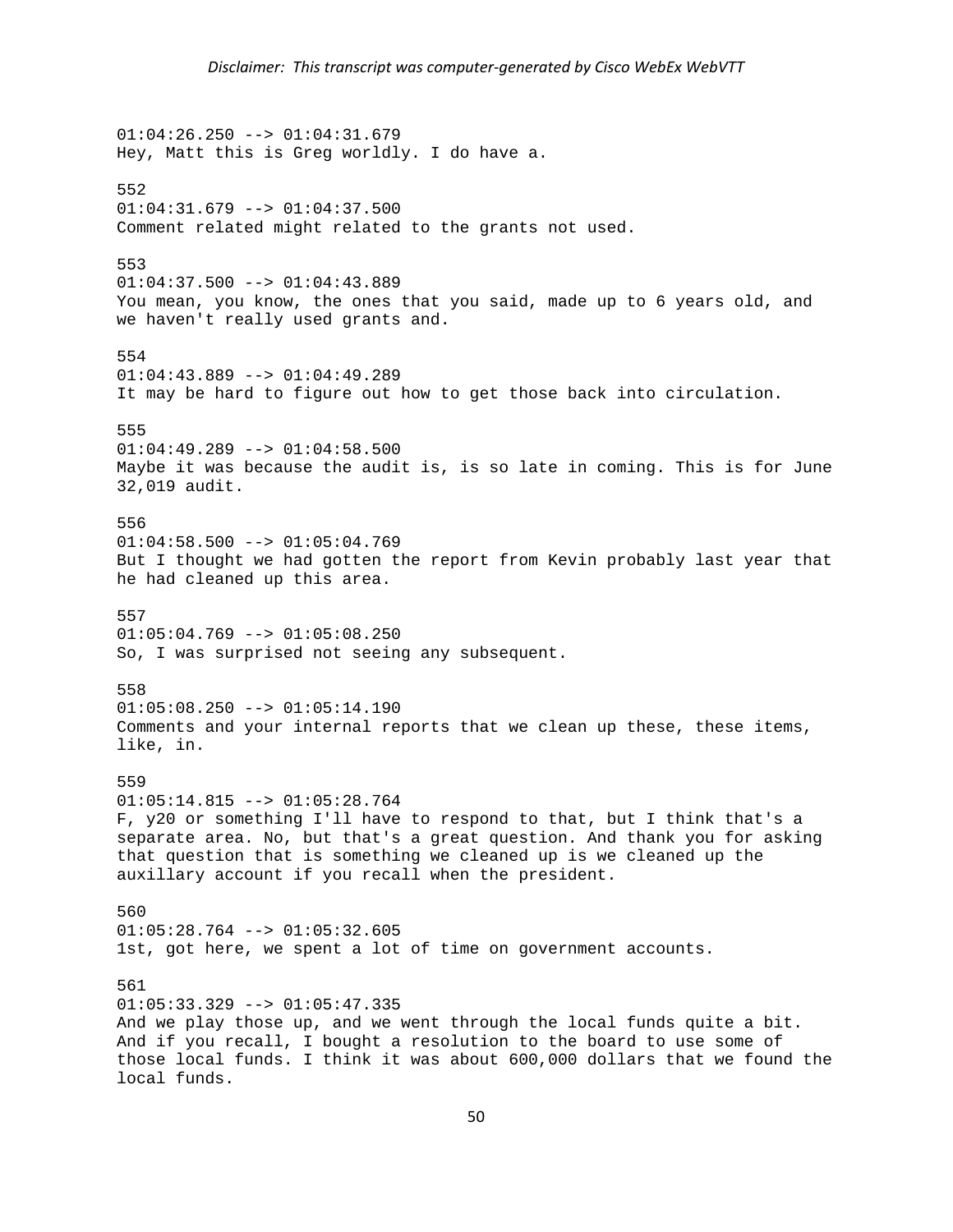562 01:05:47.335 --> 01:05:57.594 It's a very similar situation. Mr. as a situation with the grants. A lot of these are just really old. We have to spend the time to really dig into them. 563  $01:05:57.594$  -->  $01:06:11.635$ I feel like we're probably going to have to do, like, what we did before, which is going into storage and pulling old documents and trying to piece it together. I think we spent a lot of time reaching out to people who even left the institution. 564 01:06:11.635 --> 01:06:21.085 Do you know anything about this but it's very time consuming, but because Mike indicated tremendous opportunity for the institution. 565 01:06:23.880 --> 01:06:31.800 Okay, thank you. Maybe I, I got that mixed up. So so this is this is a whole different. Alright. 566  $01:06:31.800$  -->  $01:06:37.619$ Yeah, it's kind of a very similar situation, but a different area. 567 01:06:39.119 --> 01:06:43.590 Okay, now I do have another question. 568  $01:06:43.590$  -->  $01:06:46.679$ In the report you have talked about the. 569  $01:06:46.679$  -->  $01:06:55.469$ You stated that improving reporting to the National student loan data systems and improve reporting to the. 570  $01:06:55.469$  -->  $01:07:00.210$ Common origination and dispersion of systems and that. 571  $01:07:00.210$  -->  $01:07:04.559$ Because the university did not implement corrective actions during your audit. 572  $01:07:04.559$  -->  $01:07:08.130$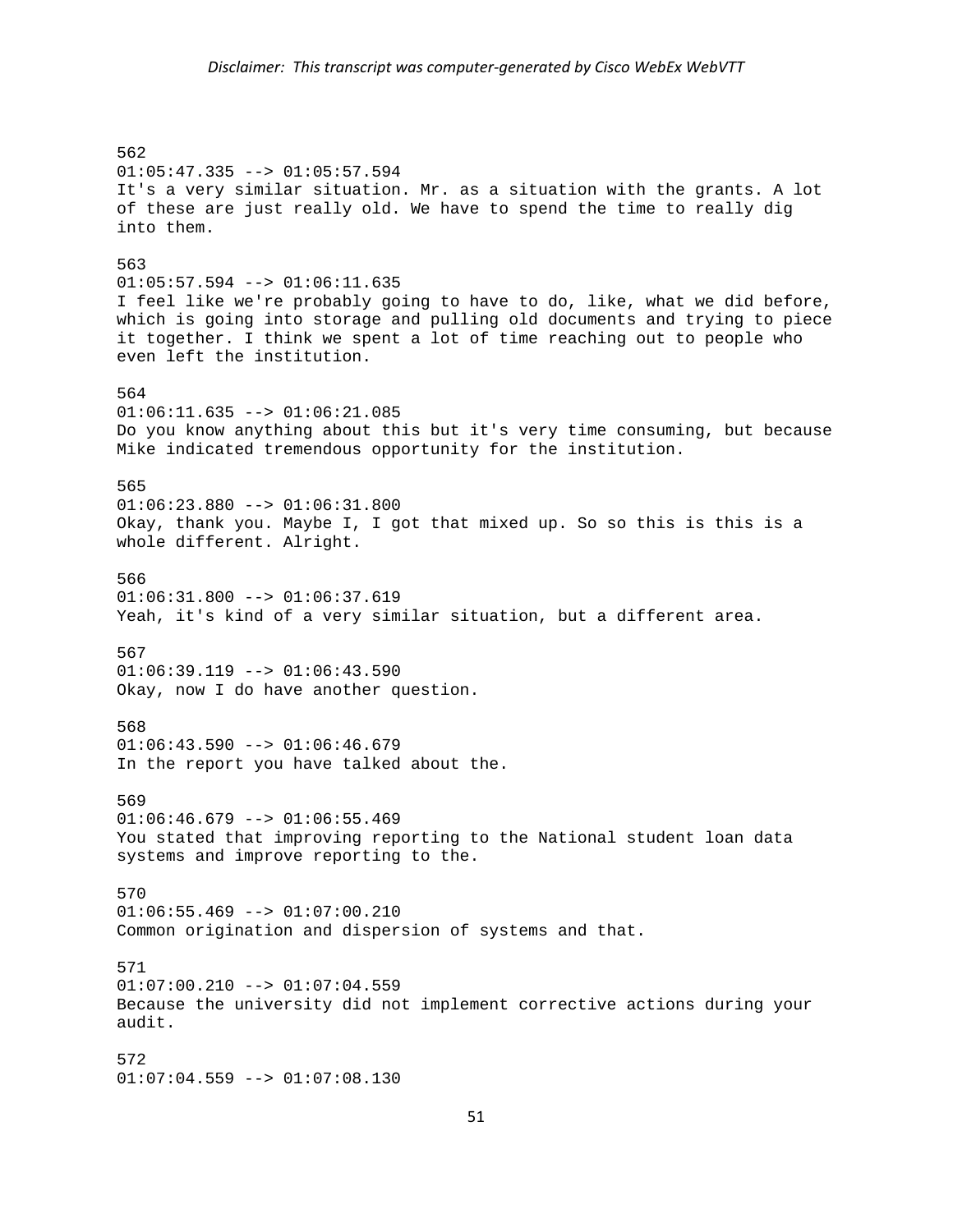You will follow up on this for the 2020 audit. 573 01:07:08.130 --> 01:07:15.869 Could you tell me what, what is that about? So those relate to our work for the same white single on it. So. 574  $01:07:15.869$  -->  $01:07:29.550$ There are 2 areas that impact university or that we would touch on at universities for our annual state, white, single audit, that senior financial aid, and research and development. So the federal funds, the university to receive those areas. 575 01:07:29.550 --> 01:07:40.739 For research and development for Virginia State University for that, when we're not going to want that the whole into materials specifically, we don't touch on research and development when that is in cycle. 576  $01:07:40.739$  -->  $01:07:46.500$ Let's do the financial aid is the material, so we audit those on a 3 year cycle. 577  $01:07:46.500$  -->  $01:07:50.190$ So the student financial aid was last audited. 578  $01:07:50.190$  -->  $01:07:53.250$ I think it's 2018. 579  $01:07:53.250$  -->  $01:08:05.730$ So those were recommendations that came out of that as a separate project that Carl says does not work done in December or January during those years to support the state wide single audit. 580  $01:08:05.730$  -->  $01:08:20.335$ So those were recommendations that came out of the work. The last time we audited the federal financial aid cluster at Virginia State University. Since there were recommendations that came out of that. We would follow up on those in our audit. 581  $01:08:20.364$  -->  $01:08:23.244$ If the corrective action had been completed by the University. 582 01:08:23.579 --> 01:08:28.949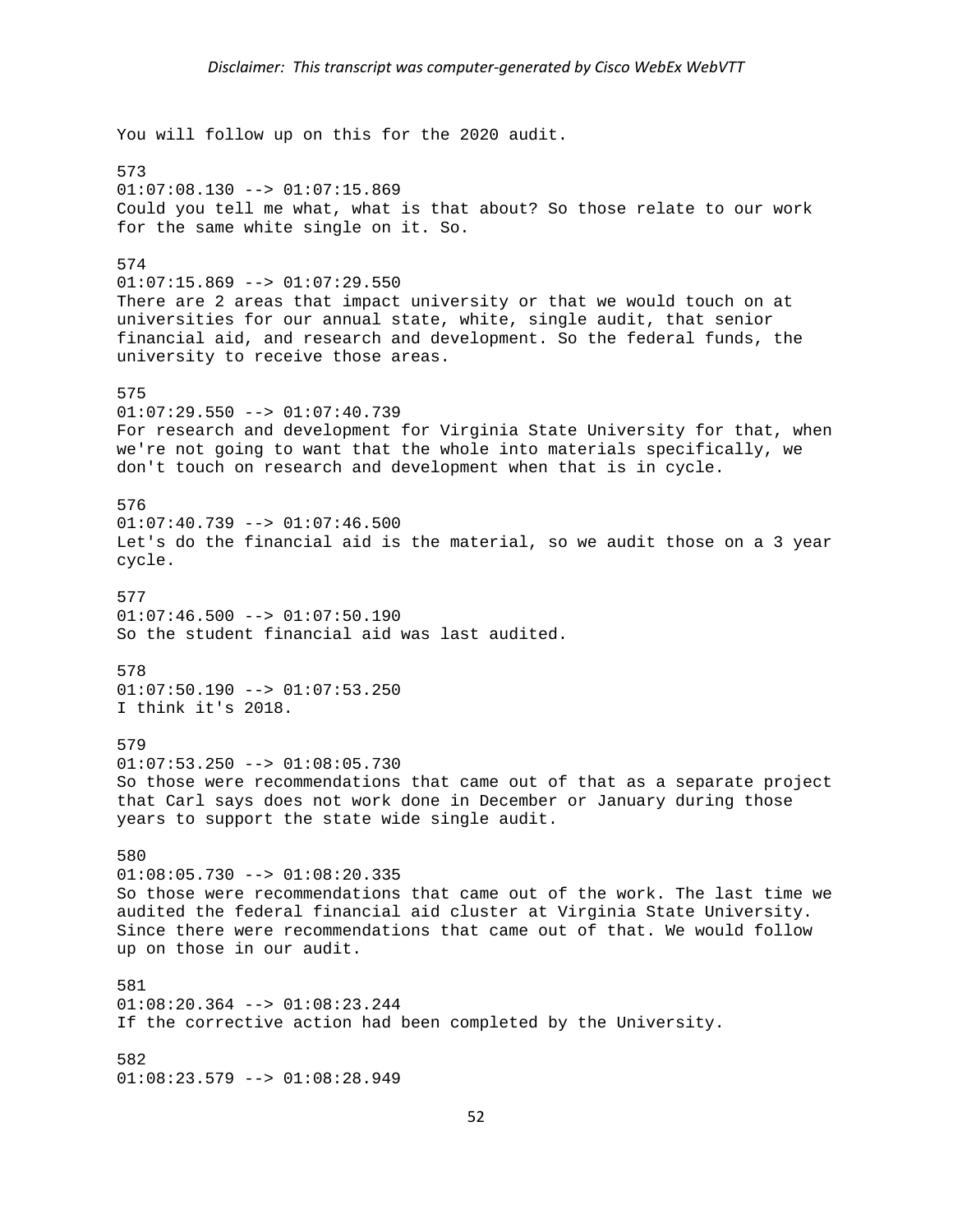Well, for those areas of the University, we still reporting to P. A. and which. 583  $01:08:28.949$  -->  $01:08:40.800$ Is included in our state audit that the corrective action was still ongoing that they are not fully implemented the corrective action yet. So, in those cases, since from our financial statement audit side. 584  $01:08:40.800$  -->  $01:08:50.130$ Isn't something we would touch on it was only touched on as part of the day right? Single audit side. We just mentioned in the report, but we did not follow up on it as part of our financial statement audit. 585  $01:08:50.130$  -->  $01:08:55.979$ I will say student financial aid is back in cycle for fiscal year. 21. 586 01:08:55.979 --> 01:09:02.100 That we will be doing that work in December and January of 2022. 587  $01:09:02.100$  -->  $01:09:07.560$ So, whether corrective actions has been implemented or not, this will be something we will be. 588 01:09:07.560 --> 01:09:12.630 Coming back in auditing in full detail, this December, January. 589  $01:09:15.239$  -->  $01:09:22.500$ Madam chair, this seems to be constant theme that we haven't corrected some of these. 590 01:09:22.500 --> 01:09:25.829 Action items, and I guess this is more of a question. 591  $01:09:25.829$  -->  $01:09:29.159$ How do we get our handle hands around? 592  $01:09:29.159$  -->  $01:09:36.510$ All of these corrective actions that are supposed to be done, whether it's in 18 or 19 or 20. 593  $01:09:36.510$  -->  $01:09:49.529$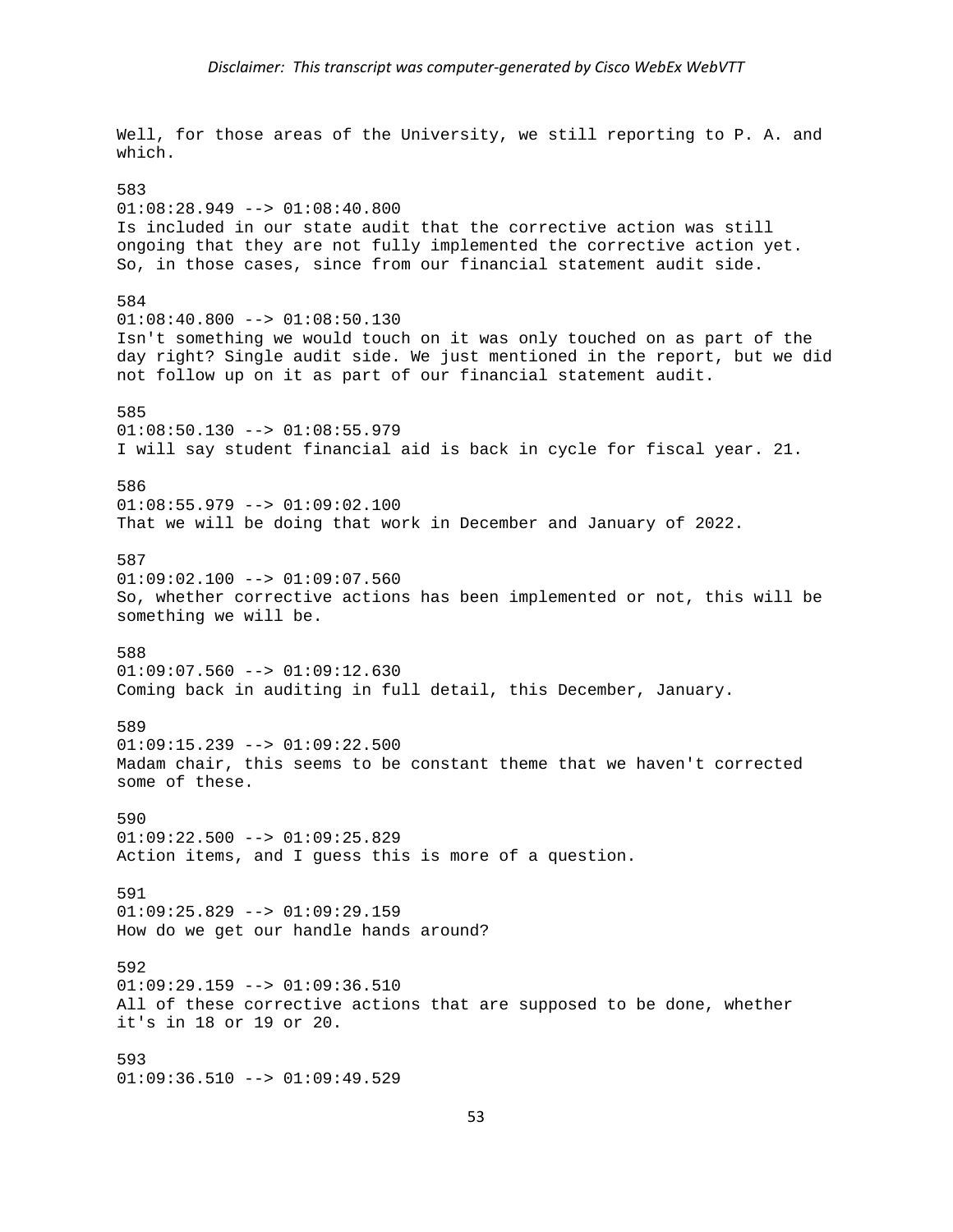And create a process that we know these things are being ticked off as they're getting done, because we're going to get ding and these, these audit reports. If we don't have a process to address them. 594 01:09:50.909 --> 01:10:03.810 Once again, I hear loudly from the board from the Finance Committee. We had these discussions individually as we've gone through and looked at the reports. 595  $01:10:03.810$  -->  $01:10:13.680$ And we will be addressing a process that we can put in place and make a suggestion for us so that we can get these things off of the. 596  $01:10:13.680$  -->  $01:10:19.020$ So, we can follow in depth years we will be addressed in it. 597  $01:10:19.020$  -->  $01:10:23.550$ So, I do have 1 final question for for Mike. 598  $01:10:23.550$  -->  $01:10:28.170$ Mike, it appears as though we've made significant progress. 599  $01:10:28.170$  -->  $01:10:33.510$ In I call it significant progress from some of the. 600  $01:10:33.510$  -->  $01:10:39.899$ Reports have been provided the day in terms of settling up our past that. 601  $01:10:39.899$  -->  $01:10:47.100$ Um, that's but that's what June 32,019 was your last audit. 602  $01:10:47.100$  -->  $01:10:51.390$ You are coming up now doing the June 32,020 audit. 603 01:10:51.390 --> 01:10:54.930 Some of these actions of progress wasn't taken until. 604  $01:10:54.930$  -->  $01:11:00.420$ 21, what can we expect from. 605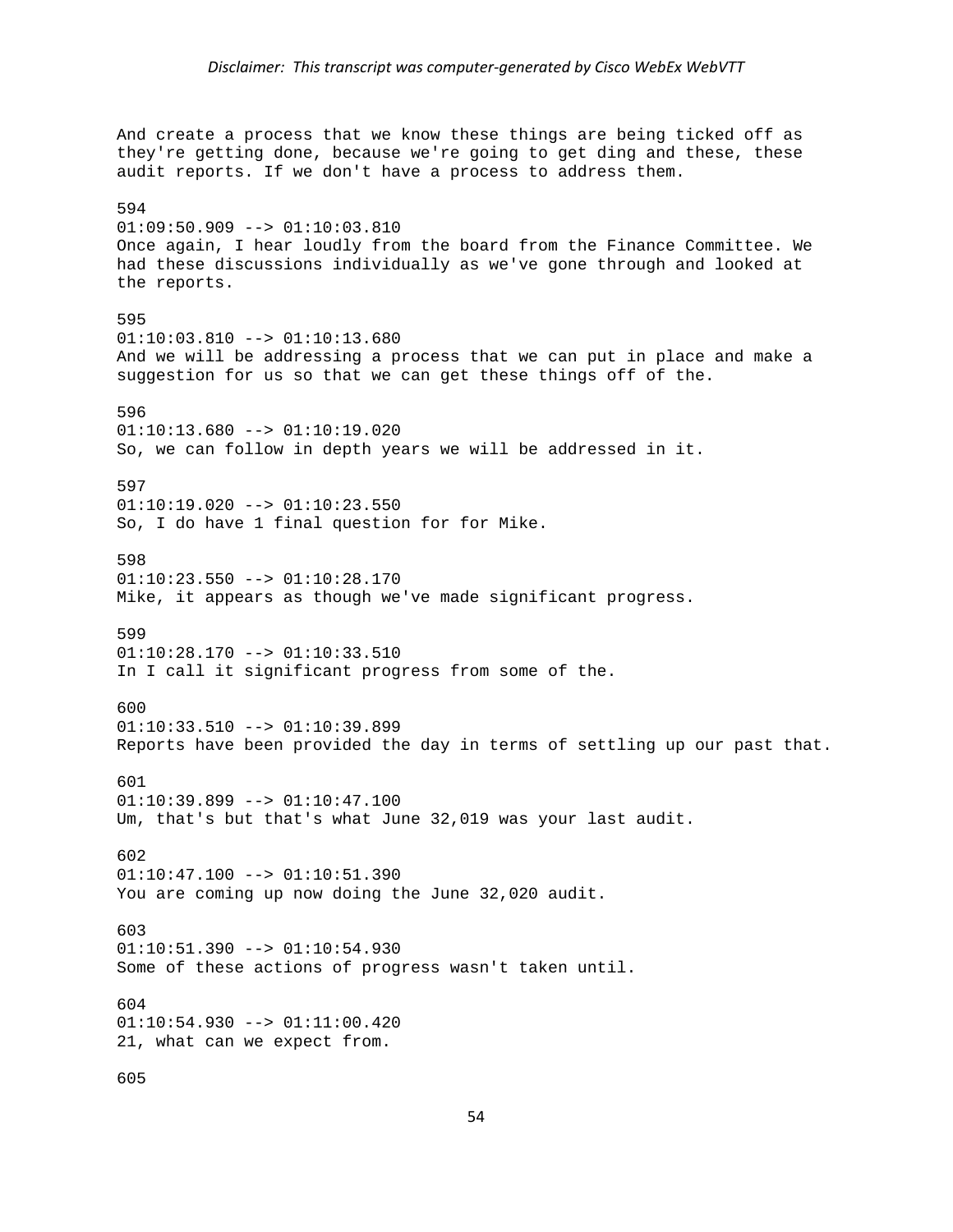01:11:00.420 --> 01:11:03.750 The audit report for June 32,020. 606  $01:11:03.750$  -->  $01:11:10.590$ In terms of the issue, whether that's continue to be a material weakness or or not. 607 01:11:11.789 --> 01:11:23.369 That's a good question. We say we are currently working on those 20 audit. We started that in January. We've been working on that for a few months. We did not want the delays from 2019. 608 01:11:23.369 --> 01:11:29.430 To start affecting 2020 because you start getting into the situation that you're talking about that. 609 01:11:29.430 --> 01:11:36.420 Some has mentioned that on a report, but by the time it's communicating comes out the next fiscal years already done. So. 610 01:11:36.420 --> 01:11:50.034 Automatically going to be an issue, and the next fiscal year I have already had discussions with the university related to us and the corrective action and what we need to be done to or not the new material weakness. 611 01:11:50.904 --> 01:11:54.265 We, I won't say that is the 1 area. We have not touched on. 612  $01:11:54.659$  -->  $01:12:04.079$ So, we've been working on the 20 year, 20 audit since January when we wanted to get time for the input stuff to start being resolved or progress to be made. 613  $01:12:04.079$  -->  $01:12:07.739$ They even though if some of that work wasn't died and so. 614  $01:12:07.739$  -->  $01:12:13.350$ After fiscal year, and we would take some of that into consideration. So I would say nipple work. 615 01:12:13.350 --> 01:12:22.140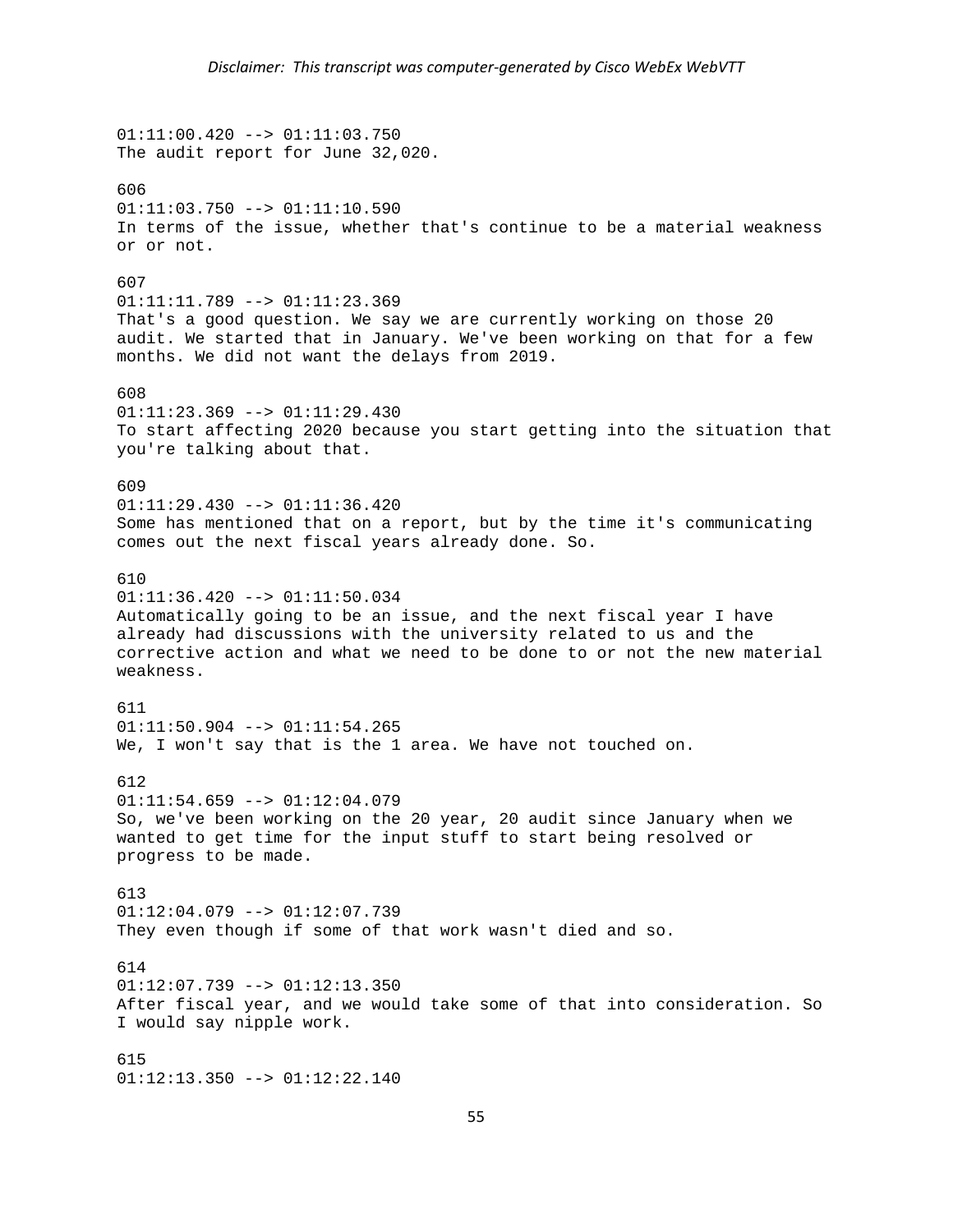Will likely start within the next week or 2 so we're running to the point where we can't pulling it any longer, or going to push the end of the audience farther out. 616 01:12:22.140 --> 01:12:31.409 So, even though the recommendation was officially issued last October, but I think the university knew about the different stuff that we're looking into it. 617  $01:12:31.409$  -->  $01:12:42.000$ Well, before then, but they've had several months to start working on the corrective action. So we will take that into consideration when we are evaluating it. The material weakness. 618 01:12:42.000 --> 01:12:46.350 Really came from the impact on the financial statement, so. 619  $01:12:46.350$  -->  $01:12:53.880$ And that relates to the allowable expenses. So, the biggest thing is the unreliable expenses to stop. 620 01:12:53.880 --> 01:12:57.300 Are there no more activity and that would. 621 01:12:57.300 --> 01:13:03.449 Eliminate the material weakness now, is there still room for improvement to work that needs to be done? 622 01:13:03.449 --> 01:13:07.079 Still might be a recommendation, but it would be. 623  $01:13:07.079$  -->  $01:13:13.920$ And that are a partial recommendation to recognize the work the university is done, but also say there is still work that needs to be done. 624 01:13:13.920 --> 01:13:20.010 As far as the sphere 2000, we will get to that when, after we finish that work. 625 01:13:20.010 --> 01:13:25.289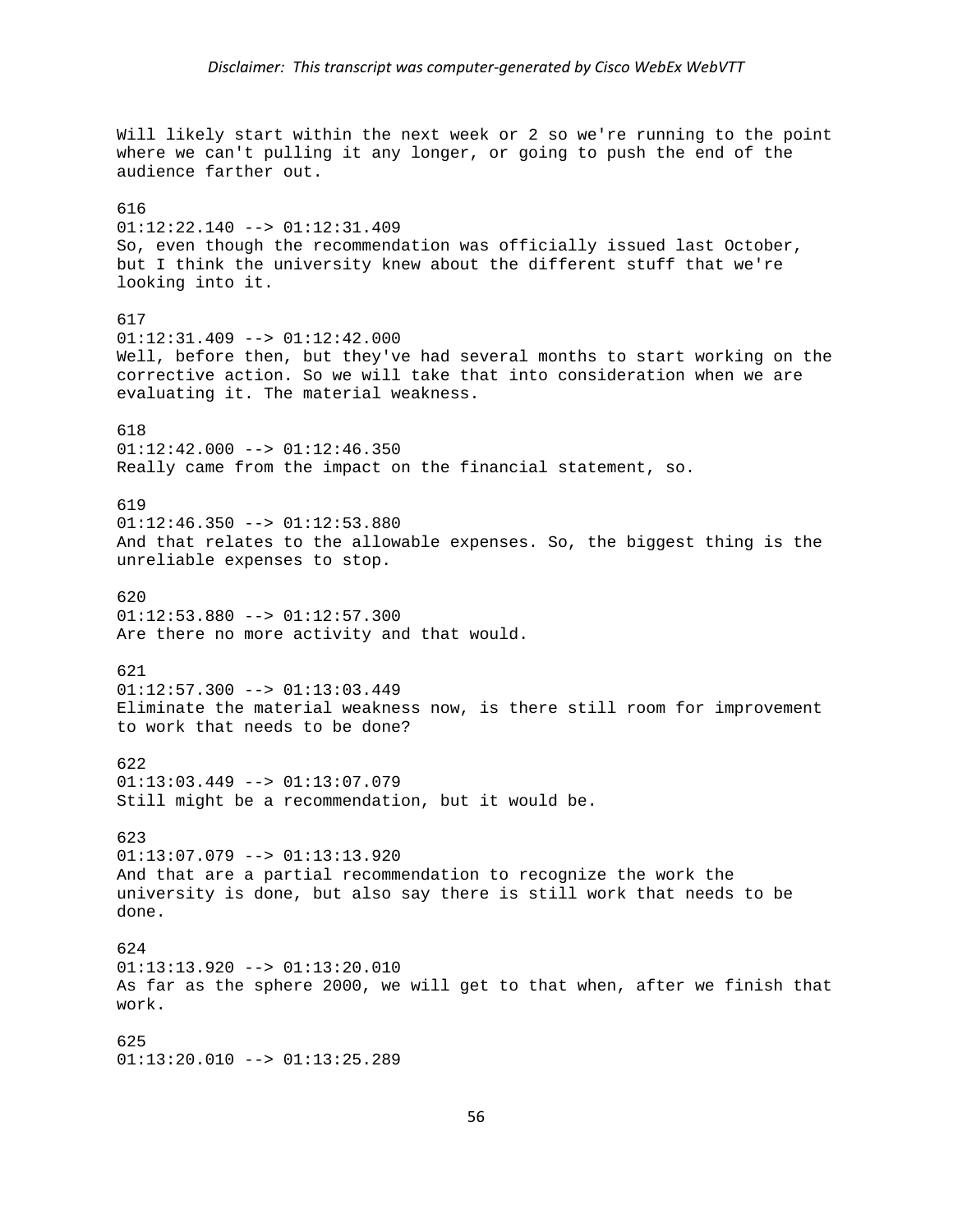Nothing to be completed on yet, but thank you Madam chair. Thank you. Mike. 626  $01:13:25.289$  -->  $01:13:28.890$ I give any final questions. 627  $01:13:30.930$  -->  $01:13:40.500$ Thank you, Mike. All right just 1 more thing. We did have a few adjustments related to the audit. I just want to point out. 628  $01:13:40.500$  -->  $01:13:46.380$ The 1st, 1 obviously is the adjustment, which has been discussed with the reverse of the, and the board. 629 01:13:46.380 --> 01:13:51.689 The 2nd, 1 relate to that capital has that recommendation with the buildings. 630 01:13:51.689 --> 01:14:05.039 Said the move from a non operational capital category to the original capitalized category is an audience, but has no effect from that position. The impact on that position would be the depreciation expense. So. 631 01:14:05.039 --> 01:14:11.279 The 2 buildings combined or 13Million dollars, but again, that's just moving from 1 asset category to another. 632 01:14:11.279 --> 01:14:16.500 Uh, but the depreciation expense was just under 300,000 needed to be adjusted for. 633  $01:14:16.500$  -->  $01:14:23.939$ So, there were several other smaller adjustments related to the main for discussion analysis and planning disclosures. 634 01:14:23.939 --> 01:14:29.010 And the required supplemental information prevention in there, but as far as. 635  $01:14:29.010$  -->  $01:14:35.279$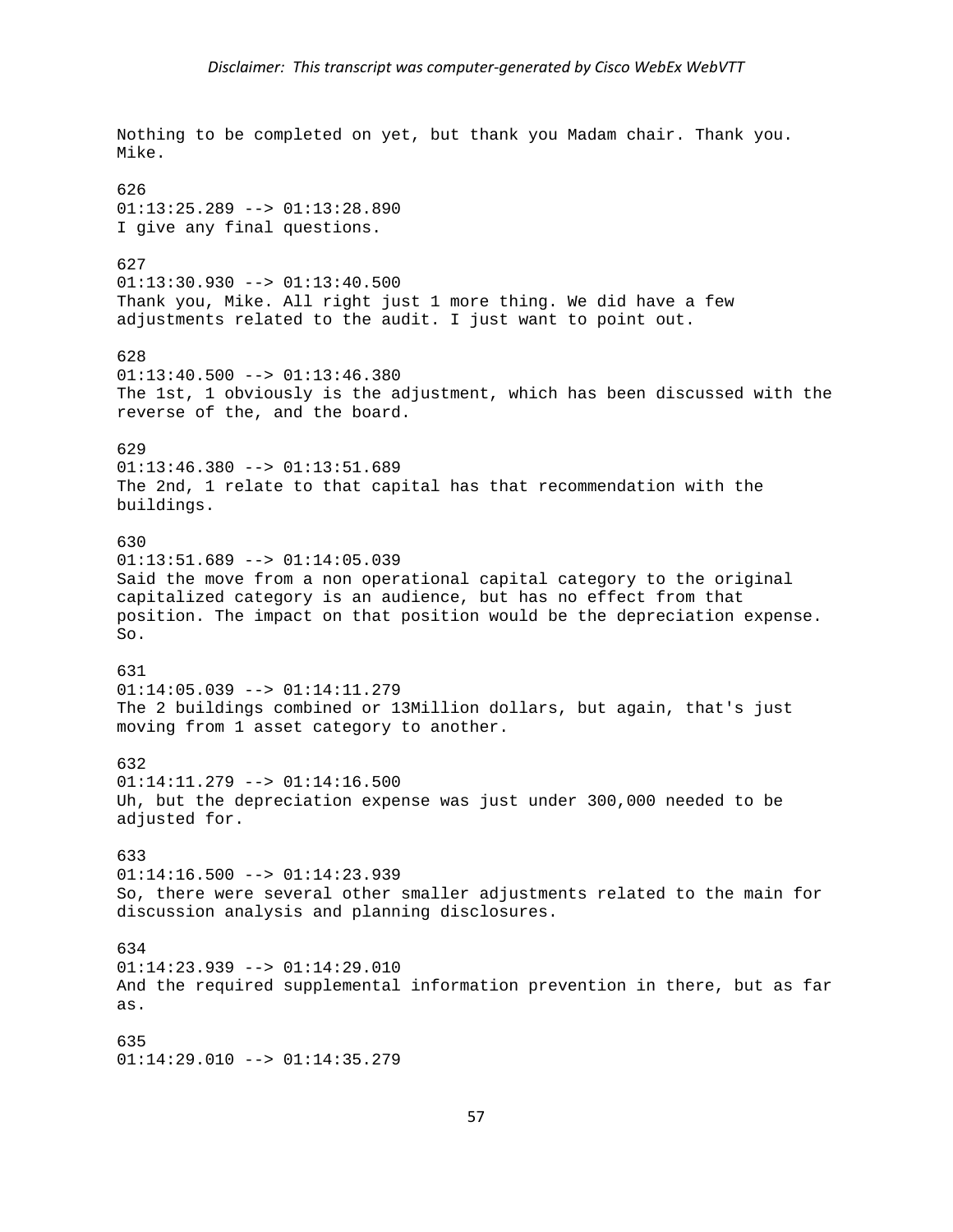The pace of the financial statements, the capital assets for the only audit adjustments we had fiscal year 19. 636  $01:14:36.659$  -->  $01:14:45.899$ Okay, well Thank you so much. I appreciate you. And again we apologize for the. 637 01:14:45.899 --> 01:14:49.890 We're going to take a 5 minute break. 638 01:14:49.890 --> 01:14:58.079 2 hours into our meeting, so we'll take a 5 minute break and then we'll come back with more than that financial reports. 639  $01:15:01.020$  -->  $01:15:06.869$ Silence. 640  $01:15:16.229$  -->  $01:15:20.340$ Silence. 641  $01:15:31.289$  -->  $01:15:34.560$ Right. 642 01:15:35.609 --> 01:15:38.670 Hello. 643  $01:15:38.670$  -->  $01:15:42.899$ Silence. 644 01:15:42.899 --> 01:15:52.409 Right. 645 01:15:52.409 --> 01:16:05.189 Silence. 646  $01:16:07.079$  -->  $01:16:10.470$ So. 647  $01:16:17.460$  -->  $01:16:20.850$ Okay.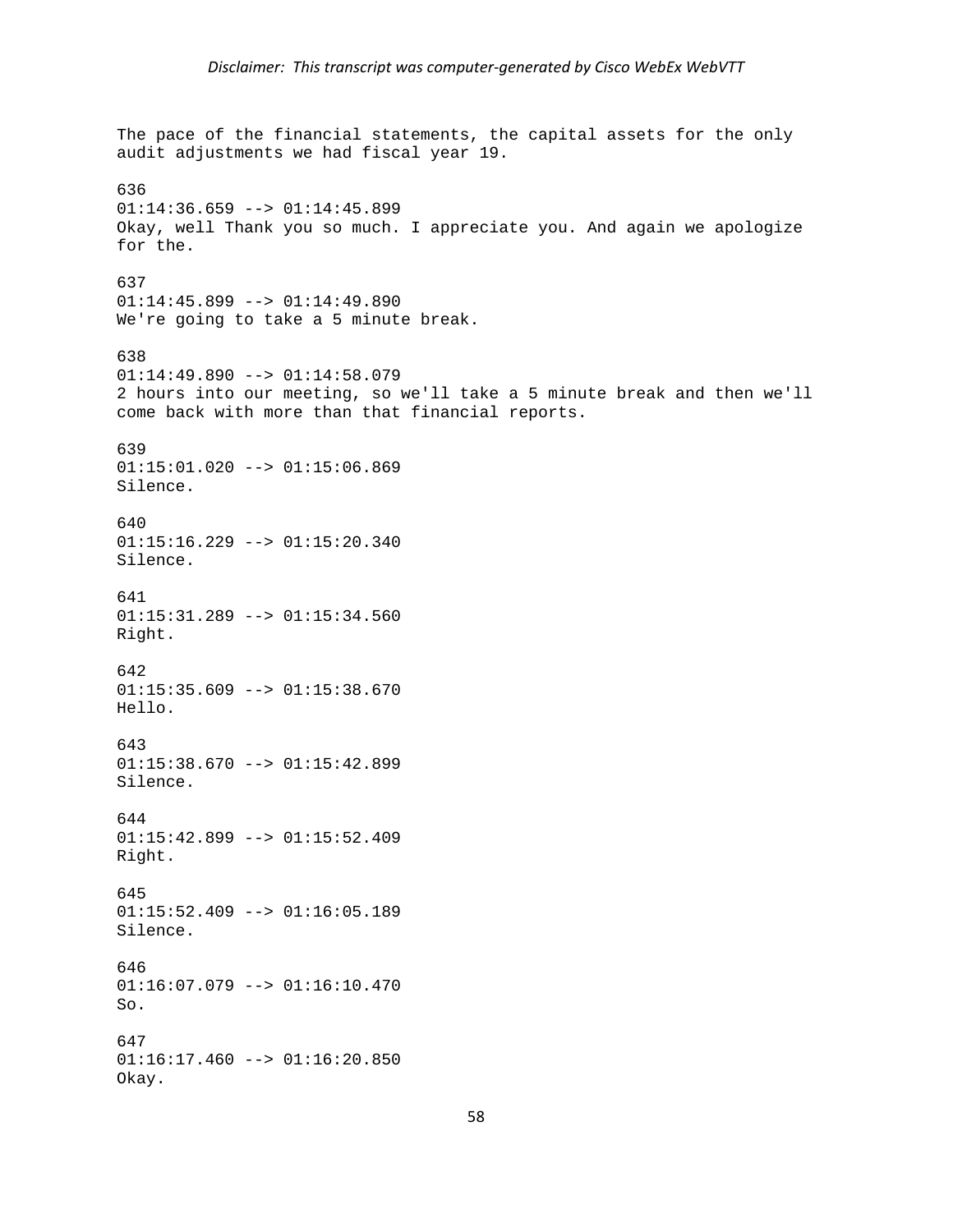648 01:16:20.850 --> 01:16:34.619 I. 649 01:16:58.229 --> 01:17:02.130 No problem, thank you. 650 01:17:02.130 --> 01:17:10.079 Right. 651 01:17:10.079 --> 01:17:15.899 All right Thank you. 652  $01:17:15.899$  -->  $01:17:19.560$ Oh. 653  $01:17:19.560$  -->  $01:17:27.720$ That's right. 654 01:17:27.720 --> 01:17:31.710 You do after. 655 01:17:31.710 --> 01:17:35.039 Okay. 656 01:17:41.520 --> 01:17:46.739 I really. 657 01:17:49.800 --> 01:17:53.369 I think that the expectation that. 658 01:17:53.369 --> 01:17:57.779 They'll take longer take. 659 01:17:57.779 --> 01:18:00.989 Okay. 660 01:18:00.989 --> 01:18:04.770 Right.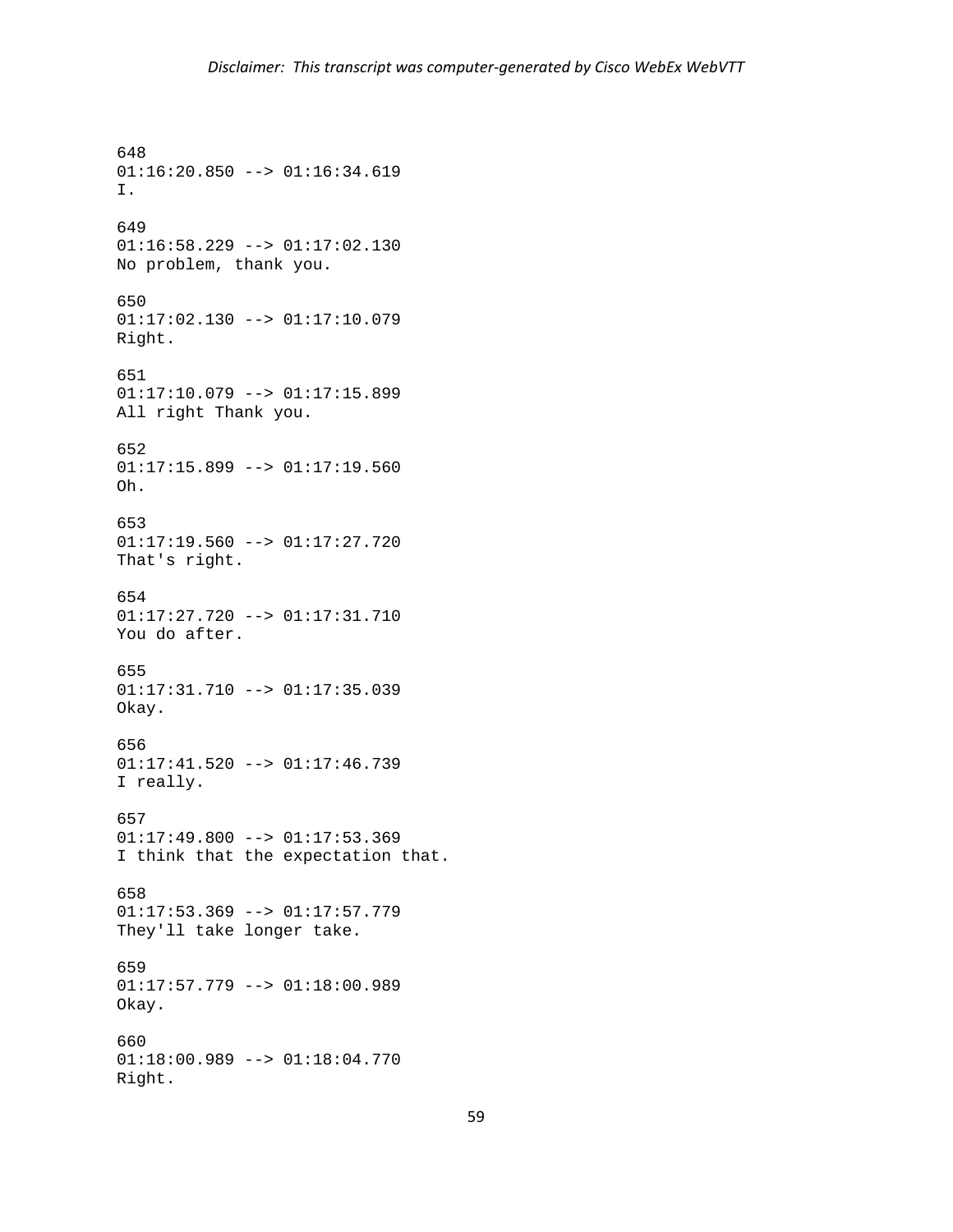661 01:18:04.770 --> 01:18:08.909 I don't. 662 01:18:09.930 --> 01:18:14.069 You know. 663 01:18:18.000 --> 01:18:21.119 Oh. 664 01:18:21.119 --> 01:18:25.380 And. 665 01:18:25.380 --> 01:18:38.100 For. 666 01:18:38.100 --> 01:18:42.329 And that's what I was. 667 01:18:42.329 --> 01:18:42.720 Right. 668 01:18:57.720 --> 01:19:00.869 No, answering. 669  $01:19:00.869$  -->  $01:19:08.100$ Oh. 670 01:19:08.100 --> 01:19:13.439 I have a business. 671 01:19:13.439 --> 01:19:17.970 Because you. 672 01:19:17.970 --> 01:19:21.869 Right. 673 01:19:21.869 --> 01:19:25.319 I.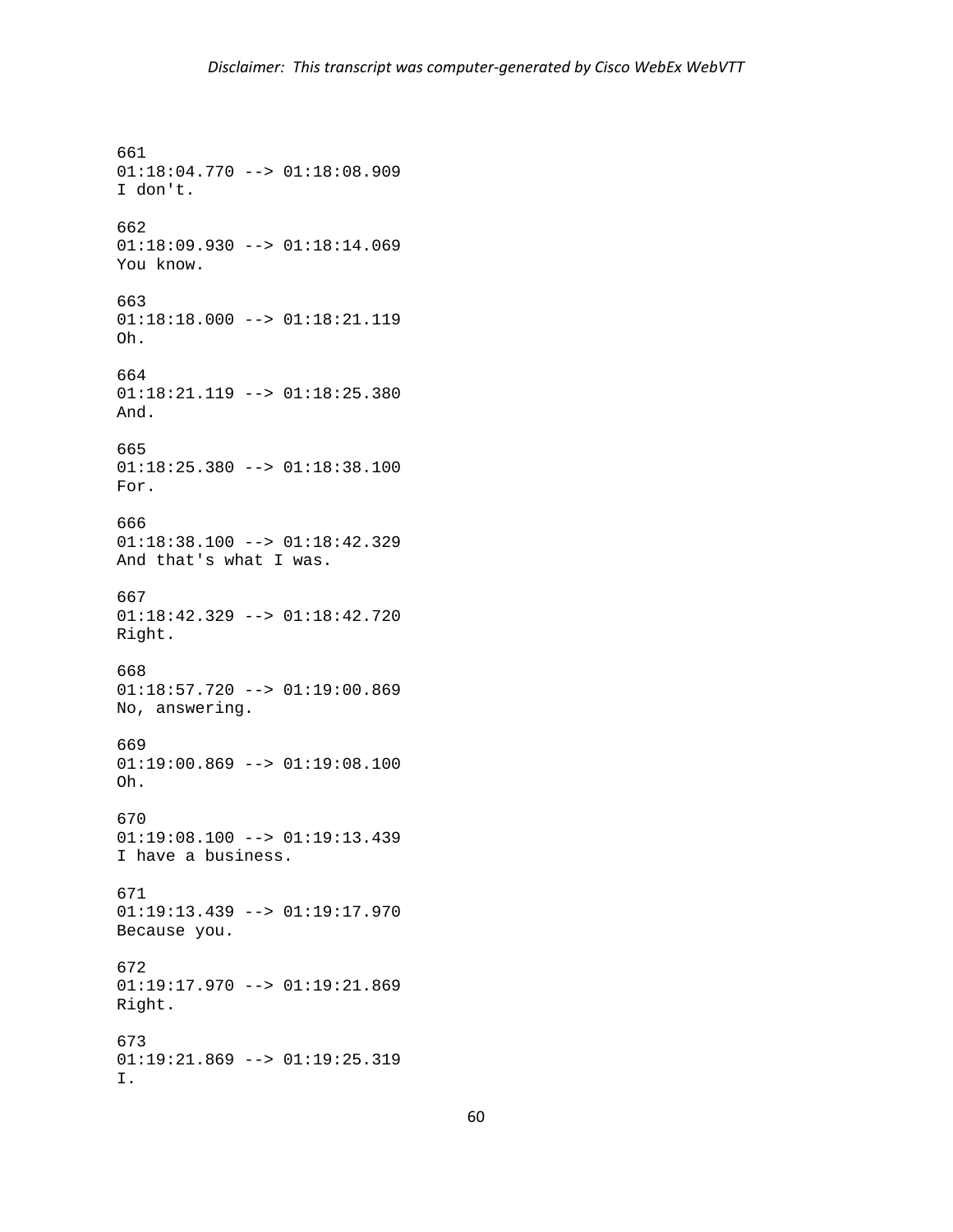674 01:19:25.319 --> 01:19:36.600 The. 675 01:19:36.600 --> 01:19:39.810 Okay. 676 01:20:29.244 --> 01:20:29.545 Job. 677 01:20:32.970 --> 01:20:33.270 Yeah. 678  $01:20:52.949$  -->  $01:20:56.609$ Yeah. 679 01:21:41.460 --> 01:21:52.380 Oh, no, I'm just I. 680  $01:21:55.859$  -->  $01:21:58.859$ Clean. 681 01:21:58.859 --> 01:22:06.869 No, I know that. 682 01:22:07.194 --> 01:22:10.284 No, no, no. 683 01:22:33.149 --> 01:22:37.890 Yeah. 684 01:23:11.935 --> 01:23:12.385 Yeah. 685  $01:23:43.619$  -->  $01:23:55.079$ No. 686 01:23:58.074 --> 01:23:58.975 I.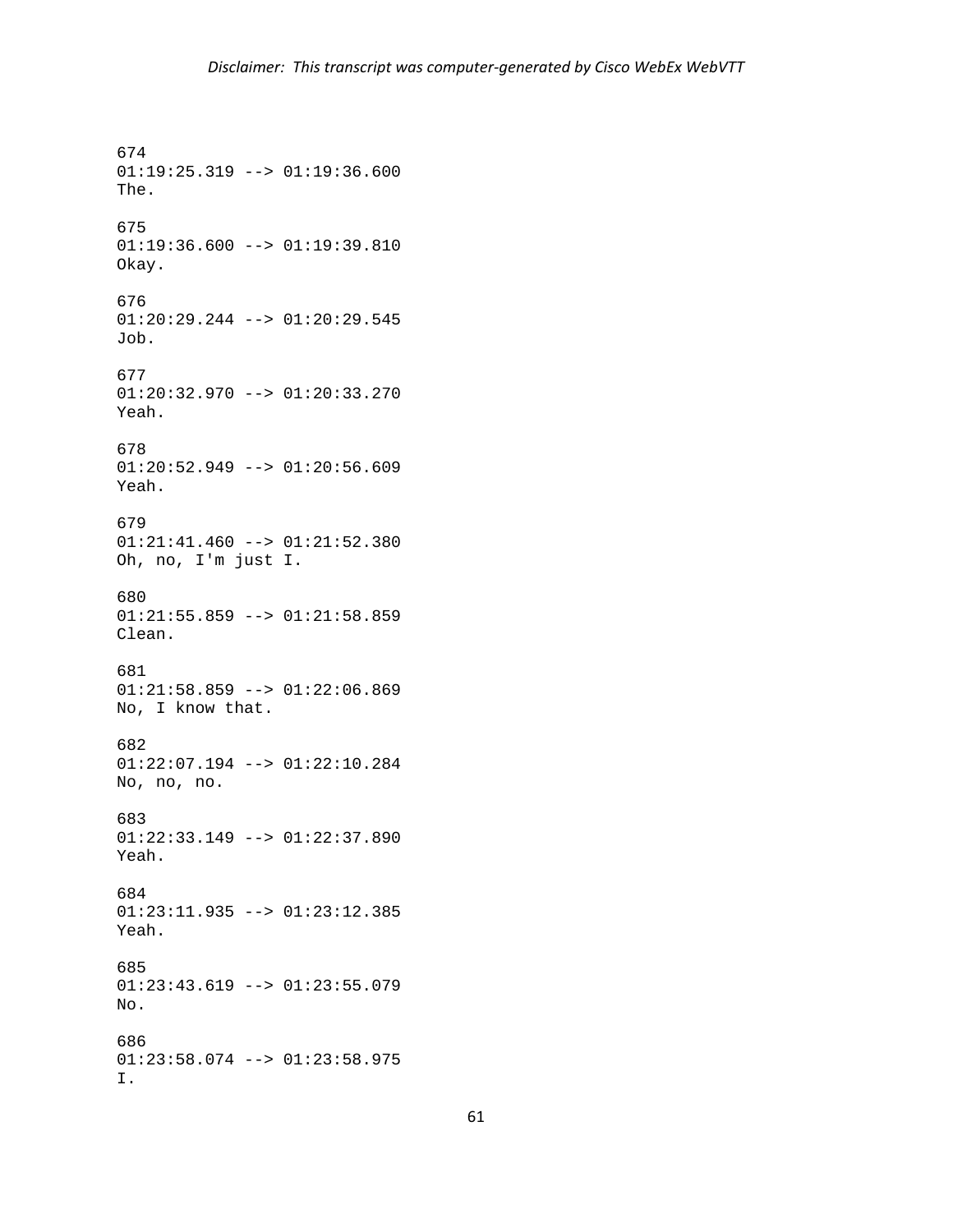687 01:24:22.079 --> 01:24:28.170 The. 688 01:24:28.170 --> 01:24:42.239 I don't. 689  $01:24:42.239$  -->  $01:24:46.560$ Okay. 690 01:24:48.750 --> 01:24:54.960 Oh, okay. 691  $01:24:54.960$  -->  $01:24:58.409$ I was kind of. 692  $01:25:03.720$  -->  $01:25:28.439$ Inaudible. 693 01:25:33.324 --> 01:25:47.454 Everyone for their patients, we have a lot of information that we're trying to cover and you're inviting you to ask questions. And so we appreciate everyone's patience with us as we go through all this information. 694  $01:25:47.760$  -->  $01:25:52.890$ With the data and what you are, so you have the floors. 695  $01:25:52.890$  -->  $01:25:59.699$ All right. Hi. Good afternoon. Everyone. Okay. 696  $01:25:59.699$  -->  $01:26:03.930$ I am, I'm actually going to start. 697 01:26:03.930 --> 01:26:09.449 On page 75 in the material. 698  $01:26:09.449$  -->  $01:26:20.460$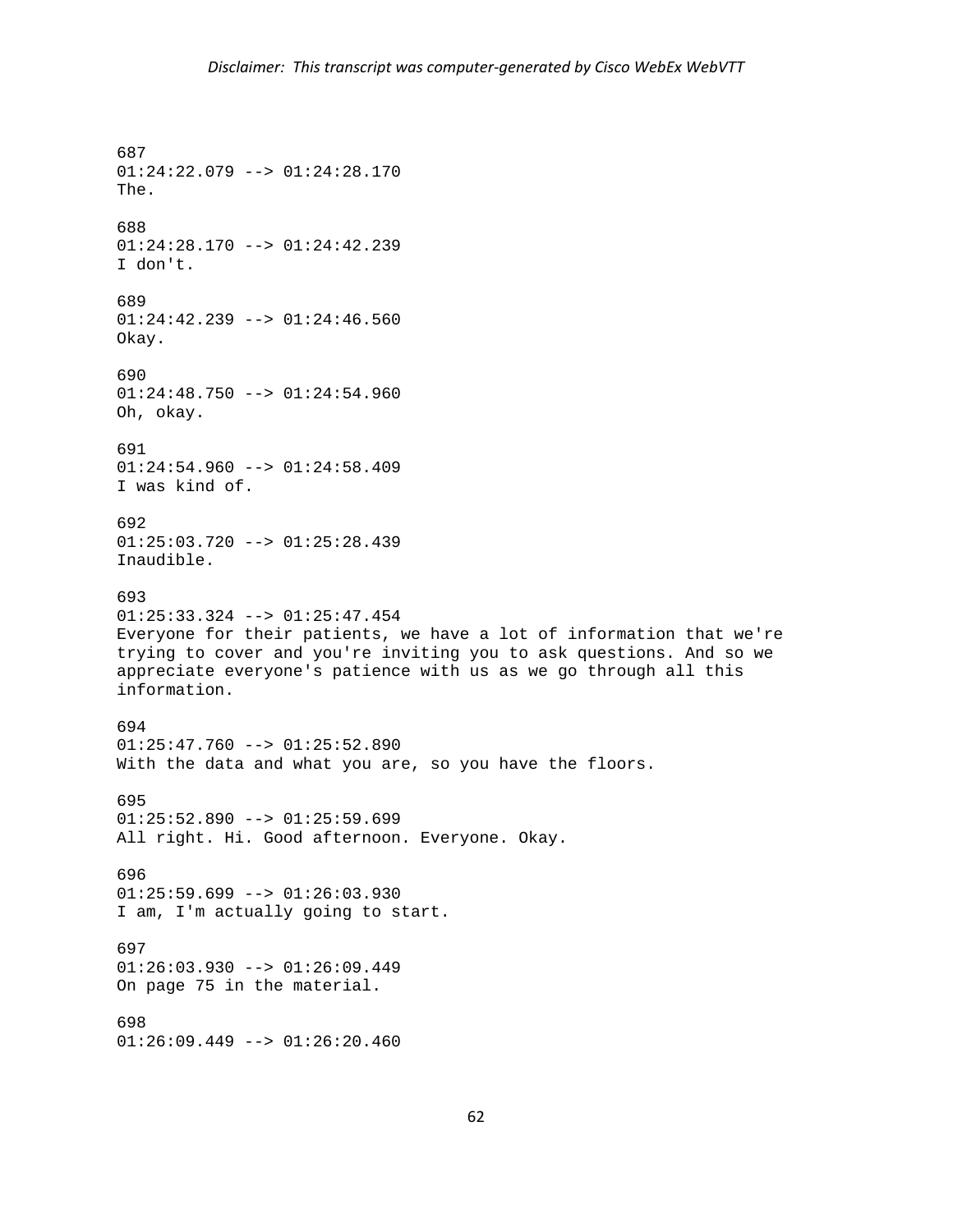Madam chair is okay if I go a little out of order. Yeah, I like to register at that time. Start with the cash report. 1 of the pretty brief with the financial statements that we have. 699  $01:26:20.460$  -->  $01:26:31.949$ And then I want to end with the 3 approval items we have, which is the budget as well as there's a proposal in your practice, an increase on funded scholarships. 700  $01:26:31.949$  -->  $01:26:36.569$ And then there's a section of package to approve the 6 year plan. It. 701  $01:26:36.569$  -->  $01:26:41.460$ When we start here and we pay 75, pull it up. 702  $01:26:45.840$  -->  $01:26:58.140$ All right, this is a total, total, but a picture R. E and G. 703 01:26:58.140 --> 01:27:01.859 Cash balances and also includes some other. 704 01:27:01.859 --> 01:27:13.140 Categories such as grants and cares funds and auxillary, it's not all of our cash balances, but it's the important ones, particularly that feed into the budget. 705 01:27:13.140 --> 01:27:21.300 I wanted to walk through this report and kind of walk through the different categories and give you an idea of where we are in terms of our cash position. 706  $01:27:21.300$  -->  $01:27:29.220$ This is about 331, which we typically look at this as a quarterly thing. So this will be the 3rd quarter of that cash balance. 707 01:27:29.220 --> 01:27:40.859 Typically, we use this form. This is something that along with the president and the budget team. We actually track this on a weekly basis always looking at these balances. 708  $01:27:40.859$  -->  $01:27:53.515$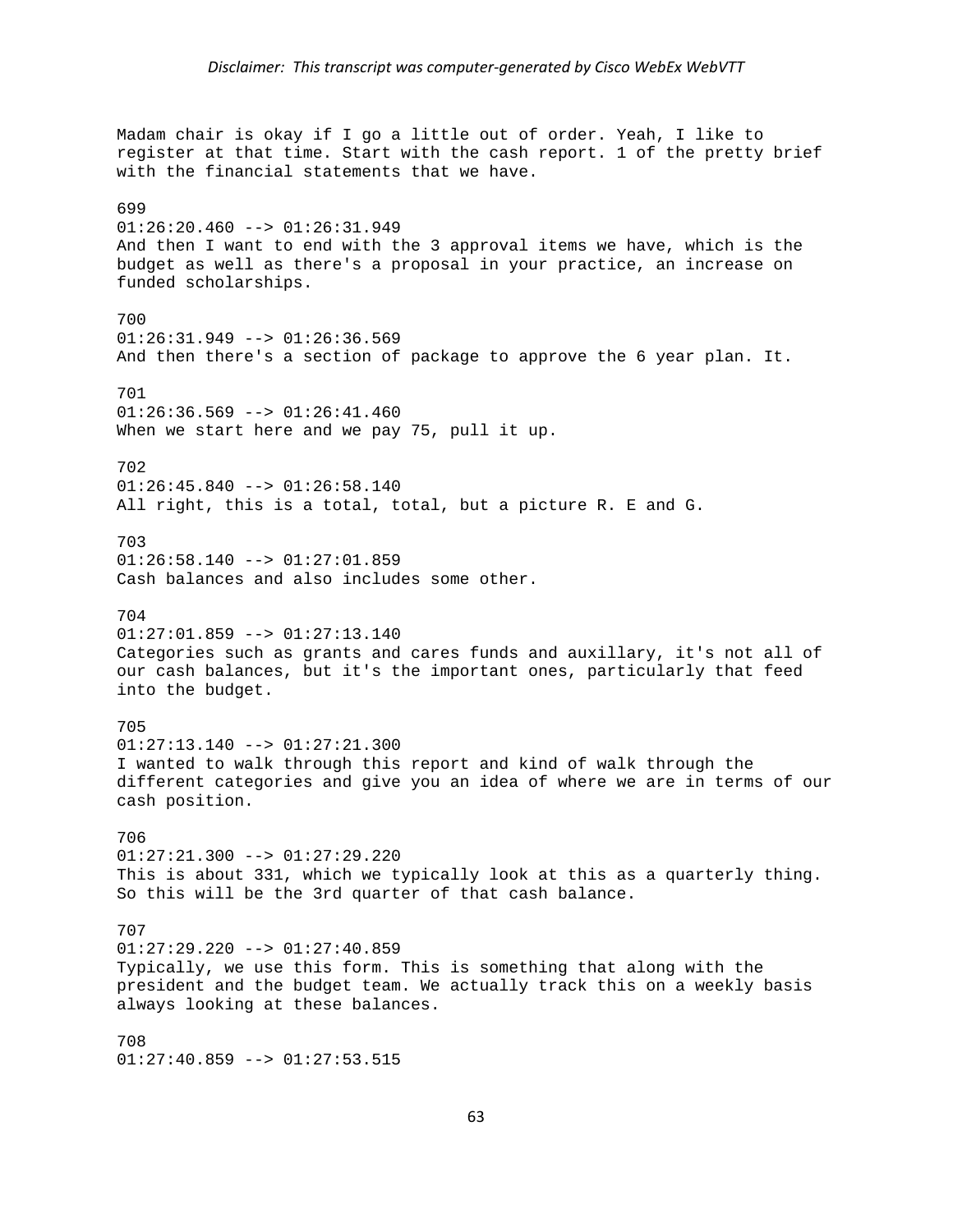But this is at the end of that quarter, we basically would have 1 more quarter to complete the fiscal year. The most important time that we look at catches that June 30 at the end of the year. 709  $01:27:53.515$  -->  $01:28:01.404$ And that's typically when that's to the lowest, but starting up here, this 1st bucket, if you see, hopefully you can see the screen and mark. 710 01:28:01.944 --> 01:28:15.925 3.7Million dollars that is the funds that we talked about before those are the can't funds that it's additional scholarship money that we received from the state to support the. We can program that we have offering free. 711 01:28:17.880 --> 01:28:26.310 Tuition and fees that money is going to be a permanent in addition to the institutions as well. 712  $01:28:26.935$  -->  $01:28:41.694$ General funds typically, when we look at general funds, and I talked about this before this account or 100 general funds, and old, 300 higher education operating funds that they typically go together to fund the kind of transfer between those 2. 713 01:28:41.694 --> 01:28:55.194 so we always, in terms of looking at the total E. g picture for the institution really look at those 2 funds if you'd love, we're looking extremely well going into this last quarter position. 714  $01:28:55.194$  -->  $01:29:06.265$ If you look at these 2 amounts here and add them together. That's roughly 20Million dollars that means right now and we have about 20Million dollars sitting. 715 01:29:08.039 --> 01:29:18.420 And if you compare that amount to last year, last year, at this time, the same time we had, if you had an 8.3 and a 6.6, we had about 15,000,000. 716  $01:29:18.420$  -->  $01:29:21.960$ So that's excellent. News that is that's a solid increase. 717 01:29:21.960 --> 01:29:36.090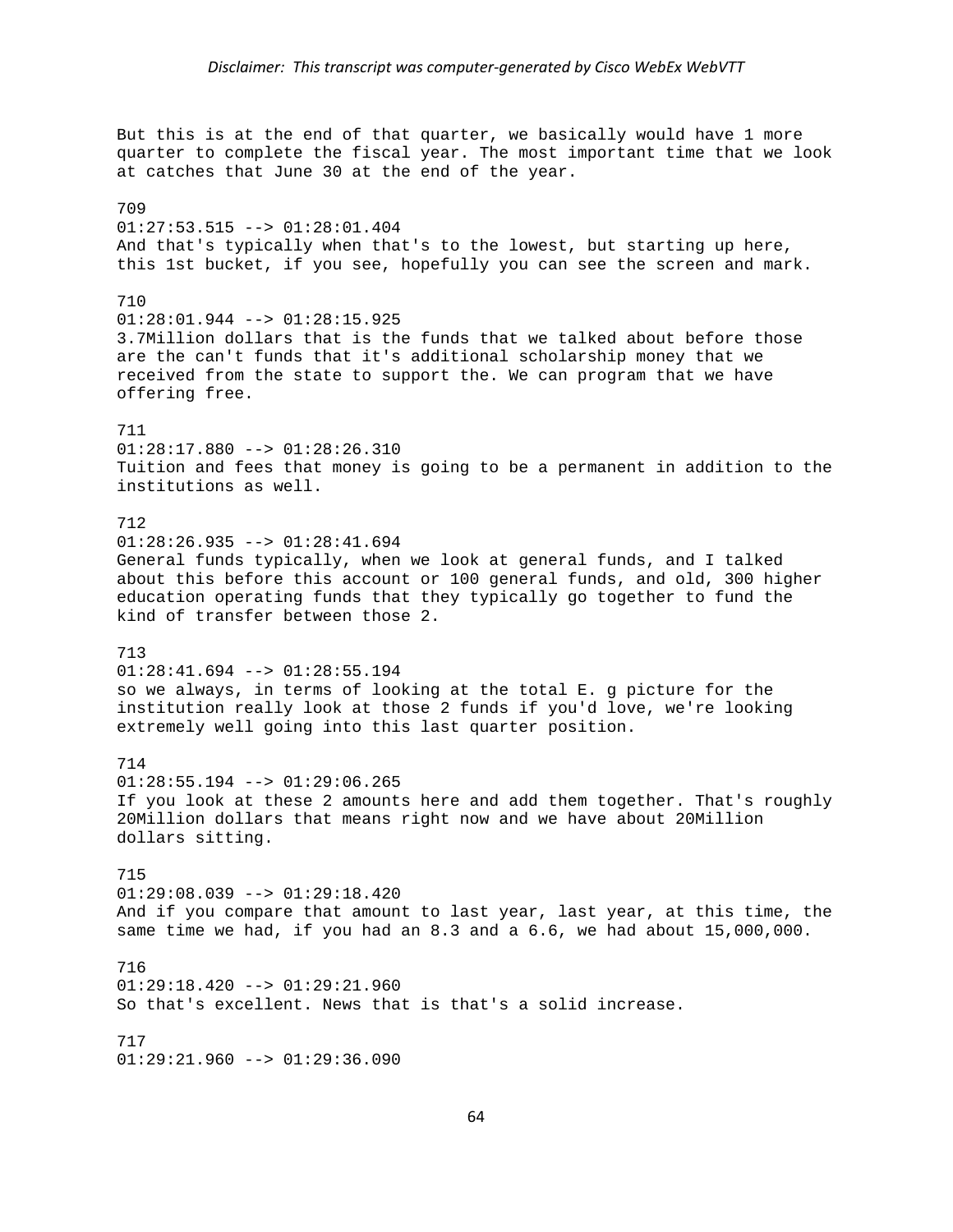And in g, cash position about 5Million, you can see historically, we've done a really good job despite some of the challenges we've had, but we've done a really good job in managing that cash. 718  $01:29:36.090$  -->  $01:29:40.529$ If you look at it just even 2 years ago was only 2 maintenance 10,000,000. 719  $01:29:40.529 --> 01:29:44.909$ 10.7Million, so that's a solid anatomy and increase. 720 01:29:45.625 --> 01:29:59.364 Given where we are right now we feel really good and we're already kind of looking at where we're at an institution going to be in June starting right now and our cash balance is on the maintenance anatomy from 2 years ago. 721 01:29:59.545 --> 01:30:00.954 We're feeling really good. 722 01:30:00.984 --> 01:30:07.194 I can comfortably say that we've been tracking expenses as much as possible, 723 01:30:07.194 --> 01:30:09.114 but by June 30 is, 724 01:30:09.145 --> 01:30:10.885 we're looking at and T, 725 01:30:10.885 --> 01:30:16.944 surplus of at least 4.7 main and wouldn't be a really kind of conservative with that projection. 726  $01:30:18.000$  -->  $01:30:25.140$ It it really has a chance to be greater than that. When we look at our spend. 727  $01:30:25.975$  -->  $01:30:35.215$ Federal almost spent a lot of time with these federal grants and again, these cash balances and those accounts are really the results of timing for them for the most part.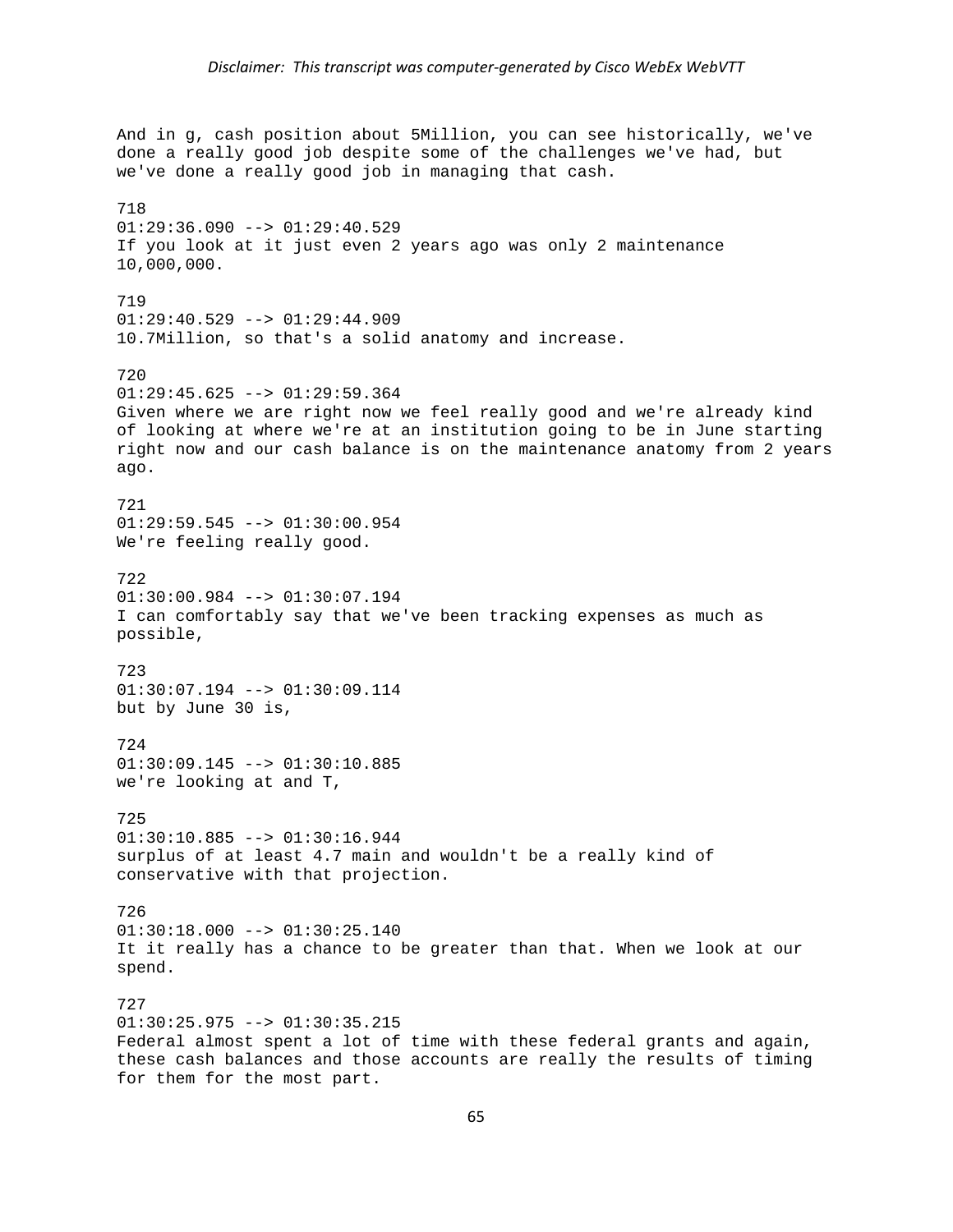728 01:30:35.274 --> 01:30:42.715 But I will bring attention to this 1 here is called 3836 auxiliary for 31,000,000. 729 01:30:45.210 --> 01:30:56.279 Now, when you look at this particular line, this is this is a line where we think we're going to doing extremely well now, looking at last year, you can see it down the reason why it's down because. 730 01:30:56.279 --> 01:31:05.220 Auxillary, that's the student fees that are paid to support Roman board and meals and things of that nature. 731 01:31:05.220 --> 01:31:12.329 Obviously, what happened now campus shut that had an impact and that impacted our cash position. 732 01:31:12.329 --> 01:31:20.220 But and looking at that number, we feel very confident that that N. G. 733 01:31:20.604 --> 01:31:32.935 Balance number at June 30 will actually be about 50Million typically. And as you all know, we always looking for 21Million to have and then said August and then reserve. 734 01:31:32.994 --> 01:31:36.805 So this is an additional reserve amount of about starting maintenance. 735 01:31:36.805 --> 01:31:42.414 How I'm getting that is 1 of the things as I go through the financial statement, 736 01:31:42.414 --> 01:31:47.875 just say I talked to you about some debt service savings that we have 3.5Million the 1st, 737  $01:31:48.595$  -->  $01:31:52.975$ year 3.76 year that we have to realize that surface savings yet. 738 01:31:53.005 --> 01:32:07.734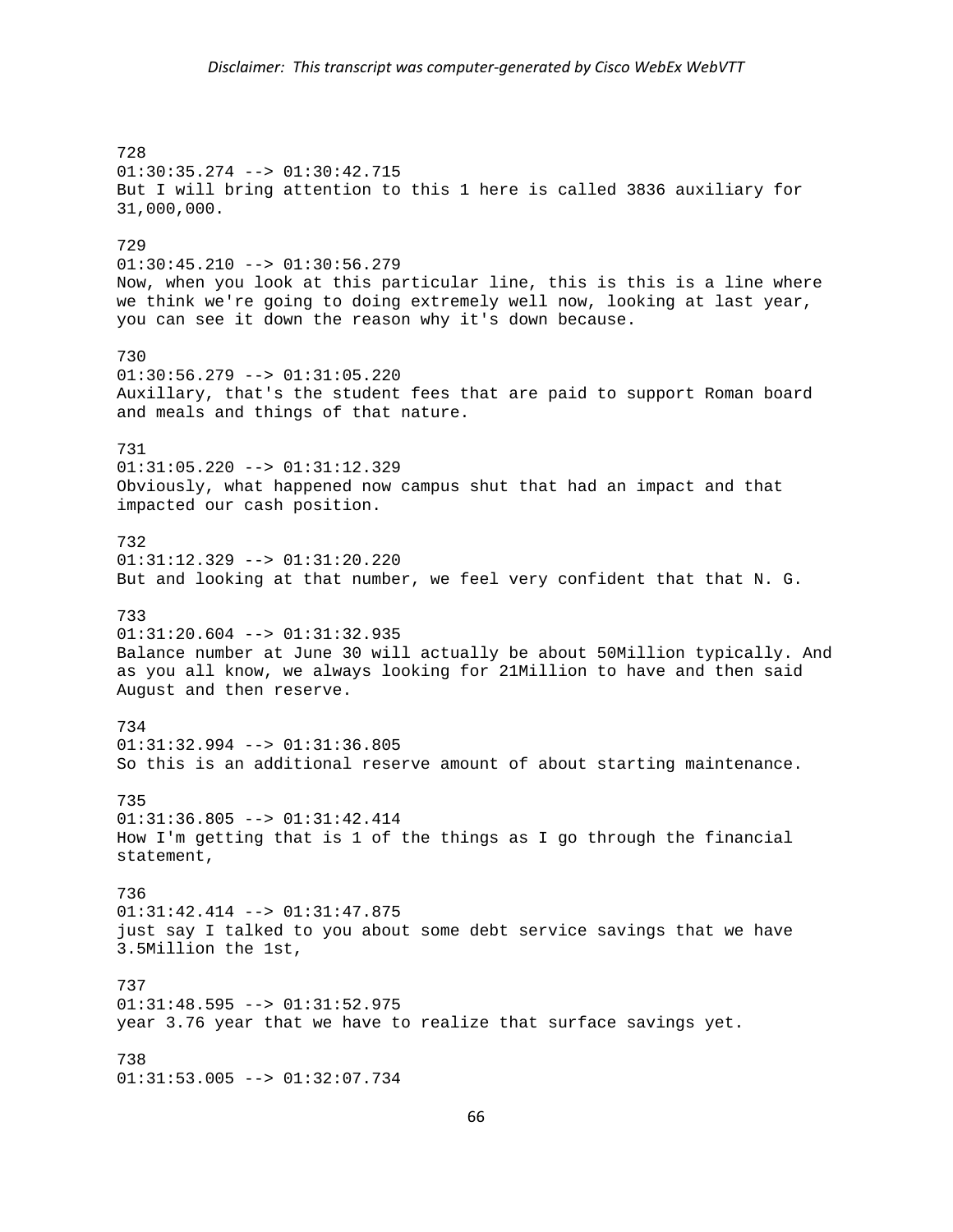I'm not going to we're not going to see that until this next quarter, so that's going to really help with these cash balances. The other thing is, the budget team, we've been really tracking expenditures are probably a little closer than we normally would track them, given the circumstances. 739 01:32:07.734 --> 01:32:20.274 And this is the price, historic time with Cogan and everything with all of our tracking from the budget team. He clearly spending is down quite a bit. We feel like going into the last quarter. 740 01:32:20.274 --> 01:32:23.154 We only have about 9 or the students on campus. 741  $01:32:25.828$  -->  $01:32:33.988$ We think that sending numbers going to be down so real easy math here is if you go to the bottom on the sheet. 742 01:32:33.988 --> 01:32:48.389 Just scroll down here under the notes, I list out all of those sources of funds that are not reflected in those cash balances that we know they already approved. And we just send you draw down those funds. 743 01:32:48.389 --> 01:32:57.238 The the total here is 33Million again that's already 3 main is not reflected in the numbers above. 744  $01:32:57.238$  -->  $01:33:12.203$ But we know we have that 1 and then my thought to that is, you've heard us talk about money we had that 9.8 it's been approved we can draw down at anytime. 11.8 is the 2nd piece of that money. 745 01:33:12.203 --> 01:33:26.634 We know we have that and it's approved. There's 3.4 that is, if you recall with the carrier money, a portion of that goes to support the students and then a portion of it goes to support the institution proportionate goes to support systems. 746 01:33:26.634 --> 01:33:39.054 We have to award that out to students and a false emergency. A, we've done that, so there's 3.4, we put all basically paid most of that already out to students. 747 01:33:39.083 --> 01:33:52.073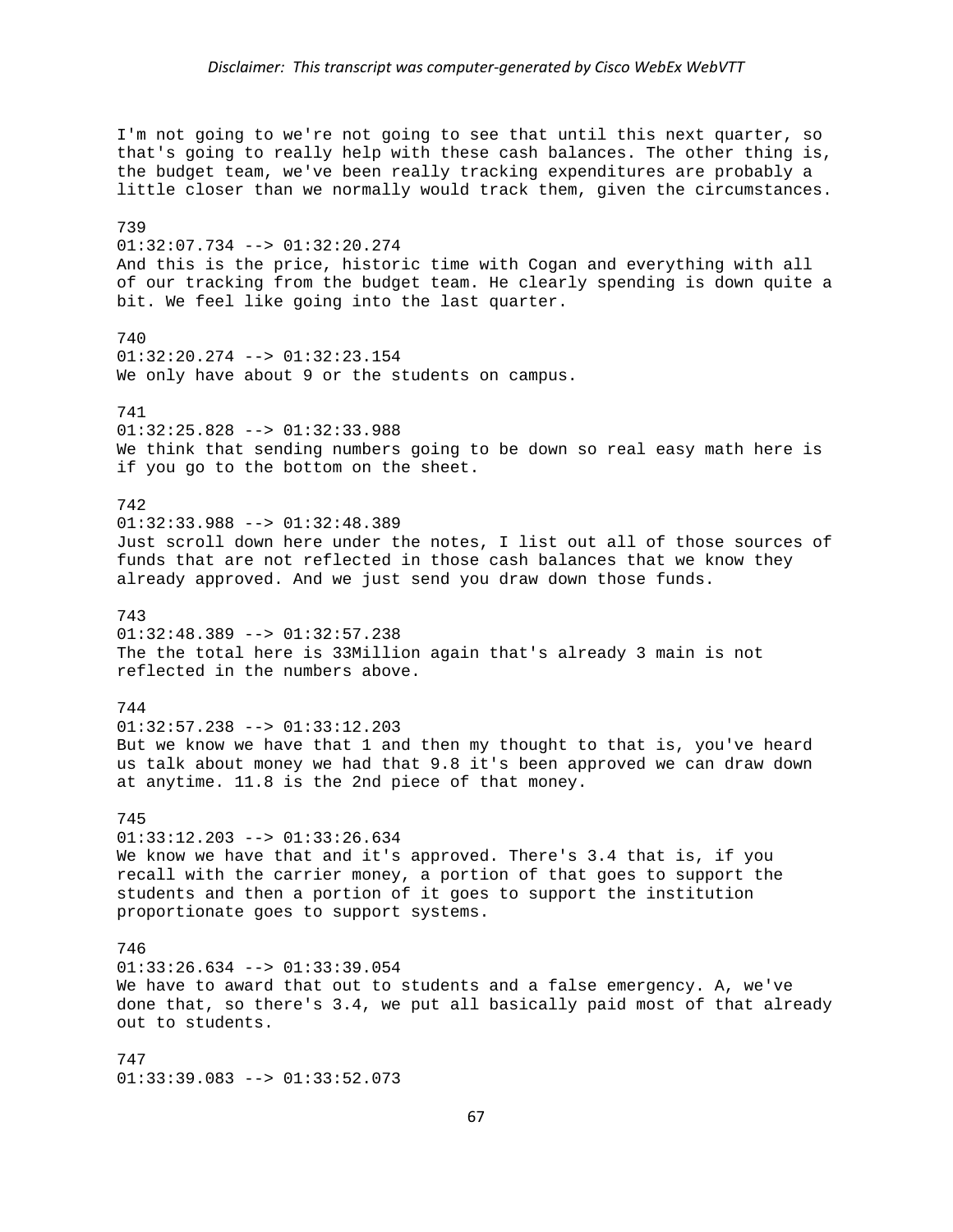## *Disclaimer: This transcript was computer‐generated by Cisco WebEx WebVTT*

That's the 2nd, go round of student money. We got some student money last March. We did that exact same thing and the methodology that we use this time, we use exact same methodology, which is basically the pills students. 748 01:33:52.073 --> 01:33:53.573 Some more Ni, 749 01:33:53.573 --> 01:33:57.384 Susan's got a certain amount is probably about a 1000 other students, 750 01:33:57.384 --> 01:34:01.734 and they're not eligible got another amount that was, 751 01:34:01.734 --> 01:34:07.463 I think there's like 570 and then we have 10% off for students who had an emergency patients, 752 01:34:07.493 --> 01:34:08.123 emergency situations. 753 01:34:13.408 --> 01:34:25.014 But all at 3.4 spent this 8.2. none of that 8 point to spend that as the. We got 3 next to that. And then the 2nd, half of the institutional carriers money. 754 01:34:25.014 --> 01:34:32.363 So you have all of these resources is 33 made and again 3133 mountain, main Dallas. 755 01:34:32.363 --> 01:34:45.833 We have actually done a calculation saying that each 1 of these buckets and separate student bucket, I give you the authority to use those funds towards his tortured lost revenues. That means loss. 756 01:34:45.833 --> 01:34:51.264 Auxillary, revenues, loss revenues you have on the AG side whatever. 757  $01:34:53.908$  -->  $01:35:04.434$ So we've done some preliminary calculations based on us going through cope and how much we've lost and revenues and that number turned out to be about 25 that's already made.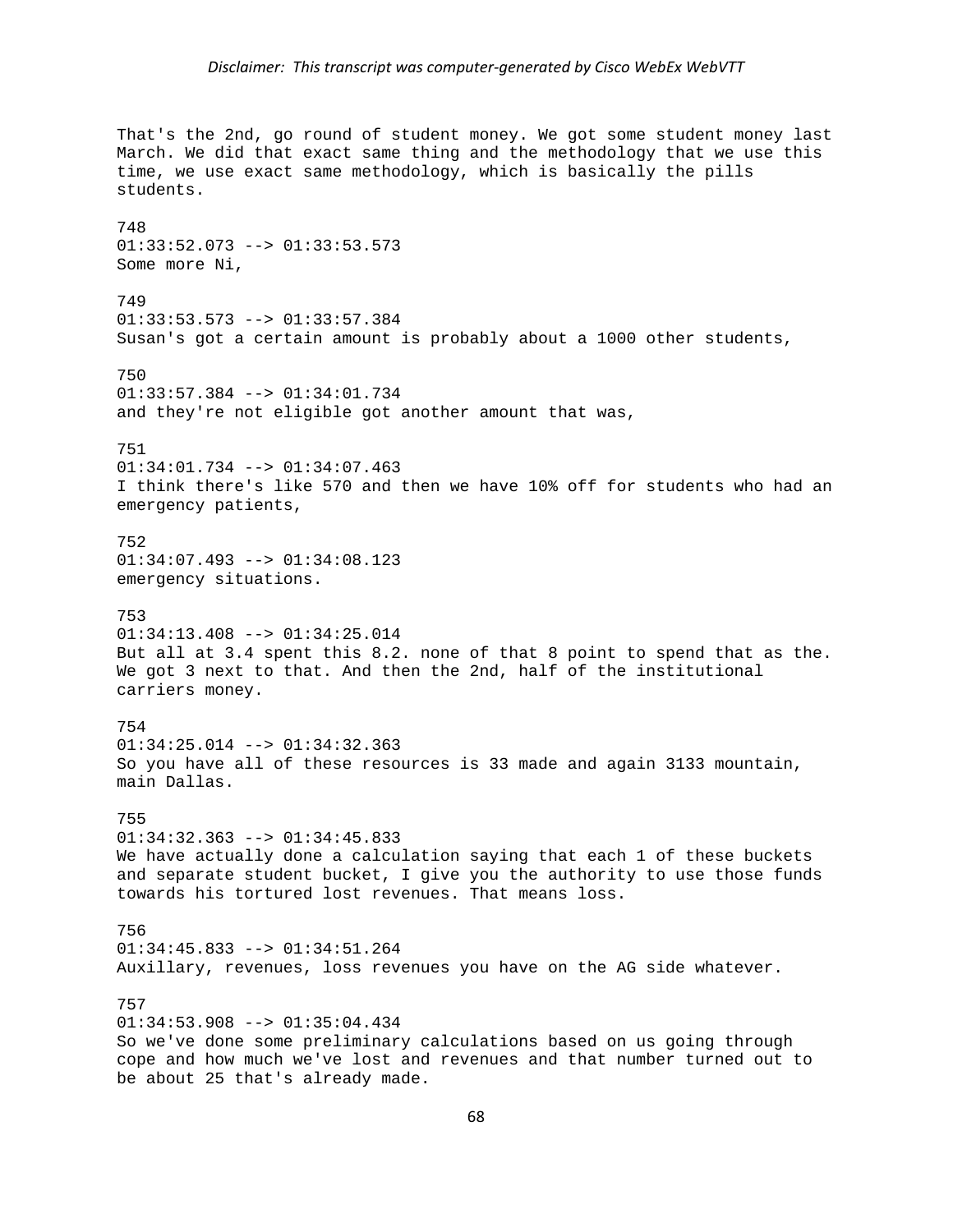758 01:35:04.434 --> 01:35:18.923 So we like to use all of these care Funnies and money take them as lost revenues. Basically move them over to the auxiliary account, and that time coming up with a 50Million a real easy way. 759 01:35:18.923 --> 01:35:25.884 You can see 31 to me. Now if you add another 30Million that's 60Million. But we're still spending. 760 01:35:26.094 --> 01:35:36.444 So this last quarter I'm expecting will be spending by 8 or 9Million out of the October, just slower spending, but there's still bills to be paid on now. 761  $01:35:36.444$  -->  $01:35:42.503$ So, but still that 50 dollars 50,000 I mean, 50Million is very, very conservative estimate. From my standpoint. It's. 762 01:35:48.929 --> 01:35:53.128 Yeah, we're going to have 50Million dollars of reserves at it. 763  $01:35:53.128$  -->  $01:35:57.448$ Any questions on this before I kind of move down the form. 764  $01:35:57.448$  -->  $01:36:01.649$ This down for you, I don't know if you wanted to cover the 2 3 4. 765  $01:36:01.649$  -->  $01:36:06.868$ Yeah, any questions on this piece here on 212. 766 01:36:06.868 --> 01:36:11.429 Yeah, my mom chair, this is a great. 767 01:36:11.429 --> 01:36:15.538 Whereas whereas the Mackenzie Scott and money on this schedule. 768  $01:36:16.793$  -->  $01:36:31.792$ Oh, Mackenzie, Scott money is not reflected on this schedule. It's actually in our local fund, we're not showing local funds on this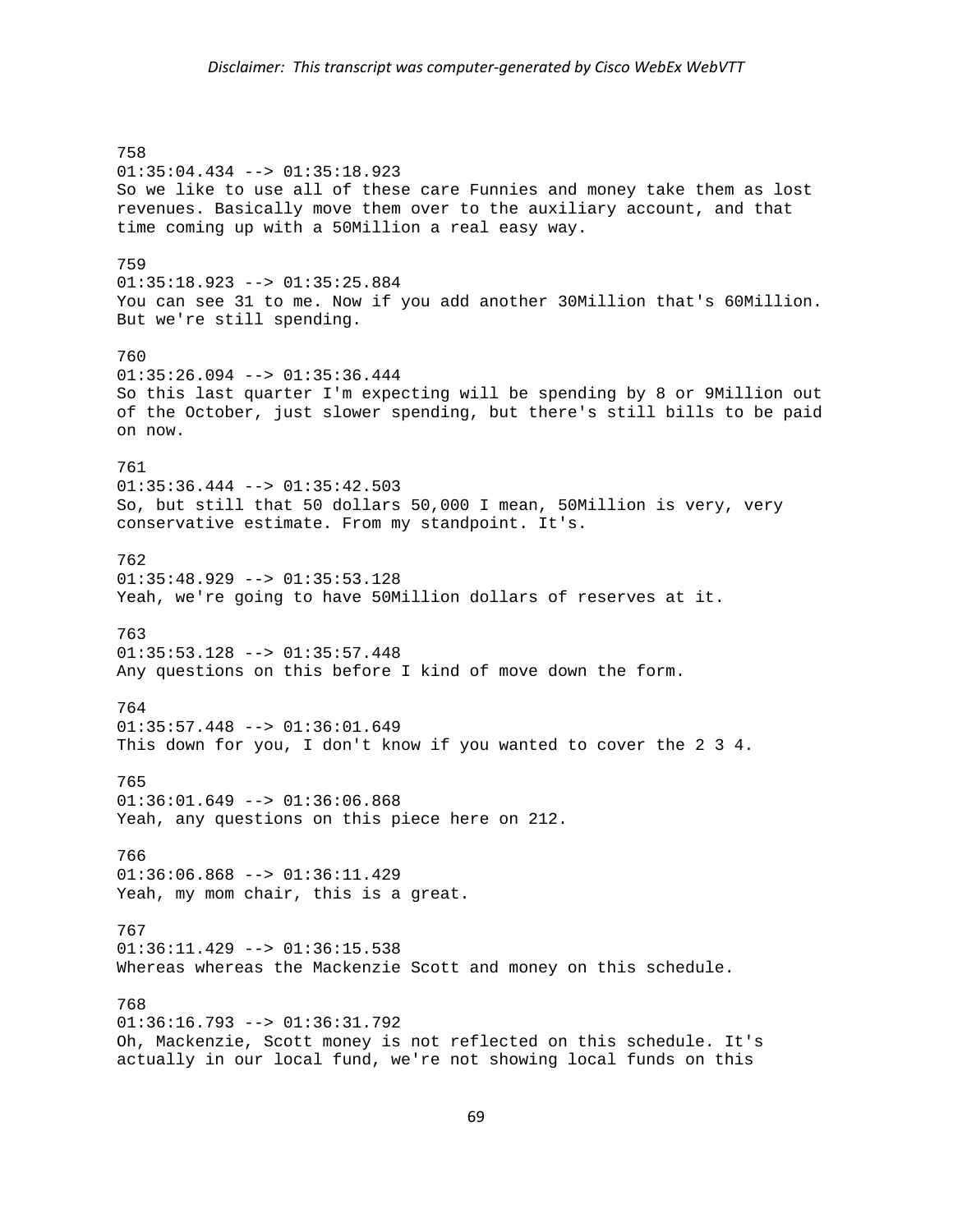particular schedule. This is showing again the general fund all of our E funds as well as wholesaler. 769  $01:36:32.099$  -->  $01:36:39.838$ A lot radical does that that's the local funds have refund fund detail. 770 01:36:41.788 --> 01:36:48.298 Sorry, a fun detail. Yeah. Does it have a fund? Does it local funds have actually fund. 771 01:36:48.298 --> 01:36:51.958 Number like all 10,200 yeah. 772 01:36:51.958 --> 01:36:55.918 Yes okay. So why wasn't that included on this schedule? 773 01:36:56.394 --> 01:37:08.274 But if this is a sheet that we use for monitoring our cash monthly, and we look at these particular balance, it's never included local. 774 01:37:08.274 --> 01:37:14.573 I just bought the data sheet up, put more to see the board to see the cash balances. 775 01:37:14.694 --> 01:37:28.583 I could go through an effort to try to put local on here, but I will advise that it is quite extensive, but we could work to try to put the local funds on there. What's not on here local funds as well as capital funds. 776 01:37:31.618 --> 01:37:37.979 Okay, I, I, I, I'm not that's fine. I just thought that the. 777  $01:37:37.979$  -->  $01:37:45.719$ Based on my knowledge of how cardinal works. So, I mean, you could easily get your balance there for. 778  $01:37:45.719$  -->  $01:37:49.769$ For that local fun and since that's houses. 779 01:37:49.769 --> 01:37:55.948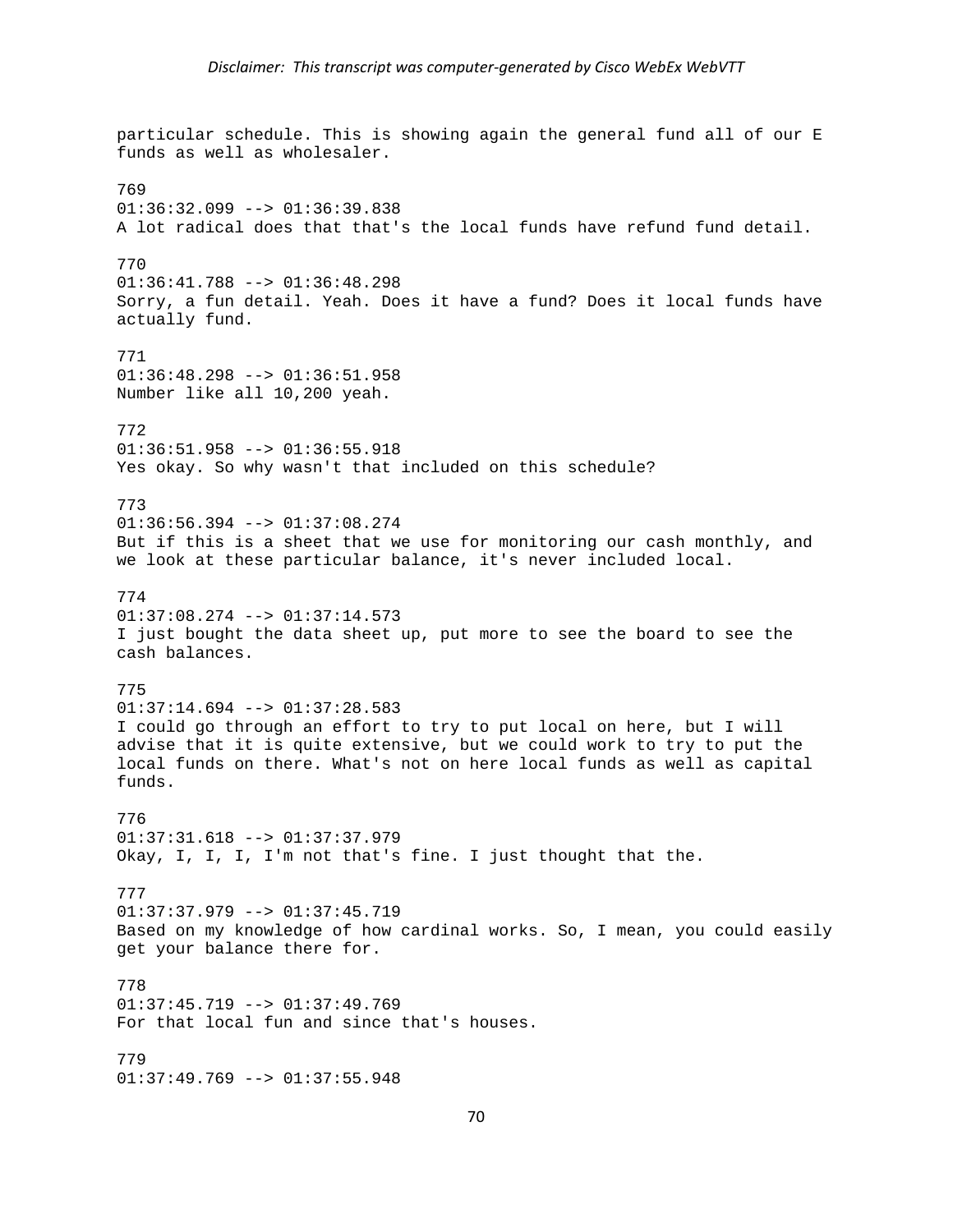The 1 of the most significant contributions that we've received at Virginia State University. 780 01:37:55.948 --> 01:38:01.139 I'm a little surprised that it's not on the schedule because we knew there was going to be a lot of questions. 781 01:38:01.139 --> 01:38:06.748 Relevant to that money is the words that might have deposit how is it infested et cetera? 782 01:38:06.748 --> 01:38:11.969 This story with you don't mind. I'll, I'll take responsibility. 783 01:38:11.969 --> 01:38:26.154 When i1st that Kevin, to come up with this particular report, we wanted to use the numbers that were really more operational in nature. And so we didn't include both bonds and capital phones are appropriate reports. Yeah, we'll do. 784  $01:38:28.408$  -->  $01:38:36.599$ Any other questions, which we call yes. Well, 212, I guess, and cash balance in totality. 785 01:38:37.314 --> 01:38:51.024 In our last board meeting, we had the presentations from our money managers about the performance of the investments as well as a couple of questions around board in terms of the diversity of those money managers. 786  $01:38:51.323$  -->  $01:39:03.323$ And so, since that meeting, and since the donation is looking at the schedule, we have a substantial amount of money that can be invested. So conversation that has been taken place around all this money is whether or not this is. 787 01:39:04.469 --> 01:39:10.798 The time for us to make a formal committee, or whatever the suggestion would be that's coming from management. 788  $01:39:10.798$  -->  $01:39:15.029$ In terms of looking at 1, the board and investments. 789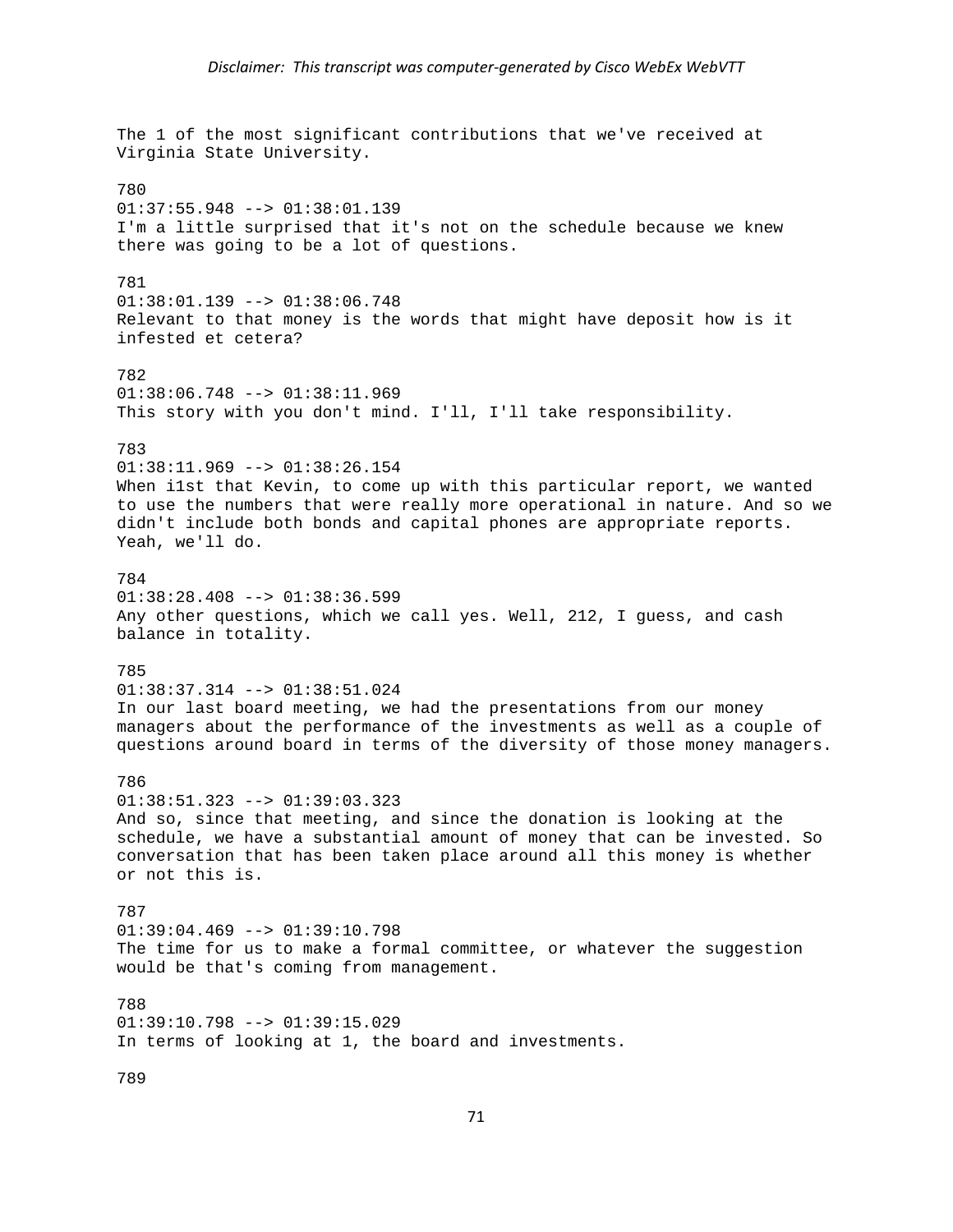01:39:15.029 --> 01:39:26.128 Policy or strategy, it was communicated to me because I articulated that the last meeting that I was not pleased with the return that we were getting on our money. I thought it was low. 790 01:39:26.128 --> 01:39:33.953 And while not recognizing that we'll get to return. Exactly. Because the Congress, and I know at the University, we can't do that. But I still thought the numbers were lowered. 791  $01:39:33.984$  -->  $01:39:44.573$ It warranted us taking a look at perhaps what our board policy may be, because the 1 who manages obviously going to follow whatever it is we've just said is our risk tolerance. 792  $01:39:44.878$  -->  $01:39:55.463$ So, I think with this amount of money, this would be a good time for us to take a look at that and see if we want to make any changes to that. And since we're doing that to also, perhaps entertain or at least have a discussion around. 793  $01:39:55.463$  -->  $01:40:03.863$ Whether or not, we want to go out and find an RFP or I understand is the newsletter was referencing. 794 01:40:03.894 --> 01:40:15.503 If there are any lighting managers out there that may be more diverse, or maybe diverse altogether, but just looking at that opportunity and have that discussion since we do have such a large sum of money. 795  $01:40:15.868$  -->  $01:40:27.988$ Yeah, I think that's a great idea and just sort of kind of give the board members a little perspective with it. We have about 65Million dollars in document. 796  $01:40:28.793$  -->  $01:40:36.953$ 20 is being held by the foundation. 45 is on the university side and I think, you know, that 45 that we have on the university side. 797 01:40:36.953 --> 01:40:51.384 We have 2 managers to oversee that money, but clearly with having 65 now and it ended up taking them to 30Million. From Mackenzie, Scott, that

will put us in a position to happen and close to 100Million dollars.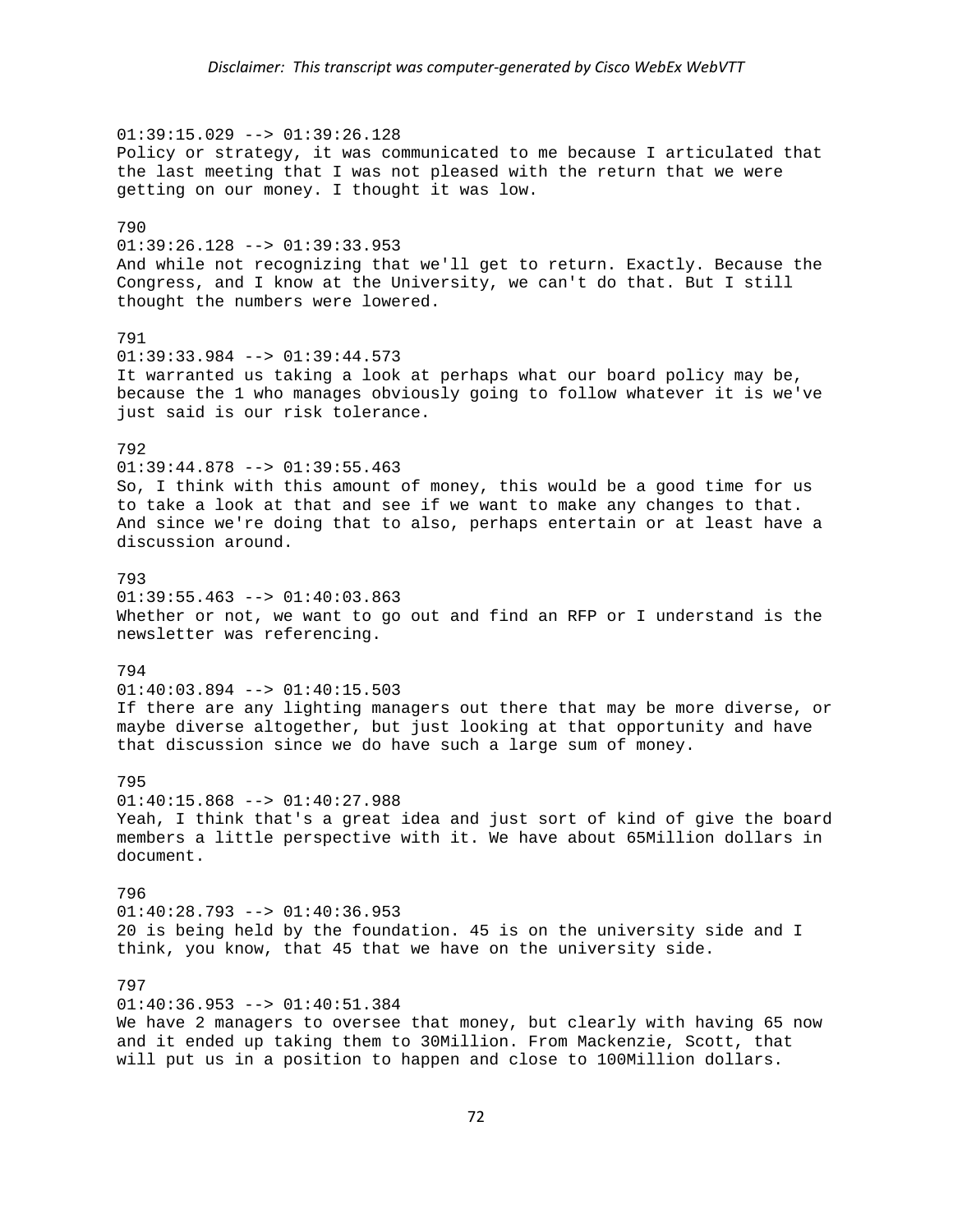798  $01:40:53.668$  -->  $01:41:07.493$ And then the 100Million dollars that would put us in a very special company, particularly amongst the. So I think we would probably be a top 5. so, yeah, I think I think that, that sounds like a great opportunity now. 799 01:41:07.493 --> 01:41:13.314 And this wouldn't be the time to really kind of look at all of our investments and who's handling those money. 800 01:41:14.368 --> 01:41:25.198 So, we will end the pleasure of directors and make a recommendation to the full board. So, directed to entertain that is possible. 801 01:41:25.198 --> 01:41:32.128 Yes, and we will, we will commit to doing the work on management side to make a decision for the board. 802 01:41:32.128 --> 01:41:37.078 In terms of the policy, and or money managers to make that we will be a work on that. 803 01:41:38.458 --> 01:41:44.759 Okay, all right any other questions on 212 if I move down to 234. 804  $01:41:46.529$  -->  $01:41:52.463$ All right, so 34, you can see equal into cash position is really strong. 805  $01:41:52.463$  -->  $01:42:02.484$ I think that's why here's some emotion when we talk about spending the money, particularly, because we look at these balances and we see the balances all the time. 806  $01:42:02.484$  -->  $01:42:12.323$ You can clearly see, overall for agency to 34, and they're sitting on about 5.1Million that balances up from last year about 2Million. 807  $01:42:12.323$  -->  $01:42:20.573$ I believe most of that is because the carry forward in that additional 1.4Million dollars that they receive is actually included as well, too.

808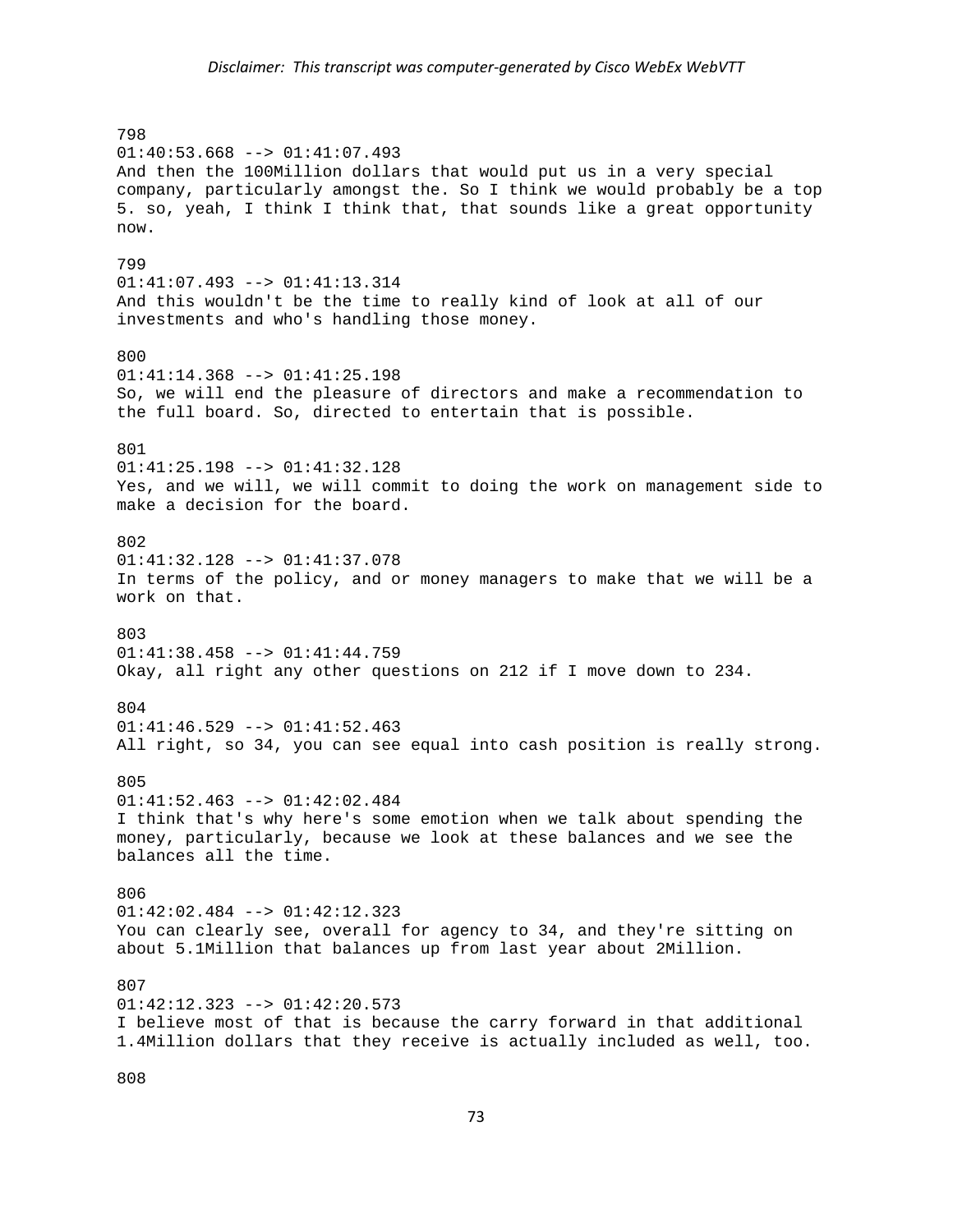01:42:20.573 --> 01:42:27.354 So, again, part of the reasons we have is really to encourage them to spend and spend in the right way. 809 01:42:29.908 --> 01:42:42.748 I have 1 question on this. No, this is the same thing as it relates to Nicholas so correct me if I'm wrong ones that so they have disposition in addition to any other spending that we had previous conversations about the money is. 810 01:42:42.748 --> 01:42:57.743 Vegetables on their side they have to have that planning spending plan I think that we mentioned last month all of that is right now it's still on it's common par we need to give them funds so we got to make sure they're spending them 811 01:42:57.743 --> 01:43:01.644 and spending the accordingly and sending it. 812 01:43:02.423 --> 01:43:17.123 The operations, plus the new money that's been secured by the state to kind of fuse and, as the president said before, you know, that as long as it's spent on what's in appropriation, that should be fine. And then it's also character works fine. 813 01:43:17.123 --> 01:43:19.673 So, it's all really spending all of those buckets. 814  $01:43:19.948$  -->  $01:43:25.559$ And spending them in the right way to be the most advantageous for us. 815 01:43:26.423 --> 01:43:36.984 So, at this stage, do we even know if there is an adequate plan coming out of 8 to 34 to be able to expend all of these funds? Yeah, I'm working on that plan now and that's what Dr. 816 01:43:36.984 --> 01:43:42.173 McKinney, and I are working on a plan, the call, it is spending plan to reset the periods. 817 01:43:43.078 --> 01:43:46.618 Okay.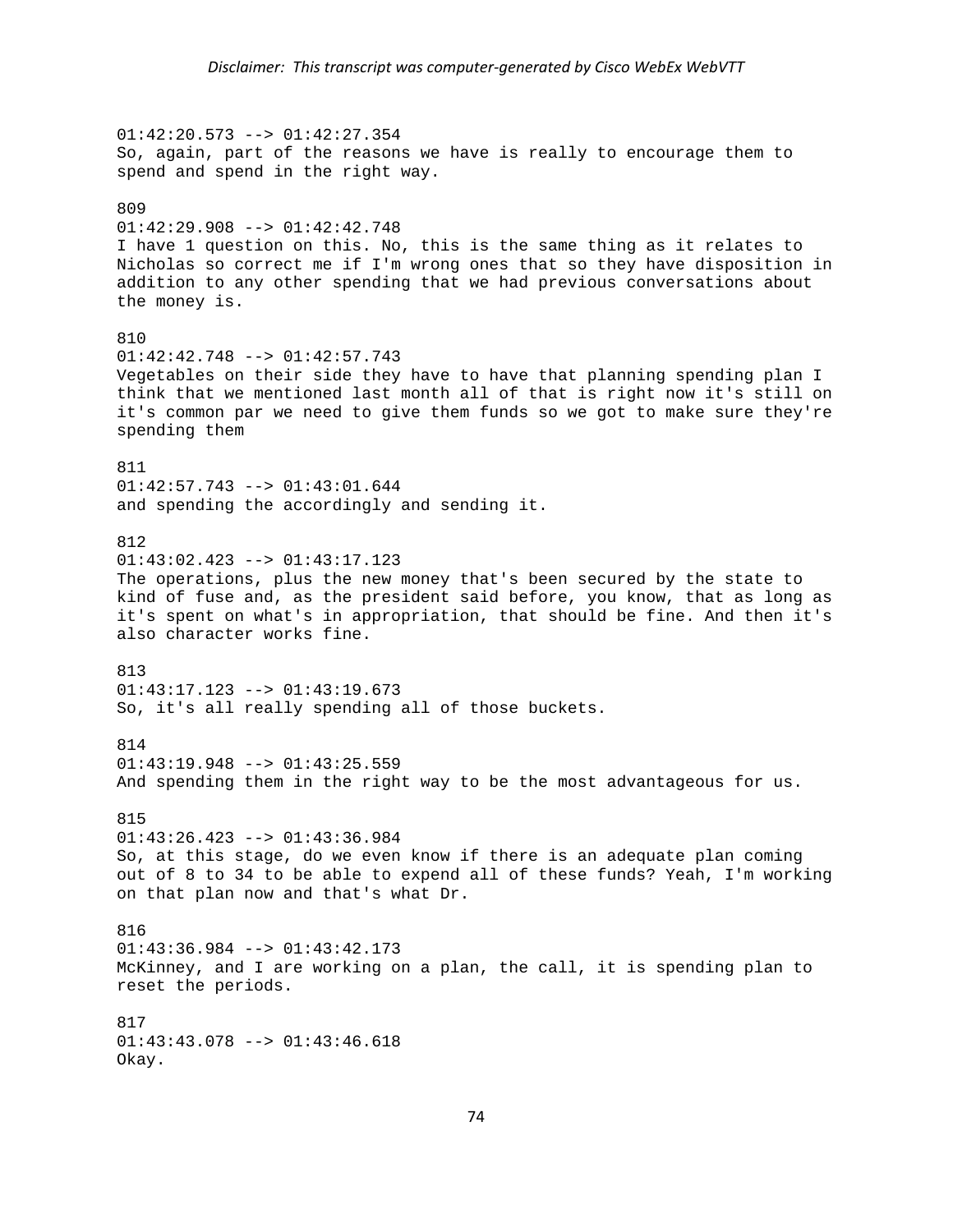818 01:43:46.618 --> 01:43:53.609 Any other questions okay. All right. 819  $01:43:53.609$  -->  $01:43:57.328$ I will move to the next section. 820 01:43:58.798 --> 01:44:05.729 It's a 64 materials, which is the budget to actual report. 821 01:44:05.729 --> 01:44:11.849 And this is a standard report that we do each time. 822 01:44:11.849 --> 01:44:17.578 Sound quarterly report this reporting. 823 01:44:18.628 --> 01:44:24.269 The budget and how we fair to the budget and. 824 01:44:25.288 --> 01:44:30.328 Through the 3rd quarter, so starting at the top here. 825 01:44:30.774 --> 01:44:44.394 You can see that this budget here just as a reminder that that budget was based on a couple of really high level things number 1 that we were looking at a budget of students for 3490. 826 01:44:45.628 --> 01:44:51.503 Numbers pretty low if you recall at the time, we adjusted budget. I think we were looking at the previous budget. 827 01:44:51.713 --> 01:45:02.634 We were uncertain about the fall opening so we made a decision to budget for an enrollment decline of about 20%. 828 01:45:03.479 --> 01:45:15.024 So that's based on 3490 and also the Roman is based on having 0 students on campus for the fall, and we want uncertain about the spring. 829 01:45:15.024 --> 01:45:21.833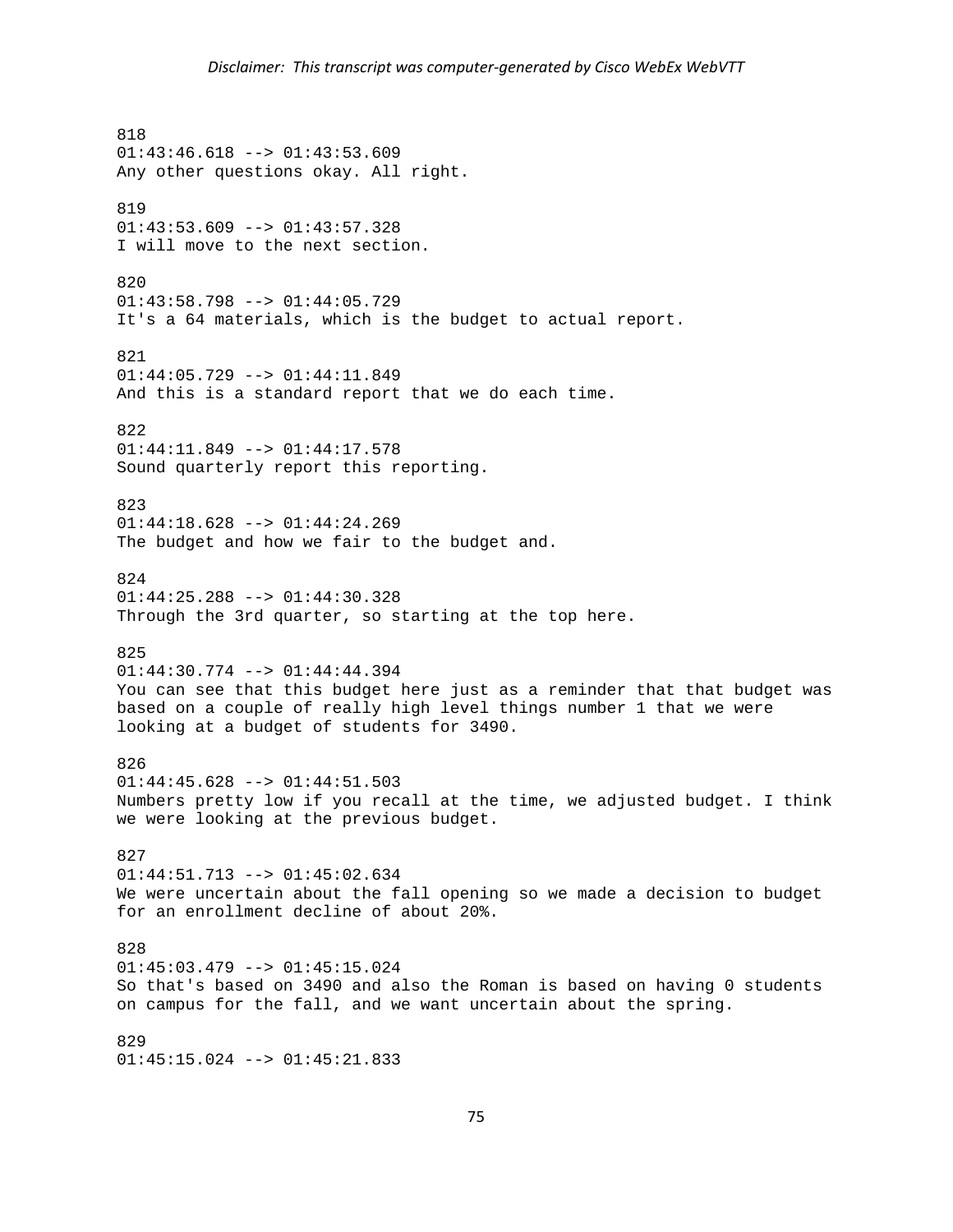So we were thinking about 17 for the spring, which is significantly down the actual results. I came in actual. 830  $01:45:21.833$  -->  $01:45:24.623$ We did a lot better than the 20%, 831 01:45:24.623 --> 01:45:25.764 which I personally, 832 01:45:25.823 --> 01:45:38.604 I was extremely pleased that sent to me that our product wasn't a lot stronger than I think many of us thought it would be the fact that our entire institution with clothes nobody was here going to fall, 833 01:45:38.604 --> 01:45:42.354 but we really only lost 7% as opposed to that 20% that we thought. 834  $01:45:42.354$  -->  $01:45:42.684$ So, 835 01:45:42.684 --> 01:45:44.363 it worked out really well, 836 01:45:44.363 --> 01:45:44.453 also, 837 01:45:44.453 --> 01:45:49.493 that actual is based on the number of students on campus, 838 01:45:49.524 --> 01:45:50.663 we're thinking 1700, 839 01:45:50.694 --> 01:45:57.804 but after everything with cope and things that we put in place to keep the campus safe, 840  $01:45:57.804$  -->  $01:46:00.144$ we ended up being that about 900 students. 841 01:46:03.238 --> 01:46:16.524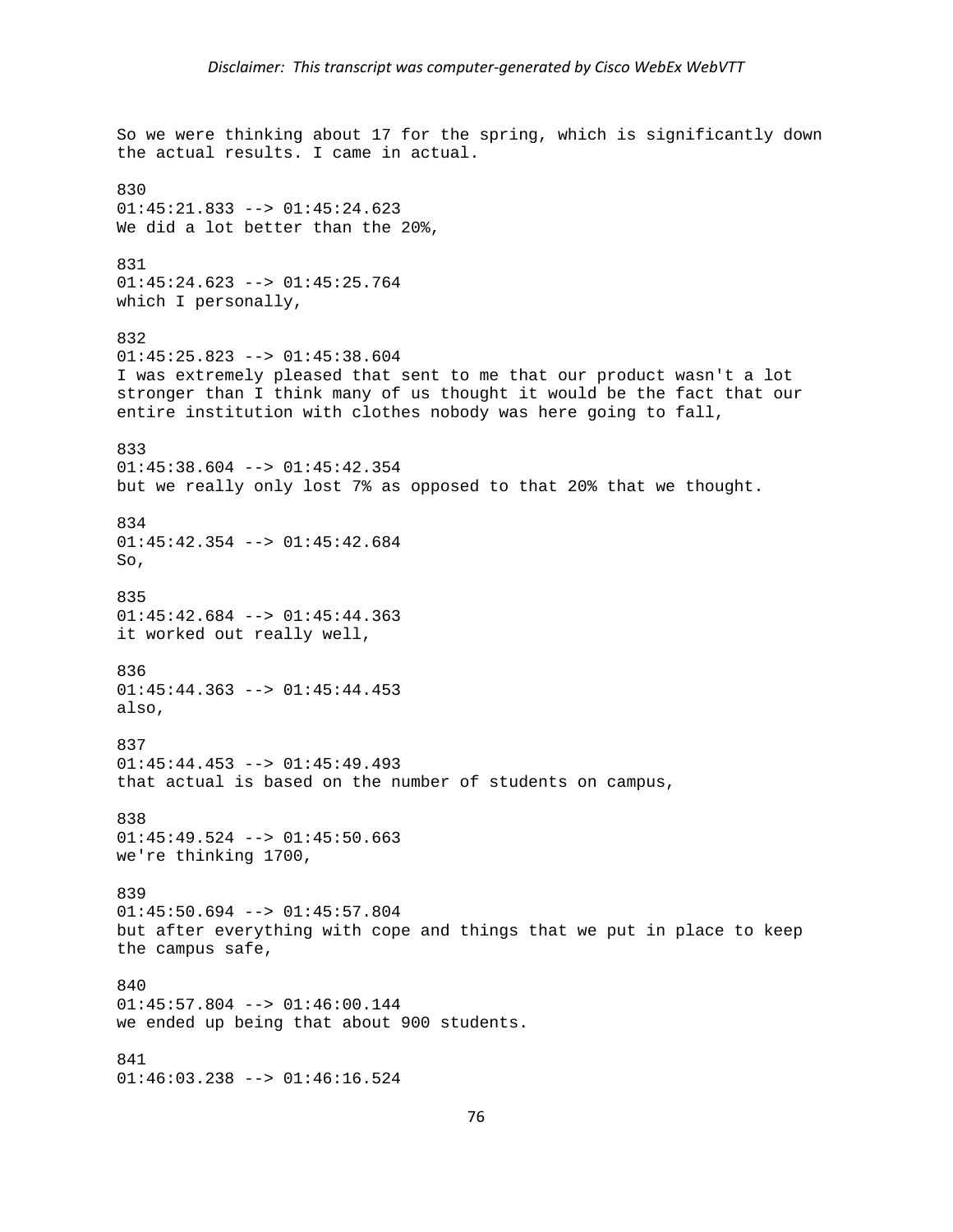So, real quickly over here on the budget side, you can see for the actual. This is phenomenal at this stage. We would like to see at least 100% of the budget for the state funds realized. 842  $01:46:16.524$  -->  $01:46:22.913$ You can see, we actually had 134%. So, we're over budget on the states that that piece is coming different different places. 843 01:46:27.203 --> 01:46:41.694 9.9, and that is additional care is money that we receive from the state to help toward some of our corona buyers that expenses you can see we weren't expecting it at the budget time, but it was a good addition. 844  $01:46:42.444$  -->  $01:46:46.554$ And then this 3.3, though that's permanent in addition to the. 845 01:46:48.118 --> 01:46:54.809 Institution, basically from some of the a lot about in a state and given us some money for health insurance as well. 846 01:46:55.644 --> 01:47:02.872 On tuition again, we want to be in a 100%. You can see we have 117% so we're already over budget and still have important Adele tuition. 847 01:47:02.872 --> 01:47:11.963 The reason why that I talked about before the budget was based on a 34 and 90 where the actual was 4,025. 848 01:47:21.029 --> 01:47:24.748 1% and. 849 01:47:25.283 --> 01:47:28.373 You look at this in total on the non general funds, 850 01:47:28.434 --> 01:47:30.444 how we ended up going really well, 851 01:47:30.894 --> 01:47:33.413 because of the tuition and fees taken up an additional 4.6Million, 852 01:47:33.413 --> 01:47:41.394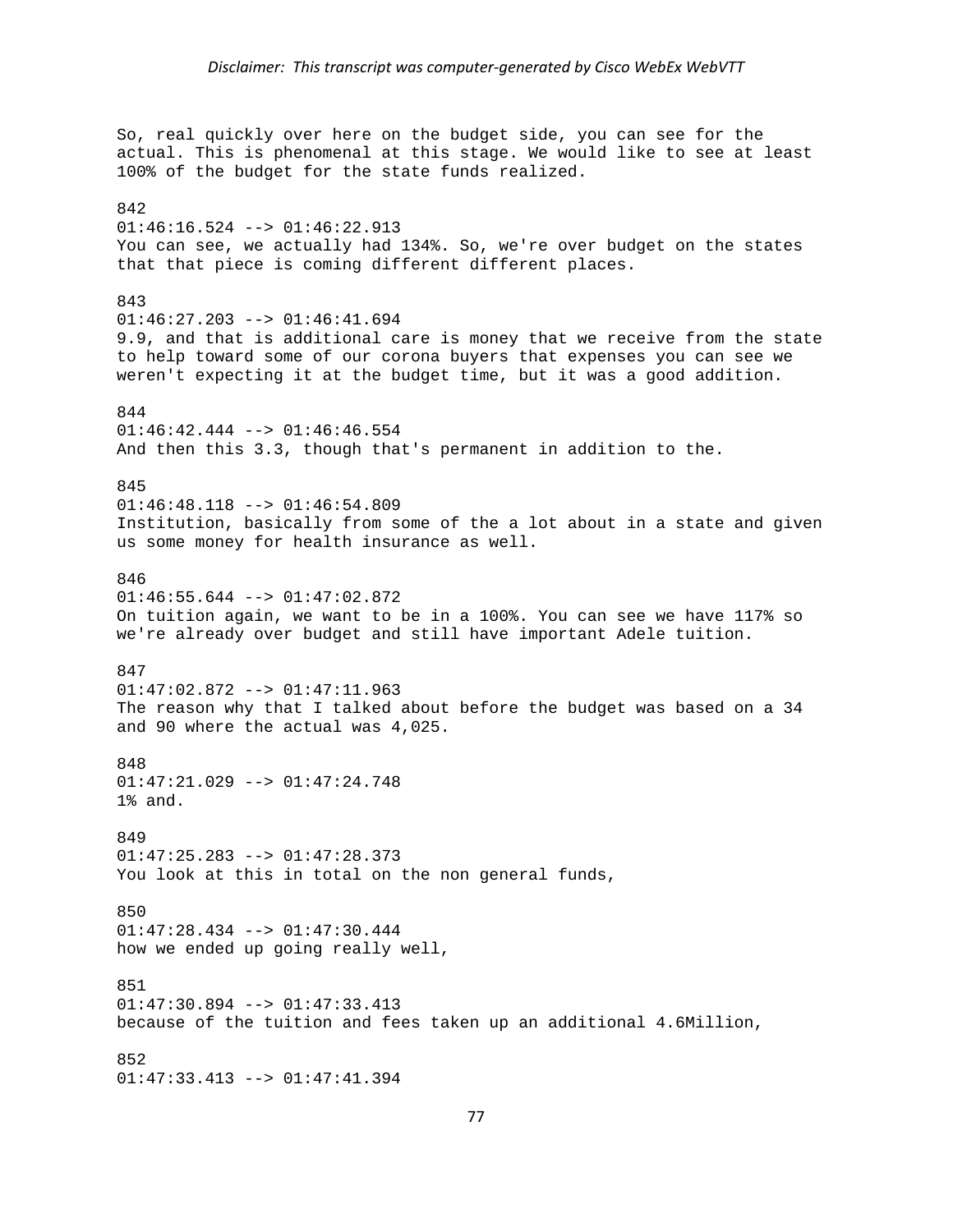add that to the additional state money we picked up here that 13Million total revenues at this point is, 853  $01:47:41.394$  -->  $01:47:41.694$ we're actually, 854 01:47:41.694 --> 01:47:44.064 over what we had budgeted 18 made. 855 01:47:46.408 --> 01:47:50.248 So, we're very good and that's just on the side. 856  $01:47:50.248$  -->  $01:47:58.559$ On the on salary side, I'll touch upon his schedule, but as I mentioned, we were close. Don't fall. 857 01:47:59.484 --> 01:48:12.654 Sponsored programs, I think I reported on that previously. We're still seeing that be a relatively slow to 77%. Typically we're a little bit higher at the state. So we do think we're going to finish up. 858 01:48:13.618 --> 01:48:17.128 The year with sponsor program being a little bit behind a budget. 859 01:48:18.413 --> 01:48:26.753 These are the care of money here that cares money. You can see we budgeted for at the time we set the budget. We didn't know about the other careful money. 860 01:48:26.753 --> 01:48:32.123 The only thing we knew about was we knew about the money here at 9.8, 861  $01:48:32.123$  -->  $01:48:43.673$ and we knew about the remaining institutional money on 99 and 3 and we had a lot of discussions around using those funds to fill that artillery hole. 862  $01:48:43.673$  -->  $01:48:45.804$ And how we were going to do it. 863 01:48:47.123 --> 01:48:53.064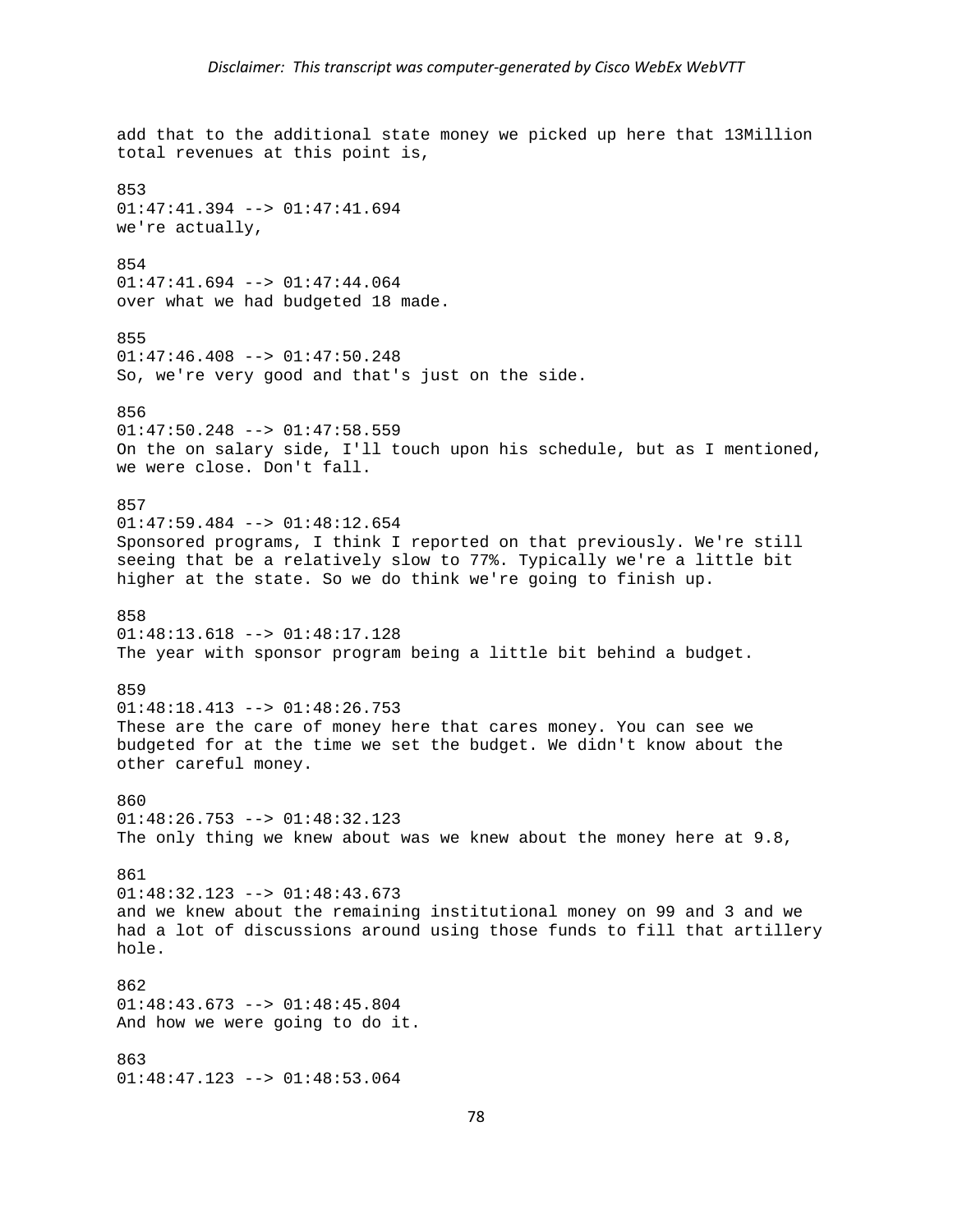Well, actually, I've not had to draw those funds down at all yet. So they are still fully intact. 864  $01:48:53.094$  -->  $01:48:59.934$ That's why you're saying nothing here under the actual but what you can expect is next quarter, 865 01:49:00.234 --> 01:49:01.253 I will, 866 01:49:01.253 --> 01:49:09.113 we will be completing our last revenue computation and I will be taking those moneys out of here and moving them over to. 867 01:49:10.048 --> 01:49:21.054 And not just these monies, but after that after, we've received this report, we got additional carriers money that came in when I showed the cash balance that had all the cares at the bottom. 868 01:49:21.264 --> 01:49:27.984 I'll be doing that entire calculation next next, next quarter and rolling all of that over into the October. 869 01:49:28.679 --> 01:49:34.679 So you'll see a populated on here. Okay. 870 01:49:34.974 --> 01:49:45.474 Here is visit a world they asked me for Mackenzie Scott these are the actual financial statements here our quarterly financial savings. 871 01:49:45.474 --> 01:49:54.863 The other thing was a sheet where we're show them cash balances and again, it's something we use more than the internal documents or track out cash. 872 01:49:55.168 --> 01:50:06.958 But this is on our quarterly financial statements and here's the Mackenzie Scott, you can say we budgeted for 2.5Million. You ended at 30Million that's because of McKenzie sky. 873 01:50:06.958 --> 01:50:13.078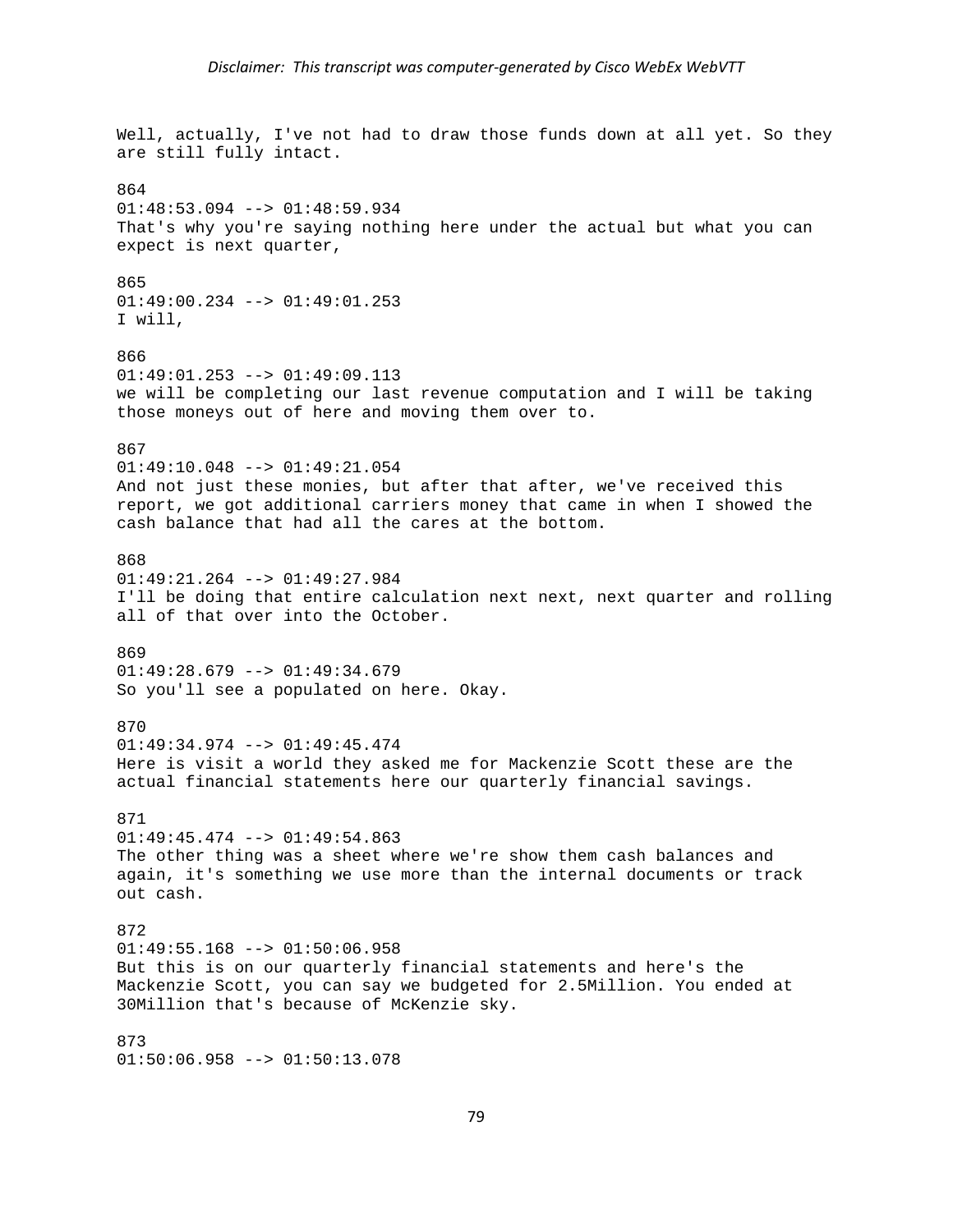They got the cooperative extension again being up, because they're a 1.4 and cared for it. 874  $01:50:13.078$  -->  $01:50:25.439$ On the expenditure side, I won't go through all of these categories in the past. There's a lot of allocations that still need to be done that weren't done and. 875  $01:50:25.439$  -->  $01:50:36.894$ And I, but overall, I tell you, I'm really happy with the overall expenditures here being 11.4 we still have we're under the budget of 11.4Million. 876  $01:50:36.894$  -->  $01:50:42.594$ Basically when you look at the rest of the revenue side, we've already gotten 100% of the revenues. We actually got 125%. 877  $01:50:45.809$  -->  $01:50:53.759$ On this, we've only spent 82% and when I look at it from last year, we're tracking really well feel really good about it. 878  $01:50:53.759$  -->  $01:51:02.609$ Auxiliary here and we've talked about that. I think we talked about sponsor programs so well, as data care's my. 879 01:51:06.569 --> 01:51:09.628 I think that's it. 880 01:51:09.628 --> 01:51:14.548 Any questions on this before I kind of take a peek at the. 881 01:51:17.429 --> 01:51:21.088 Any questions, I'm sure just a comment. 882 01:51:21.088 --> 01:51:26.939 Because we do have that Mackenzie Scott money in that local funds item. 883  $01:51:26.939$  -->  $01:51:32.189$ And we didn't show the that local fund account on the cash. 884 01:51:32.189 --> 01:51:37.288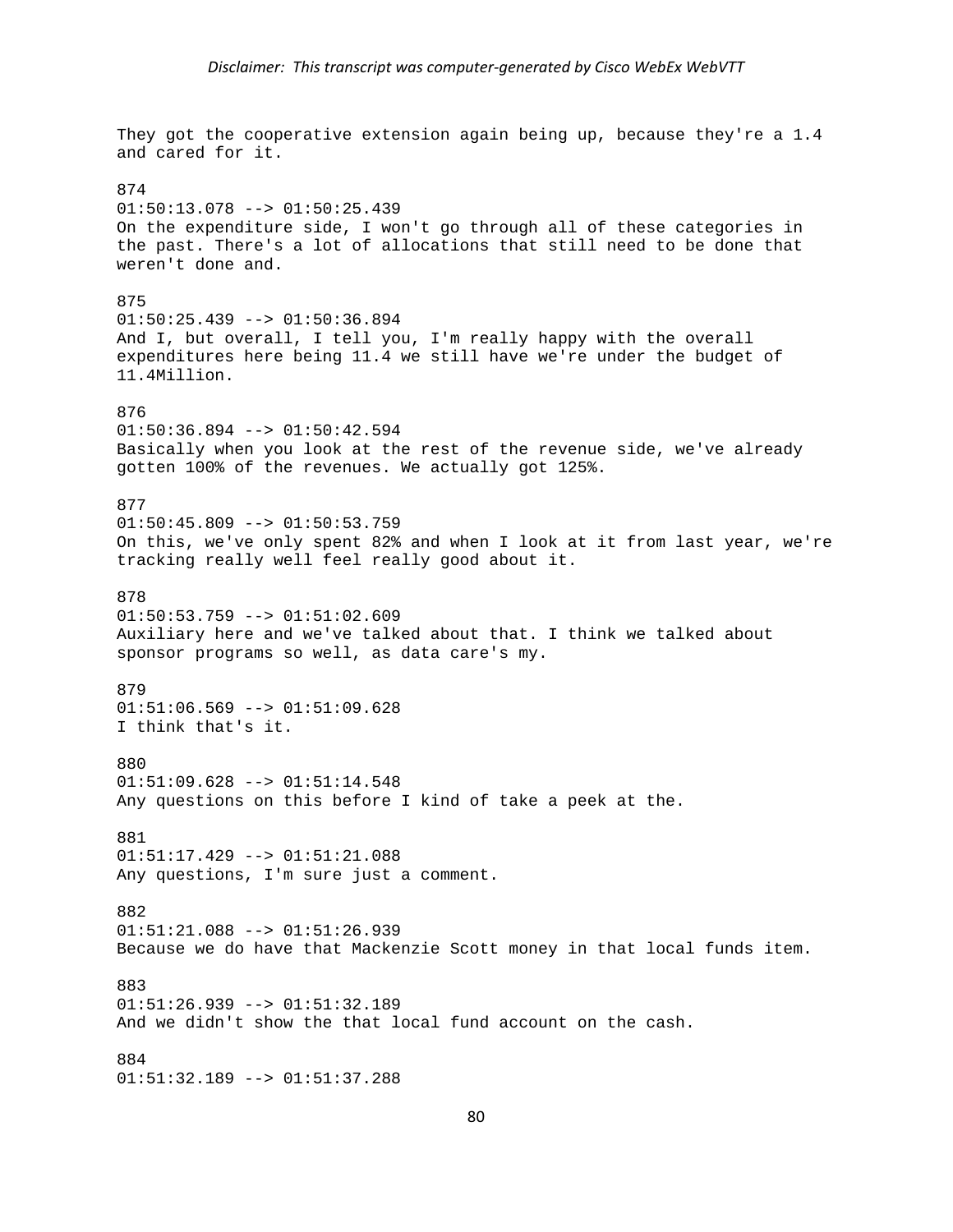Schedule, I think it's important that we be consistent in our financial reporting. 885  $01:51:37.288$  -->  $01:51:42.658$ And I, you know, I, I've tried to keep us from having to do a bounce sheet. 886 01:51:42.658 --> 01:51:48.479 But giving the issues that we have here, and some of the accounts receivable issues. 887 01:51:48.479 --> 01:51:51.779 I think it's important that this committed in the future receive. 888 01:51:51.779 --> 01:51:57.868 Of the balance sheet, so we can really see the true financial condition of of of the issue. 889 01:51:57.868 --> 01:52:02.729 Thank you thank you. 890 01:52:04.828 --> 01:52:09.899 Silence. 891 01:52:11.399 --> 01:52:14.488 Move on to the story piece. 892 01:52:16.583 --> 01:52:27.743 On on salary piece, so I mentioned, we didn't do as well. We budgeted for 0 in the fall 1700 spring. Once we got through cobit we realized we really couldn't bring in 1700 for the spring. 893  $01:52:27.743$  -->  $01:52:39.113$ We ended up went ad 900 or close to a 1000. so that's the reason why you're seeing the under budget here for a residence life and for food service. 894  $01:52:40.679$  -->  $01:52:43.884$ In those 2 categories down, 895  $01:52:44.363$  -->  $01:52:45.173$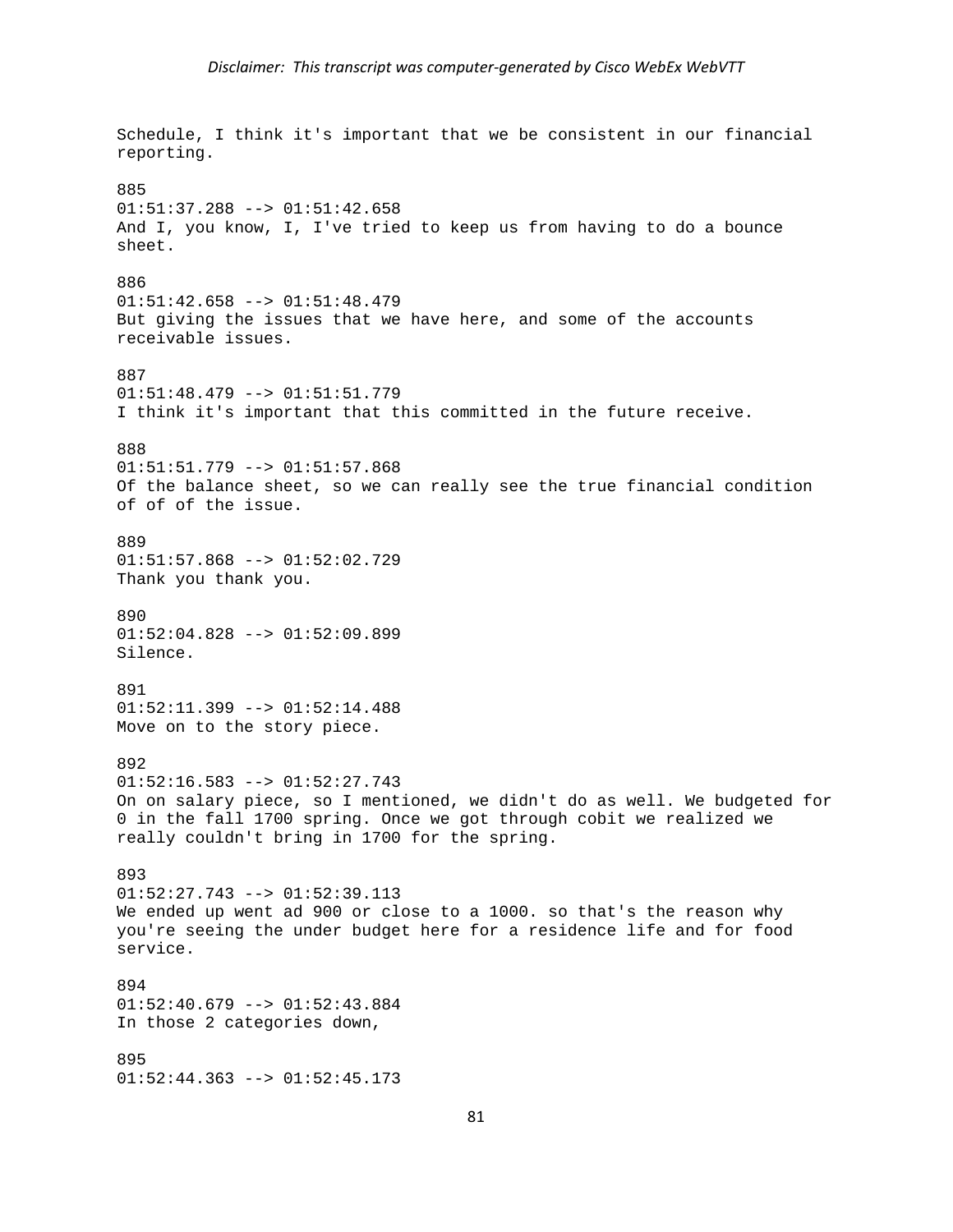you know,

896  $01:52:45.203$  -->  $01:52:56.363$ comprehensive fee is actually above budget 1.3 again that 2 comfy canvas improvement fee is really driven by the number of full time students we have. 897 01:52:56.363 --> 01:53:04.793 We only budgeted 3450 when the actual take we had 4,025. so, you're seeing that additional revenue pick up for October side here. 898  $01:53:09.569$  -->  $01:53:20.998$ Other revenues, and again, because the campus team closed, I think we did go back and revisit the budget. Someone we probably could adjusted it down a little bit more. 899 01:53:20.998 --> 01:53:31.048 So, relative to the budget for February, for you to just on a revenue side, where we're on break point 7. 900 01:53:32.158 --> 01:53:37.439 I was pleased that looking at that, I think we've been doing extremely well here. 901  $01:53:37.439$  -->  $01:53:40.738$ On the on the. 902  $01:53:40.738$  -->  $01:53:44.429$ Spending side on the expenditures. 903 01:53:44.429 --> 01:53:55.948 1, that's 54%. That was very encouraging that saying that through 75% of the year, we've only spent 54% of our funds. 904 01:53:55.948 --> 01:54:01.828 I can tell you when we looked at that historically typically, where we're at now is around 70%. 905 01:54:01.828 --> 01:54:14.279 So, we've done a phenomenal job with controlling expenses, particularly in some of these high areas. Definitely want to. Thank those individuals and food service residence line athletics.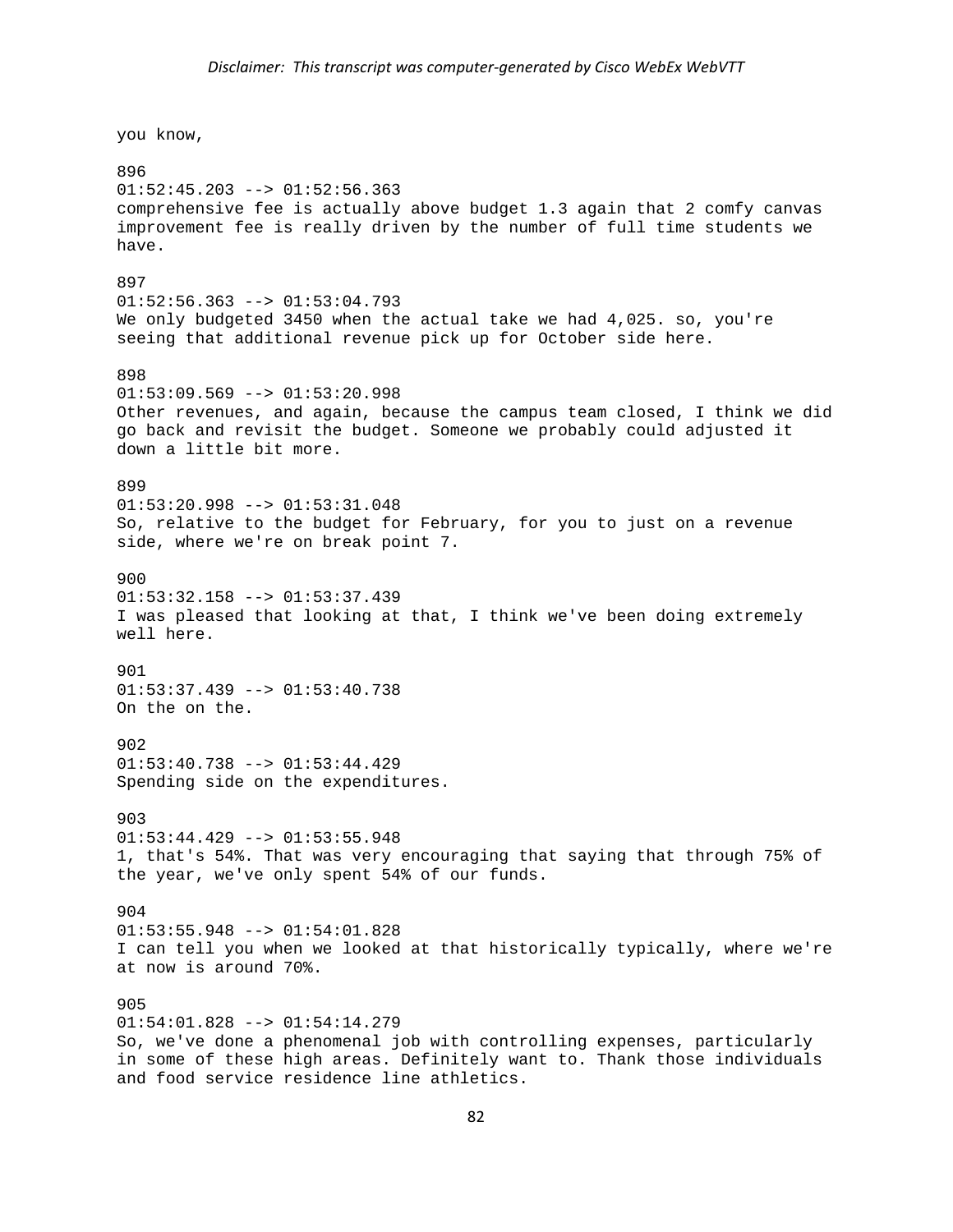906 01:54:14.279 --> 01:54:17.609 So some really big, big, big savings in those areas. 907 01:54:17.609 --> 01:54:21.509 And those interventional respond and really quick the student activities to. 908  $01:54:28.288$  -->  $01:54:40.738$ And lastly, this last page on the auxillary piece, this top piece, I did want to bring your attention to that did that service. If you notice we have budget at 9.7 here. 909 01:54:40.738 --> 01:54:52.884 Actual, we only have 2.3 and we have this large variance. That surface. The principle payment is actually and that's the large piece of the payment is actually to advance. 910 01:54:52.884 --> 01:55:03.173 So, we expect that that payment to be made next quarter, but when we do make that payment, that's when we will realize that that service savings from appropriate financing. 911  $01:55:04.708$  -->  $01:55:08.158$ Again, it would be roughly about about 3.5 maybe. 912  $01:55:08.158$  -->  $01:55:16.014$ And you have seen the savings on the final core overall looks really great. 913  $01:55:16.073$  -->  $01:55:30.594$ This is at 15Million dollar holes that we talked about when we were talking about the budget, and we ended concerns about how we were going to fill that hole. And, you know, today, I haven't had to draw anything against office delivery, which is really good. 914 01:55:30.594 --> 01:55:34.104 Thank you. 915 01:55:34.649 --> 01:55:49.498 You know, we do have some additional expenses, so we know for this last quarter, we have still people on payroll. We still have some, some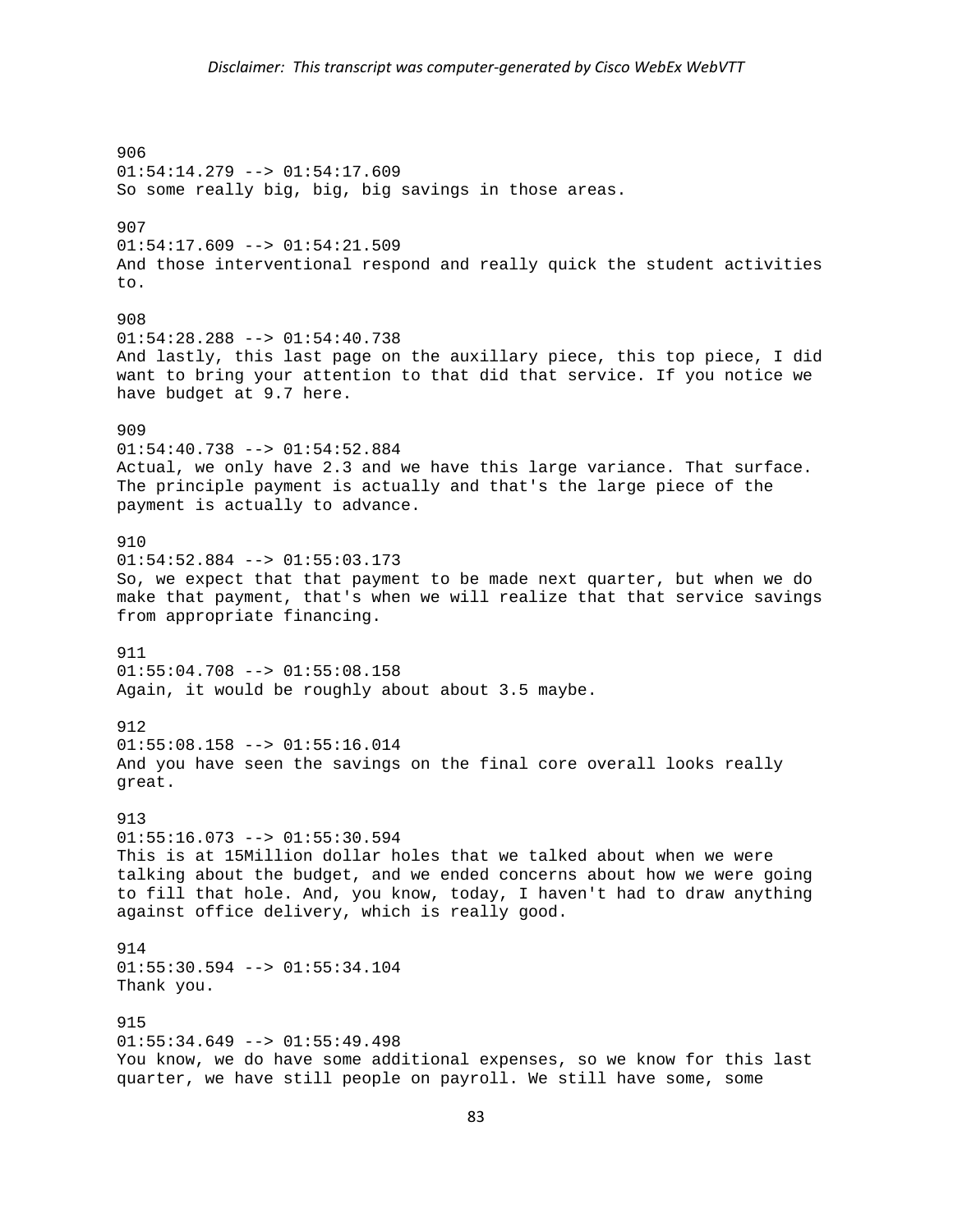expenses to make it. So, some other things GCA contract Thompson contract. 916  $01:55:49.498$  -->  $01:55:54.748$ All of those things, so when it's all said and done, I think. 917 01:55:54.748 --> 01:55:56.634 Clearly, not going to need 15Million. 918  $01:55:56.663$  -->  $01:56:10.793$ We initially thought our best guess, but again, it's a new chart a territory asset get what the intensity is around 7 or 8 maybe we think we're going to need of the offices over as opposed to the 15. so. 919  $01:56:11.729$  -->  $01:56:15.359$ Silence. 920  $01:56:15.359$  -->  $01:56:20.399$ That's all I had, I think, on here, are there any questions on this. 921  $01:56:20.399$  -->  $01:56:35.184$ So, mountain chair, and this is related to the comment we need as much as 7 or 8Million that's a lot better than what we started off with. But Kevin, you mentioned that we had some expenditures that were eligible for reimbursement. 922  $01:56:36.538$  -->  $01:56:41.969$ From some of the cares money, I probably got the titles all mixed up, but. 923 01:56:41.969 --> 01:56:47.219 Made it money why wouldn't we draw down those expenditures? 924  $01:56:47.219$  -->  $01:56:55.319$ Prior to the end of the year, so that we would manage that bottom line to be 0, not 7Million deficit. 925  $01:56:55.319$  -->  $01:57:02.189$ Well, what we're doing the best that we can, and we still do have some corona and that's a great question.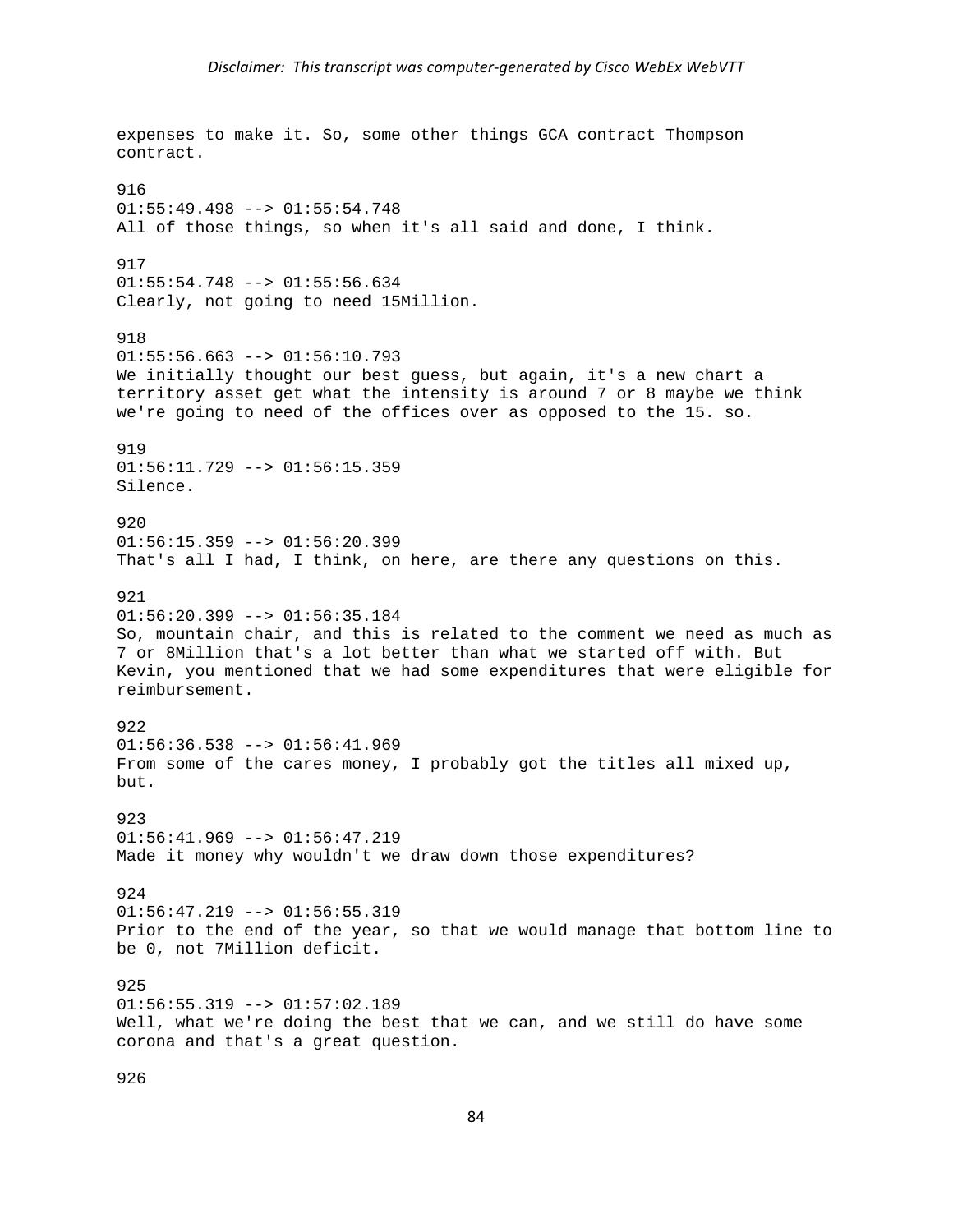$01:57:02.189$  -->  $01:57:12.323$ We still do have some current of our expenditures that we're dealing with and for the most part we've committed all of this money from the state. 927  $01:57:12.444$  -->  $01:57:25.163$ But we still do have some, some money there that we can allocate for corona buyers. So, we use all of that state money if you go put on my sheet and make sure it's superior. 928  $01:57:25.588$  -->  $01:57:34.738$ To go back to the tech, I think Mr. was actually asking a different question, right? 929  $01:57:35.514$  -->  $01:57:50.484$ He was asking on the cash report, you show the 30Million dollars and federal pairs and talks about how we could use 25Million dollars for loss revenue. Right? You can put them to the site. And then we talked about that. If we didn't use that. 930 01:57:50.484 --> 01:57:51.054 Really? That. 931  $01:57:52.019$  -->  $01:57:56.069$ We might have to throw it out as best estimate. Another 1Million dollars. 932 01:57:56.069 --> 01:58:10.524 In our reserves, if we didn't have that 1 I think his question was, can we draw down that money to 25Million before June 30? Oh, that's our potential question. Yes. Yes that is my question. 933 01:58:10.524 --> 01:58:24.833 I think, yes, we can draw that money down and we will be drawn are Monday lab. That was very easy. Thank you. 934 01:58:26.453 --> 01:58:27.203 Thank you. Sir. 935 01:58:28.078 --> 01:58:34.588 I mean, did you get that digital world? 936 01:58:34.884 --> 01:58:37.104 Yes, all right.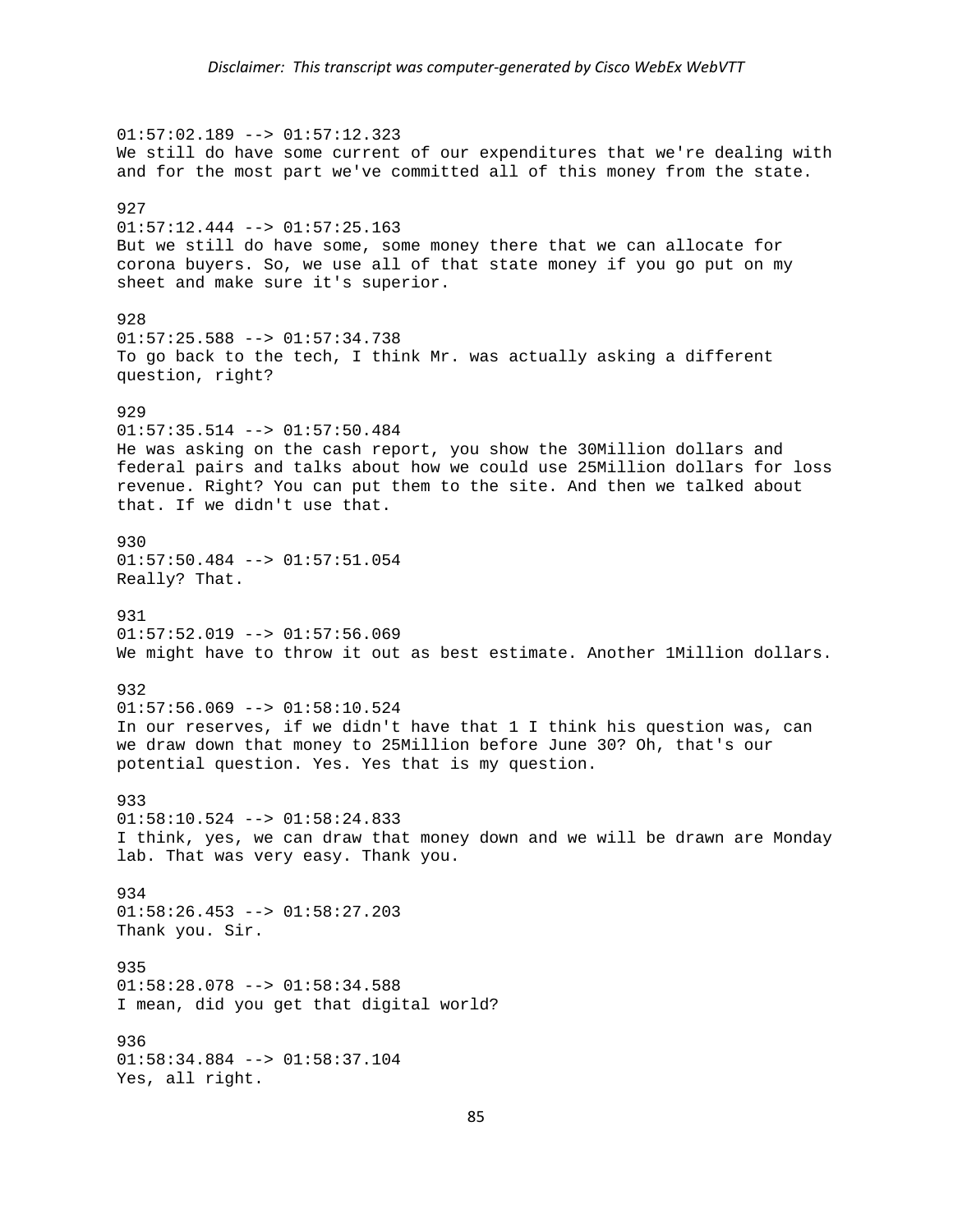937 01:58:37.673 --> 01:58:41.094 That's all I have there is, 938 01:58:41.094 --> 01:58:42.083 in your materials, 939  $01:58:42.083$  -->  $01:58:46.463$ the actual actual sheet I wasn't going to go through the actual, 940 01:58:46.463 --> 01:58:47.243 the actual sheet, 941  $01:58:47.243$  -->  $01:58:48.113$ but I'll tell you, 942 01:58:48.144 --> 01:58:48.564 when you, 943  $01:58:48.564$  -->  $01:58:58.613$ when you peek at it I think there's a great form because it really shows what happened Pre colon apropos really almost lines up from box to March, 944 01:58:58.764 --> 01:59:03.503 and you can really see what we've done to respond to the code and that document. 945  $01:59:03.713$  -->  $01:59:08.003$ But if there's any questions, then you have an actual job now. 946  $01:59:08.309$  -->  $01:59:13.979$ All right. What's out that I will move on. 947 01:59:13.979 --> 01:59:22.139 Silence. 948  $01:59:22.139$  -->  $01:59:28.139$ Is page 34 your materials and. 949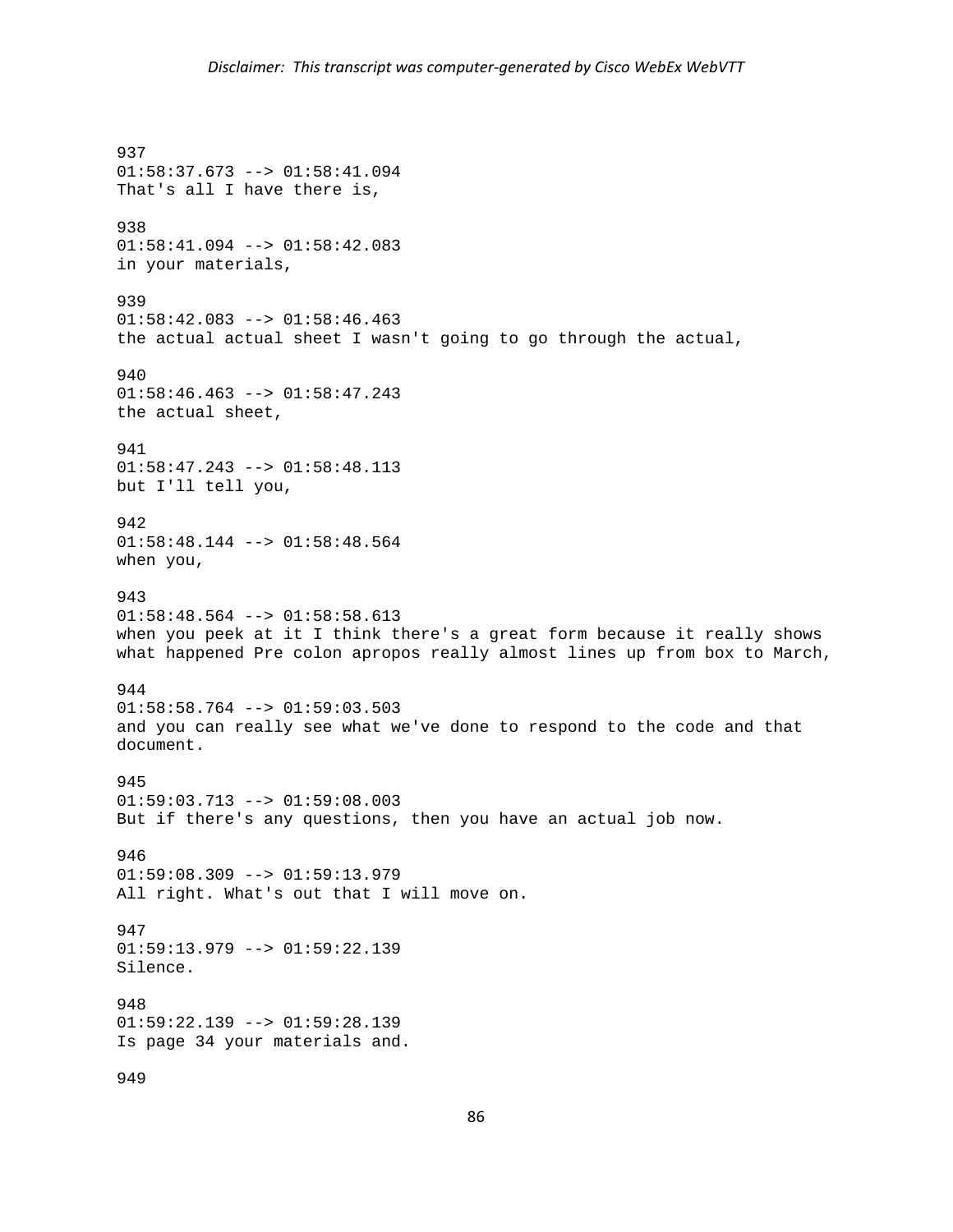01:59:28.139 --> 01:59:32.458 We can move right into the to budget. 950  $01:59:38.184$  -->  $01:59:51.743$ Course before I got into the budget, a couple things, I think, I kind of have to highlight. Well, 1, we just looked at we have 50Million dollar reserve. Secondly, that is a 50Million dollar reserve. 951 01:59:51.743 --> 02:00:00.444 We have not touched Mackenzie Scott, so we still have it as physical world. You know, that that's not on that cash for. That's another 30,000,000. 952  $02:00:01.859$  -->  $02:00:12.118$ Hey, and How's that 30 mean? When I walked through this budget, you're going to say, we're not even really proposing to touch a lot of 30Million. It's about a 1.5Million dollars. 953  $02:00:12.118$  -->  $02:00:24.179$ Now, but being budgeted McKenzie, Scott, but the more important thing. So you have these big buckets of money. The most important thing is that this budget is extremely conservative. 954  $02:00:24.179$  -->  $02:00:28.168$ I mean, we went really conservative on the projections. 955  $02:00:28.168$  -->  $02:00:41.543$ Clearly this past fall, we're right in the middle of a pandemic, we have a lot of things going on and the provost is on his team on the enrollment side. I, but we budgeted him 3839. 956  $02:00:43.469$  -->  $02:00:57.984$ We actually have over 4,000 students here this past year. So we feel really good about that particular particular projection. The other thing is right now as a site was going to be fully open for school. We're going to be having home come. 957 02:00:57.984 --> 02:01:09.984 We're going to be back and forth. Everything will be open up from a budgetary perspective. We only budgeted 2000 students and any given year. We're going to have 262,700 students here on campus. 958 02:01:09.984 --> 02:01:15.743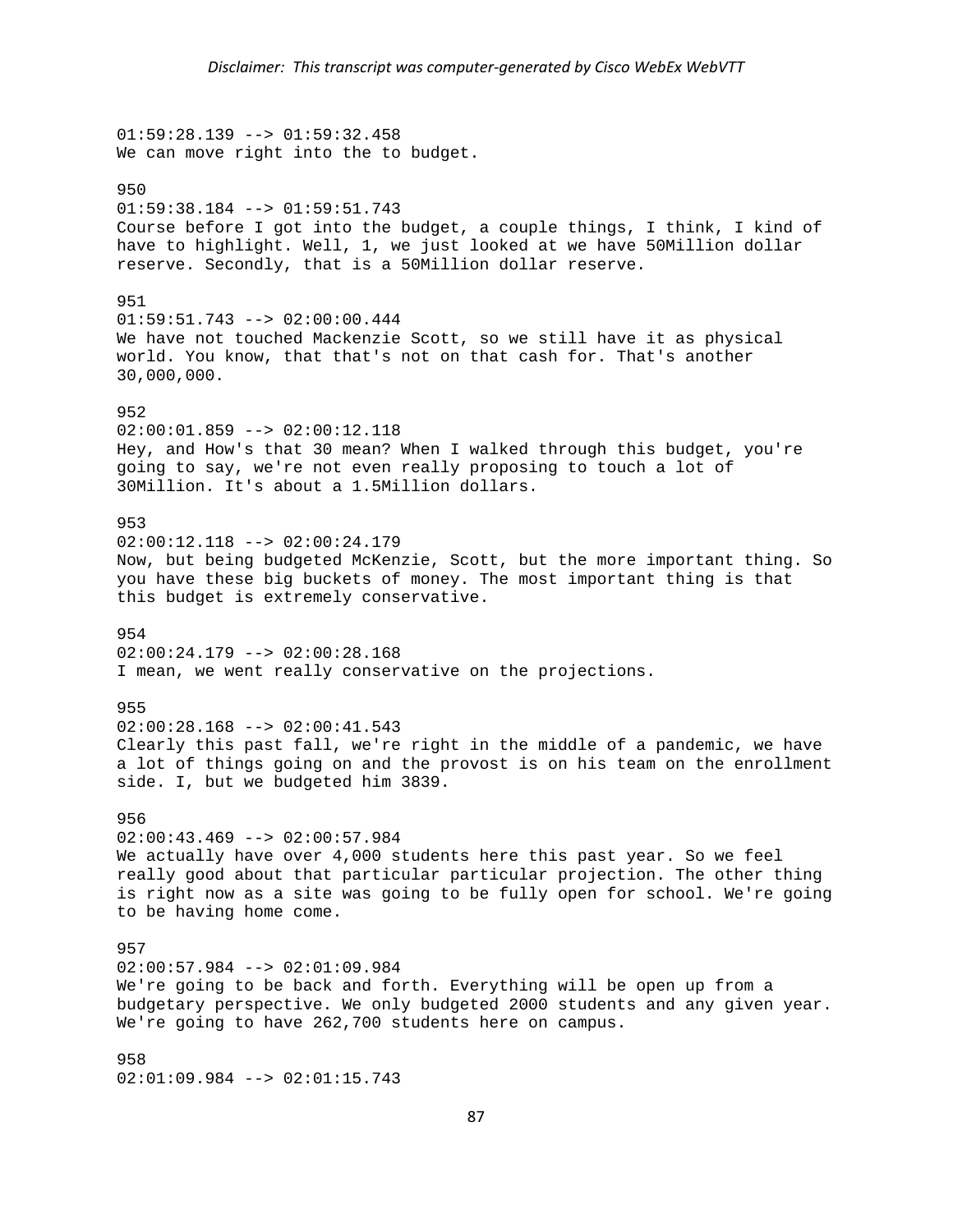So, from that standpoint, I just really felt like I need to put that out there because I know I put on. 959  $02:01:19.828$  -->  $02:01:32.543$ Years ago finding a person I just looked at his budget what's going on here. That would be the 1st thing to jump off as a trustee visitor. I definitely want you to know that. 960 02:01:32.543 --> 02:01:40.073 This is a extremely conservative budget. We're continuing to architect in that direction. 961 02:01:40.314 --> 02:01:54.144 The other thing is the additional expenditures you're going to see all of those expenditures tied to strategic planning and then in areas where we want to be there, 962 02:01:54.144 --> 02:02:01.283 and you're going to see a really big emphasis and investing in academics and a lot of money going to academics, 963 02:02:01.613 --> 02:02:07.104 you're going to see a lot of money going into retiring positions and strengthening compliance. 964 02:02:07.439 --> 02:02:11.819 That's something we've been talking about all day to day. How could we strengthen our compliance? 965  $02:02:11.819$  -->  $02:02:22.554$ You will see a lot of money going into innovation, automation efficiency, all of those types of things, you know, that we've been talking about to make proteins to a better place. 966 02:02:22.554 --> 02:02:36.684 So this is conservative budget, but we are putting some things on the table. I mean, to be clear, the president has some things that he wants to do. He's ready to roll up the stage and we should read it work here. So we're laying some things out. 967  $02:02:36.684$  -->  $02:02:43.493$ And this is our best thinking. It's not coming from just 1 person. This is really the entire team here at Virginia state.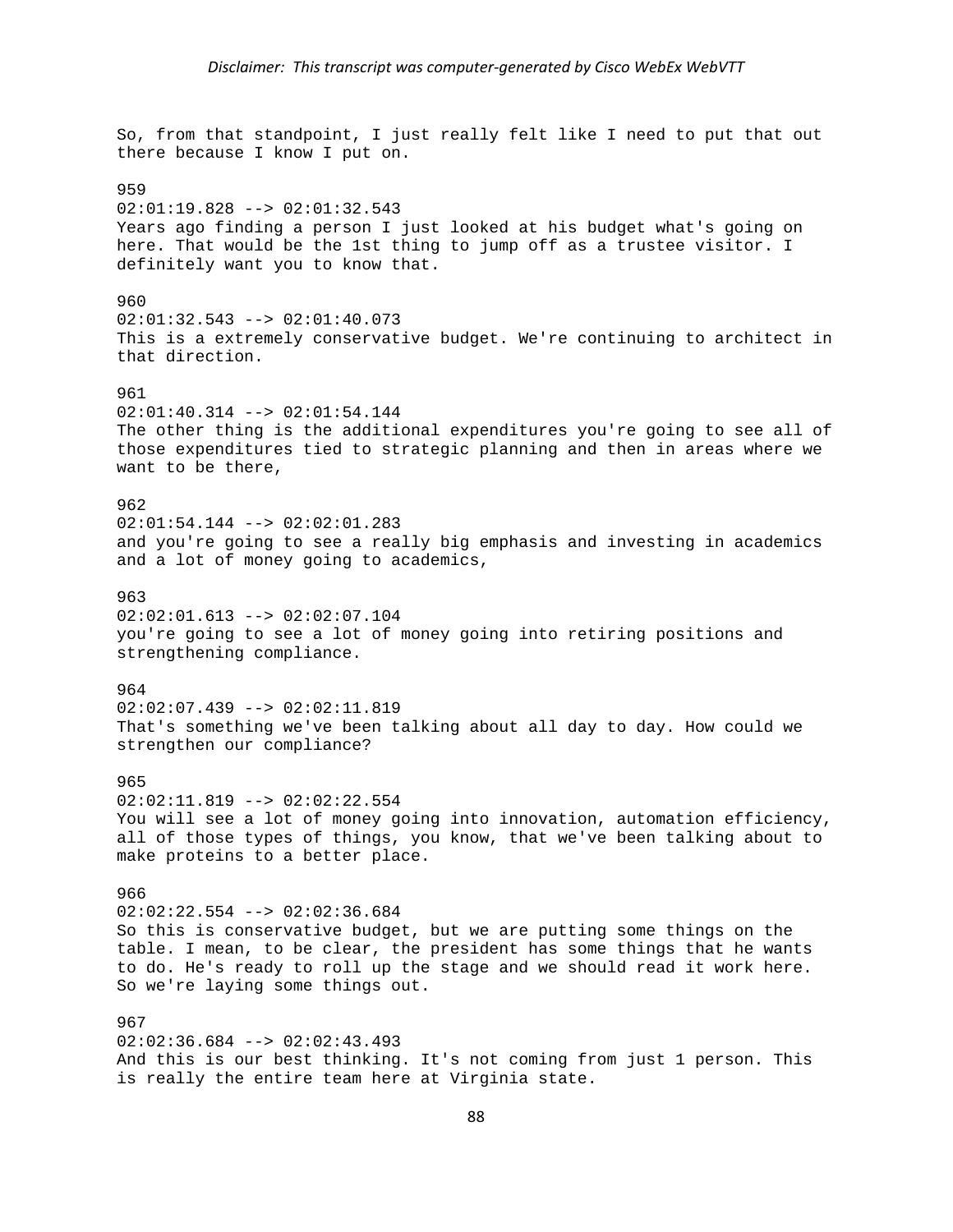968 02:02:44.038 --> 02:02:47.458 All right. 969 02:02:47.458 --> 02:02:56.639 So all, I mean, just kind of walk you through each I think I need to go a line by line on this 1. if you don't mind. 970  $02:02:57.203$  -->  $02:03:10.974$ From the state funds, you can see we're budgeting 4.6 additional funds on that side and that's basically for the state gave us some additional funds for 5% increase. 971 02:03:11.123 --> 02:03:16.344 You will find built into this budget, a 5% increase for all faculty and staff. 972 02:03:18.328 --> 02:03:31.229 And visitor Hill has asked about it before and this time we have corrected out error from last time that includes all of our employees, including wage employees as well. 973  $02:03:31.229$  -->  $02:03:39.382$ And additional for that 4.46, that also includes about 1.7, intuition, modernization money that we got from the state. 974 02:03:39.382 --> 02:03:47.724 The most important thing about this 4.6 number is it's a permanent addition to our budget we're going to get in every year. So I felt really good about that. 975  $02:03:50.069$  -->  $02:04:03.359$ The next amount from the state as well 2 was 7.4 that is not permanent additions to our budget that is largely carry forward funds when we're talking about the cash. 976 02:04:03.359 --> 02:04:10.613 On phone do we think we're going to have carry forward of about 4.7Million that is made up in that? 977 02:04:10.613 --> 02:04:22.163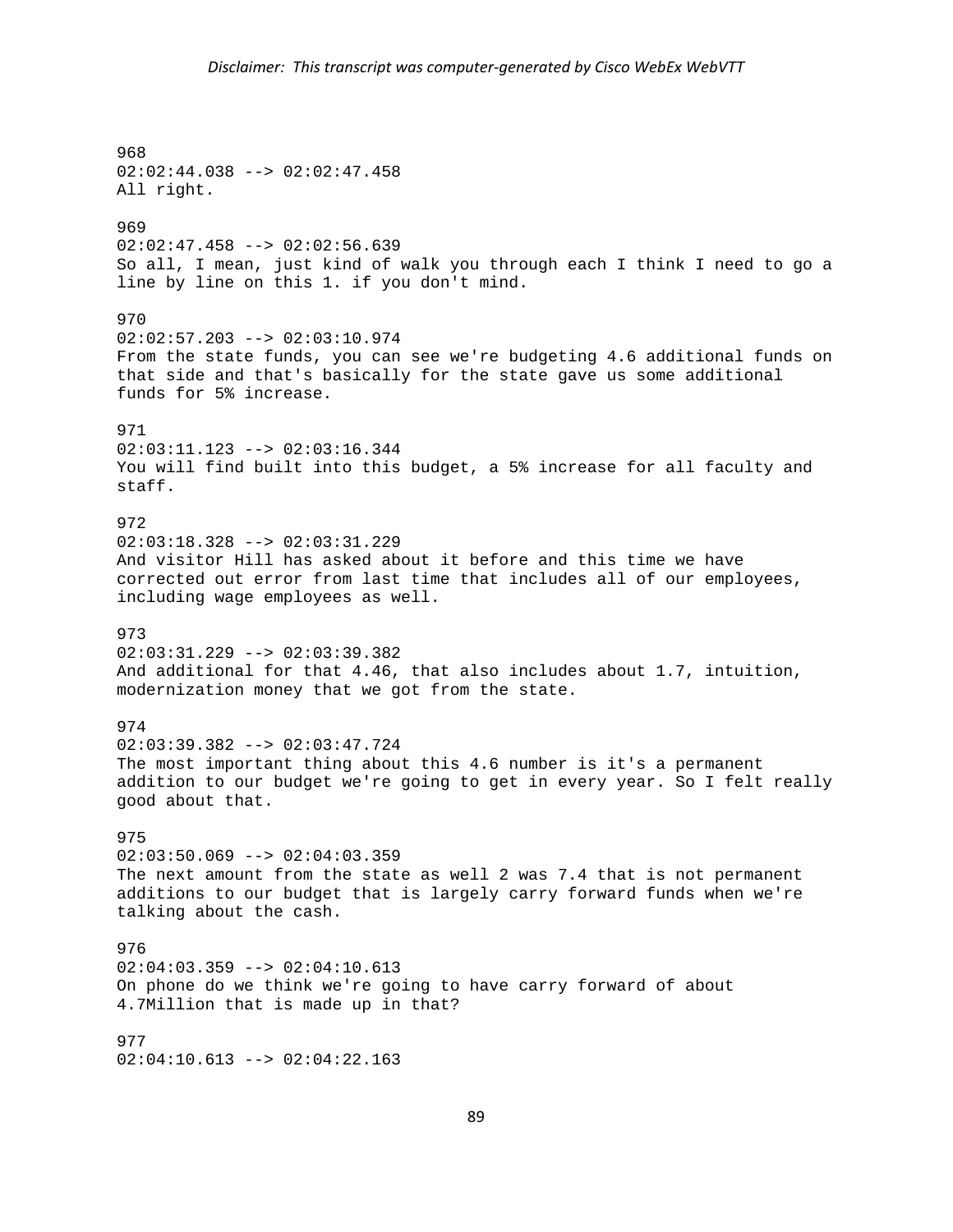7.9 main amount it includes the carry forward and it includes an estimated amount to carry forward from became the can we appropriate for the 1st year? 978 02:04:22.524 --> 02:04:32.844 3.7, we couldn't really use a lot of it's simply just rolled out the program. The state is going to allow us to use, as they said that those. 979 02:04:38.488 --> 02:04:50.304 So funds over to next year. So basically that 7.2 is your carry forward for your B can and just to traditional operations on and not general funds. 980  $02:04:50.304$  -->  $02:04:53.694$ You can see we're proposing an increase here of about 3.2 in total. 981 02:04:55.828 --> 02:04:59.248 Most of that is coming from your tuition. 982 02:05:00.024 --> 02:05:11.394 And again, that is because here we have budgeted 3490 and this approved budget is slightly is more than 3490 is 3898. 983 02:05:14.788 --> 02:05:19.288 But it is less than what we bought, and for this practice for. 984 02:05:21.354 --> 02:05:35.934 Scrolling down on the delivery again, my excitement of we want to be back and forth with homecoming and everything and when that students on campus and Virginia state, we're all going to be back that that would be that 15Million. 985 02:05:35.934 --> 02:05:38.154 They're coming on on the on server side. 986 02:05:43.823 --> 02:05:48.413 Course, we won't be budgeting for any carrying money. I think, you know what the plan is here. 987

02:05:48.444 --> 02:06:03.323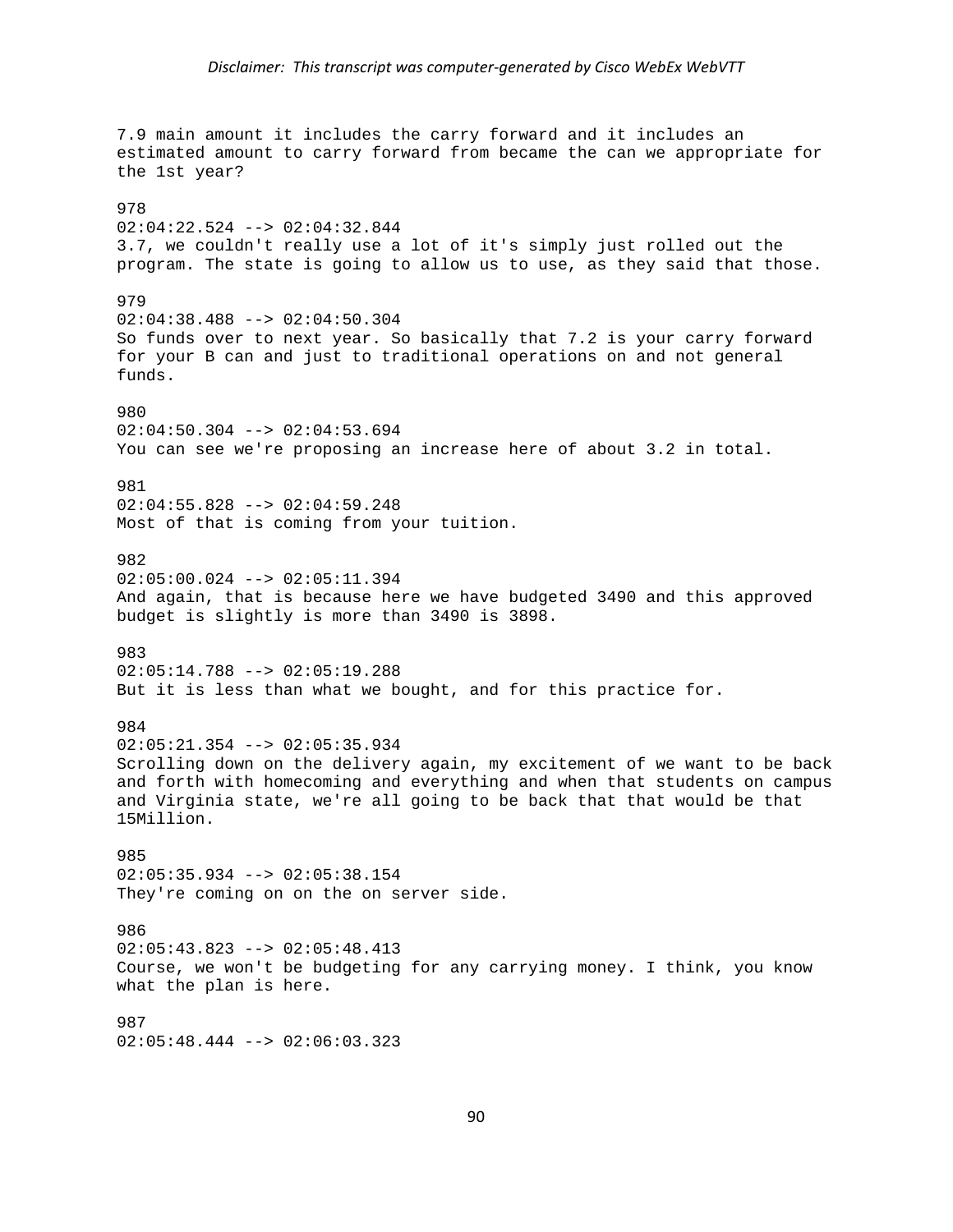Last year we had those budgets also rolling over to the celebrate state a, we're getting them pretty good up in state 8 to 5.4. now. Some of that 5.4 majority of it is began to. 988  $02:06:04.979$  -->  $02:06:09.569$ The became carry forward is in this number. 989 02:06:09.569 --> 02:06:21.179 3.2 the 2nd, year allocation is in that number the 2nd year will be 4.6. 990 02:06:21.179 --> 02:06:32.123 So, we're going to have to put toward that scholarship program that we're rolling out the 4.6 for the 2nd year, and we have 3.2Million left over from the 1st year. 991 02:06:32.123 --> 02:06:36.594 So we'll be able to use all that 7, Megan, to try to really support that program. 992  $02:06:39.809$  -->  $02:06:49.708$ Here's local funds again. The key here is we just got a big win for look for funds. Mckenzie. Scott. 993 02:06:49.708 --> 02:06:57.569 But from a budgetary perspective, as budgeted revenue, but on the expenditure side, we're not looking to. 994  $02:06:58.588$  -->  $02:07:11.639$ And it's cooperative expense extension, their, our revenue piece, and there's a supplemental sheet in the ample property extension as well on a vendor to decide. 995  $02:07:11.639$  -->  $02:07:24.208$ Again, now I've included in your packet, it probably was more information that you probably need, but we wanted to be transparent and just put everything out there. 996  $02:07:24.208$  -->  $02:07:36.234$ So included in your packet 3 schedules that really show all of the additions to the budget. I'm not going to review those schedules today, but I'll kind of summarize on instruction.

997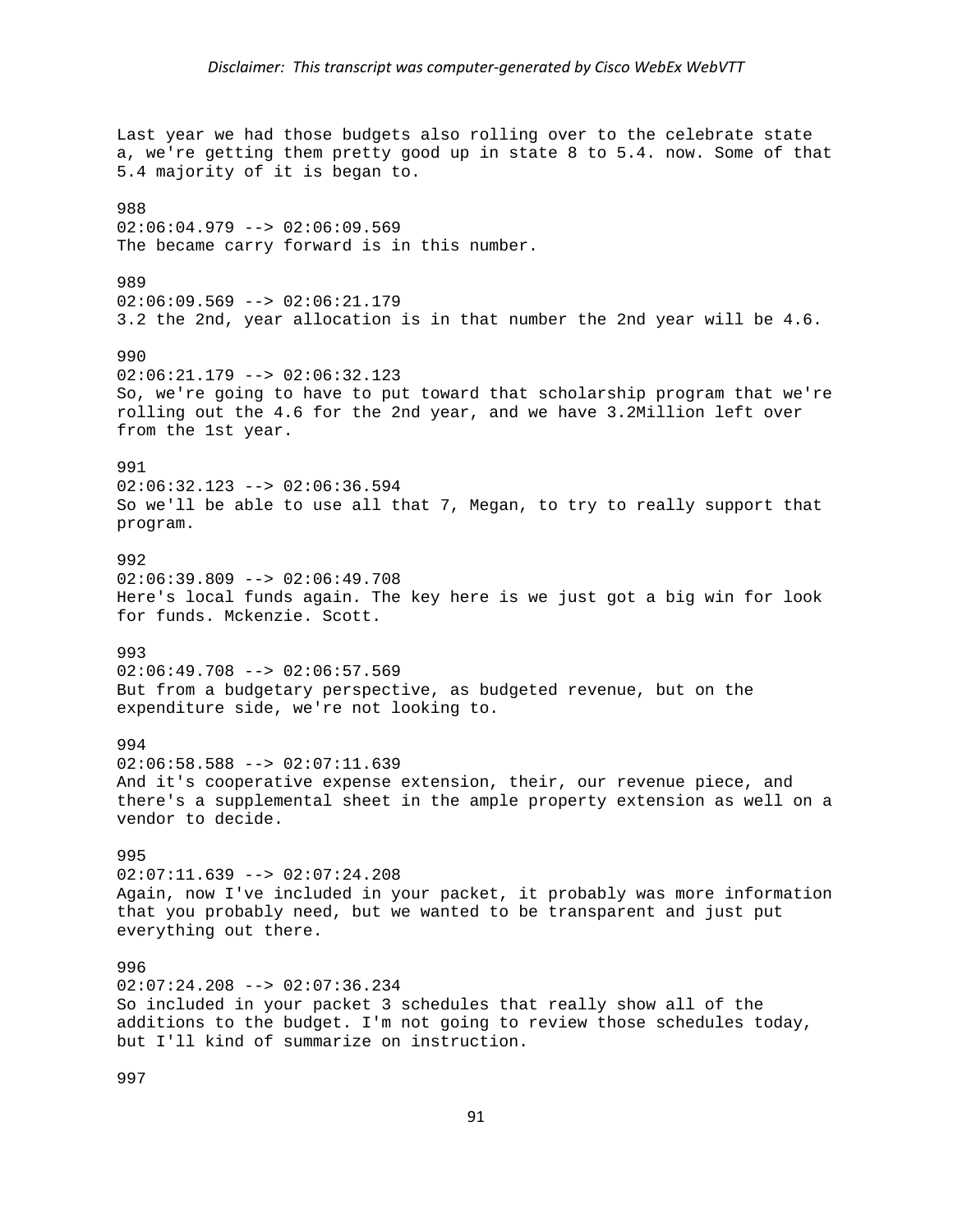$02:07:36.863$  -->  $02:07:42.323$ That schedule has a lot of items that we're adding to instruction and again, 998 02:07:42.833 --> 02:07:57.713 something that I know the President's pushing really hard on his budget is this budget includes a 5% salary increase for all of us happening and also includes an additional 1Million dollars of hiring faculty to 999  $02:07:57.713$  -->  $02:08:02.003$ assist and also include 500,000 dollars to support faculty, 1000 02:08:02.003 --> 02:08:03.953 early retirement program, 1001 02:08:04.014 --> 02:08:12.804 and also include 600,000 dollars to include accreditation and other issues that they've proposed hasn't identified as critical, 1002  $02:08:12.804$  -->  $02:08:17.993$ and also includes about 400,000 dollars and just receive academic budgets. 1003 02:08:21.719 --> 02:08:25.288 Particularly released with postage and telephone. 1004 02:08:25.288 --> 02:08:33.929 400,000 we put in there and it also includes about 300,000 dollars for a company salary equity plan. 1005 02:08:33.929 --> 02:08:42.328 That's been Ben Bush so those are all of those things that are supporting that for that 4Million dollars percent increase on the structure. 1006 02:08:42.328 --> 02:08:47.519 You kind of worked out the form here and you look at academic support. 1007  $02:08:47.519$  -->  $02:08:52.979$ We have found an increase of academic support 2.3000. 1008 02:08:52.979 --> 02:09:01.469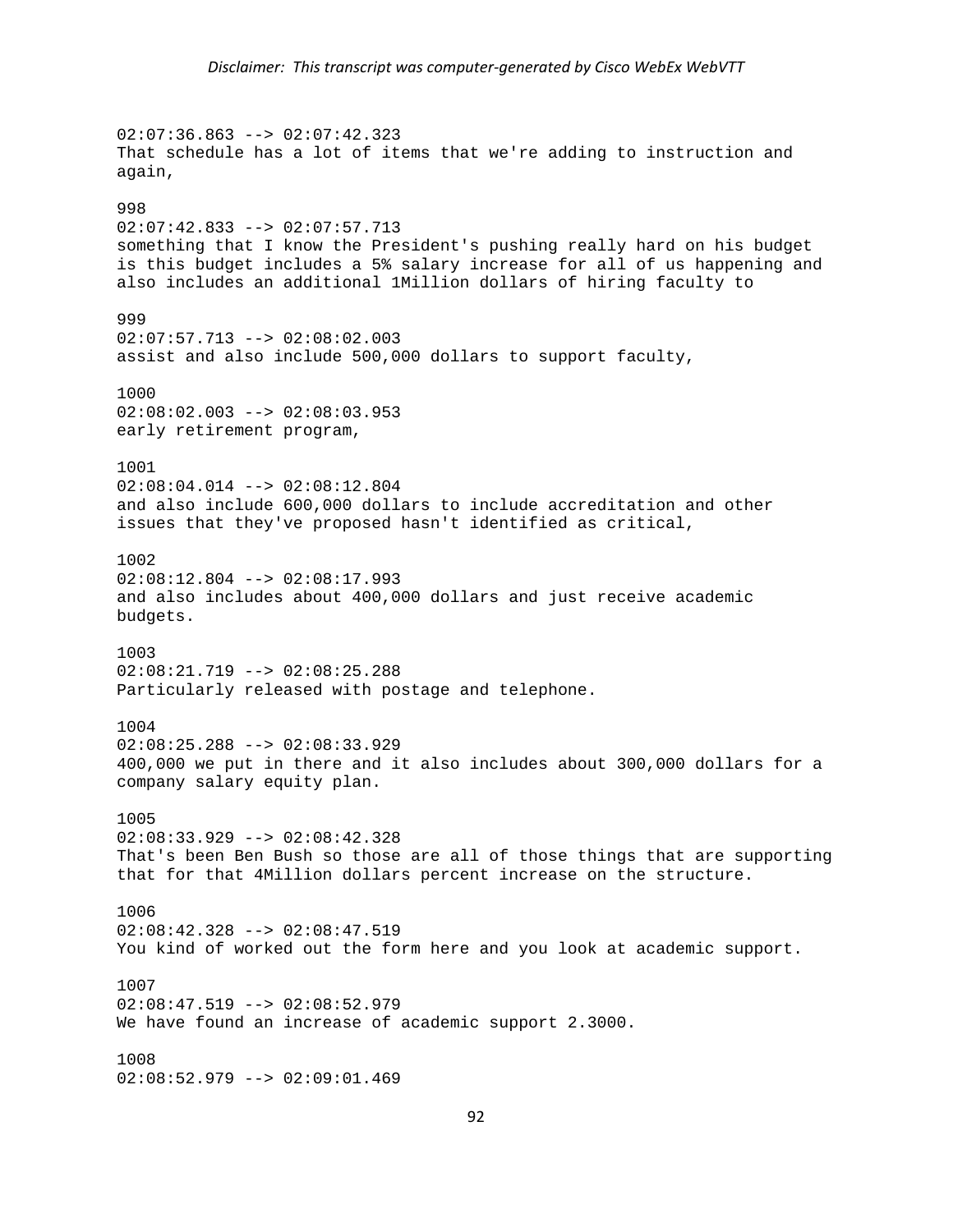Of that amount to me of that is to support an effort to upgrade our technology in our classrooms. 1009  $02:09:01.469$  -->  $02:09:13.498$ That we have in a budget Mr. Harris will actually be starting that work very quickly because that, that is something that, as an administration we want to have in place before fall. 1010  $02:09:15.623$  -->  $02:09:24.743$ Students support 1.5Million. I'd say you all of them, but divided into 33 different ways about 500,000 to our additional faculty members for the college. 1011  $02:09:28.738$  -->  $02:09:33.713$ The engineering, and for the computer science, and that's to support the new initiative that we had. 1012 02:09:34.073 --> 02:09:45.264 Then we put it in 500,000 dollars to, for just 1 type of type of upgrades in terms of academic support and about half of a, it's to support those areas that. 1013 02:09:46.439 --> 02:09:58.344 Administration fields is really important. They are they area that high touch to students high touch to enrollment and other areas like enrollment, financial aid collections. 1014 02:09:58.344 --> 02:10:02.604 We've had some issue with the collection area as well as advising in a. 1015 02:10:02.998 --> 02:10:07.019 So putting in additional resources. 1016 02:10:07.019 --> 02:10:13.259 On institutional support, you're seeing an additional commitment up about 3Million dollars. 1017  $02:10:14.003$  -->  $02:10:28.884$ You can start on that 1 with the 5% increase for all the staff. That's something that's very important to the administration. The 2nd thing is probably the largest amount that makes up that 3Million is well over a 1Million dollars of additional staff.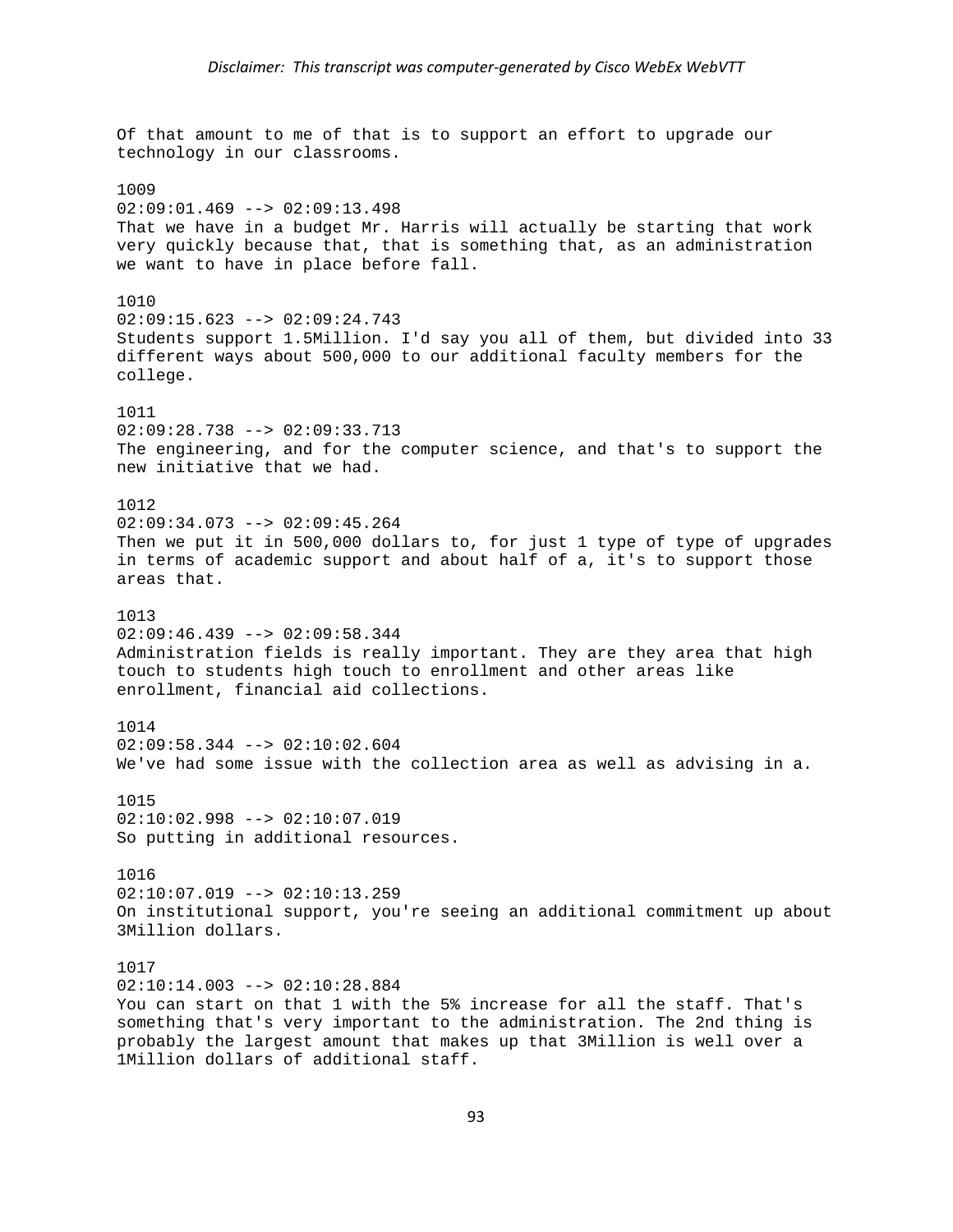1018 02:10:30.088 --> 02:10:42.298 We realize, and we've heard the message about the compliance, and we need to do certain things. The overwhelming majority of those positions are all related to just beeping up our compliance. 1019 02:10:42.298 --> 02:10:46.618 Strengthening Virginia state of what we do behind the scenes. 1020  $02:10:46.944$  -->  $02:10:59.694$ But it also has investments on the part of it that I'm particularly proud of is a lot of the cross section across the institution, just looking at individual areas. 1021  $02:10:59.694$  -->  $02:11:05.753$ And how can we make it more more efficient? How can we bring in more automation? 1022  $02:11:05.753$  -->  $02:11:18.234$ So, this budget has, I mean, I'm not going to read through all of them, but just to give you an idea, like, streamlining the mail systems as something we've talked about for a long time for a manual process. 1023  $02:11:18.509$  -->  $02:11:31.798$ New inventory system, I mean, even internal audit, a new data mining tool, and that Sprint through a lot of has a lot of things. Rod and dimensions has a lot of areas. 1024 02:11:31.798 --> 02:11:38.543 That in that 400 about 400,000 dollars actually was committed to that investing in the innovation and efficiencies. 1025 02:11:38.543 --> 02:11:50.394 And then also on institutional support, a climate survey that we talked about and we funded that and we've also funded the typical contract increases. We had. 1026 02:11:51.628 --> 02:12:06.509 So, that is a total on the energy side, or by 11 made, and we're still in balance on the side. And here's the expenditures of the auxillary. And I think we talk about that. 1027 02:12:06.509 --> 02:12:17.488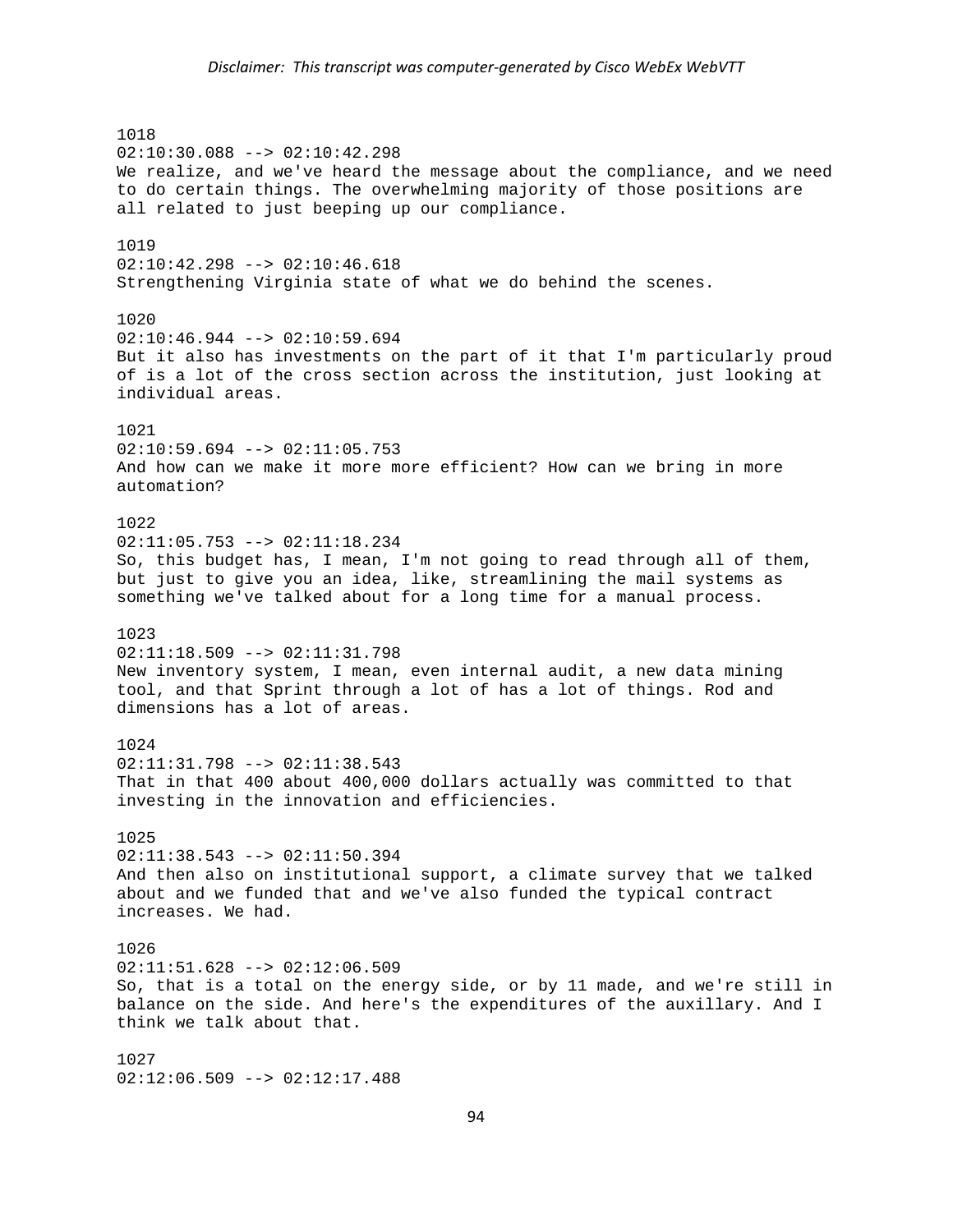And it's just financially here I think we kind of talk about anyway. We're still spending on. We're talking about. 1028  $02:12:18.569$  -->  $02:12:23.849$ Like, should this, this is pending piece of the became. 1029 02:12:25.139 --> 02:12:29.399 Part of it up and carry forward and impart and the scholarship. 1030  $02:12:30.569$  -->  $02:12:38.878$ I think that's it overall. Are there any questions on this Lee cheat here? Before I move from here? 1031 02:12:40.198 --> 02:12:45.208 Chair this is great world. Yeah. 1032  $02:12:45.208$  -->  $02:12:50.668$ I, this is a comment on the local funds on the revenue side. 1033  $02:12:50.668$  -->  $02:12:53.878$ I think that would be. 1034 02:12:53.878 --> 02:12:59.759 Present it more accurately if the transfer. 1035  $02:12:59.759 --> 02:13:05.099$ From the Mackenzie Scott, local funds are shown as a transfer. 1036 02:13:05.099 --> 02:13:11.819 Rather than be shown on that revenue line item, because it's not revenue. It's a transfer from. 1037  $02:13:11.819$  -->  $02:13:16.259$ Fund balance are retained earnings or whatever we call it that account. 1038  $02:13:16.259$  -->  $02:13:22.439$ I think that's mixing apples and oranges to have that amount included in the revenue line. 1039 02:13:25.378 --> 02:13:30.088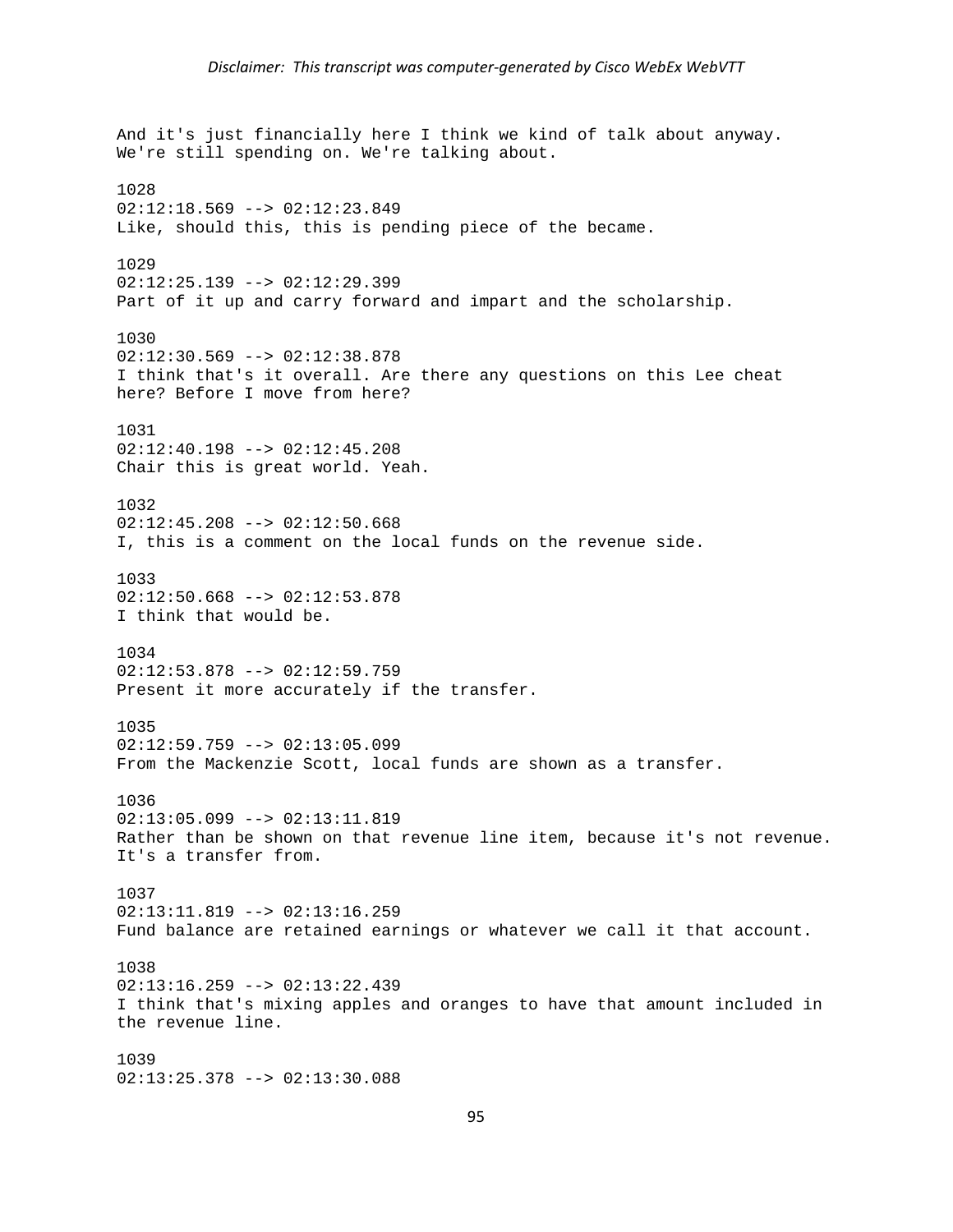That's just the comment I hope that we can change. 1040 02:13:30.088 --> 02:13:37.828 Do you mean the 1.5 piece of the McKenzie Scott? 1041 02:13:37.828 --> 02:13:44.849 Yes, you have a certain portion going on the kids has got money going into the local funds revenue line. 1042 02:13:44.849 --> 02:13:47.878 Which would make an appear as though that's. 1043  $02:13:47.878$  -->  $02:13:54.479$ New revenue that's not revenue that that's that's a transfer from your fund balance. 1044 02:13:54.479 --> 02:13:58.708 Okay, and that needs to be handled differently. 1045 02:14:00.474 --> 02:14:14.213 This is part of what we were discussing about a potential change in the format, and what's new revenue as a verb to carry over money or money. That's just coming out of cash reserve, as opposed to new revenue. That's for these revenue. 1046  $02:14:15.054$  -->  $02:14:22.373$ We've already talked about that kind of offline understood for f. Y. I. potential of how we present the numbers. 1047 02:14:22.828 --> 02:14:28.168 Chair, I don't know if this is the right place to discuss it, but. 1048 02:14:28.168 --> 02:14:32.309 The issue on the. 1049 02:14:32.309 --> 02:14:36.899 That he brought up that Kevin brought up about early retirement. 1050 02:14:36.899 --> 02:14:42.118 Maybe this is not the place to discuss it, but I'll just curious as to.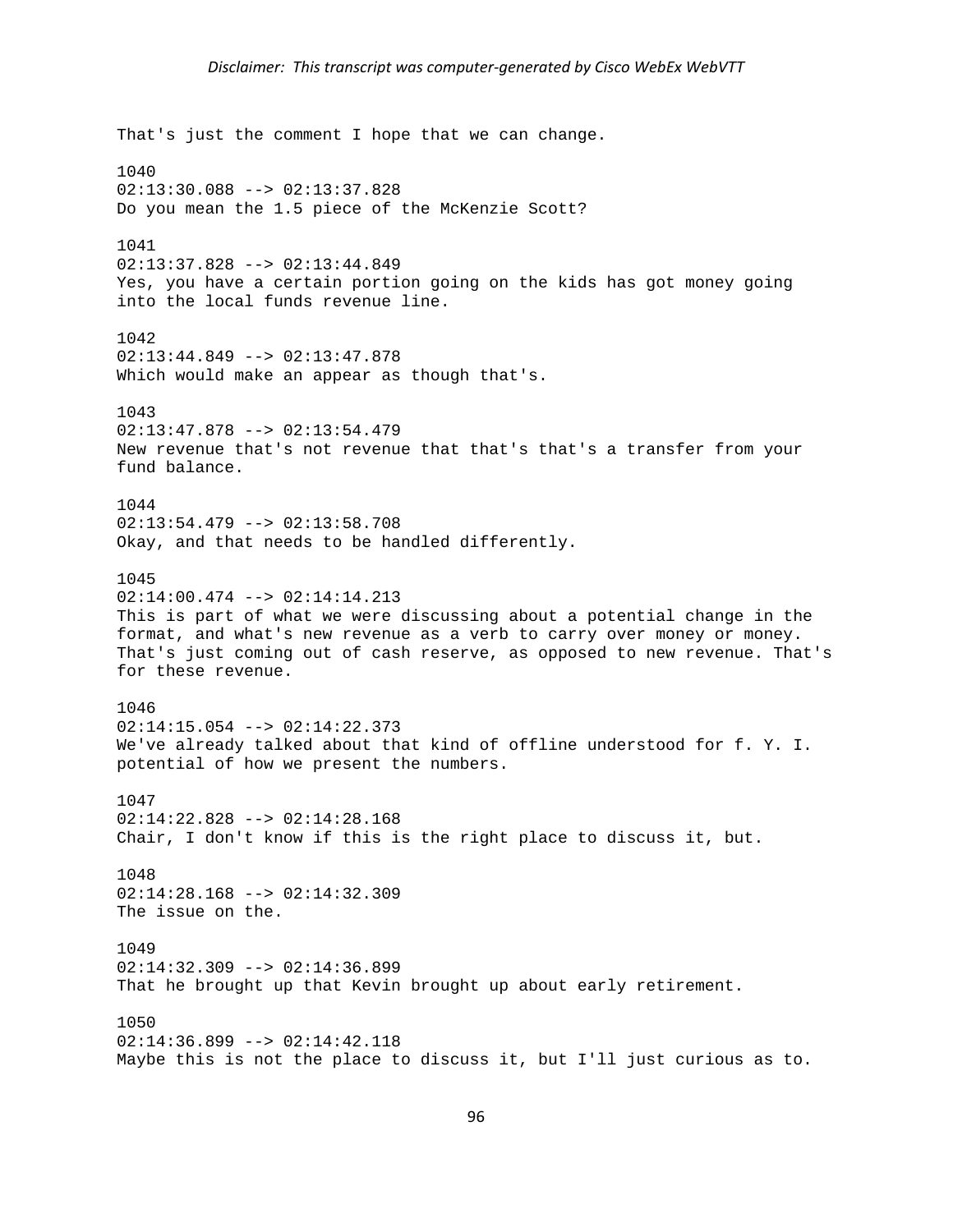1051 02:14:42.118 --> 02:14:46.828 While we are proposing an early retirement program yet we're still. 1052 02:14:46.828 --> 02:14:50.609 We are hiring a number of. 1053 02:14:50.609 --> 02:14:58.979 Filling a number of positions not normally on an early retirement program is normally done when you're. 1054 02:14:58.979 --> 02:15:05.788 Faced with tough financial times and you're trying to pare back on your your your salary cost. 1055  $02:15:05.788$  -->  $02:15:10.618$ But it appears though, we are ramping up us, our cost by filling positions. 1056 02:15:10.618 --> 02:15:16.319 I was a little surprised and curious of why a early retirement plan. Now. 1057  $02:15:16.319$  -->  $02:15:20.038$ If that's going to discuss that another meeting, that's fine. 1058  $02:15:20.038$  -->  $02:15:24.179$ It will be discussed to tomorrow. 1059  $02:15:24.179$  -->  $02:15:27.809$ In personnel okay. 1060  $02:15:27.809$  -->  $02:15:39.269$ Okay, it will be discussed tomorrow just to where we think that we have a unique opportunity in some areas. 1061 02:15:39.269 --> 02:15:48.509 To realize some future savings through early retirement claims. So, to that, even though we're off in the early retirement plan across campus. 1062  $02:15:48.509$  -->  $02:15:54.088$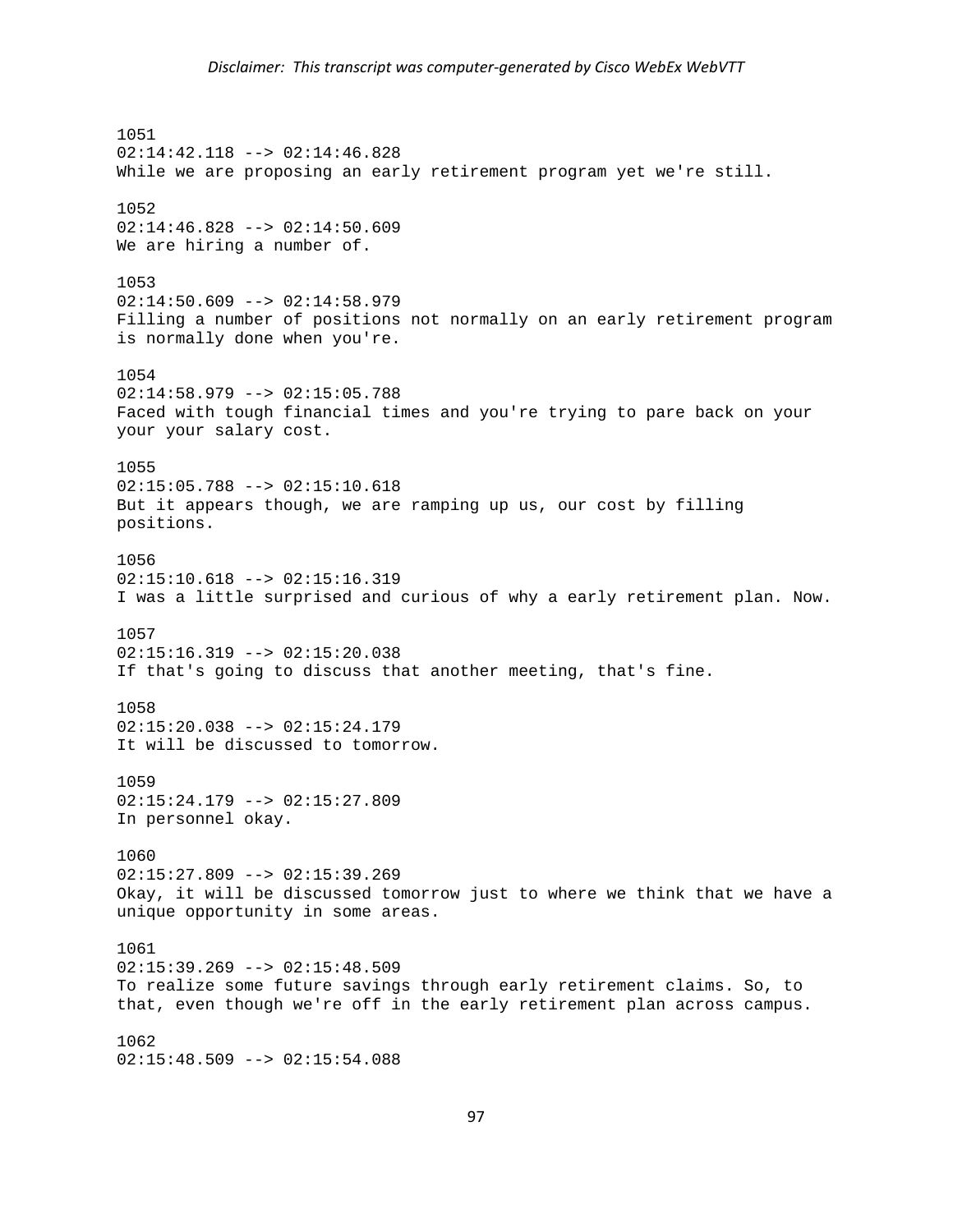Because we feel like that the most appropriate thing to do and so there are certain areas on campuses. 1063  $02:15:54.088$  -->  $02:16:07.918$ That report has highlighted that are needed more position and we're hiring for those positions, but they are also hilarious. I'll cancel. We can realize the future stays through an early retirement program. And so that's how we wanted to implement. 1064  $02:16:07.918$  -->  $02:16:15.029$ And this president, I'm pretty certain, you've researched this with a and. 1065  $02:16:15.029$  -->  $02:16:18.118$ Know that there are certain criteria in implementing. 1066 02:16:18.118 --> 02:16:22.618 Uh, some of these are more retirement programs, so I would encourage you the. 1067  $02:16:22.618$  -->  $02:16:27.538$ To really get their assistance and implementing this, this, this type of plan. 1068  $02:16:27.538$  -->  $02:16:40.049$ Yes, sir. I missed the missed time sentence. I will be presenting that personnel compensation. She has been in contact with the attorney general's office and we feel like we have a proposal that. 1069  $02:16:40.049$  -->  $02:16:44.129$ And approval live for you, that is appropriate for the board. 1070  $02:16:44.129$  -->  $02:16:49.648$ Thank you. 1071  $02:16:50.968$  -->  $02:16:58.738$ Mount chair on this salary equity is that something? 1072  $02:16:58.738$  -->  $02:17:02.308$ That's going to be done the 1st part of this year. 1073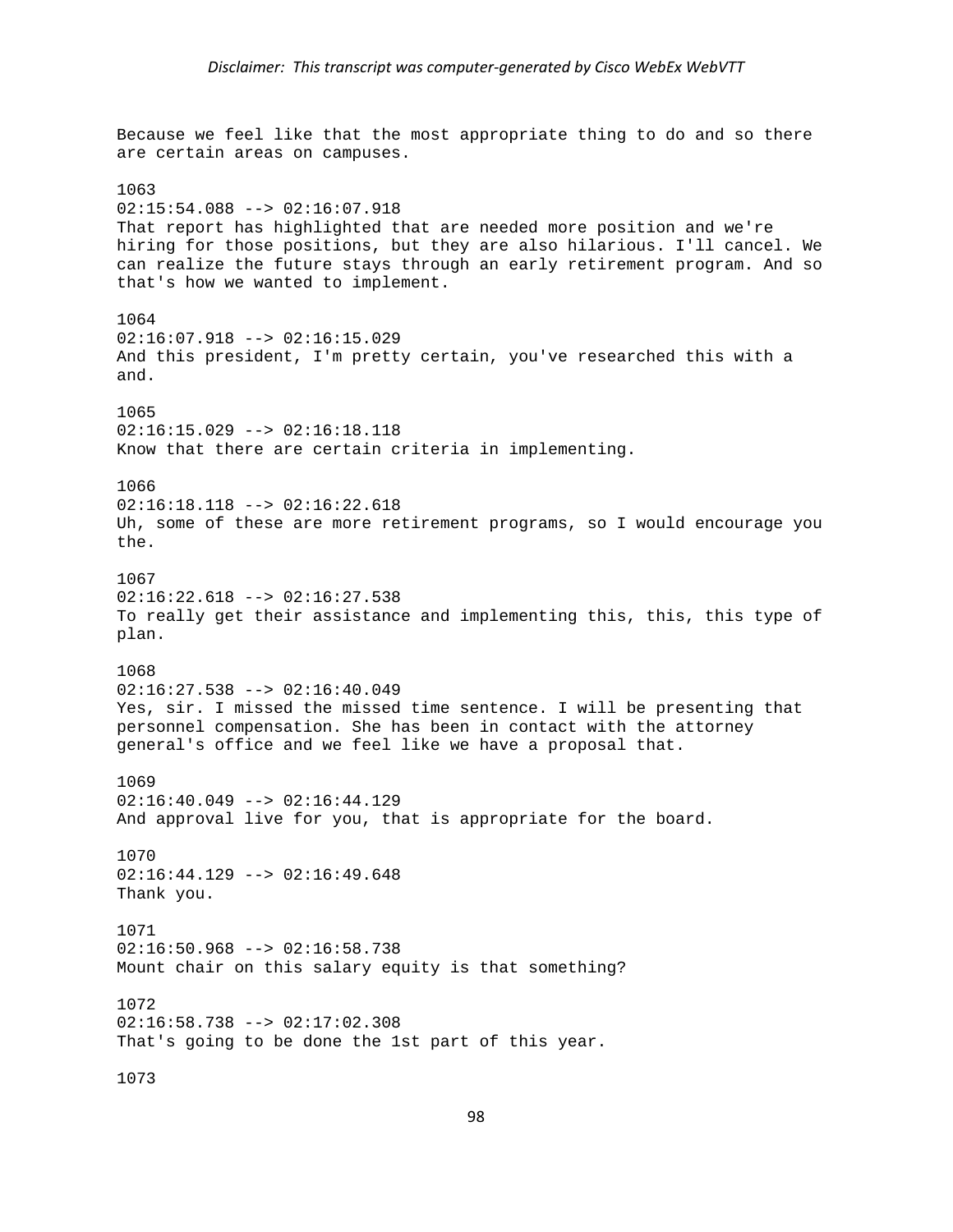02:17:03.718 --> 02:17:16.349 1st, part of 22, I assume sour equity means that there are some compression in your salaries on the faculty and staff and this our equity is for purposes of correcting those situations. 1074  $02:17:18.779$  -->  $02:17:28.793$ Yesterday, we, we actually ended our fee for the salary equity study as well as the climate survey survey. And so we have actually re, engage with. 1075 02:17:28.793 --> 02:17:35.122 Some of the actual companies that have addressed are actually applied for the with a proposal. 1076 02:17:35.369 --> 02:17:44.429 And so we were actually as go through that process to really have to give them a presentation to address salary equity as well as the climate survey. 1077 02:17:45.929 --> 02:17:52.888 And so, okay, so I'll extend another meeting as to where do you think that might be implemented? 1078  $02:17:56.728$  -->  $02:18:00.328$ But we're looking, we're looking at you for the next year. 1079  $02:18:00.328$  -->  $02:18:09.119$ Uh, we're hoping that we can get the companies on board when they were going to choose and then go through the process of doing the studies. Both the client, the survey as well as. 1080  $02:18:09.119$  -->  $02:18:13.168$ Sally equity study to take care of the compressions without faculty. 1081  $02:18:13.168$  -->  $02:18:19.199$ That's the faculty, just the faculty of faculty and staff. 1082  $02:18:19.199$  -->  $02:18:22.468$ I'm sorry, just update that the. 1083  $02:18:22.468$  -->  $02:18:27.179$ He said it effectively or faculty and staff. Oh.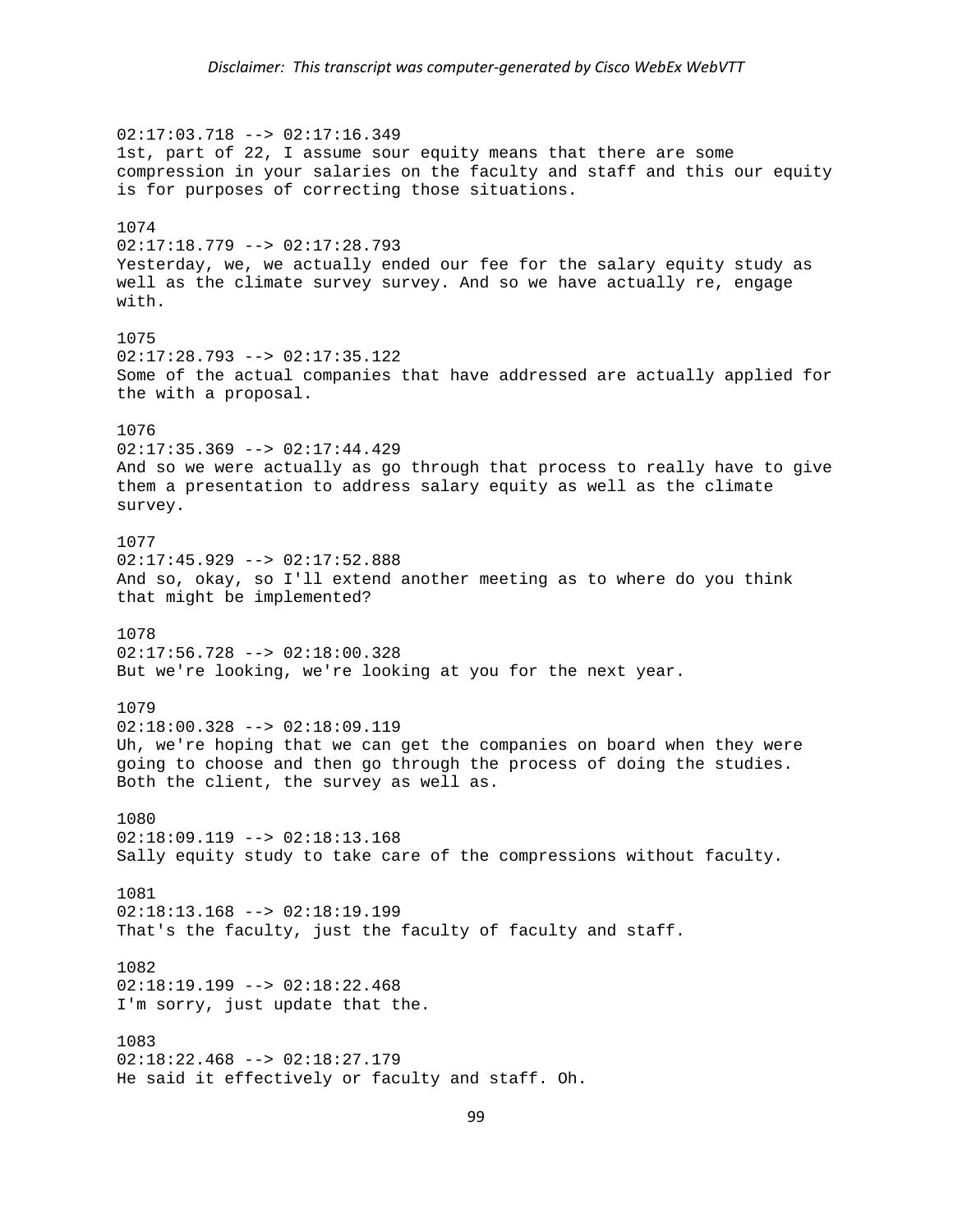1084 02:18:27.179 --> 02:18:38.609 Is that your question, Greg? 1085  $02:18:38.609$  -->  $02:18:42.449$ Ah, yes, ma'am. 1086  $02:18:42.449$  -->  $02:18:49.468$ All right, next page is scheduled 1, which is the detail of, of the. 1087 02:18:49.468 --> 02:18:54.359 Auxiliary, probably the most important thing here is that. 1088  $02:18:54.359$  -->  $02:19:02.099$ It's a current year budget, as I mentioned before is built on 2000 students. Typically, we have about 602,700. 1089 02:19:02.603 --> 02:19:08.994 They approved prior year budget was built on 0 students for fall and 17 in the spring. 1090  $02:19:08.994$  -->  $02:19:20.154$ So, as you can imagine, you see large increases and what we're projecting in terms of residence life revenues coming from student fees. 1091  $02:19:21.029$  -->  $02:19:24.119$ And for food servers. 1092 02:19:24.119 --> 02:19:29.039 Other revenues and we're just basically. 1093  $02:19:29.039$  -->  $02:19:35.998$ Looking at where we were kind of Pre cold and where we think we need to have that, but just said again. 1094 02:19:35.998 --> 02:19:42.959 This button is really based on really coming back in full spirit for the entire year. 1095 02:19:44.668 --> 02:19:54.924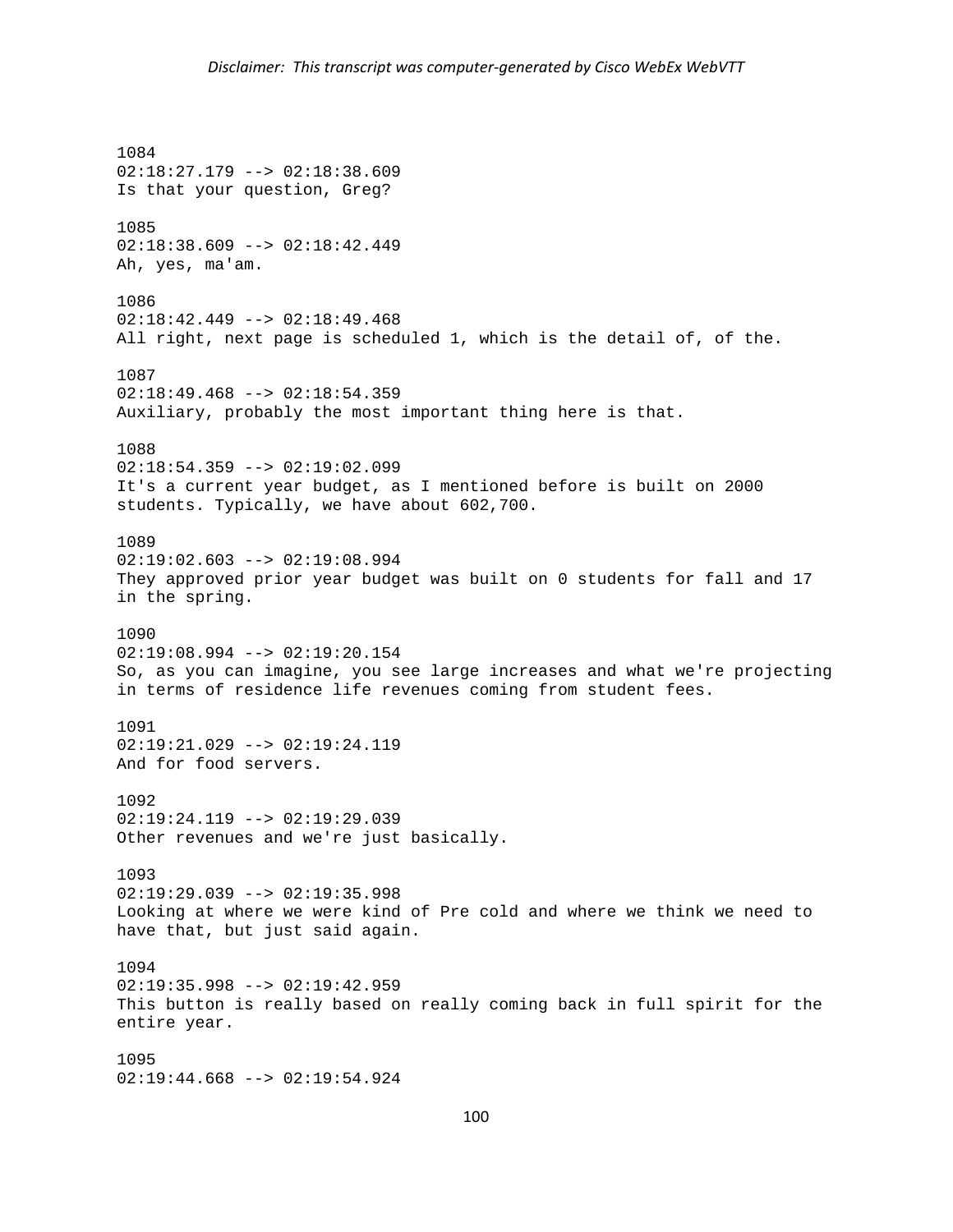On the expenditure side, the same thing all of the expenditures. I didn't want to point a couple of items here again on the total expenditure increases. 1096 02:19:54.924 --> 02:20:07.314 We have a 12 man, I'm not going to go through all the detail sheet, but there's a sheet in their auxillary that talks about all of the most. I do want to note a couple of items in residence. 1097  $02:20:07.314$  -->  $02:20:19.644$ Like, you see a really large increase here. That is partly due to 1 time investments in front of the dormitory and then here you have the 3.39Million, this is called other. 1098 02:20:19.884 --> 02:20:24.984 Most of those are capital investments. Have you read the materials? 1099 02:20:26.429 --> 02:20:31.373 We're looking at investing nearly a 1Million dollars in the dorms. 1100 02:20:31.373 --> 02:20:43.974 I'm just going some deferred maintenance and other critical areas, particularly with electrical wires, and also doing a lot of work to the dining hall and some other facilities. 1101 02:20:47.968 --> 02:20:55.769 On the last page here. 1102 02:20:55.769 --> 02:21:01.168 You can see this is our budget from, but here's the debt certain things and the impressions skip that. 1103  $02:21:01.168$  -->  $02:21:08.429$ And again, it's 3.8 is the 2nd year 1st year. I say there's a great point. 5 and the 2nd is 3.8. 1104 02:21:08.429 --> 02:21:12.388 Today, you know, next year, it goes back to the typical debt service. 1105 02:21:12.388 --> 02:21:26.609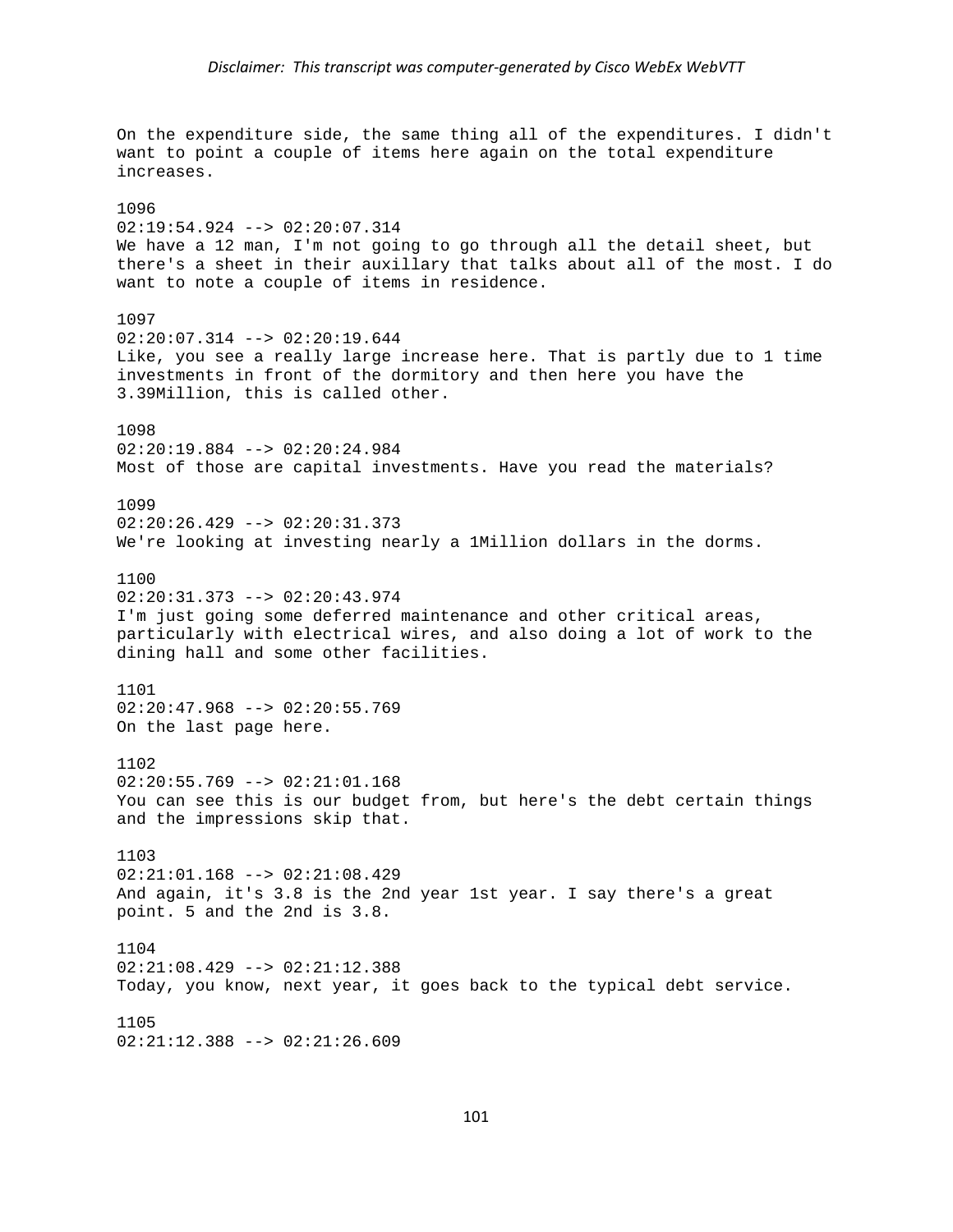```
So the was just to give a temporary relief for 2 years but here you can 
say, you had a 15Million dollar contribution here and assess 
significantly. 
1106 
02:21:28.199 --> 02:21:31.918 
Any questions. 
1107 
02:21:31.918 --> 02:21:37.588 
1 of my questions. 
1108 
02:21:39.959 --> 02:21:50.638 
What I think this is a great question. I mean, there are a lot of moving
parts, a lot of detailed information that you provided us. The narrative 
was good. Little supplemental schedules were excellent. 
1109 
02:21:50.638 --> 02:21:53.818 
And explaining the number, so. 
1110 
02:21:53.818 --> 02:22:06.773 
We appreciate you and your team and the work that you did pulling 
together, but we're just happy to say that the numbers are looking great. 
The numbers looking. Good. And that potentially we're going to is next 
year with some positive net revenue as well. 
1111 
02:22:06.773 --> 02:22:08.963 
So, I think that has done a great job. 
1112 
02:22:12.054 --> 02:22:14.783 
I want to make sure I echo your comments, 
1113 
02:22:15.023 --> 02:22:19.793 
but also I want to commend standpoint and his team unrelated their money, 
1114 
02:22:20.033 --> 02:22:22.043 
fiscal management last year, 
1115 
02:22:23.123 --> 02:22:25.554 
even though we haven't drawn down the funnel, 
1116 
02:22:26.484 --> 02:22:28.074 
the models work that's been done.
```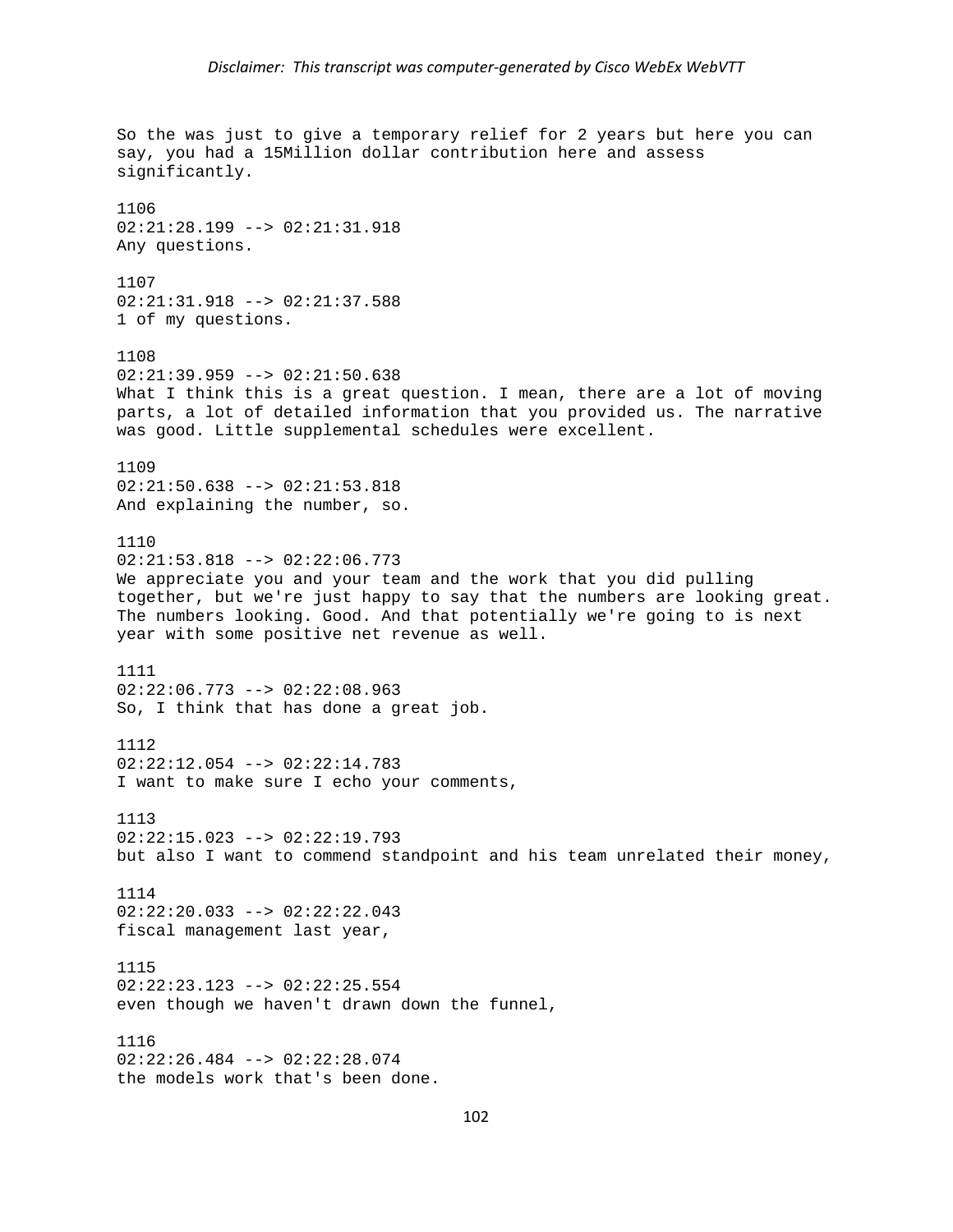1117 02:22:28.103 --> 02:22:37.734 Really limited expenditures and raise revenues and really matters that. Well, I just want to congratulate him attitude. Particularly. Mr. headway was. 1118 02:22:38.009 --> 02:22:43.888 You're right now, thank you. Thank you. Mountains here. 1119 02:22:43.888 --> 02:22:50.039 This is great. I don't know that the appropriate place that to discuss this, but. 1120 02:22:50.039 --> 02:22:53.459 I. 1121 02:22:53.459 --> 02:22:58.498 I was hopeful that that Mackenzie and Scott money could be either. 1122  $02:22:58.498$  -->  $02:23:03.299$ Uh, board restricted for, and that we use. 1123 02:23:03.299 --> 02:23:09.238 The entrance off of that being 4.7. what? 4.5%. 1124 02:23:09.238 --> 02:23:13.259 For the purposes of funding the. 1125 02:23:13.259 --> 02:23:18.629 It's special projects that the president has identified rather than. 1126  $02:23:18.629$  -->  $02:23:23.218$ Taking the money from, from the corpus of the McKenzie Scott. 1127 02:23:23.218 --> 02:23:28.318 Treating it somewhat like, we would do our endowment it seems as though we. 1128 02:23:28.318 --> 02:23:31.588 We haven't really made a decision. We're kind of a.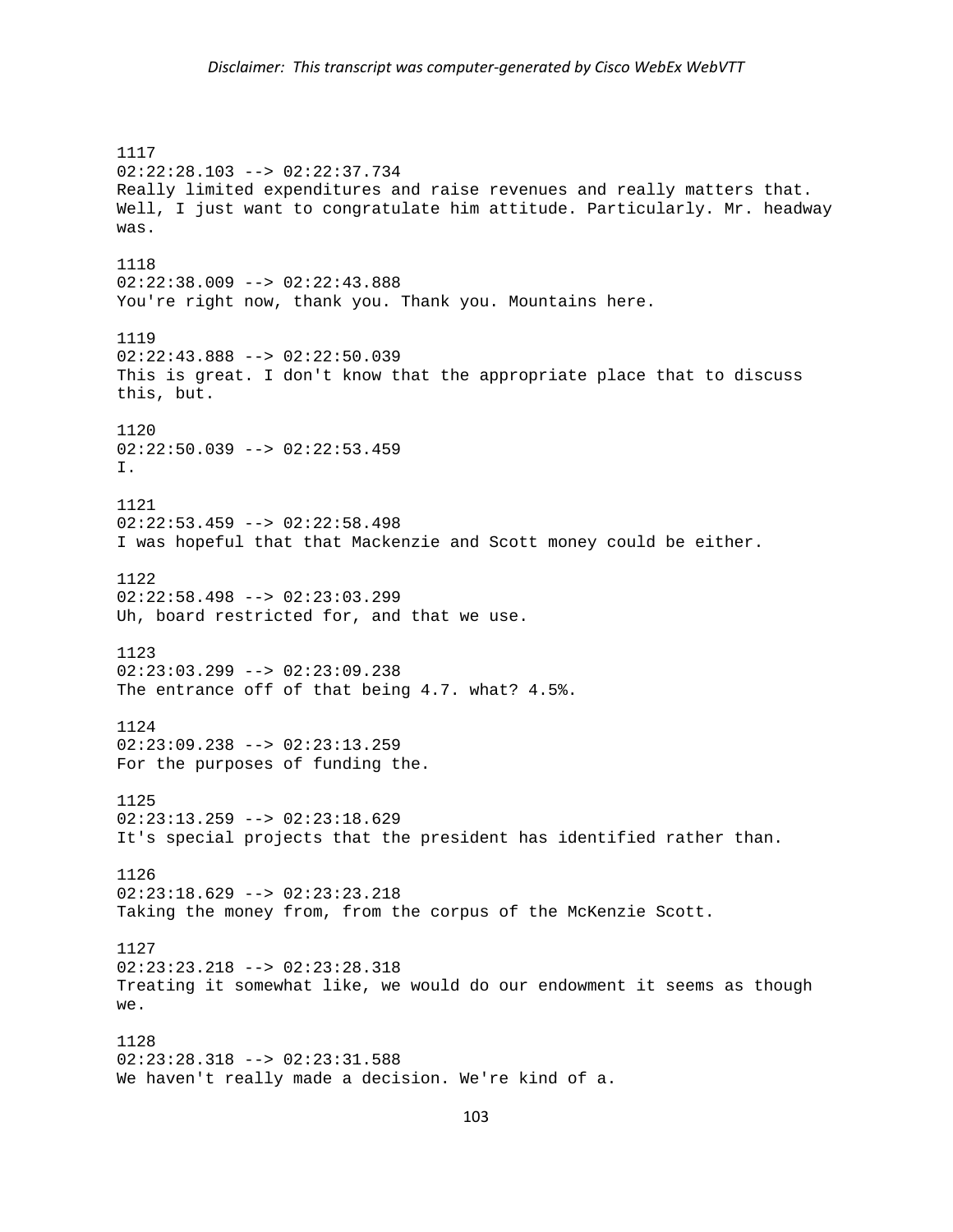1129 02:23:31.588 --> 02:23:35.218 Just, it's kind of loose right now. 1130 02:23:35.218 --> 02:23:40.769 And the question becomes, why can't we invest that money? 1131  $02:23:41.603$  -->  $02:23:55.164$ Into, like, we do our endowment and draw about 4.5% off of that under the total return concept of investing and use that to fund those special studies or money. We saw going into that local assistance line. 1132  $02:23:57.838$  -->  $02:24:04.738$ And at 4.5% off, the 30Million would be about 1.1.31.2000. 1133 02:24:04.738 --> 02:24:11.609 I know part of the conversation that has taken place around that entire donation. 1134  $02:24:11.609$  -->  $02:24:19.949$ Is what for the suggestion that we have the committee to take a look once again in our investment policies and how we want to. 1135  $02:24:19.949$  -->  $02:24:28.199$ Potentially have that money invested, but, you know, Here's a great opportunity. My understanding is that this was totally unrestricted 30Million for us to. 1136  $02:24:28.199$  -->  $02:24:40.349$ That means we've got the flexibility to do with it what we deemed to be appropriate at the time and I think to kind of fit the whole ourselves into a quarter right mail and already to start making restrictions on it. 1137  $02:24:40.349$  -->  $02:24:51.449$ It's probably not look into the future since we don't know what we may want to use this money for the future. I think all of us have concurred that this is an opportunity to shore ourselves up financially. 1138  $02:24:52.043$  -->  $02:25:05.513$ From a financial putting standpoint, I mean, it's a great place to be, or we can say, we have 30Million hours of unrestricted money that we can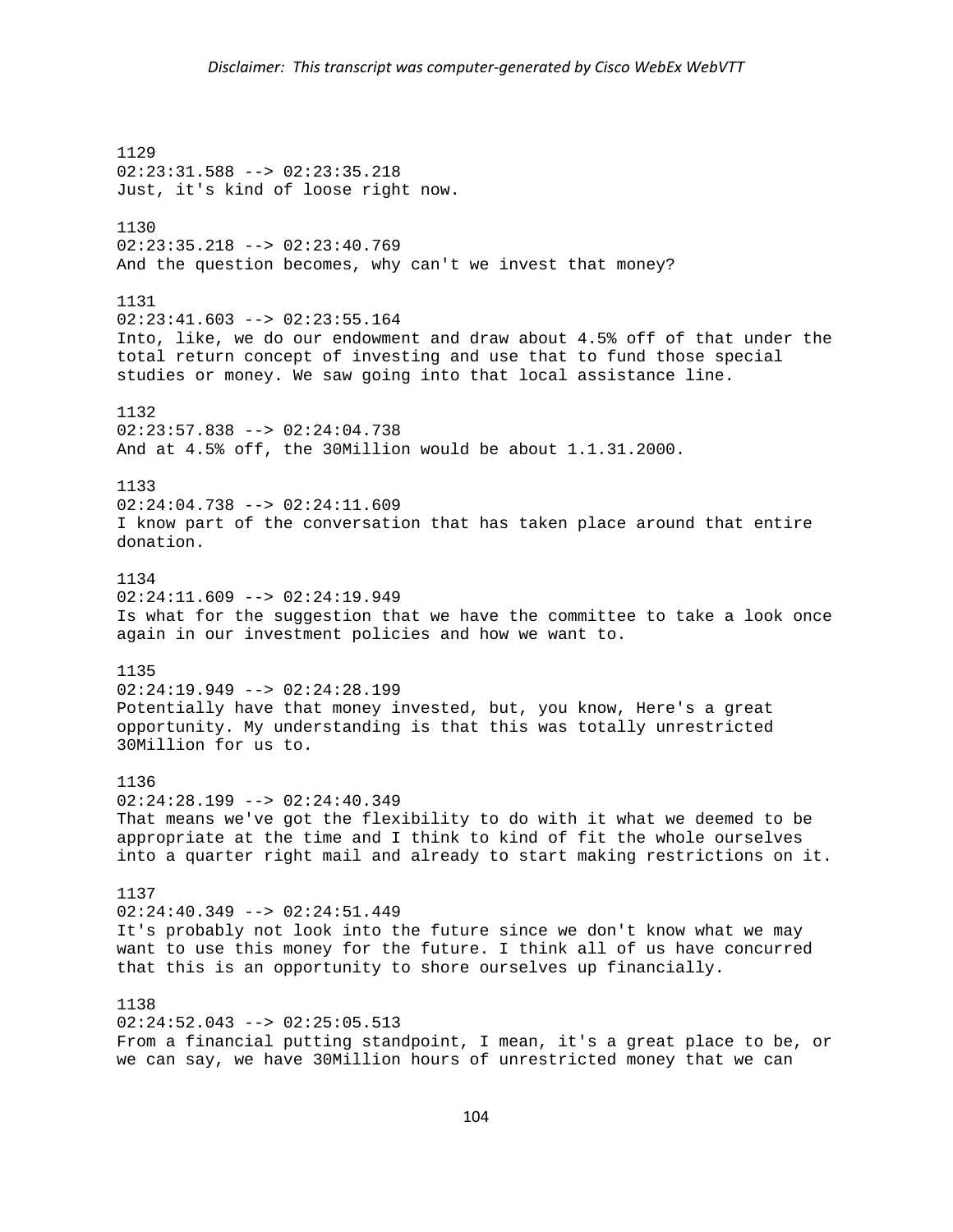potentially use. I understand your concern. Caution that we don't want it. 1139  $02:25:05.513$  -->  $02:25:11.363$ So lose that we lose track of it. But I also don't want us to go and put restrictions on what is a. 1140 02:25:12.148 --> 02:25:25.703 A great opportunity for it to be unrestricted. I mean, we just never know next year something may come up and we may think it's a great idea to use 5Million. We might have an opportunity to build something. This happens to come up and is a great opportunity. 1141  $02:25:25.703$  -->  $02:25:37.793$ And we've limited ourselves, we've already are restrictions on it and we'd like to attend that. So I'm just advocating rather than us going and making those kind of restrictions. Let's put it in the hands of the committees. 1142 02:25:38.609 --> 02:25:52.738 And then, let's keep it as I'm restricted as it can, which allows us that flexibility of movement in the future. That's just my initial thoughts on that. But once again for the Finance Committee to be pushing that. 1143  $02:25:52.738$  -->  $02:25:56.699$ I was suggested to the full board to be entertained through the committees. 1144 02:25:56.699 --> 02:26:02.218 I'm sure I still just like for you to just to consider that because. 1145  $02:26:02.218$  -->  $02:26:08.398$ On what the board restricts the board can also unrestricted when that building comes up that we need to purchase. 1146 02:26:08.398 --> 02:26:13.049 So don't are restricted? No, we cannot change. 1147  $02:26:13.049$  -->  $02:26:18.029$ But a board restricted can be changed by the board it at any time. 1148 02:26:18.029 --> 02:26:22.259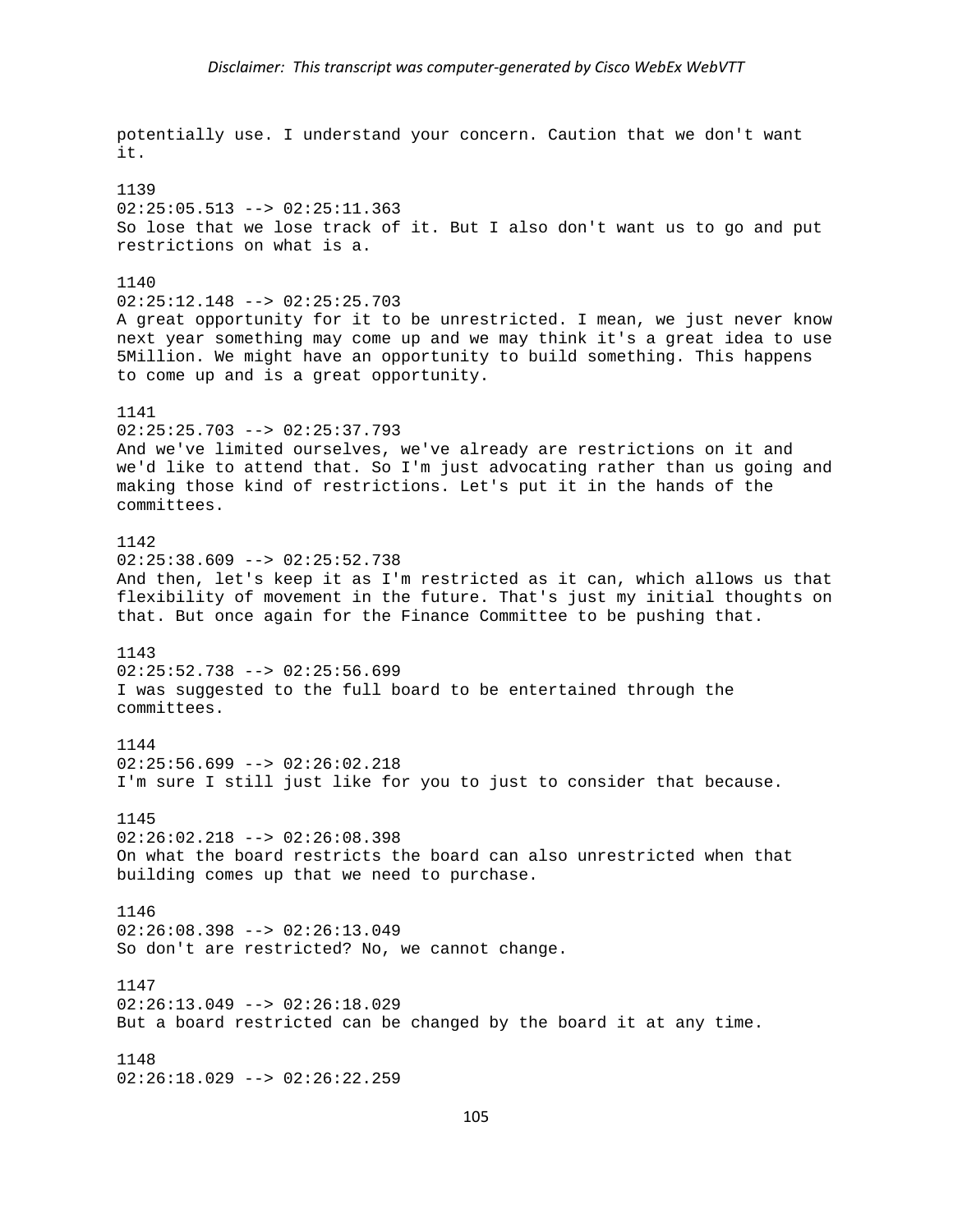But I don't think we'll be holding ourselves too much. 1149  $02:26:22.259$  -->  $02:26:25.949$ With that type of restriction, if it was done through the board. 1150 02:26:25.949 --> 02:26:32.189 Thank you. Okay, we'll take all the consideration on once the suggestions may move to the committee. 1151  $02:26:35.488$  -->  $02:26:44.398$ The next item in the packet for approval and somewhat goes along with the budget is the for the scholarship. 1152 02:26:44.398 --> 02:26:54.148 We have included in this budget requests, an additional 1Million dollars and unfunded scholarships for the computer science computer engineering program. 1153 02:26:54.148 --> 02:27:03.898 Just to remind you, I'm funded means that it's really we're really basically using tuition revenue fund those scholarships. 1154  $02:27:03.898$  -->  $02:27:13.709$ Saw in the past this sheet here has a little history of what we've done with the funded. You can see it's range between. 1155 02:27:13.709 --> 02:27:18.148 I have to read all the way up to me and just drop back down to. I have, I mean. 1156 02:27:18.148 --> 02:27:21.478 We're proposing to bring it back up to 1.5. 1157 02:27:21.478 --> 02:27:36.119 And if you recall, I included any packet certain regulations in terms of, it cannot exceed certain amounts. We had run those preliminary estimates and we're still well, what's that threshold? 1158  $02:27:36.119$  -->  $02:27:41.248$ So, I won't be asking for approval of the additional unfunded.

1159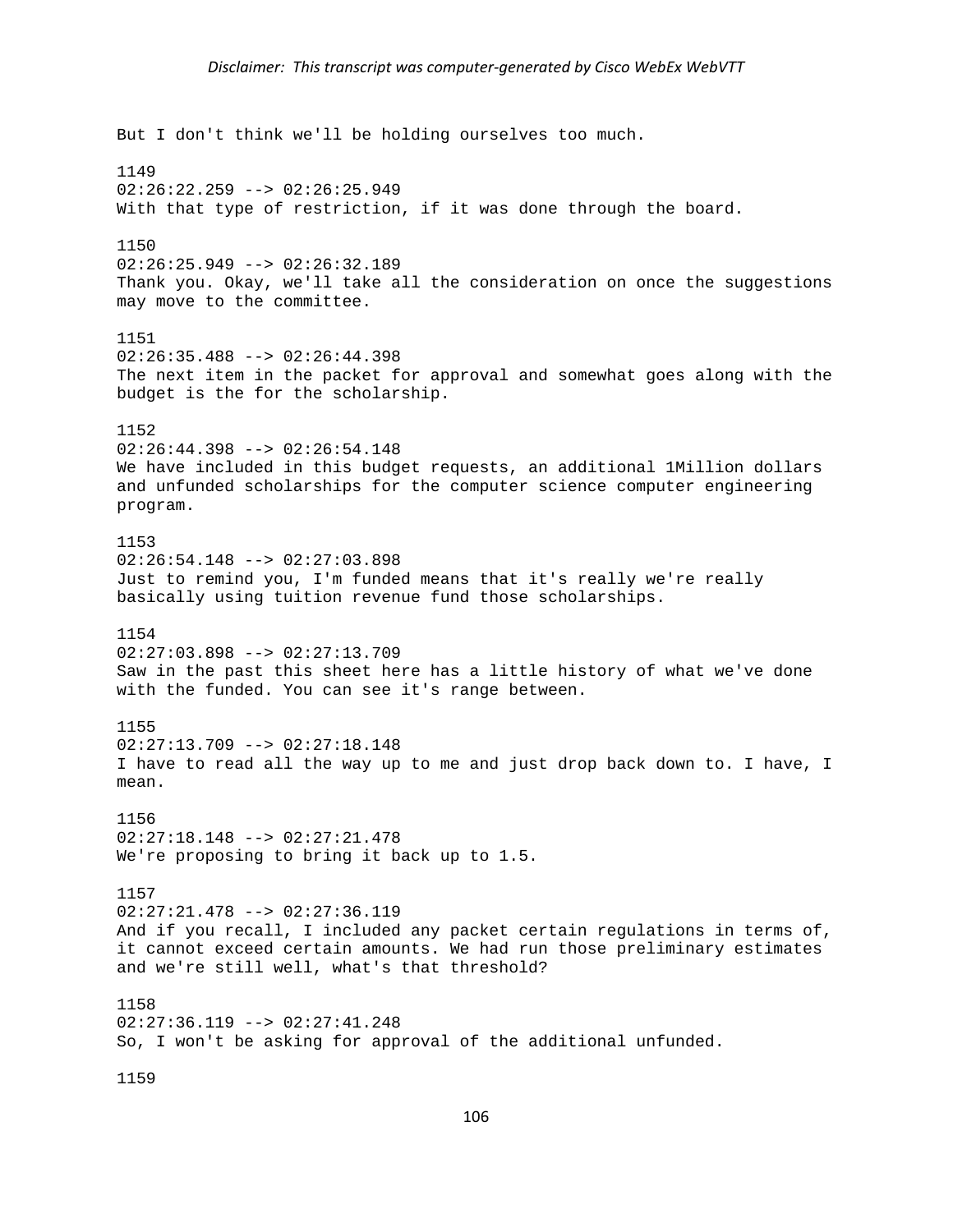$02:27:41.248$  -->  $02:27:46.259$ Our scholarships or to fund I'm just going to find the scholarships of the total amount. 1160  $02:27:46.259$  -->  $02:27:59.154$ A 1.5 me again may end of that what support engineering, computer science, and then a half a 1Million will support the general financial needs and we've always supportive with those funds. 1161  $02:27:59.154$  -->  $02:28:13.763$ The amount down at the bottom are our amounts that are included on a resolution. A resolution has to specify maximums that the board provides in each category. Those maximums were provided financial aid. 1162 02:28:15.898 --> 02:28:27.029 Or analyze, and they've been looking at all of these different resources and they estimate about 1200. no, 1 to 1400 for our conversations. 1163  $02:28:28.439$  -->  $02:28:33.119$ Okay. 1164 02:28:33.119 --> 02:28:40.498 Any questions on this, so, for the unfunded scholarships mount chair, this is Greg. 1165 02:28:40.498 --> 02:28:44.279 For the unfunded scholarships, how many can we do. 1166 02:28:44.279 --> 02:28:58.674 Under this proposal, this proposal is saying that we did the board would be allowing the institution to do a maximum of 150 students. 1167 02:29:00.179 --> 02:29:11.334 And to not exceed 1.5 amazing, but we had to go a little further because we reached out to legal counsel. We had to put in the state in the out of state. 1168 02:29:11.334 --> 02:29:21.084 So, the threshold for out of state is the maximum are requested for out of state fund is 40 students for 400,000. 1169 02:29:22.978 --> 02:29:29.668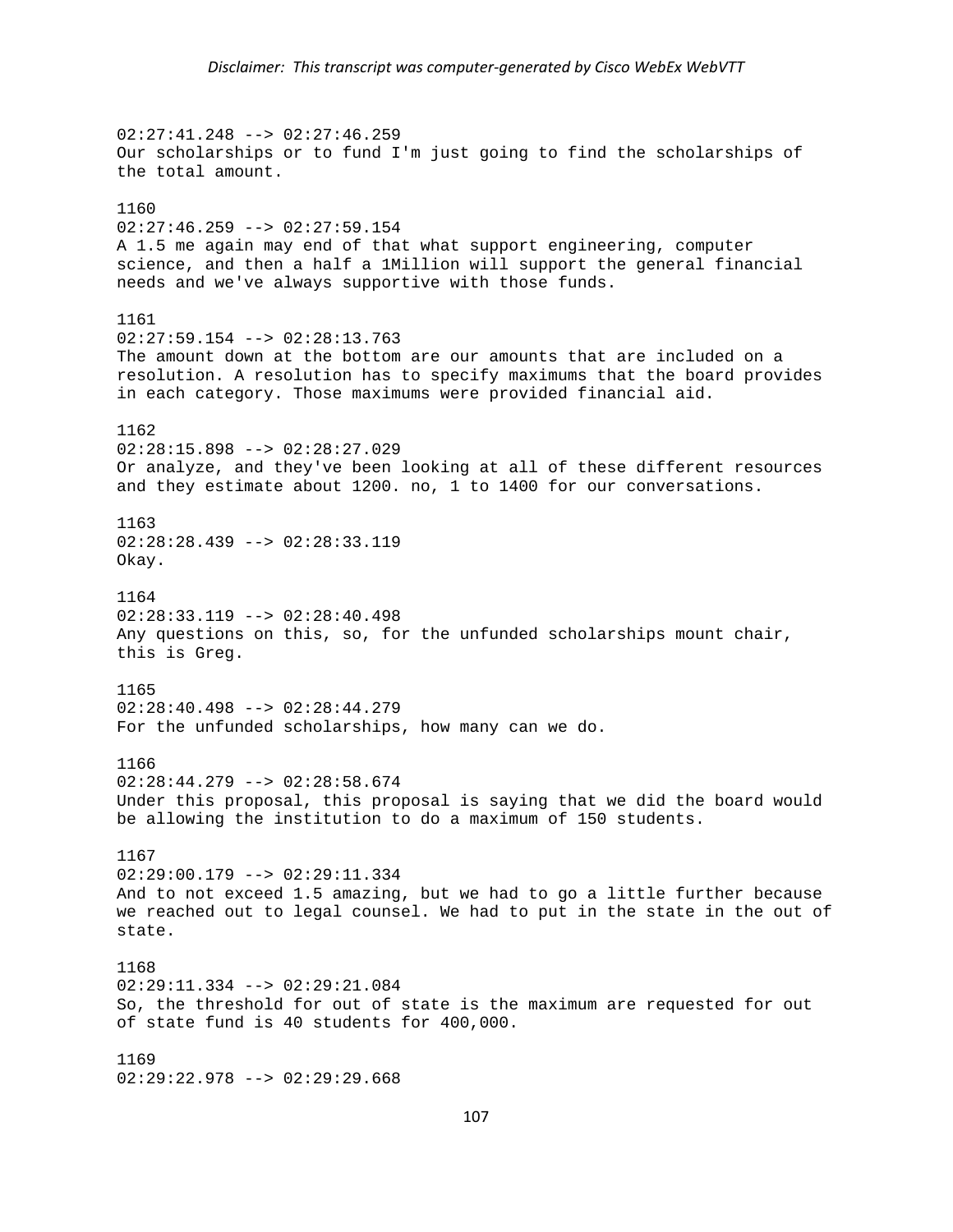```
And for in state, the maximum we're requesting is 110 for 1.2000. 
1170 
02:29:31.529 --> 02:29:36.779 
And and we are well, within those limits is what I heard, you say. 
1171 
02:29:36.779 --> 02:29:40.619 
Yeah, okay. 
1172 
02:29:40.619 --> 02:29:44.849Thank you thank you. 
1173 
02:29:44.849 --> 02:29:49.289 
Any other questions. 
1174 
02:29:51.029 --> 02:29:58.498 
Okay, okay. The last empty pool item that I have is. 
1175 
02:29:58.498 --> 02:30:03.539 
Page 44. 
1176 
02:30:03.539 --> 02:30:08.369 
I'm not going to go through this in detail. 
1177 
02:30:09.023 --> 02:30:17.994 
Part of it is the president we're, like, really doing a retreat takes 
time to really step back and look at all these capital projects. 
1178 
02:30:18.414 --> 02:30:28.254May have his hair come in, and he can present some materials, but the 6 
year plan, there's a resolution to approve the 6 year plan. 
1179 
02:30:28.463 --> 02:30:39.533These are plans that are reflected in our master plan that we're required 
to keep update. It's actually required to be approved in the code of 
Virginia. 
1180 
02:30:40.043 --> 02:30:52.013 
The approval has to happen every 2 years and every by hitting them once 
this is approved by the board it's submitted to share to the governor's
```
office into the house appropriation and send the Finance Committee.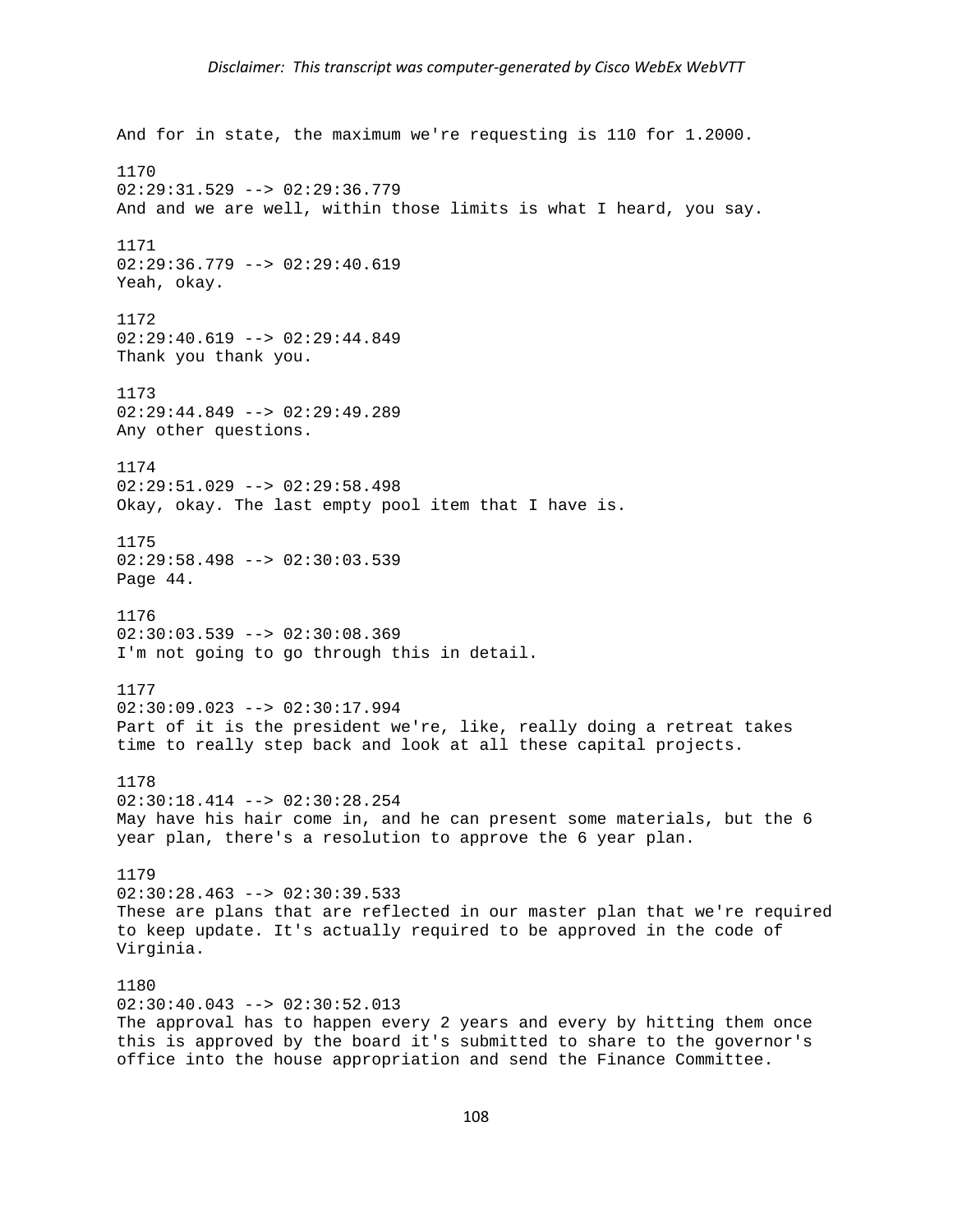## *Disclaimer: This transcript was computer‐generated by Cisco WebEx WebVTT*

1181 02:30:52.289 --> 02:31:00.599 And without the board approval, we would not be able to get funding for any type of new capital requests. 1182 02:31:00.984 --> 02:31:05.093 Overall, I'm not going to spend the time to go through this plan in detail. 1183  $02:31:05.093$  -->  $02:31:19.943$ But I'll tell you, how number 1 priority, and what we're still pushing for is the bulk building is something that conceptually we move to with the state. And we're still have that reflected as our number 1 priority. 1184 02:31:20.154 --> 02:31:25.554 We really haven't changed any of the other priorities after that. 1185 02:31:26.033 --> 02:31:37.254 The other thing that I want to take the time to I just want to take a moment Madam chair just to remind everyone I never want to lose this point. So I kind of wanted to just. 1186 02:31:37.349 --> 02:31:46.679 Walk through the additional. It was quite historic as 2020. legislative session was quite a store. We had 4 new buildings. 1187  $02:31:46.679$  -->  $02:32:00.119$ And we have over 70Million dollars in infrastructure. That is just that that's quite phenomenal. I just kind of 1 time and again, and review with the board members. So everyone is aware. 1188  $02:32:00.119$  -->  $02:32:14.968$ The 1st, 1 is, I'll show piece that's to demolish. I replaced the gentleman hair call to that. What that means is that the stating the issue so the state of paying for the building for us. 1189 02:32:14.968 --> 02:32:29.338 So, we're getting 108Million dollars for that new academic building that is approved. We're getting a new building, new agriculture, research and education building for 10Million dollars. 1190 02:32:29.338 --> 02:32:32.879 Those those moneys are already there and in place as well.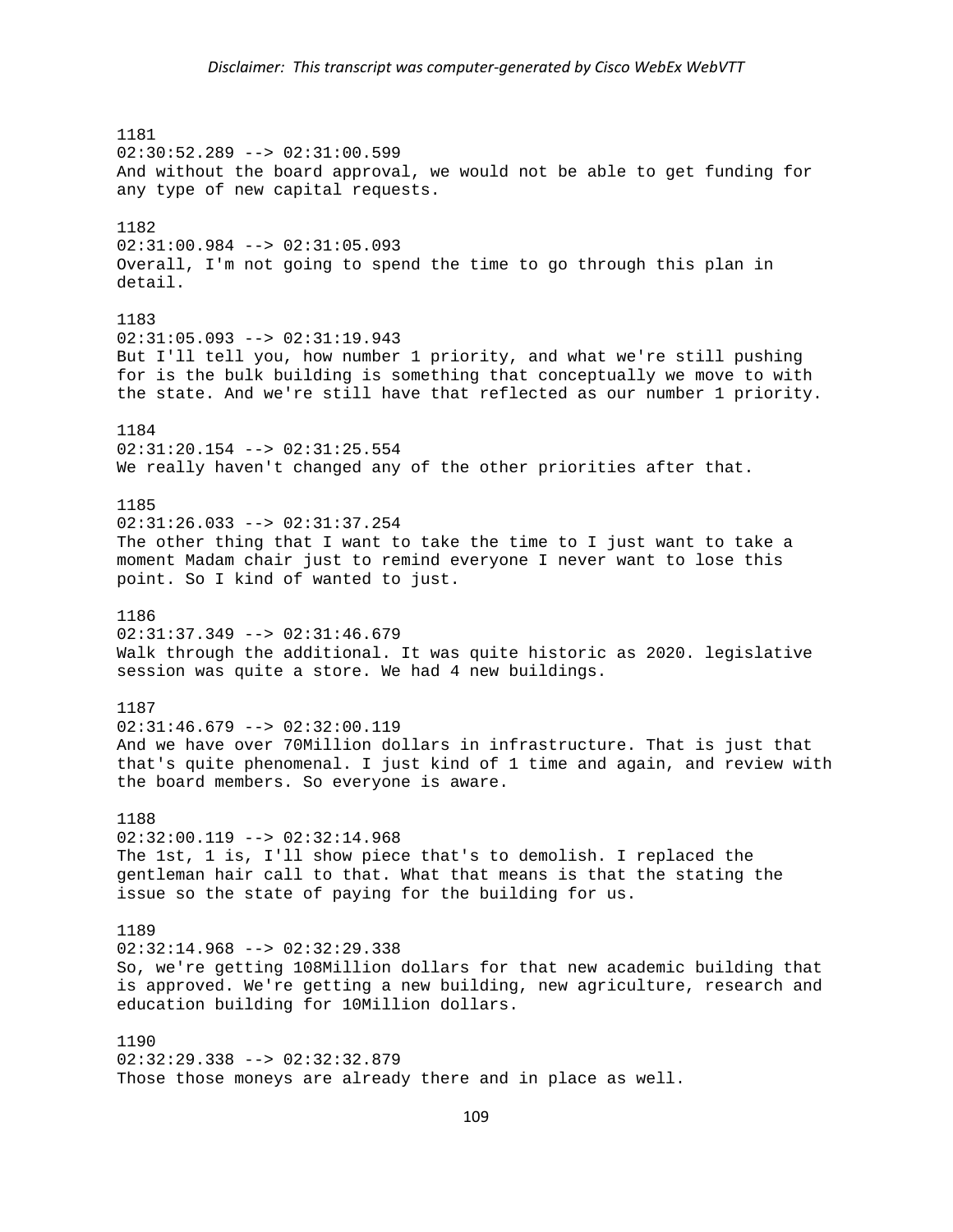## *Disclaimer: This transcript was computer‐generated by Cisco WebEx WebVTT*

1191 02:32:33.959 --> 02:32:47.879 I think you wanted to mention that, of course, those agriculture building is from agricultural funds from facilities funds and that's not from the state of India. Yeah. 1192 02:32:48.654 --> 02:32:59.513 Can improve and replace technology. This is 1 of those is part of that 70 main infrastructure request. Mr. simmer. Right notice to 11.4Million. 1193 02:32:59.513 --> 02:33:06.263 We have 9.2Million to improve prove our infrastructure for campus safety, security and energy. 1194 02:33:08.908 --> 02:33:13.888 We got 6.1Million for waterproofing the campus build this. 1195  $02:33:13.888$  -->  $02:33:25.019$ It never means anything to anybody, but Jane or not, but the wonderful thing is to really help out so much, particularly with some of the deferred maintenance tickets. 1196  $02:33:25.019$  -->  $02:33:29.068$ Construct a new emission building for 2000 made. 1197  $02:33:29.068$  -->  $02:33:33.658$ Again, we got 4 projects nobody most quotes got 0. 1198  $02:33:33.658$  -->  $02:33:42.658$ Renovate proceed to approval that, and we got 33Million to improve the heating and air conditioning of ventilation. 1199 02:33:42.658 --> 02:33:47.308 Campus wide, so again, I just kind of wanted to quickly. 1200 02:33:47.308 --> 02:33:51.689 For review those just to remind everyone. 1201 02:33:51.689 --> 02:34:05.453 Those are those, those projects are progressing, we've been moving through design and construction, and at the retreat, we look forward to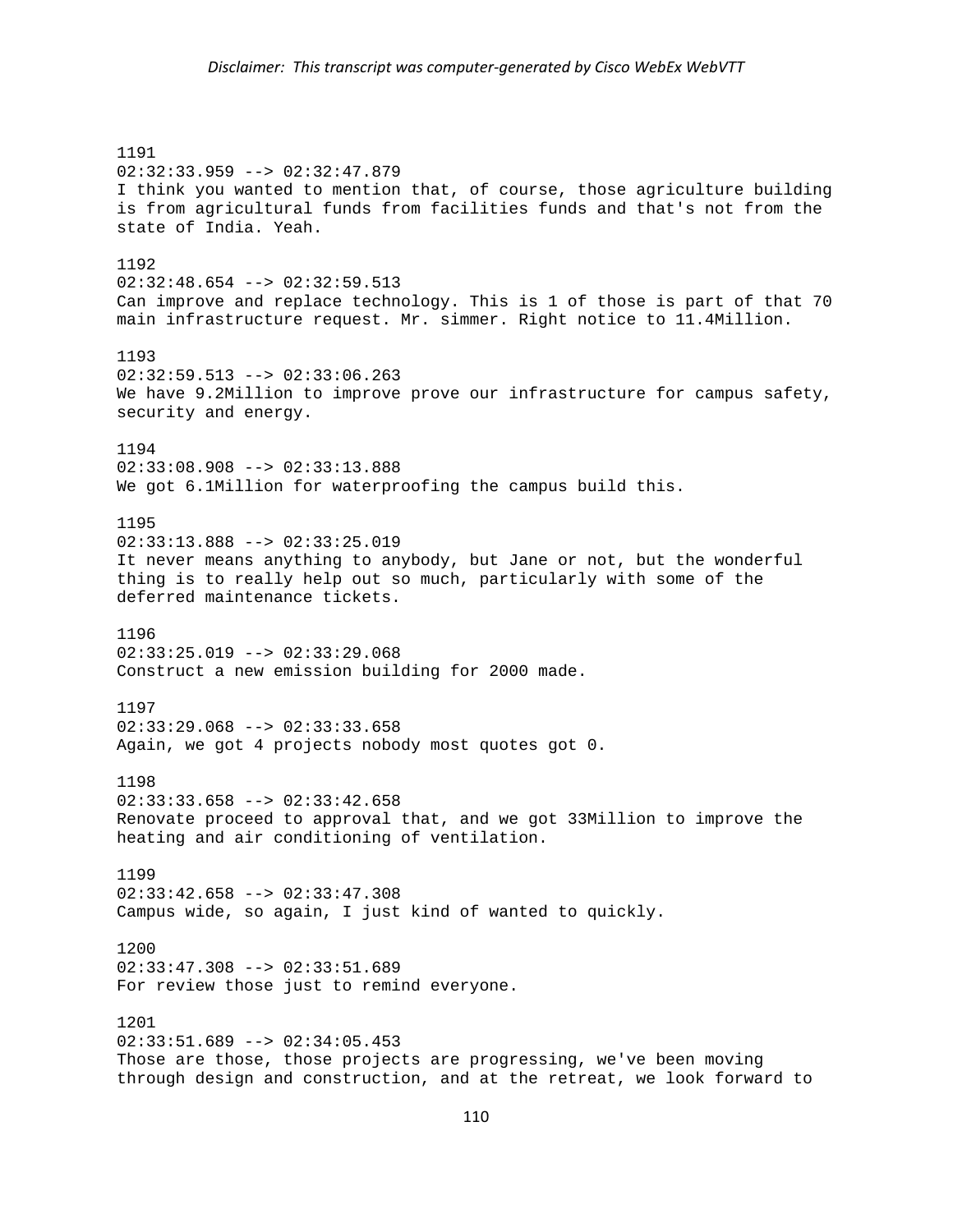really dive into the upgrade update you on it, because there's no more questions on that. Okay. 1202  $02:34:05.453$  -->  $02:34:20.304$ Just 1 comment obviously. Congratulations. And thank you. And kudos to those who've been logging in at the state level and everything to get them ready for these buildings. I think that's wonderful. That just says they've been approved, but I would like, in the next update of that report. 1203 02:34:20.304 --> 02:34:24.443 If we can add in the schedule and just kind of show estimated start date. 1204  $02:34:24.719$  -->  $02:34:30.840$ Estimated completion, so we can kind of know when and how yeah, we had to keep up with the status with them. 1205 02:34:30.840 --> 02:34:33.989 That okay great. Okay. 1206  $02:34:39.090$  -->  $02:34:44.399$ That's all I have on here. Okay Thank you. Thank you. 1207 02:34:44.399 --> 02:34:52.049 All right and I think. 1208 02:34:57.834 --> 02:35:09.174 Yes. Okay. Very good. So you have 5 minutes from what? I think we can give you 5 minutes. 1209 02:35:09.174 --> 02:35:19.915 We've been skipping over the last couple of Florida, because I think you can have them as you like today. Laughter. Okay, that works. 1210 02:35:21.209 --> 02:35:32.700 Good afternoon ma'am. Terribleness director. Mr. president and visitor quick quickly on our tier 3 data center project. 1211  $02:35:33.385$  -->  $02:35:41.545$ We have established the circuit where you can Amazon Web services, we can

establish a circuit private circuit to Amazon.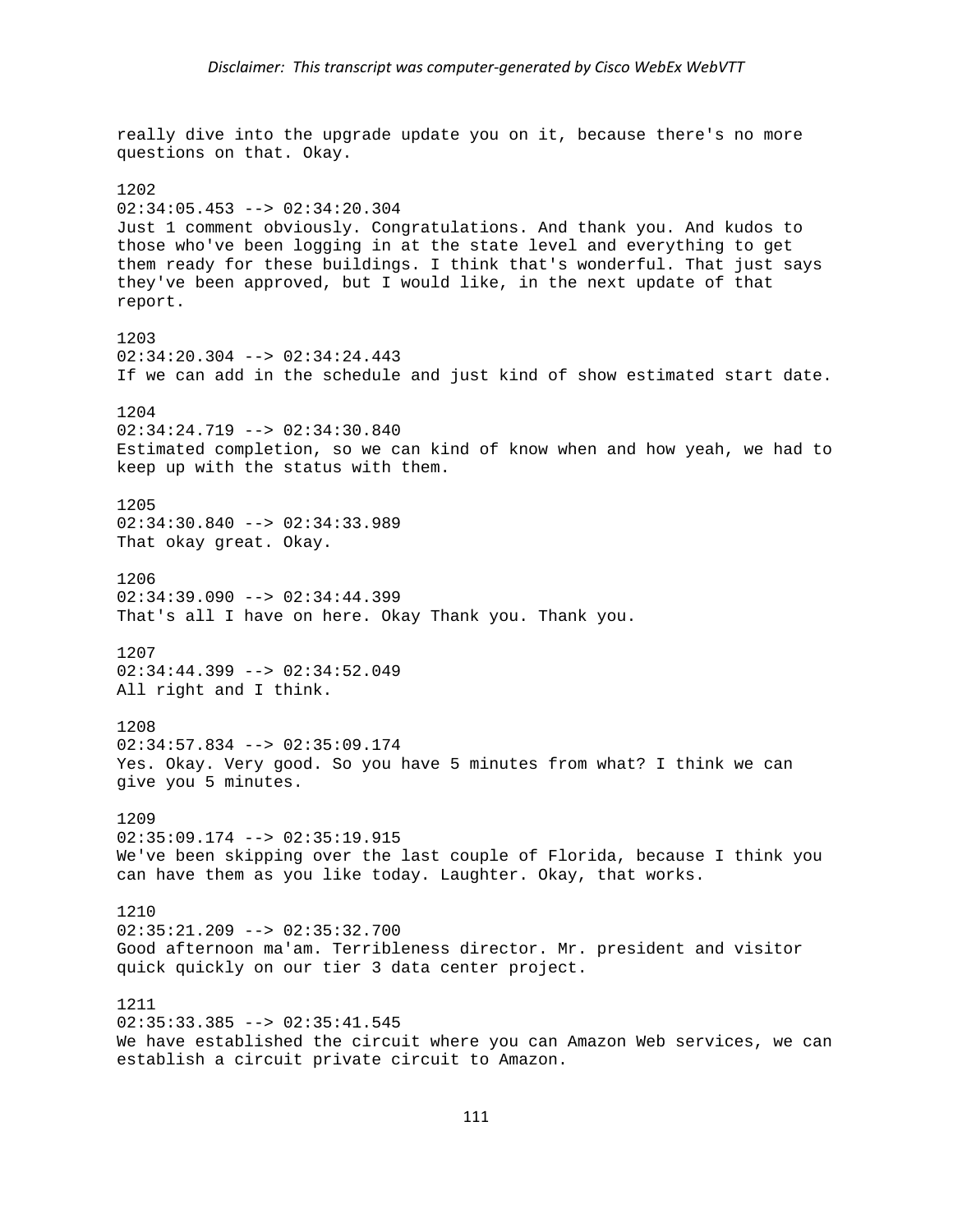1212 02:35:42.235 --> 02:35:50.934 We're in the process of doing some data storage clean up because what we don't want to do, it's sort of like moving into home right? 1213 02:35:51.209 --> 02:36:01.350 That when you get ready to move everything that you have into the new house, you get rid of the stuff that you don't have. So, this is an opportunity for us to go through. 1214 02:36:01.350 --> 02:36:06.840 Look at stuff data from the library, Virginia standpoint for retention. 1215  $02:36:06.840$  -->  $02:36:19.825$ And data that is no longer required to be kept then we parse that and only move the data that's necessary to be retained for compliance purposes. We're in the process of doing that our website. 1216  $02:36:19.854$  -->  $02:36:31.045$ We recently hosted that on Amazon Web services. We do have a request to get some staff trained on how to support Amazon Web services. In the meantime. 1217  $02:36:31.045$  -->  $02:36:44.875$ We're relying on a statement of work that we issued for Amazon professional services. While they work with our staff substance, Travis on training them on how to support us in the new environment. 1218 02:36:45.209 --> 02:36:51.659 Next we have where anticipate the full build out to be completed by the. 1219 02:36:53.635 --> 02:37:00.264 Classrooms Kevin just mentioned that. We have some funds to be able to do that. We have 105 classrooms. 1220 02:37:00.264 --> 02:37:14.575 So, as we end this semester here, we will have the equipment ordered and be able to begin to install new equipment to see that. We're kind of raving this. Because we're in this new paradigm. 1221 02:37:14.575 --> 02:37:26.545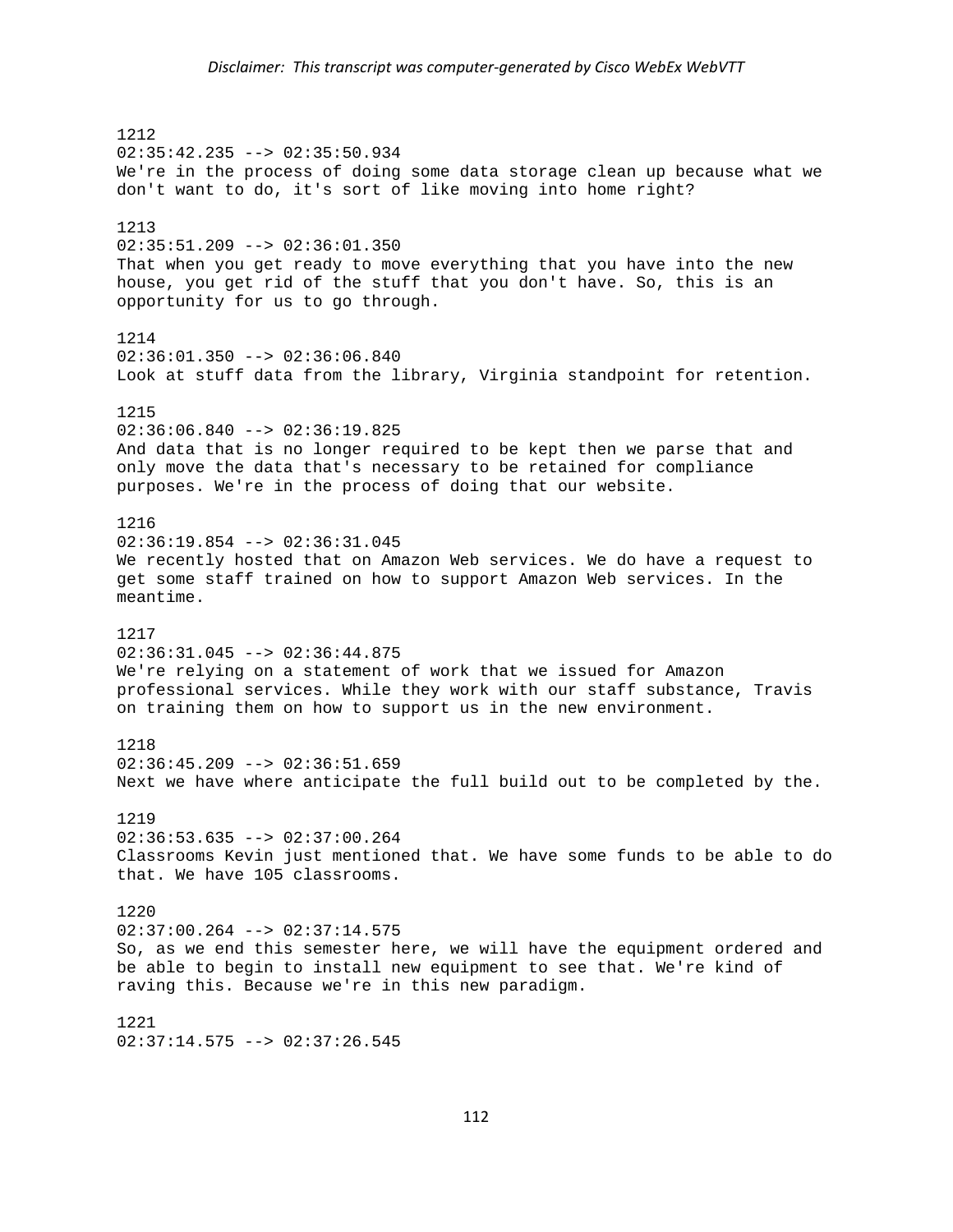So what we want is to move from what you see on the left, the traditional classroom format, to be able to support bill mentality at the same time, where the instructor could be there. 1222  $02:37:26.545$  -->  $02:37:32.665$ And also, it could be teaching on zoom with students in the classroom. So, that's what we're thinking. 1223  $02:37:33.809$  -->  $02:37:38.250$ That we're going to be best positioned for to support this as education. 1224 02:37:38.250 --> 02:37:48.479 And to be able to have hybrid instruction from the promos so we're looking to have that were completed this summer. 1225 02:37:51.180 --> 02:37:59.340 Next we have, so that's mainly just saying what what I just said right there. So I'll get that. 1226 02:37:59.815 --> 02:38:05.725 Voice over on a replacement, we have some 1300 phones and 8 contact centers across the campus. 1227 02:38:05.725 --> 02:38:08.424 That system is that end of life, 1228 02:38:08.424 --> 02:38:15.805 and we're going to be replacing it also something that we want to try to get accomplished during the summer months, 1229 02:38:15.805 --> 02:38:21.504 but certain business areas we're going to have to slide goes into the fall an example would be, 1230 02:38:21.504 --> 02:38:24.774 it'd be a bad thing to take admissions down. 1231 02:38:25.739 --> 02:38:33.989 Or or financial aid down in the summertime, because that's going to be the time that they're actually doing financial aid awards, or admitting students.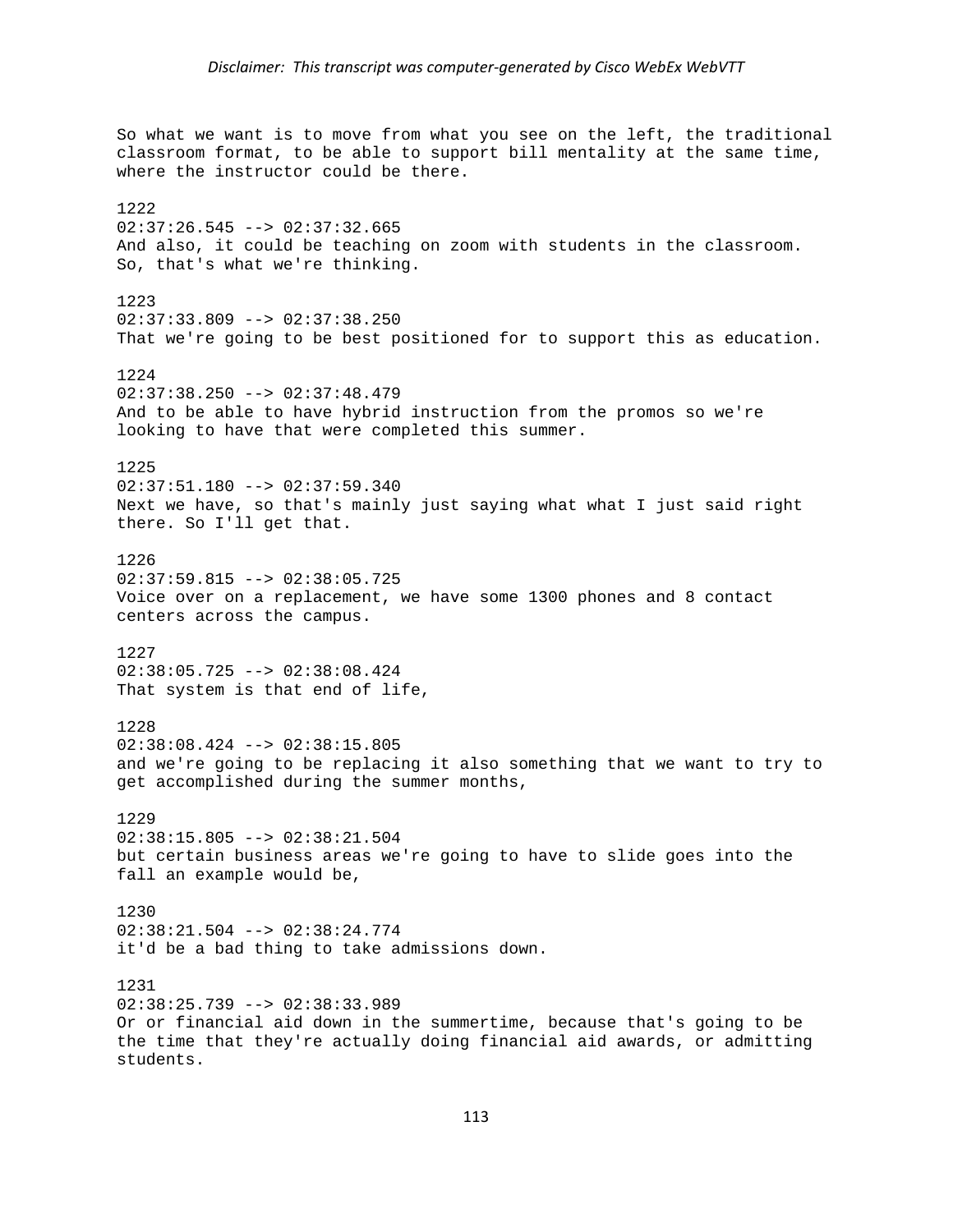1232 02:38:33.989 --> 02:38:42.780 So, we're going to look at the timing for when certain areas needs to come down and being able to update their phone system as well. 1233 02:38:46.770 --> 02:38:50.579 Okay, yeah, pretty accurate so far. 1234 02:38:53.280 --> 02:39:06.774 And with that fiber optic upgrade and rerouting, this is something that the rector, once that knows that infrastructure from time to time these be replaced, we're working with Mrs. hare. 1235  $02:39:07.344$  -->  $02:39:13.165$ Her team we have the old jacks in place. 1 building is a major fiber hub. 1236 02:39:13.194 --> 02:39:24.504 And then building really needs to be content, and we're having some issues where we need to reroute that fiber to another location, a more permanent home for it. 1237 02:39:25.165 --> 02:39:30.444 So, the funds that we have secured in the capital budget will be used for that purpose. 1238 02:39:30.750 --> 02:39:37.735 However, the governor's budgeting department planning and budget, they have to release those funds yet. 1239  $02:39:37.735$  -->  $02:39:51.444$ So where we stay in close contact with Jay and Adrian, when those funds would be released, this is underground infrastructure. So, as soon as we get that, we'll move out on getting those projects start. 1240 02:39:51.750 --> 02:39:55.770 Any questions. 1241 02:39:55.770 --> 02:40:07.379 Any questions I think that's great. I love that dual teaching piece. That's definitely looking forward to the future and where we're definitely headed with the dual capacity to teach.

1242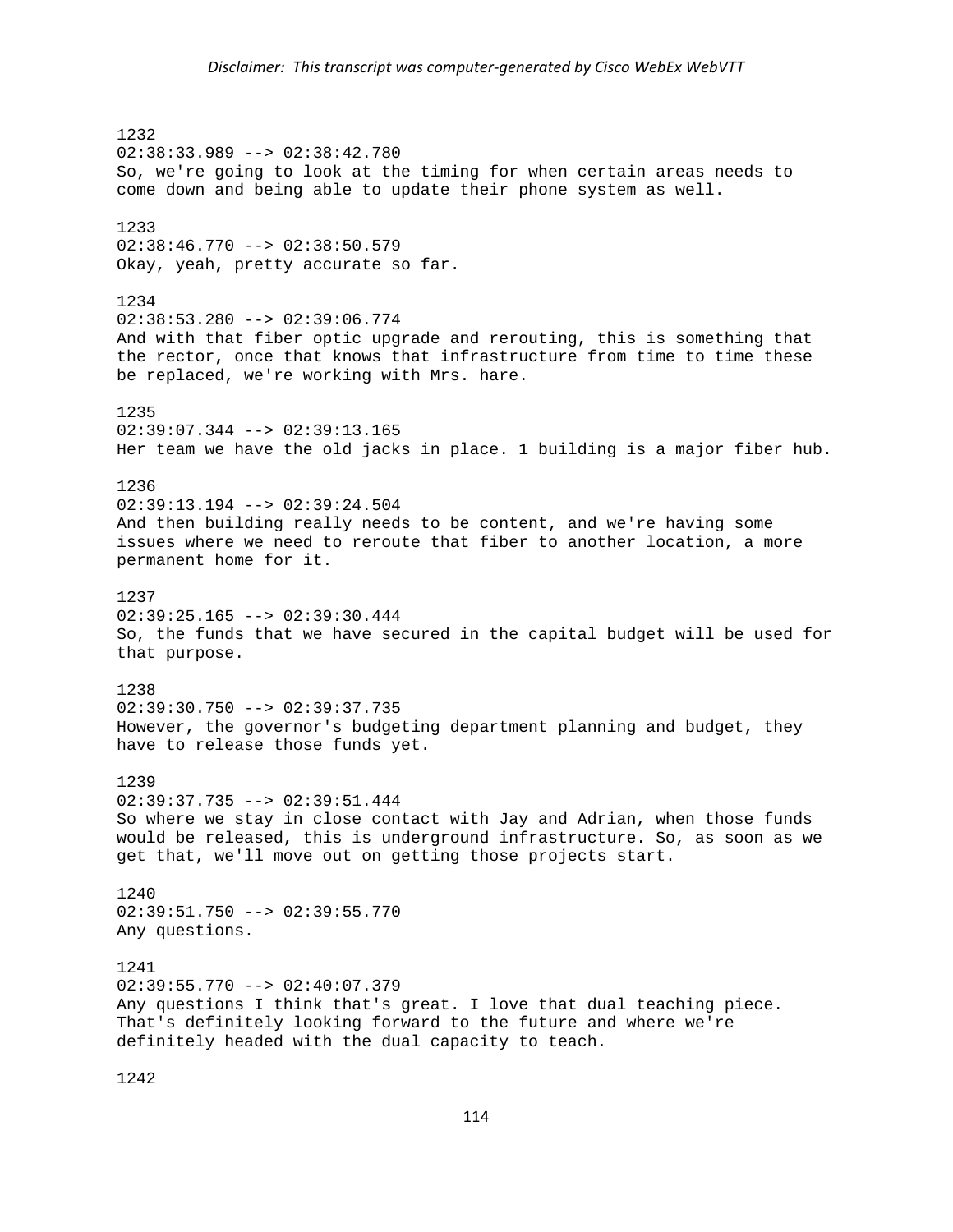02:40:07.379 --> 02:40:11.670 Open the classroom and online, so that that's 1. that was great to see. 1243  $02:40:11.670$  -->  $02:40:21.750$ Any other questions Thank you. Thank you. Okay. Is there any other business before this committee? 1244 02:40:28.290 --> 02:40:32.670 Okay, and. 1245 02:40:32.670 --> 02:40:40.770 I send to you. 1246 02:40:40.770 --> 02:40:44.309 Hello. 1247 02:40:44.309 --> 02:40:47.370 Now. 1248 02:40:47.370 --> 02:40:50.370 Silence. 1249 02:40:53.280 --> 02:40:58.620 Silence. 1250 02:41:05.459 --> 02:41:13.079 Silence. 1251  $02:41:15.000$  -->  $02:41:29.815$ Okay, we have reached the point of submission of the items that we have as approval items to be submitted the full board for our full board meeting on tomorrow and we'll take them 1 at a time. I need a motion and a 2nd. 1252 02:41:30.149 --> 02:41:36.149 Um, for us to submit the proposed operating budget for 2122. 1253  $02:41:36.149$  -->  $02:41:40.260$ And it was presented by his dad before. 1254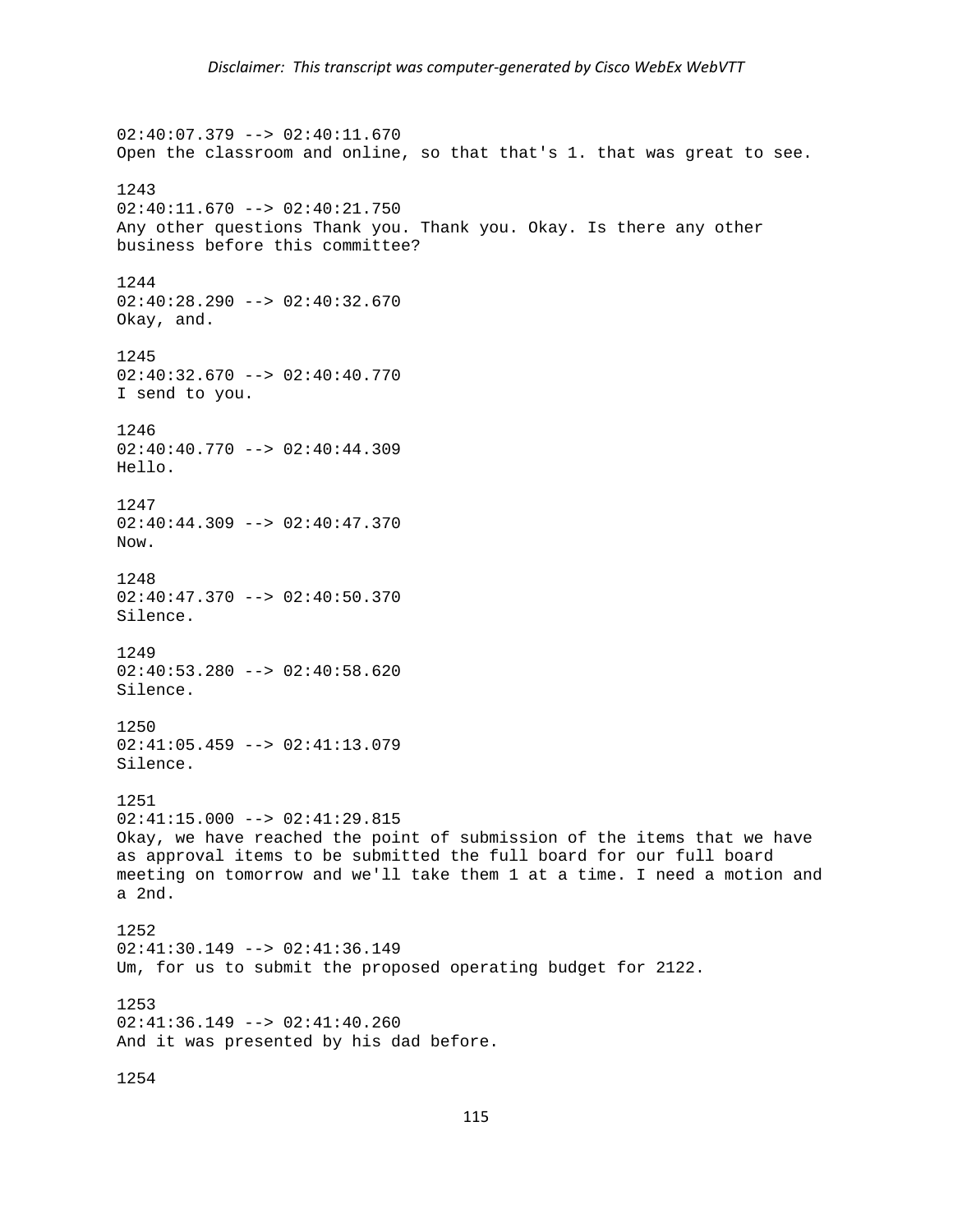$02:41:40.260$  -->  $02:41:46.530$ Madam chair this is Bill Murray and I will assume if I will say that Kevin. 1255  $02:41:46.530$  -->  $02:42:00.600$ All right, we have a motion and a 2nd to submit the proposed operating budget to the full council to full board. And now we need a roll call. 1256  $02:42:00.600$  -->  $02:42:04.770$ Yeah, all right read it. Please. 1257 02:42:04.770 --> 02:42:10.500 Yes. 1258 02:42:10.500 --> 02:42:14.219 Yes. 1259  $02:42:16.649$  -->  $02:42:23.280$ Whatsoever he had to leave the Murray. 1260  $02:42:23.280$  -->  $02:42:28.469$ Yes, the worry. 1261 02:42:28.469 --> 02:42:34.799 Yes, and I just want to make sure that the other members that are not. 1262 02:42:34.799 --> 02:42:39.389 Are still not with us and never being this deployment. 1263 02:42:39.389 --> 02:42:43.229 There might change. 1264  $02:42:44.489$  -->  $02:42:57.059$ Thank you, thank you the 2nd item that we need to have a motion, and 2nd is on the unfunded scholarships. The 2122 now, entertain a motion and a 2nd. 1265  $02:43:00.000$  -->  $02:43:04.139$ Cheers bone Murray, I'll move this side of as well. 1266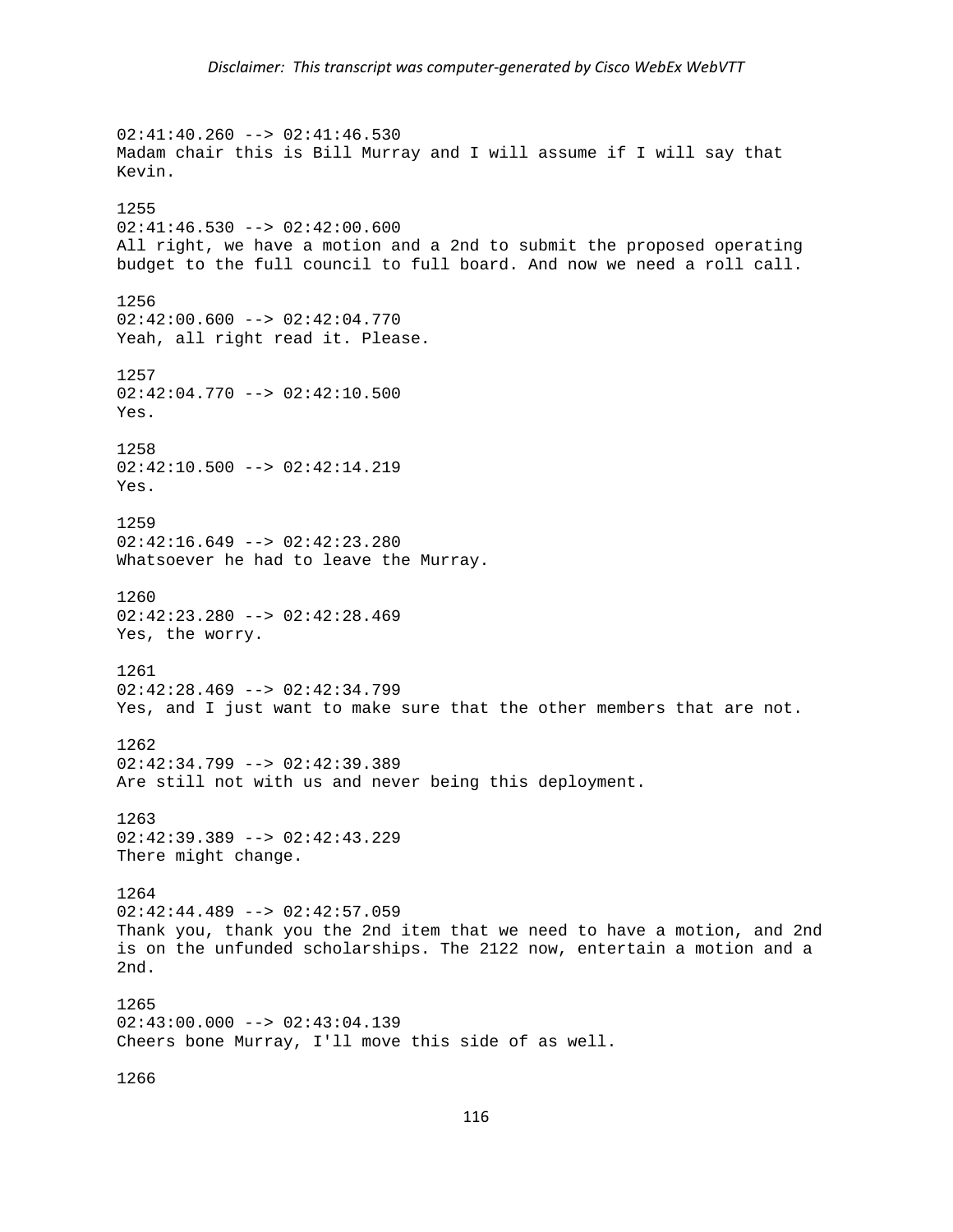02:43:05.219 --> 02:43:08.549 Madam status is Charlie hill was the 2nd on this. 1267  $02:43:08.549$  -->  $02:43:12.780$ Action, thank you. We have a motion and 2nd. 1268 02:43:12.780 --> 02:43:20.760 To present the scholarships to the full board 1 tomorrow after a red, may we have a roll call? Hopefully. 1269  $02:43:20.760$  -->  $02:43:25.649$ Dr. brown? Yes. 1270 02:43:25.649 --> 02:43:29.430 Yes. 1271 02:43:29.430 --> 02:43:32.670 Yes. 1272 02:43:32.670 --> 02:43:36.420 Yes, thank you. 1273 02:43:36.420 --> 02:43:43.020 Thank you the last item under the financial items would be the 2222. 1274 02:43:43.020 --> 02:43:51.149 2028 6 year capital outlay plan. I also need the motion on the 2nd to submit this to the full board. 1275 02:43:51.149 --> 02:43:56.489 Charlie hill I believe that we present that package to the. 1276  $02:43:56.489$  -->  $02:44:01.709$ Full board chairs, bone morale 2nd. 1277  $02:44:01.709$  -->  $02:44:14.069$ Perfect, we have a motion and a 2nd to submit the 6 year capital outlay plan for 2032 to 2028 to the full board after it. And we have a roll call. Please.

1278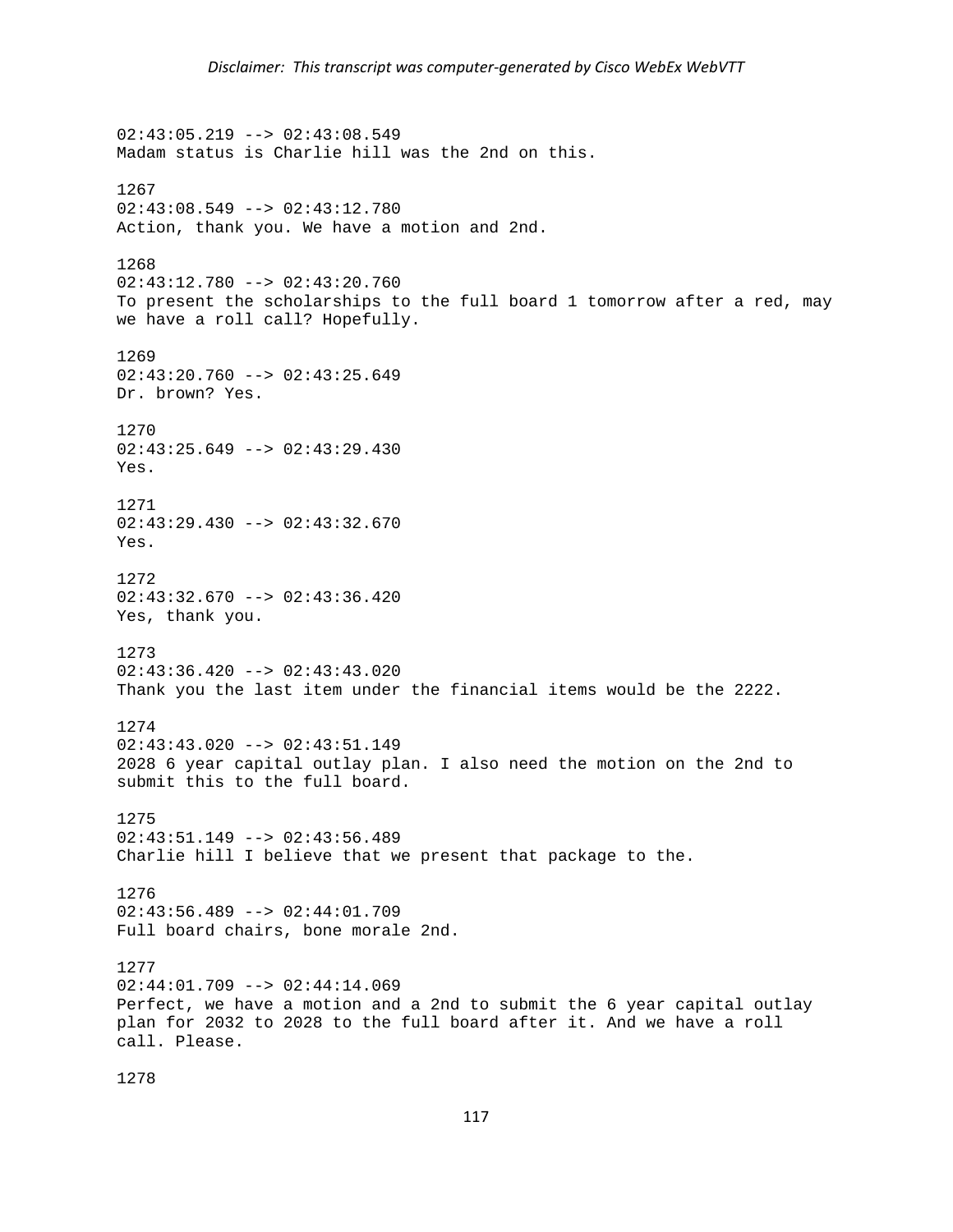02:44:15.420 --> 02:44:20.370 Doug around yeah, video. 1279  $02:44:20.370$  -->  $02:44:25.049$ Yes. 1280 02:44:25.049 --> 02:44:28.739 Yes. 1281  $02:44:29.215$  -->  $02:44:36.985$ Yes, thank you we have 2 items for approval coming from internal audit. 1282  $02:44:37.165$  -->  $02:44:45.924$ The 1st 1 is the recommendation on the audit chart I need the motion and a 2nd for the acceptance of that to be submitted to the board. 1283 02:44:48.534 --> 02:44:53.575 I move that we present the audit charter package to the full board. 1284 02:44:53.909 --> 02:44:56.940 Spill Moran I'll 2nd. 1285 02:44:58.020 --> 02:45:06.510 Great, thank you. We have a motion on a 2nd to submit the audit charter to the full board after and we have the roll call. Please. 1286  $02:45:07.649$  -->  $02:45:12.479$ From a deal. 1287 02:45:12.479 --> 02:45:16.079 Yes. 1288  $02:45:16.079$  -->  $02:45:19.979$ Yes. 1289 02:45:19.979 --> 02:45:23.190 Yes, thank you. 1290 02:45:23.190 --> 02:45:30.360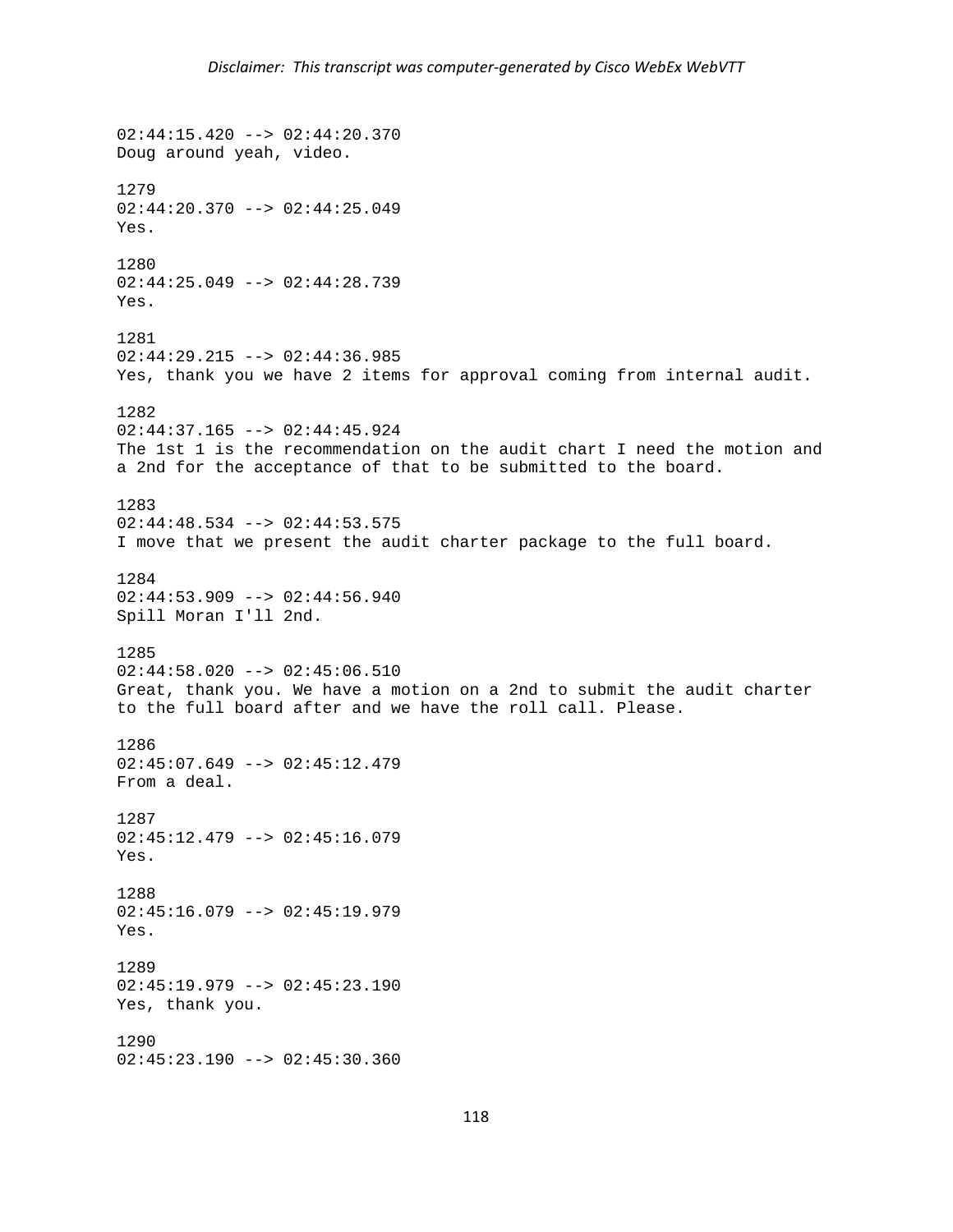Thank you and the last item as an approval item would be the submission of the plan. 1291  $02:45:30.360$  -->  $02:45:36.120$ To the full board 1, tomorrow, math, promotion and a 2nd, so the submission of the audit plan. 1292 02:45:40.440 --> 02:45:46.350 A mobile approval Madam chair Tony hill i2nd that Madam to. 1293  $02:45:46.350$  -->  $02:45:53.459$ Great we have the motion and the section of the audit plan after it and we have no roll calls and. 1294 02:45:54.719 --> 02:45:58.680 Yes, the video. 1295  $02:45:58.680$  -->  $02:46:01.920$ Yes, this tomorrow. 1296 02:46:01.920 --> 02:46:06.120 Yes, yes. 1297 02:46:07.165 --> 02:46:20.454 Thank you, thank you doctor Ed, and sent it to the committee on facilities, finance and audit. I know. It was a trial time. We had a lot of information to go through it. So everyone did and outstanding questions were great. The answers were good. 1298 02:46:20.454 --> 02:46:35.125 I believe we're doing the right things, move it in the right direction. So, thank everyone for their diligence on being on this committee because I know when i1st 1 on 1 diligence, saw some changes that we had to go through. I'm sure everybody said oh, my God. But it was great. It was good. 1299 02:46:35.125 --> 02:46:46.405 It was very productive. So thank you for putting the extra time that I know you have to do outside of your normal work day. So thank you for the entire committee and things. Users the static administrations were posted altogether forth.

1300